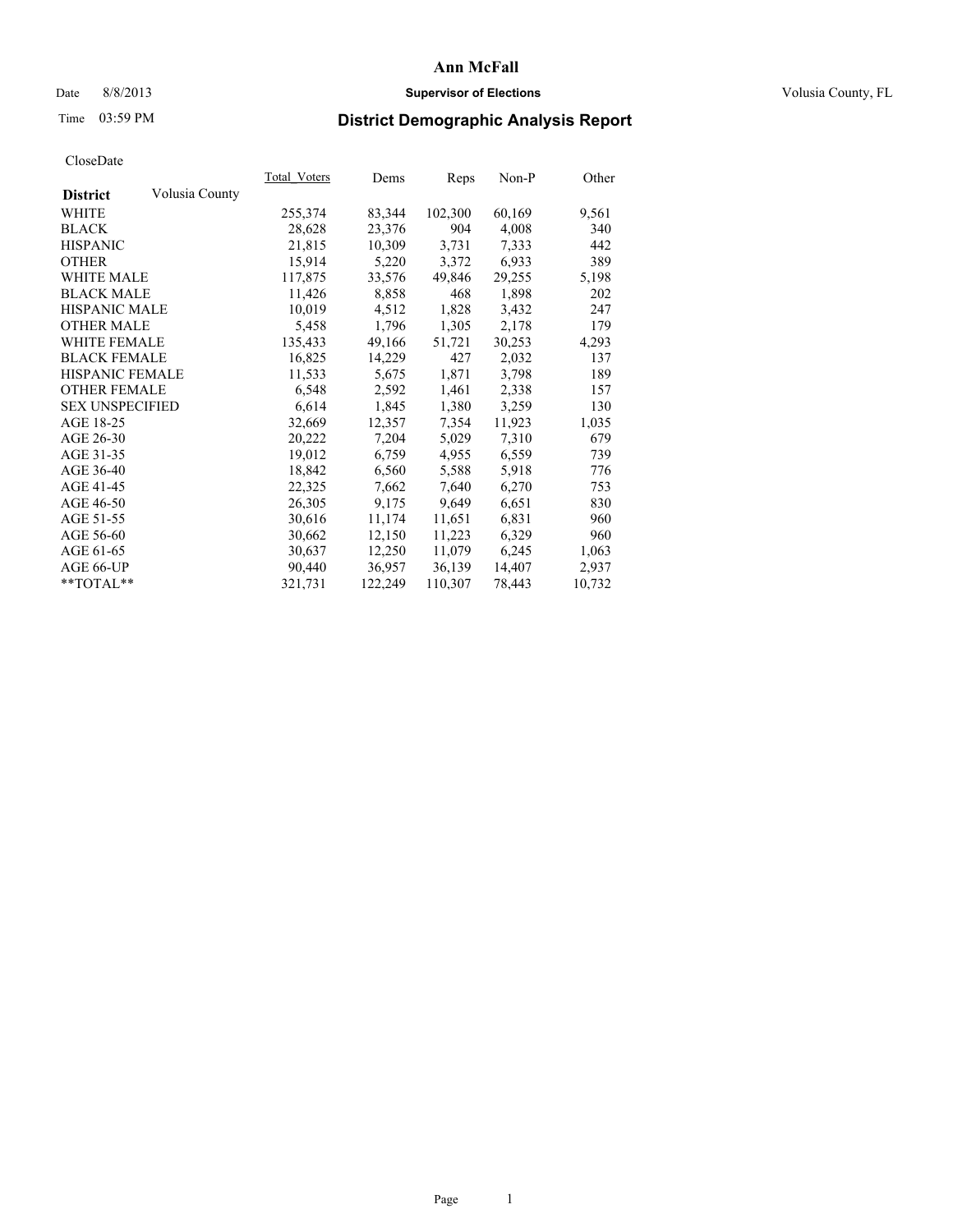### Date 8/8/2013 **Supervisor of Elections Supervisor of Elections** Volusia County, FL

## Time 03:59 PM **District Demographic Analysis Report**

|                        |                           | <b>Total Voters</b> | Dems   | Reps   | Non-P  | Other |
|------------------------|---------------------------|---------------------|--------|--------|--------|-------|
| <b>District</b>        | County Council District 1 |                     |        |        |        |       |
| WHITE                  |                           | 50,374              | 15,885 | 21,671 | 10,677 | 2,141 |
| <b>BLACK</b>           |                           | 4,625               | 3,773  | 161    | 626    | 65    |
| <b>HISPANIC</b>        |                           | 4,117               | 1,812  | 724    | 1,482  | 99    |
| <b>OTHER</b>           |                           | 3,000               | 903    | 744    | 1,266  | 87    |
| WHITE MALE             |                           | 22,967              | 6,312  | 10,385 | 5,125  | 1,145 |
| <b>BLACK MALE</b>      |                           | 1,816               | 1,414  | 73     | 290    | 39    |
| <b>HISPANIC MALE</b>   |                           | 1,784               | 742    | 345    | 652    | 45    |
| <b>OTHER MALE</b>      |                           | 1,022               | 323    | 274    | 388    | 37    |
| <b>WHITE FEMALE</b>    |                           | 27,029              | 9,475  | 11,131 | 5,441  | 982   |
| <b>BLACK FEMALE</b>    |                           | 2,755               | 2,320  | 84     | 326    | 25    |
| HISPANIC FEMALE        |                           | 2,279               | 1,042  | 373    | 812    | 52    |
| <b>OTHER FEMALE</b>    |                           | 1,152               | 420    | 289    | 413    | 30    |
| <b>SEX UNSPECIFIED</b> |                           | 1,312               | 325    | 346    | 604    | 37    |
| AGE 18-25              |                           | 6,232               | 1,935  | 1,694  | 2,354  | 249   |
| AGE 26-30              |                           | 3,720               | 1,190  | 1,053  | 1,343  | 134   |
| AGE 31-35              |                           | 3,736               | 1,226  | 1,127  | 1,216  | 167   |
| AGE 36-40              |                           | 3,599               | 1,164  | 1,197  | 1,054  | 184   |
| AGE 41-45              |                           | 4,460               | 1,432  | 1,655  | 1,197  | 176   |
| AGE 46-50              |                           | 5,037               | 1,625  | 2,075  | 1,152  | 185   |
| AGE 51-55              |                           | 5,764               | 2,005  | 2,412  | 1,140  | 207   |
| AGE 56-60              |                           | 5,766               | 2,215  | 2,277  | 1,068  | 206   |
| AGE 61-65              |                           | 5,891               | 2,334  | 2,303  | 1,014  | 240   |
| AGE 66-UP              |                           | 17,911              | 7,247  | 7,507  | 2,513  | 644   |
| **TOTAL**              |                           | 62,116              | 22,373 | 23,300 | 14,051 | 2,392 |
|                        |                           |                     |        |        |        |       |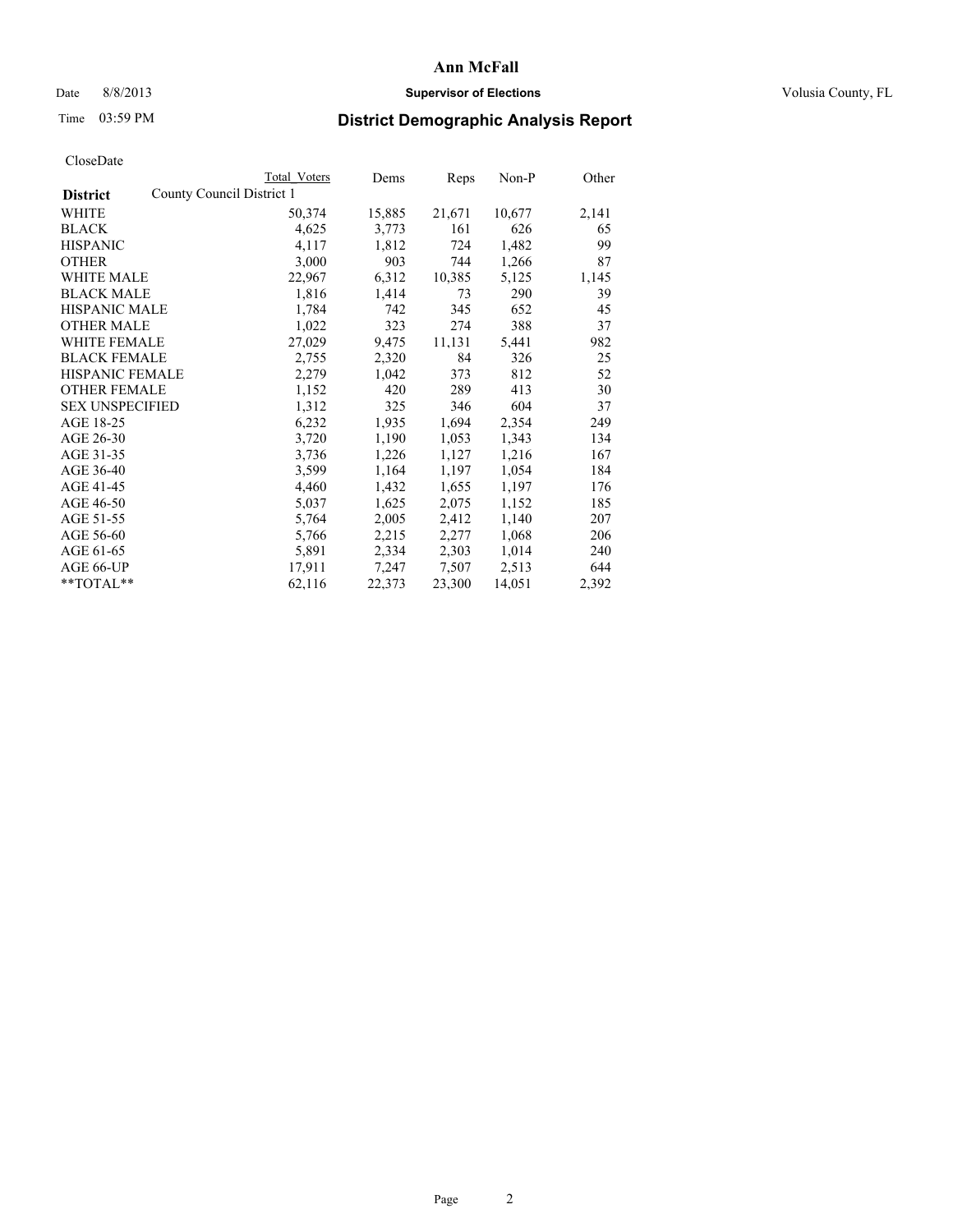### Date 8/8/2013 **Supervisor of Elections Supervisor of Elections** Volusia County, FL

# Time 03:59 PM **District Demographic Analysis Report**

| <b>Total Voters</b>       | Dems   | Reps   | Non-P  | Other |
|---------------------------|--------|--------|--------|-------|
| County Council District 2 |        |        |        |       |
| 48,150                    | 16,609 | 18,050 | 11,688 | 1,803 |
| 10,832                    | 9,050  | 257    | 1,442  | 83    |
| 1,606                     | 706    | 329    | 541    | 30    |
| 3,447                     | 1,282  | 608    | 1,483  | 74    |
| 22,351                    | 6,719  | 8,909  | 5,692  | 1,031 |
| 4,160                     | 3,354  | 128    | 636    | 42    |
| 744                       | 310    | 156    | 257    | 21    |
| 1,138                     | 408    | 230    | 465    | 35    |
| 25,372                    | 9,747  | 9,013  | 5,858  | 754   |
| 6,496                     | 5,560  | 125    | 770    | 41    |
| 832                       | 385    | 169    | 269    | 9     |
| 1,504                     | 659    | 282    | 534    | 29    |
| 1,438                     | 505    | 232    | 673    | 28    |
| 7,622                     | 4,025  | 1,160  | 2,267  | 170   |
| 4,419                     | 1,876  | 924    | 1,487  | 132   |
| 3,598                     | 1,480  | 802    | 1,196  | 120   |
| 3,219                     | 1,310  | 825    | 982    | 102   |
| 3,789                     | 1,549  | 1,079  | 1,053  | 108   |
| 4,553                     | 1,817  | 1,422  | 1,192  | 122   |
| 5,661                     | 2,367  | 1,877  | 1,251  | 166   |
| 5,721                     | 2,474  | 1,861  | 1,216  | 170   |
| 6,158                     | 2,535  | 2,028  | 1,385  | 210   |
| 19,294                    | 8,213  | 7,266  | 3,125  | 690   |
| 64,035                    | 27,647 | 19,244 | 15,154 | 1,990 |
|                           |        |        |        |       |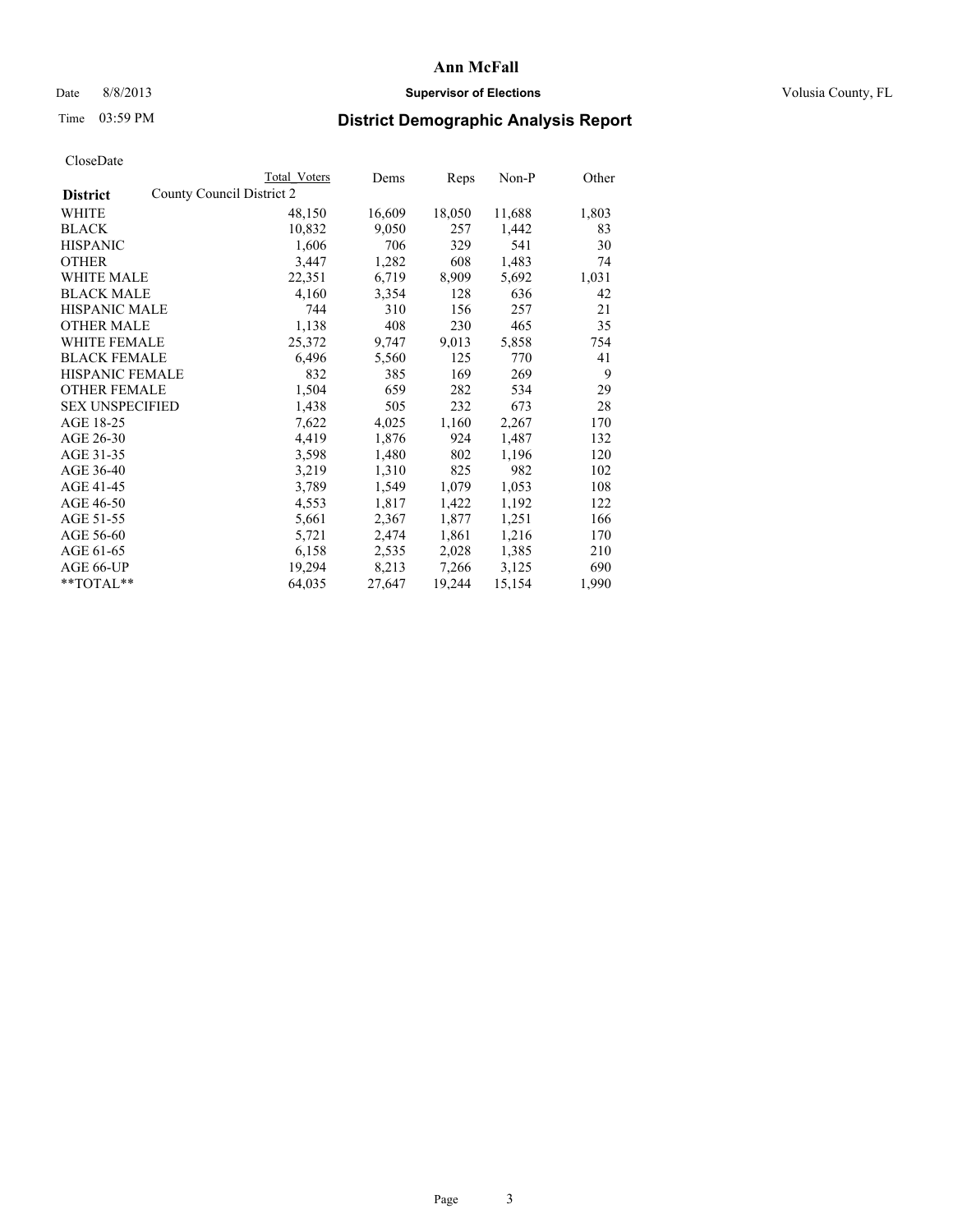### Date 8/8/2013 **Supervisor of Elections Supervisor of Elections** Volusia County, FL

# Time 03:59 PM **District Demographic Analysis Report**

|                                              | Total Voters | Dems   | <b>Reps</b> | Non-P  | Other |
|----------------------------------------------|--------------|--------|-------------|--------|-------|
| County Council District 3<br><b>District</b> |              |        |             |        |       |
| WHITE                                        | 63,526       | 20,663 | 25,339      | 15,548 | 1,976 |
| <b>BLACK</b>                                 | 1,969        | 1,607  | 74          | 269    | 19    |
| <b>HISPANIC</b>                              | 1,119        | 426    | 296         | 369    | 28    |
| <b>OTHER</b>                                 | 2,616        | 742    | 594         | 1,211  | 69    |
| <b>WHITE MALE</b>                            | 29,454       | 8,358  | 12,453      | 7,584  | 1,059 |
| <b>BLACK MALE</b>                            | 863          | 664    | 40          | 143    | 16    |
| <b>HISPANIC MALE</b>                         | 514          | 176    | 134         | 189    | 15    |
| <b>OTHER MALE</b>                            | 903          | 257    | 242         | 373    | 31    |
| <b>WHITE FEMALE</b>                          | 33,545       | 12,143 | 12,693      | 7,804  | 905   |
| <b>BLACK FEMALE</b>                          | 1,089        | 930    | 33          | 123    | 3     |
| <b>HISPANIC FEMALE</b>                       | 592          | 245    | 159         | 176    | 12    |
| <b>OTHER FEMALE</b>                          | 1,059        | 382    | 258         | 388    | 31    |
| <b>SEX UNSPECIFIED</b>                       | 1,211        | 283    | 291         | 617    | 20    |
| AGE 18-25                                    | 5,452        | 1,525  | 1,540       | 2,204  | 183   |
| AGE 26-30                                    | 3,590        | 1,112  | 988         | 1,372  | 118   |
| AGE 31-35                                    | 3,537        | 1,017  | 1,040       | 1,365  | 115   |
| AGE 36-40                                    | 3,675        | 1,083  | 1,218       | 1,223  | 151   |
| AGE 41-45                                    | 4,575        | 1,355  | 1,727       | 1,372  | 121   |
| AGE 46-50                                    | 5,432        | 1,670  | 2,190       | 1,436  | 136   |
| AGE 51-55                                    | 6,769        | 2,168  | 2,820       | 1,589  | 192   |
| AGE 56-60                                    | 7,154        | 2,631  | 2,786       | 1,522  | 215   |
| AGE 61-65                                    | 7,241        | 2,756  | 2,749       | 1,511  | 225   |
| AGE 66-UP                                    | 21,805       | 8,121  | 9,245       | 3,803  | 636   |
| $*$ $TOTAL**$                                | 69,230       | 23,438 | 26,303      | 17,397 | 2,092 |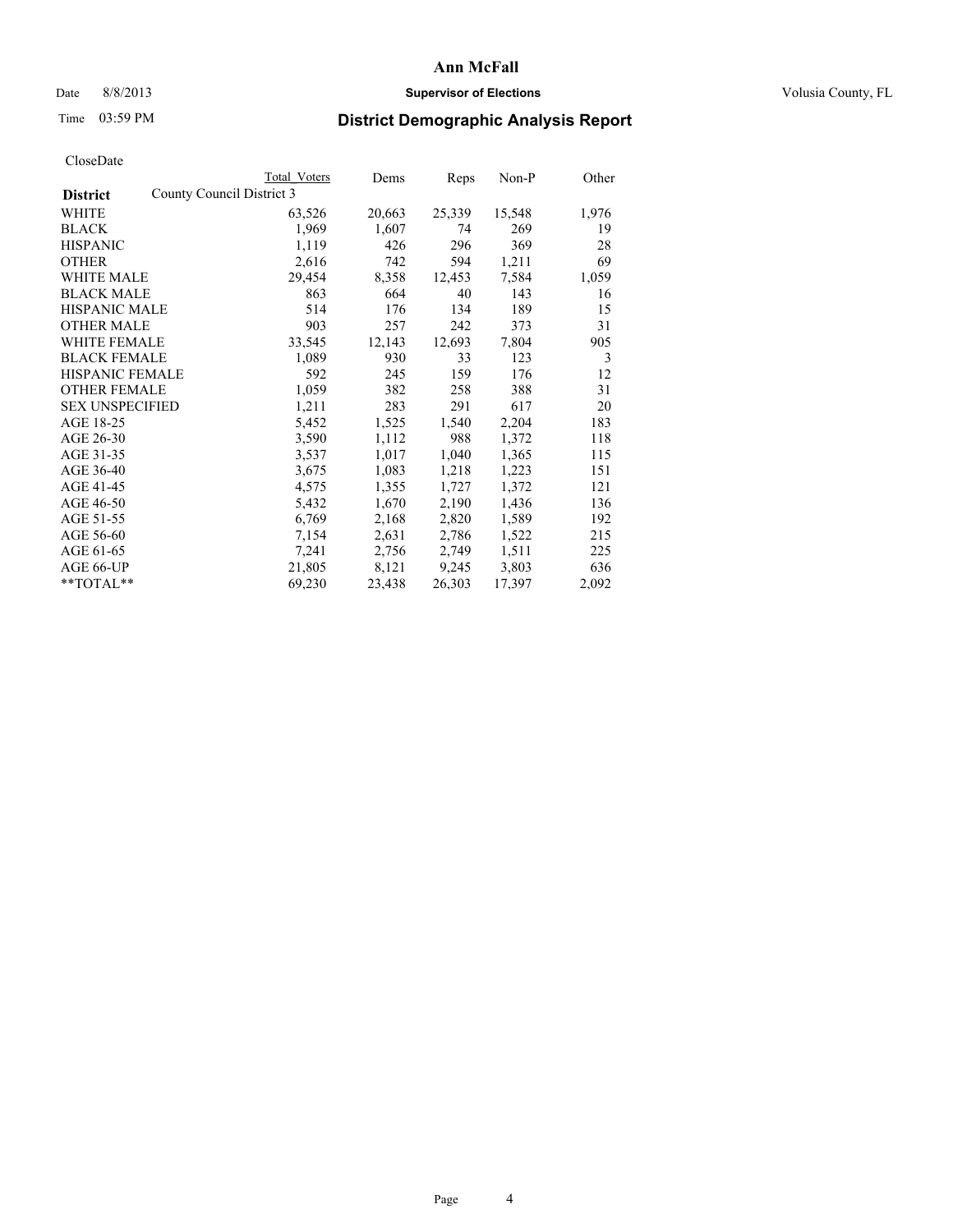### Date 8/8/2013 **Supervisor of Elections Supervisor of Elections** Volusia County, FL

## Time 03:59 PM **District Demographic Analysis Report**

|                        |                           | <b>Total Voters</b> | Dems   | Reps   | Non-P  | Other |
|------------------------|---------------------------|---------------------|--------|--------|--------|-------|
| <b>District</b>        | County Council District 4 |                     |        |        |        |       |
| <b>WHITE</b>           |                           | 52,897              | 17,673 | 21,145 | 12,241 | 1,838 |
| <b>BLACK</b>           |                           | 5,980               | 4,923  | 168    | 814    | 75    |
| <b>HISPANIC</b>        |                           | 1,481               | 645    | 326    | 483    | 27    |
| <b>OTHER</b>           |                           | 3,271               | 1,083  | 747    | 1,364  | 77    |
| <b>WHITE MALE</b>      |                           | 24,253              | 7,082  | 10,222 | 5,969  | 980   |
| <b>BLACK MALE</b>      |                           | 2,297               | 1,773  | 85     | 394    | 45    |
| <b>HISPANIC MALE</b>   |                           | 646                 | 253    | 160    | 214    | 19    |
| <b>OTHER MALE</b>      |                           | 1,161               | 369    | 292    | 461    | 39    |
| <b>WHITE FEMALE</b>    |                           | 28,250              | 10,488 | 10,785 | 6,135  | 842   |
| <b>BLACK FEMALE</b>    |                           | 3,617               | 3,096  | 83     | 408    | 30    |
| <b>HISPANIC FEMALE</b> |                           | 820                 | 388    | 160    | 264    | 8     |
| <b>OTHER FEMALE</b>    |                           | 1,378               | 535    | 355    | 455    | 33    |
| <b>SEX UNSPECIFIED</b> |                           | 1,207               | 340    | 244    | 602    | 21    |
| AGE 18-25              |                           | 5,989               | 2,312  | 1,421  | 2,107  | 149   |
| AGE 26-30              |                           | 3,884               | 1,460  | 1,015  | 1,283  | 126   |
| AGE 31-35              |                           | 3,306               | 1,260  | 849    | 1,083  | 114   |
| AGE 36-40              |                           | 3,309               | 1,167  | 994    | 1,021  | 127   |
| AGE 41-45              |                           | 4,160               | 1,423  | 1,451  | 1,142  | 144   |
| AGE 46-50              |                           | 5,200               | 1,818  | 1,924  | 1,286  | 172   |
| AGE 51-55              |                           | 6,035               | 2,213  | 2,264  | 1,359  | 199   |
| AGE 56-60              |                           | 6,301               | 2,519  | 2,322  | 1,279  | 181   |
| AGE 61-65              |                           | 6,290               | 2,496  | 2,265  | 1,312  | 217   |
| AGE 66-UP              |                           | 19,155              | 7,656  | 7,881  | 3,030  | 588   |
| $*$ $TOTAL**$          |                           | 63,629              | 24,324 | 22,386 | 14,902 | 2,017 |
|                        |                           |                     |        |        |        |       |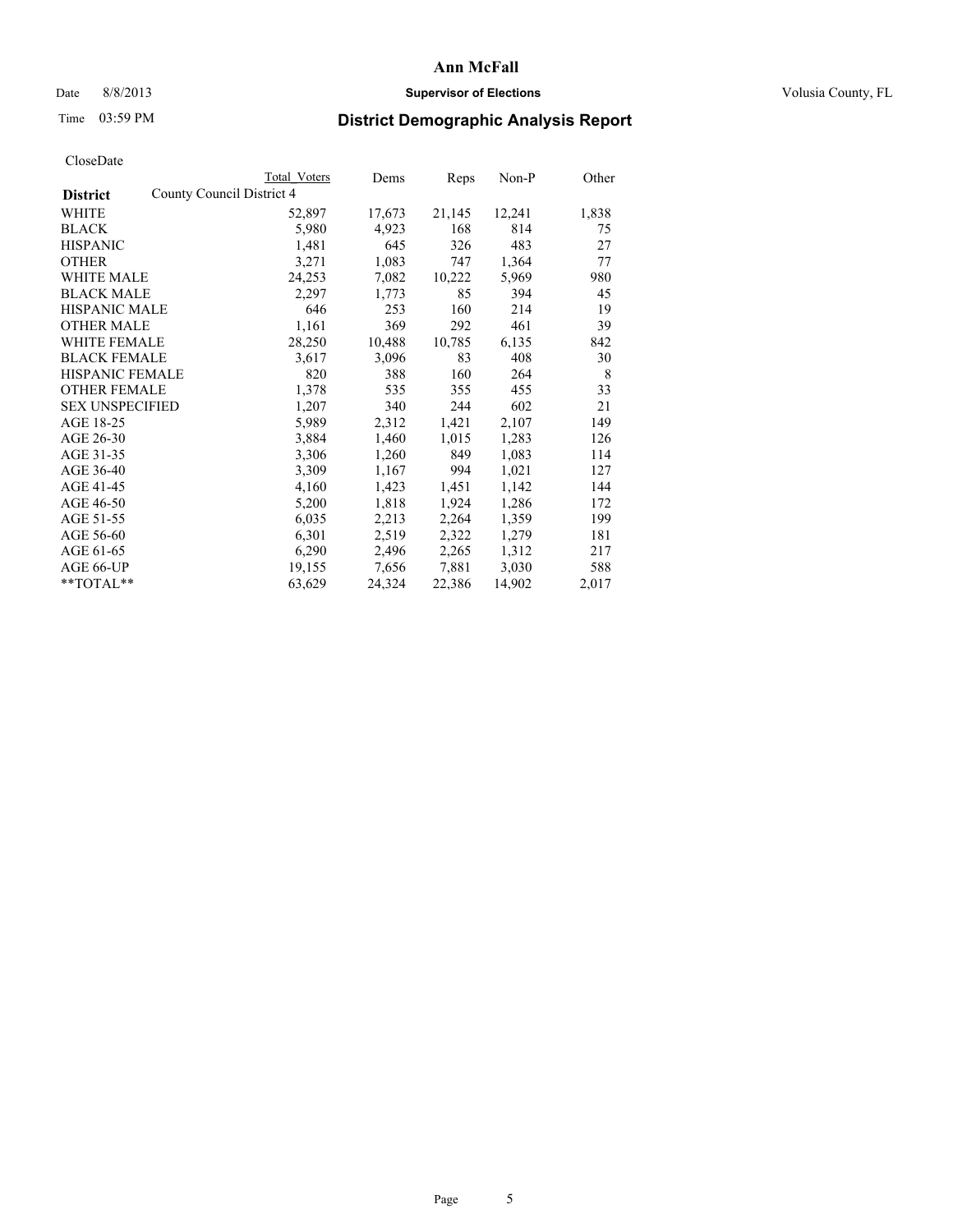### Date 8/8/2013 **Supervisor of Elections Supervisor of Elections** Volusia County, FL

# Time 03:59 PM **District Demographic Analysis Report**

|                        |                           | <b>Total Voters</b> | Dems   | Reps   | Non-P  | Other |
|------------------------|---------------------------|---------------------|--------|--------|--------|-------|
| <b>District</b>        | County Council District 5 |                     |        |        |        |       |
| <b>WHITE</b>           |                           | 40,427              | 12,514 | 16,095 | 10,015 | 1,803 |
| <b>BLACK</b>           |                           | 5,222               | 4,023  | 244    | 857    | 98    |
| <b>HISPANIC</b>        |                           | 13,492              | 6,720  | 2,056  | 4,458  | 258   |
| <b>OTHER</b>           |                           | 3,580               | 1,210  | 679    | 1,609  | 82    |
| <b>WHITE MALE</b>      |                           | 18,850              | 5,105  | 7,877  | 4,885  | 983   |
| <b>BLACK MALE</b>      |                           | 2,290               | 1,653  | 142    | 435    | 60    |
| <b>HISPANIC MALE</b>   |                           | 6,331               | 3,031  | 1,033  | 2,120  | 147   |
| <b>OTHER MALE</b>      |                           | 1,234               | 439    | 267    | 491    | 37    |
| <b>WHITE FEMALE</b>    |                           | 21,237              | 7.313  | 8,099  | 5,015  | 810   |
| <b>BLACK FEMALE</b>    |                           | 2,868               | 2,323  | 102    | 405    | 38    |
| <b>HISPANIC FEMALE</b> |                           | 7,010               | 3,615  | 1,010  | 2,277  | 108   |
| <b>OTHER FEMALE</b>    |                           | 1,455               | 596    | 277    | 548    | 34    |
| <b>SEX UNSPECIFIED</b> |                           | 1,446               | 392    | 267    | 763    | 24    |
| AGE 18-25              |                           | 7,374               | 2,560  | 1,539  | 2,991  | 284   |
| AGE 26-30              |                           | 4,609               | 1,566  | 1,049  | 1,825  | 169   |
| AGE 31-35              |                           | 4,835               | 1,776  | 1,137  | 1,699  | 223   |
| AGE 36-40              |                           | 5,040               | 1,836  | 1,354  | 1,638  | 212   |
| AGE 41-45              |                           | 5,341               | 1,903  | 1,728  | 1,506  | 204   |
| AGE 46-50              |                           | 6,083               | 2,245  | 2,038  | 1,585  | 215   |
| AGE 51-55              |                           | 6,387               | 2,421  | 2,278  | 1,492  | 196   |
| AGE 56-60              |                           | 5,720               | 2,311  | 1,977  | 1,244  | 188   |
| AGE 61-65              |                           | 5,057               | 2,129  | 1,734  | 1,023  | 171   |
| AGE 66-UP              |                           | 12,275              | 5,720  | 4,240  | 1,936  | 379   |
| **TOTAL**              |                           | 62,721              | 24,467 | 19,074 | 16,939 | 2,241 |
|                        |                           |                     |        |        |        |       |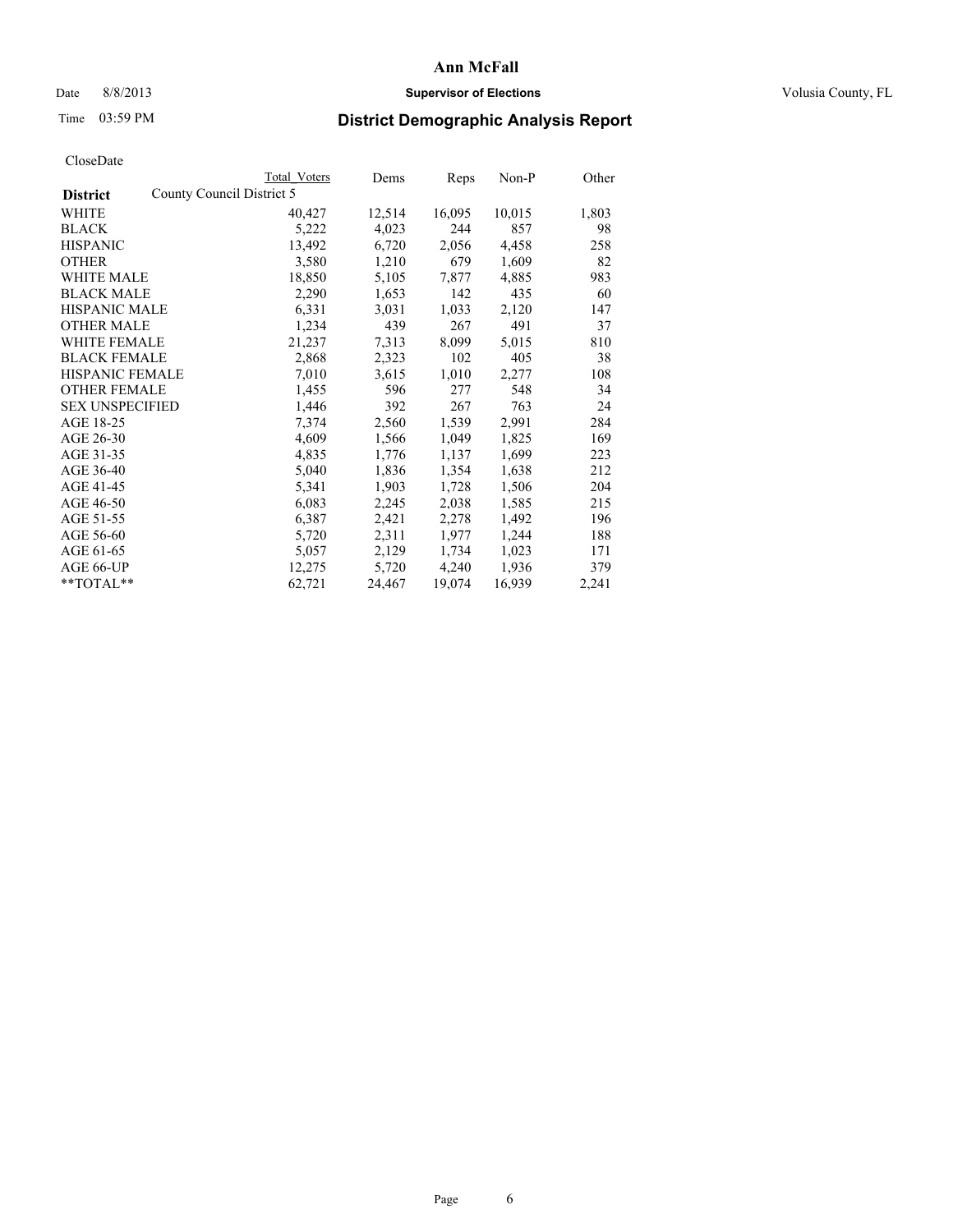### Date 8/8/2013 **Supervisor of Elections Supervisor of Elections** Volusia County, FL

# Time 03:59 PM **District Demographic Analysis Report**

|                        |                              | <b>Total Voters</b> | Dems | Reps           | Non-P | Other            |
|------------------------|------------------------------|---------------------|------|----------------|-------|------------------|
| <b>District</b>        | Indigo Community Development |                     |      |                |       |                  |
| WHITE                  |                              | 868                 | 211  | 445            | 180   | 32               |
| <b>BLACK</b>           |                              | 90                  | 68   | 9              | 12    | 1                |
| <b>HISPANIC</b>        |                              | 42                  | 21   | 7              | 12    | 2                |
| <b>OTHER</b>           |                              | 83                  | 23   | 30             | 30    | $\theta$         |
| WHITE MALE             |                              | 424                 | 89   | 222            | 93    | 20               |
| <b>BLACK MALE</b>      |                              | 41                  | 29   | 5              | 6     | 1                |
| <b>HISPANIC MALE</b>   |                              | 14                  | 6    | $\overline{c}$ | 5     |                  |
| <b>OTHER MALE</b>      |                              | 28                  | 6    | 11             | 11    | $\theta$         |
| WHITE FEMALE           |                              | 436                 | 121  | 220            | 84    | 11               |
| <b>BLACK FEMALE</b>    |                              | 49                  | 39   | $\overline{4}$ | 6     | $\theta$         |
| <b>HISPANIC FEMALE</b> |                              | 28                  | 15   | 5              | 7     |                  |
| <b>OTHER FEMALE</b>    |                              | 44                  | 11   | 16             | 17    | 0                |
| <b>SEX UNSPECIFIED</b> |                              | 19                  | 7    | 6              | 5     |                  |
| AGE 18-25              |                              | 71                  | 16   | 27             | 23    | 5                |
| AGE 26-30              |                              | 99                  | 24   | 40             | 32    | 3                |
| AGE 31-35              |                              | 89                  | 26   | 28             | 33    | $\overline{c}$   |
| AGE 36-40              |                              | 77                  | 27   | 31             | 17    | $\overline{c}$   |
| AGE 41-45              |                              | 67                  | 18   | 34             | 15    | $\boldsymbol{0}$ |
| AGE 46-50              |                              | 85                  | 23   | 43             | 14    | 5                |
| AGE 51-55              |                              | 97                  | 31   | 51             | 14    |                  |
| AGE 56-60              |                              | 116                 | 42   | 58             | 15    |                  |
| AGE 61-65              |                              | 131                 | 40   | 56             | 30    | 5                |
| AGE 66-UP              |                              | 251                 | 76   | 123            | 41    | 11               |
| **TOTAL**              |                              | 1,083               | 323  | 491            | 234   | 35               |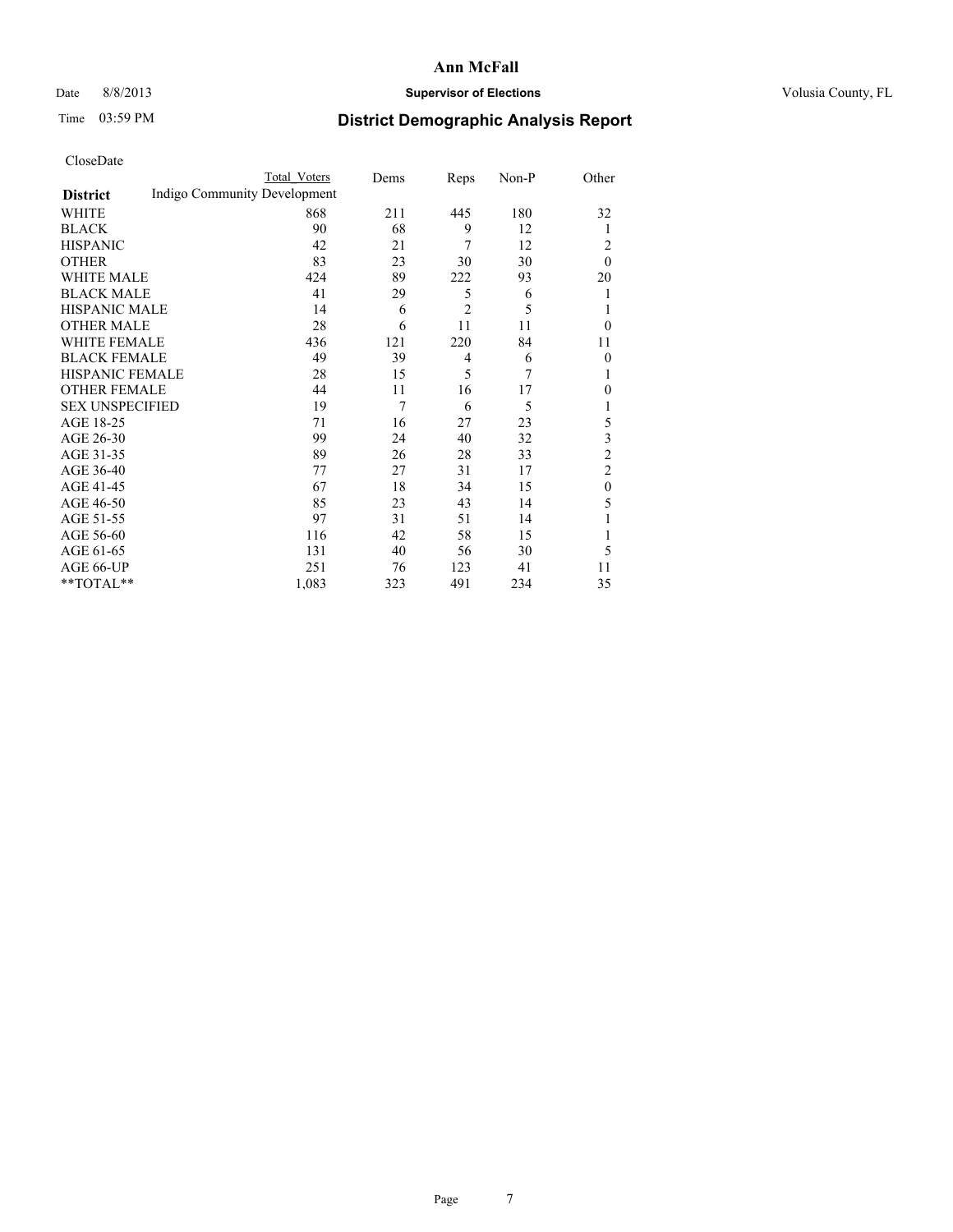### Date 8/8/2013 **Supervisor of Elections Supervisor of Elections** Volusia County, FL

# Time 03:59 PM **District Demographic Analysis Report**

| <b>Total Voters</b>      | Dems   | Reps   | Non-P  | Other |
|--------------------------|--------|--------|--------|-------|
| Congressional District 6 |        |        |        |       |
| 197,749                  | 65,800 | 78,679 | 46,272 | 6,998 |
| 22,579                   | 18,700 | 629    | 3,025  | 225   |
| 6,393                    | 2,715  | 1,321  | 2,205  | 152   |
| 11,293                   | 3,702  | 2,435  | 4,877  | 279   |
| 91,220                   | 26,521 | 38,372 | 22,524 | 3,803 |
| 8,805                    | 6,962  | 315    | 1,394  | 134   |
| 2,856                    | 1,135  | 611    | 1,022  | 88    |
| 3,851                    | 1,239  | 941    | 1,542  | 129   |
| 104,938                  | 38,806 | 39,751 | 23,240 | 3,141 |
| 13,469                   | 11,503 | 305    | 1,571  | 90    |
| 3,447                    | 1,544  | 693    | 1,149  | 61    |
| 4,694                    | 1,851  | 1,080  | 1,651  | 112   |
| 4,734                    | 1,356  | 996    | 2,286  | 96    |
| 23,445                   | 9,289  | 5,292  | 8,202  | 662   |
| 14,384                   | 5,270  | 3,611  | 5,035  | 468   |
| 12,830                   | 4,590  | 3,393  | 4,391  | 456   |
| 12,628                   | 4,369  | 3,849  | 3,899  | 511   |
| 15,435                   | 5,305  | 5,339  | 4,302  | 489   |
| 18,453                   | 6,400  | 6,897  | 4,613  | 543   |
| 22,283                   | 8,164  | 8,513  | 4,921  | 685   |
| 22,994                   | 9,159  | 8,448  | 4,682  | 705   |
| 23,700                   | 9,441  | 8,576  | 4,870  | 813   |
| 71,861                   | 28,929 | 29,146 | 11,464 | 2,322 |
| 238,014                  | 90,917 | 83,064 | 56,379 | 7,654 |
|                          |        |        |        |       |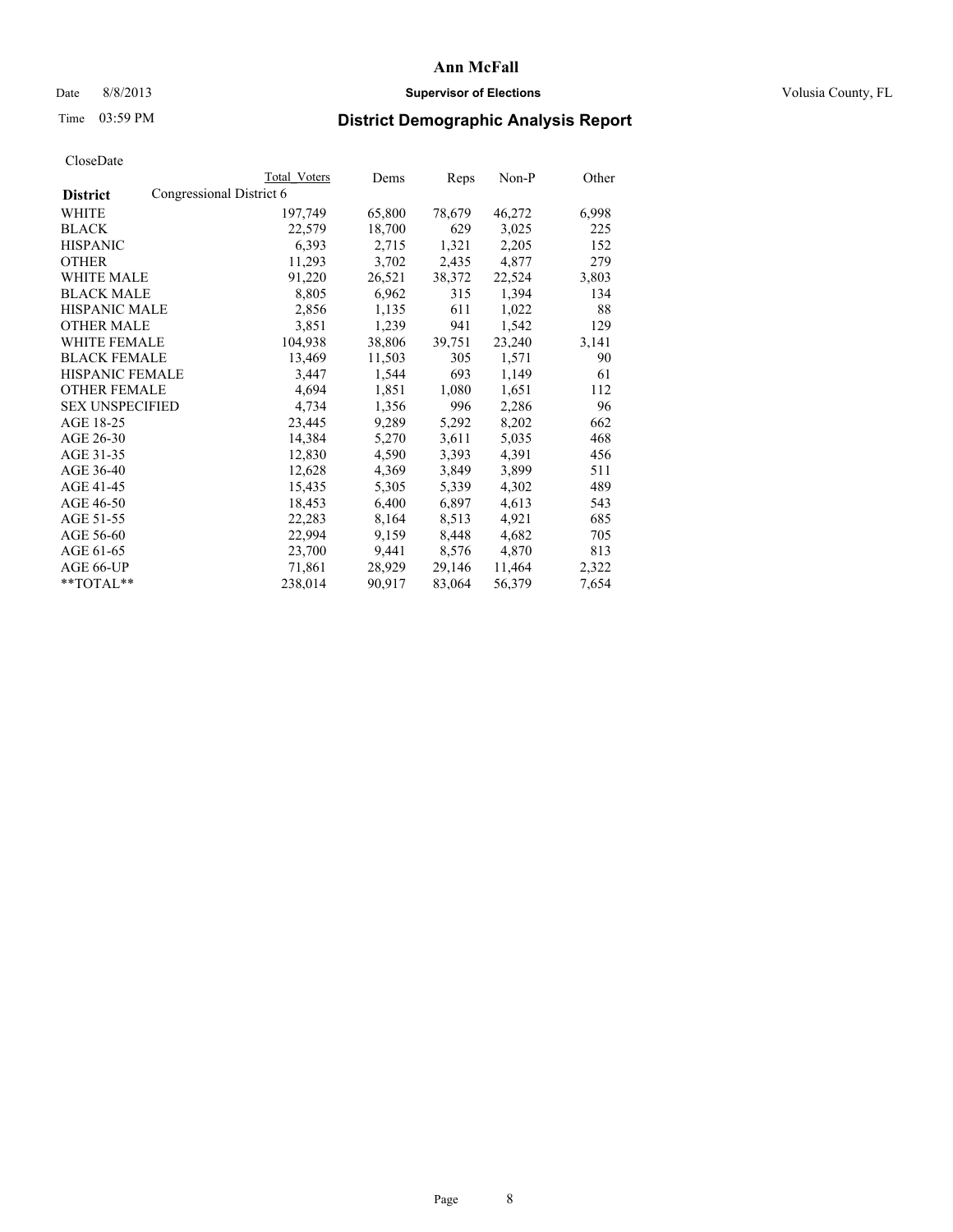### Date 8/8/2013 **Supervisor of Elections Supervisor of Elections** Volusia County, FL

# Time 03:59 PM **District Demographic Analysis Report**

|                                             | Total Voters | Dems   | Reps   | Non-P  | Other |
|---------------------------------------------|--------------|--------|--------|--------|-------|
| Congressional District 7<br><b>District</b> |              |        |        |        |       |
| WHITE                                       | 57,625       | 17,544 | 23,621 | 13,897 | 2,563 |
| <b>BLACK</b>                                | 6,049        | 4,676  | 275    | 983    | 115   |
| <b>HISPANIC</b>                             | 15,422       | 7,594  | 2,410  | 5,128  | 290   |
| <b>OTHER</b>                                | 4,621        | 1,518  | 937    | 2,056  | 110   |
| <b>WHITE MALE</b>                           | 26,655       | 7,055  | 11,474 | 6,731  | 1,395 |
| <b>BLACK MALE</b>                           | 2,621        | 1,896  | 153    | 504    | 68    |
| <b>HISPANIC MALE</b>                        | 7,163        | 3,377  | 1,217  | 2,410  | 159   |
| <b>OTHER MALE</b>                           | 1,607        | 557    | 364    | 636    | 50    |
| WHITE FEMALE                                | 30,495       | 10,360 | 11,970 | 7,013  | 1,152 |
| <b>BLACK FEMALE</b>                         | 3,356        | 2,726  | 122    | 461    | 47    |
| <b>HISPANIC FEMALE</b>                      | 8,086        | 4,131  | 1,178  | 2,649  | 128   |
| <b>OTHER FEMALE</b>                         | 1,854        | 741    | 381    | 687    | 45    |
| <b>SEX UNSPECIFIED</b>                      | 1,880        | 489    | 384    | 973    | 34    |
| AGE 18-25                                   | 9,224        | 3,068  | 2,062  | 3,721  | 373   |
| AGE 26-30                                   | 5,838        | 1,934  | 1,418  | 2,275  | 211   |
| AGE 31-35                                   | 6,182        | 2,169  | 1,562  | 2,168  | 283   |
| AGE 36-40                                   | 6,214        | 2,191  | 1,739  | 2,019  | 265   |
| AGE 41-45                                   | 6,890        | 2,357  | 2,301  | 1,968  | 264   |
| AGE 46-50                                   | 7,852        | 2,775  | 2,752  | 2,038  | 287   |
| AGE 51-55                                   | 8,333        | 3,010  | 3,138  | 1,910  | 275   |
| AGE 56-60                                   | 7,668        | 2,991  | 2,775  | 1,647  | 255   |
| AGE 61-65                                   | 6,937        | 2,809  | 2,503  | 1,375  | 250   |
| AGE 66-UP                                   | 18,579       | 8,028  | 6,993  | 2,943  | 615   |
| $*$ TOTAL $*$                               | 83,717       | 31,332 | 27,243 | 22,064 | 3,078 |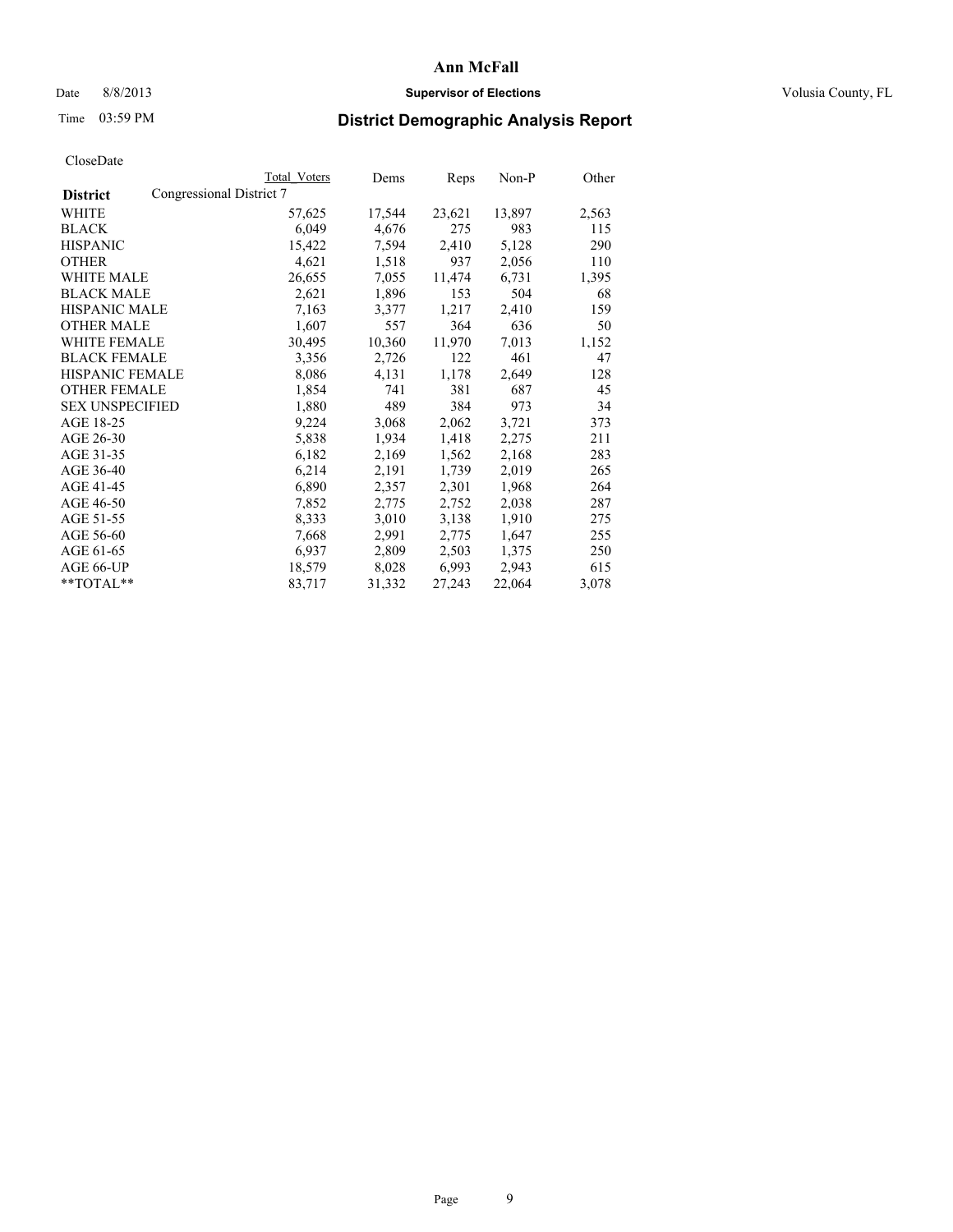## Date 8/8/2013 **Supervisor of Elections Supervisor of Elections** Volusia County, FL

# Time 03:59 PM **District Demographic Analysis Report**

|                                        | Total Voters | Dems | Reps     | Non-P    | Other |
|----------------------------------------|--------------|------|----------|----------|-------|
| Unincorporated Area<br><b>District</b> |              |      |          |          |       |
| <b>WHITE</b>                           | 0            | 0    | $\theta$ | $\Omega$ | 0     |
| <b>BLACK</b>                           |              |      | 0        | 0        |       |
| <b>HISPANIC</b>                        |              |      | 0        | 0        |       |
| <b>OTHER</b>                           |              |      |          |          |       |
| <b>WHITE MALE</b>                      |              |      |          |          |       |
| <b>BLACK MALE</b>                      |              |      | 0        |          |       |
| <b>HISPANIC MALE</b>                   |              |      |          |          |       |
| <b>OTHER MALE</b>                      |              |      | 0        |          |       |
| <b>WHITE FEMALE</b>                    |              |      |          |          |       |
| <b>BLACK FEMALE</b>                    |              |      | 0        |          |       |
| HISPANIC FEMALE                        |              |      |          |          |       |
| <b>OTHER FEMALE</b>                    |              |      |          |          |       |
| <b>SEX UNSPECIFIED</b>                 |              |      |          |          |       |
| AGE 18-25                              |              |      |          |          |       |
| AGE 26-30                              |              |      |          |          |       |
| AGE 31-35                              |              |      |          |          |       |
| AGE 36-40                              |              |      | 0        |          |       |
| AGE 41-45                              |              |      |          |          |       |
| AGE 46-50                              |              |      |          |          |       |
| AGE 51-55                              |              |      |          |          |       |
| AGE 56-60                              |              |      |          |          |       |
| AGE 61-65                              |              |      |          |          |       |
| AGE 66-UP                              |              |      |          |          |       |
| $**TOTAL**$                            |              |      | 0        | 0        | 0     |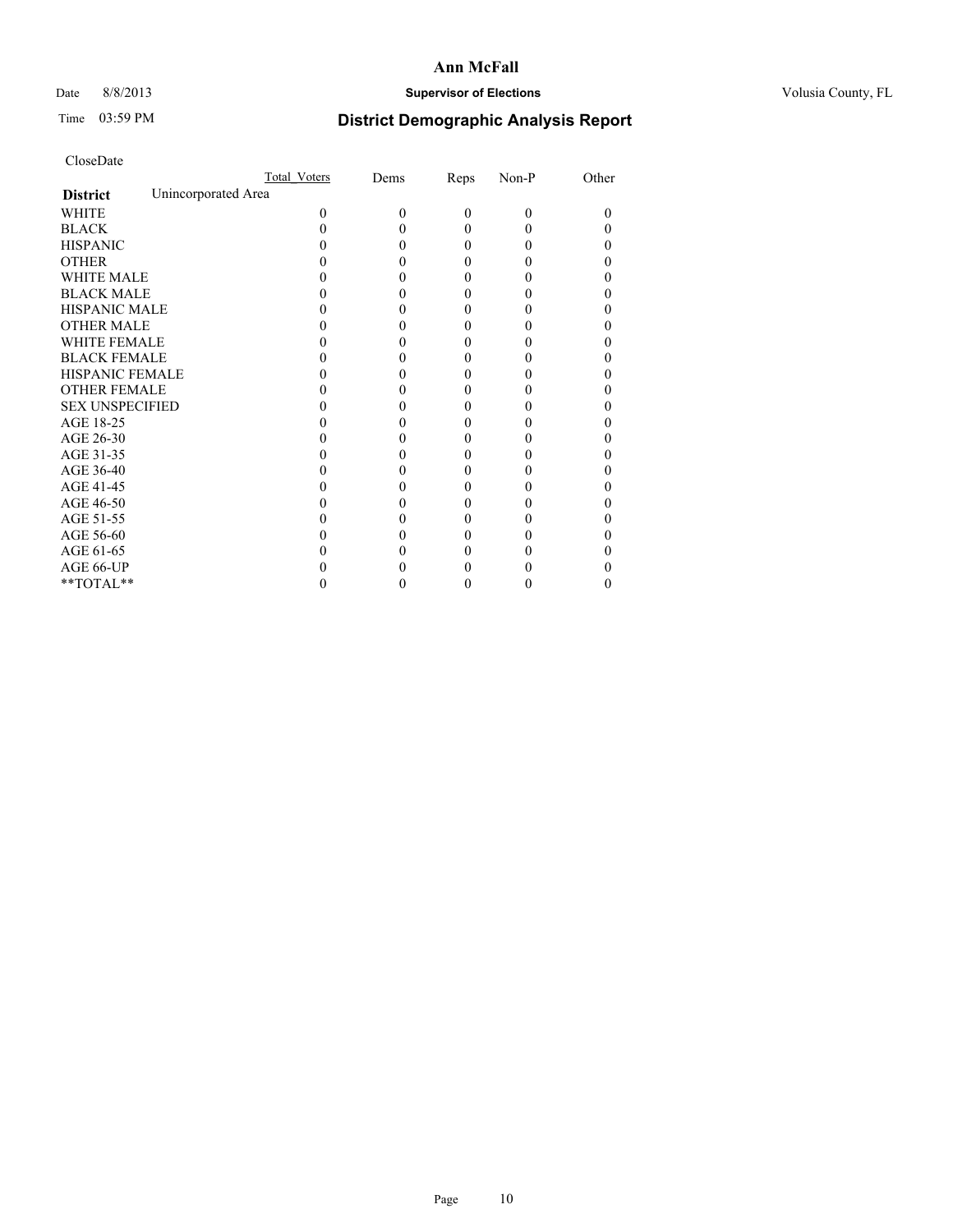## Date 8/8/2013 **Supervisor of Elections Supervisor of Elections** Volusia County, FL

# Time 03:59 PM **District Demographic Analysis Report**

| Total Voters | Dems   | <b>Reps</b> | Non-P | Other |
|--------------|--------|-------------|-------|-------|
|              |        |             |       |       |
| 20,531       | 7,343  | 7,451       | 4,971 | 766   |
| 13,180       | 11,112 | 281         | 1,689 | 98    |
| 1,034        | 510    | 170         | 334   | 20    |
| 2,367        | 1,002  | 325         | 993   | 47    |
| 9,807        | 3,060  | 3,795       | 2,478 | 474   |
| 5,003        | 4,058  | 141         | 751   | 53    |
| 476          | 216    | 81          | 165   | 14    |
| 741          | 303    | 119         | 298   | 21    |
| 10,561       | 4,219  | 3,618       | 2,437 | 287   |
| 7,976        | 6,895  | 137         | 899   | 45    |
| 545          | 290    | 88          | 161   | 6     |
| 1,038        | 514    | 156         | 350   | 18    |
| 965          | 412    | 92          | 448   | 13    |
| 6,480        | 4,063  | 622         | 1,694 | 101   |
| 3,125        | 1,637  | 497         | 914   | 77    |
| 2,359        | 1,210  | 392         | 694   | 63    |
| 2,000        | 1,031  | 383         | 545   | 41    |
| 2,216        | 1,156  | 472         | 529   | 59    |
| 2,602        | 1,359  | 572         | 610   | 61    |
| 3,143        | 1,642  | 795         | 609   | 97    |
| 3,111        | 1,639  | 807         | 582   | 83    |
| 3,159        | 1,596  | 852         | 621   | 90    |
| 8,917        | 4,634  | 2,835       | 1,189 | 259   |
| 37,112       | 19,967 | 8,227       | 7,987 | 931   |
|              |        |             |       |       |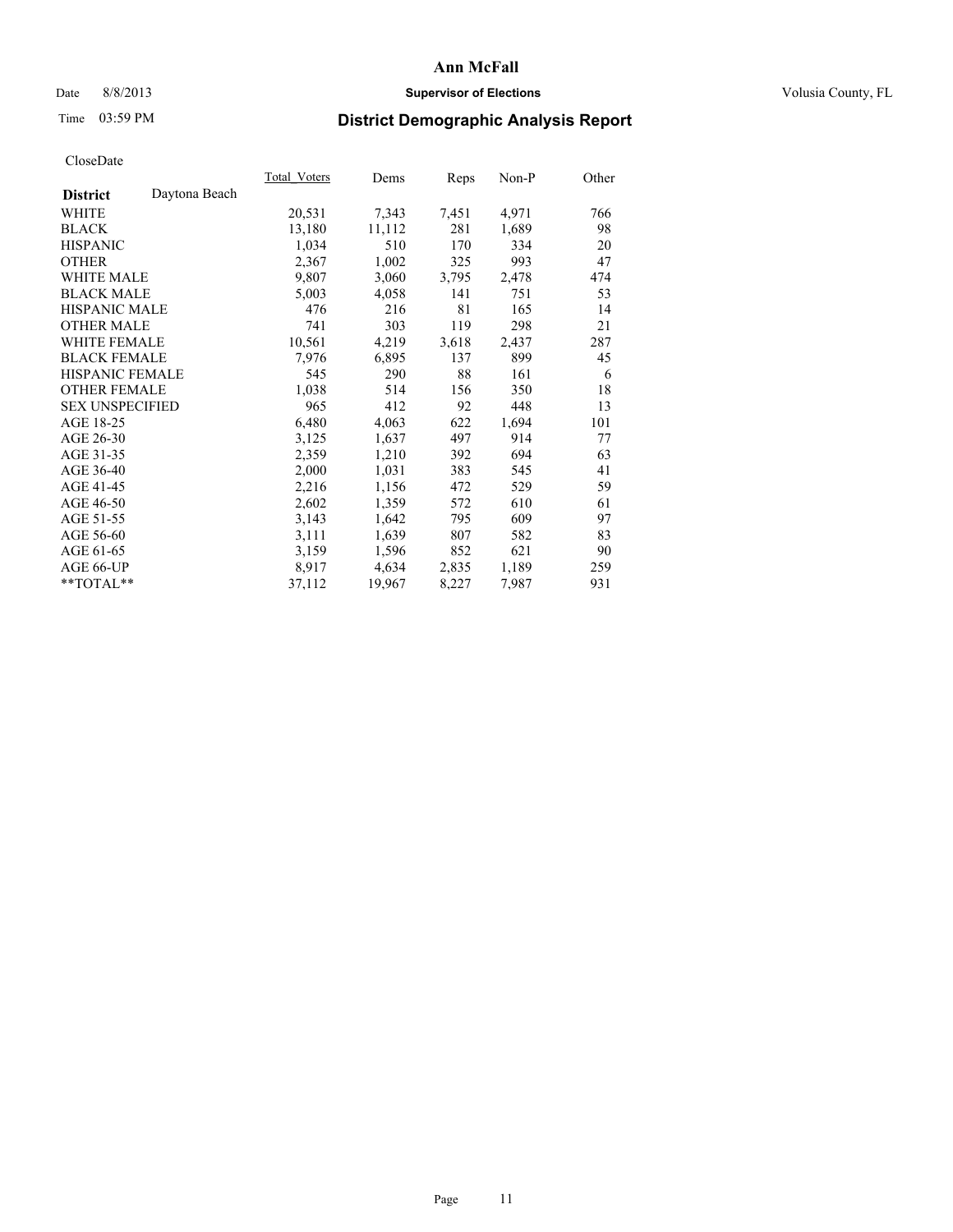### Date 8/8/2013 **Supervisor of Elections Supervisor of Elections** Volusia County, FL

# Time 03:59 PM **District Demographic Analysis Report**

| Cioscivate             |                      |              |      |       |       |                |
|------------------------|----------------------|--------------|------|-------|-------|----------------|
|                        |                      | Total Voters | Dems | Reps  | Non-P | Other          |
| <b>District</b>        | Daytona Beach Shores |              |      |       |       |                |
| <b>WHITE</b>           |                      | 3,325        | 881  | 1,564 | 768   | 112            |
| <b>BLACK</b>           |                      | 37           | 21   | 4     | 11    | 1              |
| <b>HISPANIC</b>        |                      | 67           | 14   | 29    | 23    |                |
| <b>OTHER</b>           |                      | 178          | 48   | 60    | 64    | 6              |
| WHITE MALE             |                      | 1,579        | 378  | 752   | 391   | 58             |
| <b>BLACK MALE</b>      |                      | 17           | 10   | 1     | 5     | 1              |
| <b>HISPANIC MALE</b>   |                      | 34           | 7    | 15    | 12    | $\overline{0}$ |
| <b>OTHER MALE</b>      |                      | 67           | 19   | 25    | 22    | 1              |
| WHITE FEMALE           |                      | 1,713        | 495  | 796   | 371   | 51             |
| <b>BLACK FEMALE</b>    |                      | 19           | 11   | 3     | 5     | $\mathbf{0}$   |
| <b>HISPANIC FEMALE</b> |                      | 32           | 7    | 13    | 11    | 1              |
| <b>OTHER FEMALE</b>    |                      | 86           | 24   | 26    | 31    | 5              |
| <b>SEX UNSPECIFIED</b> |                      | 60           | 13   | 26    | 18    | 3              |
| AGE 18-25              |                      | 113          | 15   | 43    | 51    | 4              |
| AGE 26-30              |                      | 100          | 30   | 32    | 35    | 3              |
| AGE 31-35              |                      | 87           | 26   | 27    | 26    | 8              |
| AGE 36-40              |                      | 91           | 25   | 27    | 35    | 4              |
| AGE 41-45              |                      | 119          | 36   | 38    | 44    | 1              |
| AGE 46-50              |                      | 182          | 41   | 78    | 59    | 4              |
| AGE 51-55              |                      | 252          | 52   | 122   | 71    | 7              |
| AGE 56-60              |                      | 320          | 94   | 137   | 80    | 9              |
| AGE 61-65              |                      | 443          | 108  | 205   | 111   | 19             |
| AGE 66-UP              |                      | 1,900        | 537  | 948   | 354   | 61             |
| **TOTAL**              |                      | 3,607        | 964  | 1,657 | 866   | 120            |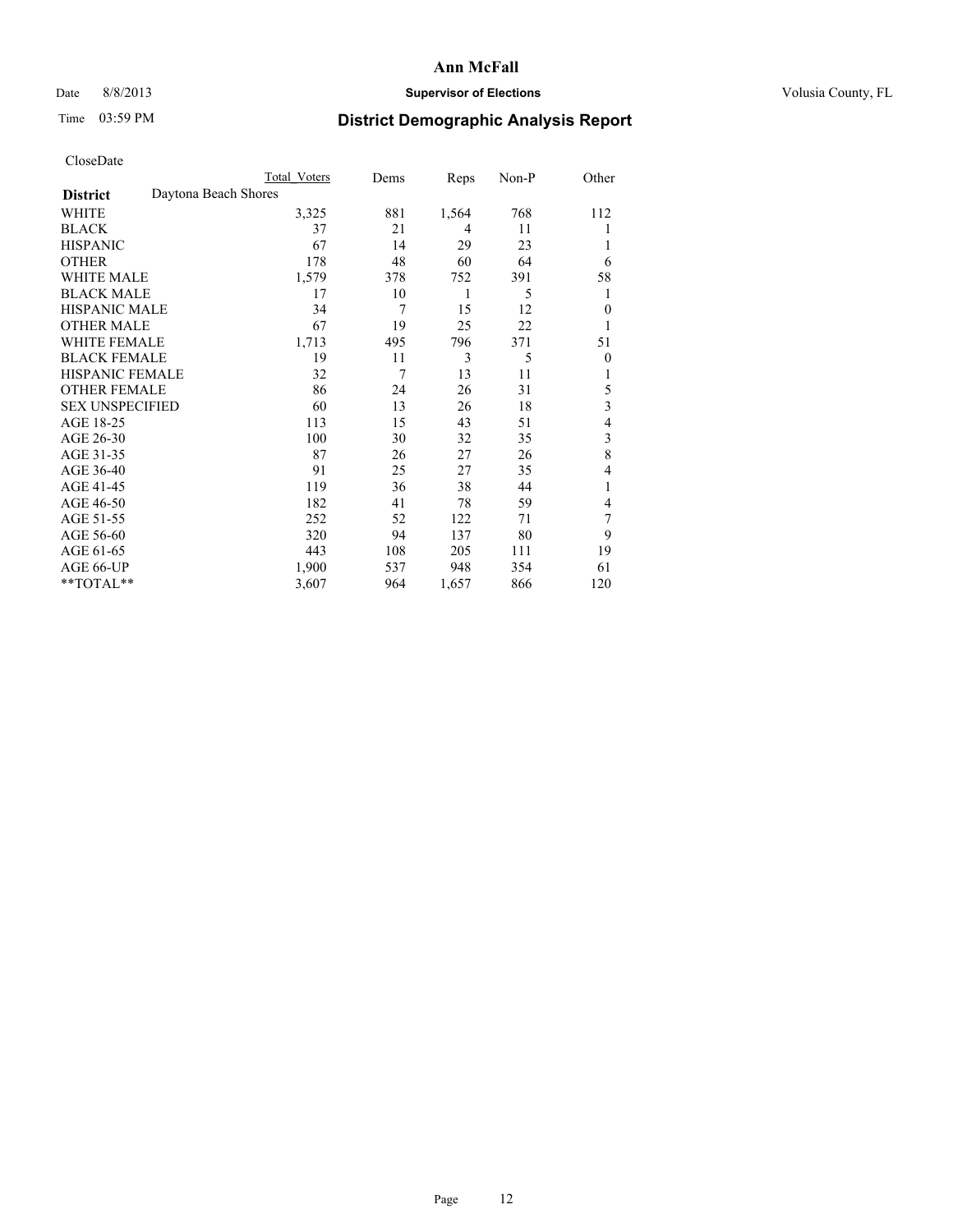## Date 8/8/2013 **Supervisor of Elections Supervisor of Elections** Volusia County, FL

# Time 03:59 PM **District Demographic Analysis Report**

|                        |        | Total Voters | Dems  | Reps  | Non-P | Other  |
|------------------------|--------|--------------|-------|-------|-------|--------|
| <b>District</b>        | DeBary |              |       |       |       |        |
| <b>WHITE</b>           |        | 11,503       | 3,131 | 5,381 | 2,511 | 480    |
| <b>BLACK</b>           |        | 444          | 342   | 25    | 66    | 11     |
| <b>HISPANIC</b>        |        | 872          | 373   | 224   | 259   | 16     |
| <b>OTHER</b>           |        | 714          | 207   | 185   | 305   | 17     |
| <b>WHITE MALE</b>      |        | 5,368        | 1,237 | 2,630 | 1,246 | 255    |
| <b>BLACK MALE</b>      |        | 205          | 144   | 8     | 46    | 7      |
| HISPANIC MALE          |        | 383          | 152   | 107   | 115   | 9      |
| <b>OTHER MALE</b>      |        | 230          | 65    | 68    | 90    | 7      |
| <b>WHITE FEMALE</b>    |        | 6,032        | 1,870 | 2,708 | 1,234 | 220    |
| <b>BLACK FEMALE</b>    |        | 233          | 193   | 17    | 19    | 4      |
| <b>HISPANIC FEMALE</b> |        | 478          | 216   | 116   | 139   | $\tau$ |
| <b>OTHER FEMALE</b>    |        | 303          | 106   | 81    | 108   | 8      |
| <b>SEX UNSPECIFIED</b> |        | 301          | 70    | 80    | 144   | 7      |
| AGE 18-25              |        | 1,078        | 288   | 344   | 406   | 40     |
| AGE 26-30              |        | 713          | 180   | 250   | 257   | 26     |
| AGE 31-35              |        | 781          | 217   | 279   | 253   | 32     |
| AGE 36-40              |        | 785          | 212   | 290   | 246   | 37     |
| AGE 41-45              |        | 1,024        | 279   | 417   | 278   | 50     |
| AGE 46-50              |        | 1,224        | 334   | 552   | 289   | 49     |
| AGE 51-55              |        | 1,318        | 367   | 635   | 275   | 41     |
| AGE 56-60              |        | 1,391        | 436   | 628   | 282   | 45     |
| AGE 61-65              |        | 1,341        | 454   | 598   | 242   | 47     |
| AGE 66-UP              |        | 3,878        | 1,286 | 1,822 | 613   | 157    |
| **TOTAL**              |        | 13,533       | 4,053 | 5,815 | 3,141 | 524    |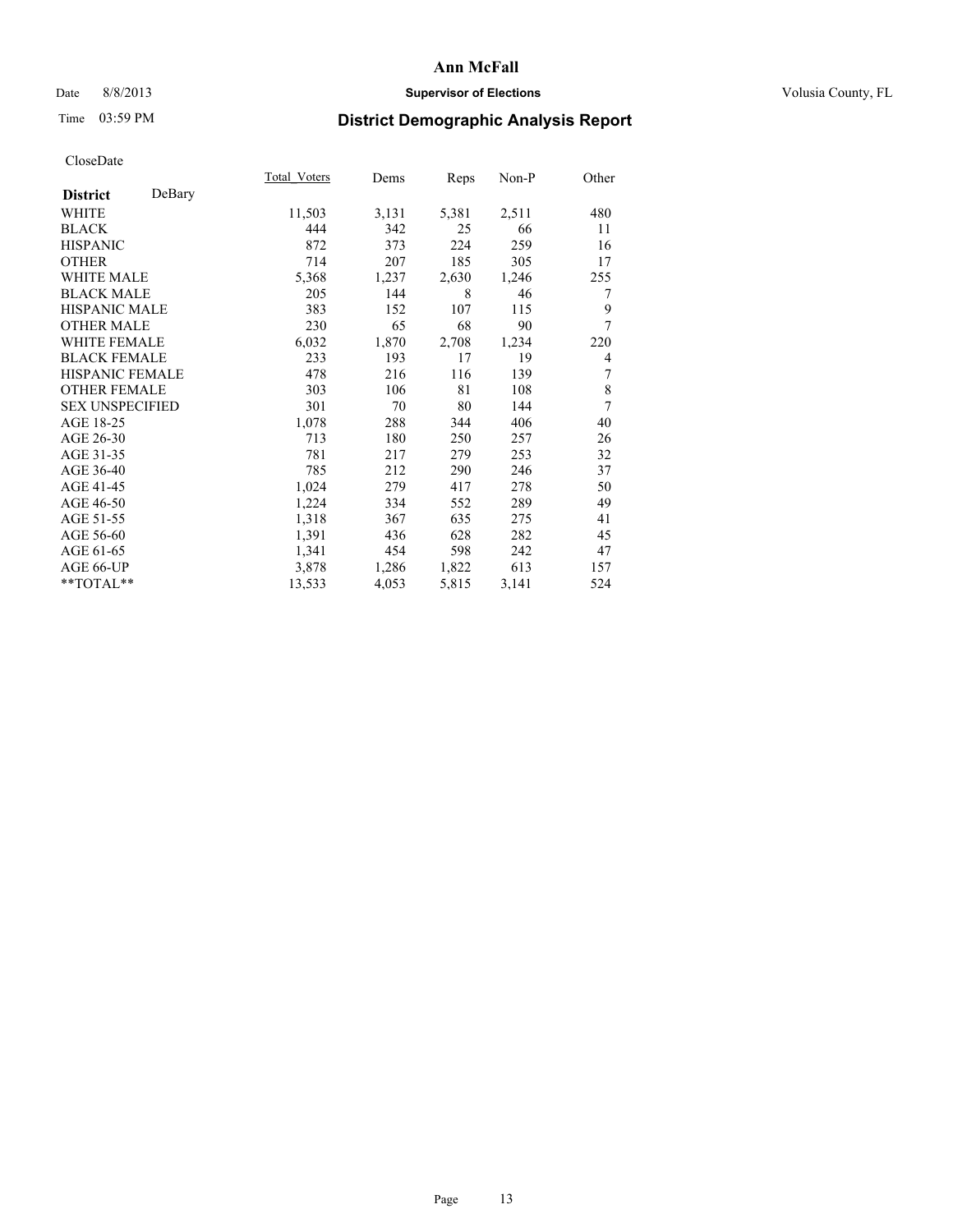## Date 8/8/2013 **Supervisor of Elections Supervisor of Elections** Volusia County, FL

# Time 03:59 PM **District Demographic Analysis Report**

|                        |        | Total Voters | Dems  | <u>Reps</u> | Non-P | Other |
|------------------------|--------|--------------|-------|-------------|-------|-------|
| <b>District</b>        | DeLand |              |       |             |       |       |
| WHITE                  |        | 11,869       | 3,861 | 4,896       | 2,580 | 532   |
| <b>BLACK</b>           |        | 2,400        | 1,959 | 82          | 323   | 36    |
| <b>HISPANIC</b>        |        | 1,043        | 458   | 176         | 376   | 33    |
| <b>OTHER</b>           |        | 870          | 300   | 166         | 377   | 27    |
| <b>WHITE MALE</b>      |        | 5,187        | 1,476 | 2,236       | 1,212 | 263   |
| <b>BLACK MALE</b>      |        | 905          | 700   | 37          | 144   | 24    |
| <b>HISPANIC MALE</b>   |        | 427          | 178   | 82          | 153   | 14    |
| <b>OTHER MALE</b>      |        | 288          | 108   | 60          | 109   | 11    |
| <b>WHITE FEMALE</b>    |        | 6,599        | 2,365 | 2,629       | 1,339 | 266   |
| <b>BLACK FEMALE</b>    |        | 1,463        | 1,238 | 42          | 172   | 11    |
| HISPANIC FEMALE        |        | 607          | 277   | 93          | 219   | 18    |
| <b>OTHER FEMALE</b>    |        | 344          | 136   | 65          | 132   | 11    |
| <b>SEX UNSPECIFIED</b> |        | 362          | 100   | 76          | 176   | 10    |
| AGE 18-25              |        | 2,071        | 791   | 452         | 758   | 70    |
| AGE 26-30              |        | 1,031        | 381   | 252         | 362   | 36    |
| AGE 31-35              |        | 1,012        | 385   | 276         | 302   | 49    |
| AGE 36-40              |        | 1,120        | 439   | 313         | 301   | 67    |
| AGE 41-45              |        | 1,198        | 459   | 392         | 311   | 36    |
| AGE 46-50              |        | 1,196        | 453   | 441         | 248   | 54    |
| AGE 51-55              |        | 1,288        | 557   | 447         | 245   | 39    |
| AGE 56-60              |        | 1,314        | 592   | 429         | 248   | 45    |
| AGE 61-65              |        | 1,392        | 616   | 470         | 246   | 60    |
| AGE 66-UP              |        | 4,560        | 1,905 | 1,848       | 635   | 172   |
| $*$ TOTAL $*$          |        | 16,182       | 6,578 | 5,320       | 3,656 | 628   |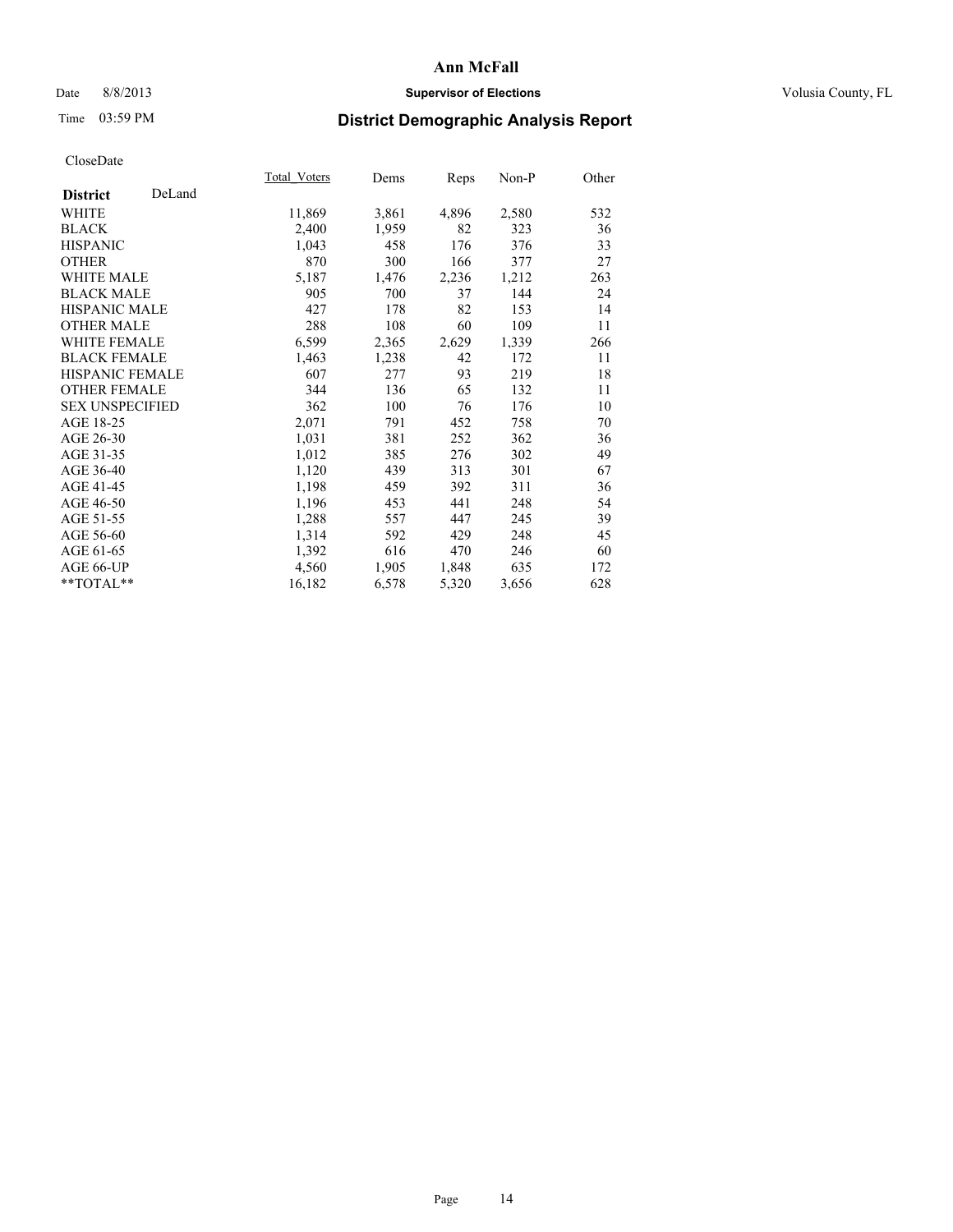## Date 8/8/2013 **Supervisor of Elections Supervisor of Elections** Volusia County, FL

# Time 03:59 PM **District Demographic Analysis Report**

| Total Voters | Dems   | <b>Reps</b> | Non-P  | Other |
|--------------|--------|-------------|--------|-------|
|              |        |             |        |       |
| 31,988       | 10,148 | 12,291      | 8,085  | 1,464 |
| 4,861        | 3,750  | 215         | 803    | 93    |
| 12,843       | 6,460  | 1,894       | 4,251  | 238   |
| 3,075        | 1,068  | 549         | 1,393  | 65    |
| 14,823       | 4,144  | 5,986       | 3,902  | 791   |
| 2,121        | 1,541  | 128         | 395    | 57    |
| 6,013        | 2,905  | 956         | 2,018  | 134   |
| 1,067        | 397    | 211         | 429    | 30    |
| 16,908       | 5,928  | 6,217       | 4,098  | 665   |
| 2,679        | 2,164  | 87          | 392    | 36    |
| 6,687        | 3,485  | 926         | 2,175  | 101   |
| 1,247        | 524    | 223         | 472    | 28    |
| 1,222        | 338    | 215         | 651    | 18    |
| 6,445        | 2,315  | 1,240       | 2,641  | 249   |
| 3,990        | 1,398  | 843         | 1,603  | 146   |
| 4,217        | 1,597  | 929         | 1,503  | 188   |
| 4,358        | 1,650  | 1,105       | 1,420  | 183   |
| 4,480        | 1,668  | 1,372       | 1,275  | 165   |
| 5,104        | 1,995  | 1,600       | 1,340  | 169   |
| 5,277        | 2,094  | 1,775       | 1,250  | 158   |
| 4,670        | 1,970  | 1,520       | 1,025  | 155   |
| 4,129        | 1,838  | 1,301       | 851    | 139   |
| 10,097       | 4,901  | 3,264       | 1,624  | 308   |
| 52,767       | 21,426 | 14,949      | 14,532 | 1,860 |
|              |        |             |        |       |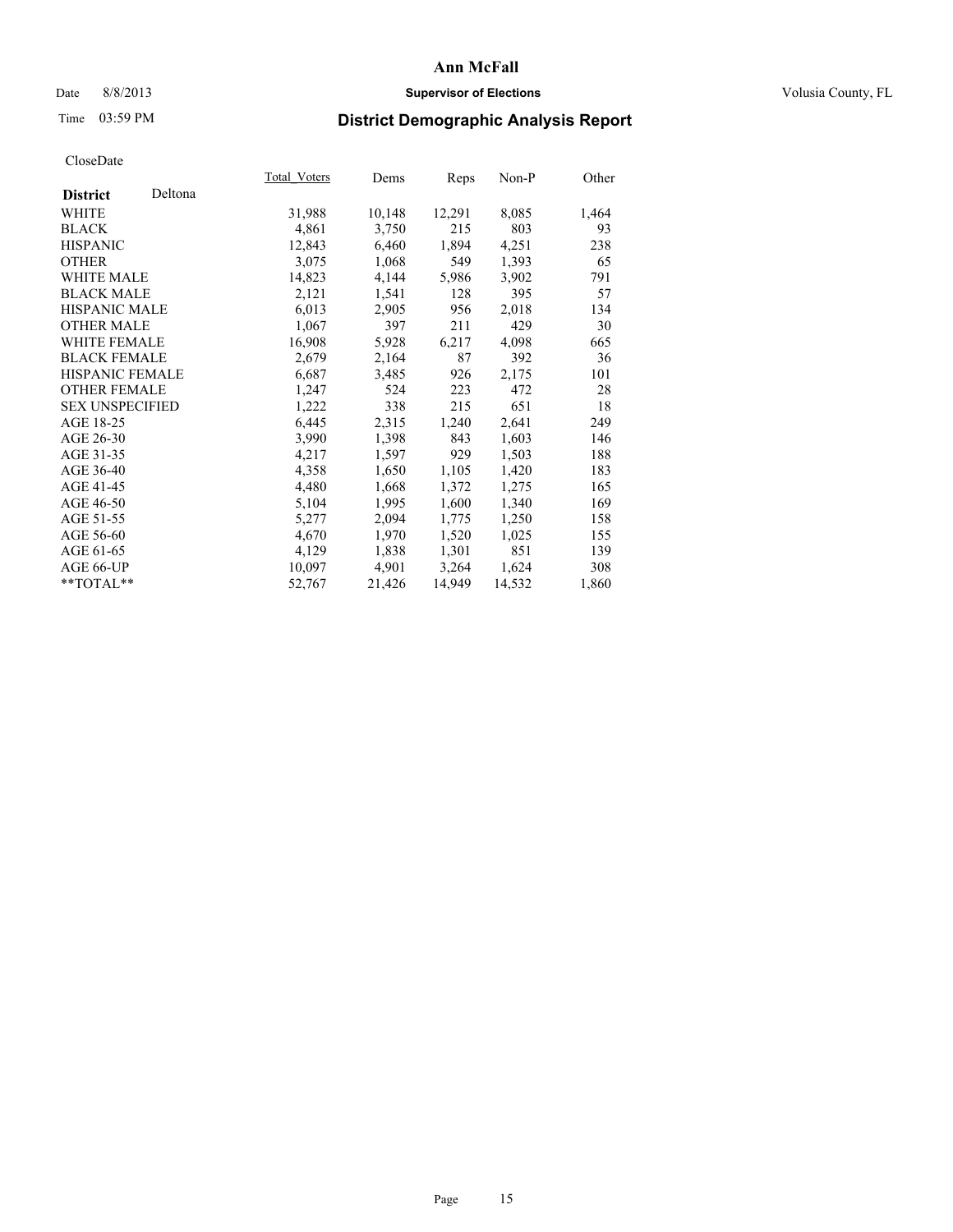## Date 8/8/2013 **Supervisor of Elections Supervisor of Elections** Volusia County, FL

# Time 03:59 PM **District Demographic Analysis Report**

|                        |           | Total Voters | Dems  | Reps  | Non-P | Other          |
|------------------------|-----------|--------------|-------|-------|-------|----------------|
| <b>District</b>        | Edgewater |              |       |       |       |                |
| WHITE                  |           | 12,850       | 4,628 | 4,374 | 3,484 | 364            |
| <b>BLACK</b>           |           | 290          | 219   | 14    | 55    | 2              |
| <b>HISPANIC</b>        |           | 187          | 78    | 42    | 61    | 6              |
| <b>OTHER</b>           |           | 441          | 140   | 85    | 211   | 5              |
| WHITE MALE             |           | 5,795        | 1,831 | 2,150 | 1,620 | 194            |
| <b>BLACK MALE</b>      |           | 131          | 93    | 9     | 27    | $\overline{2}$ |
| <b>HISPANIC MALE</b>   |           | 80           | 34    | 15    | 27    | 4              |
| <b>OTHER MALE</b>      |           | 141          | 48    | 38    | 53    | $\overline{2}$ |
| <b>WHITE FEMALE</b>    |           | 6,965        | 2,767 | 2,191 | 1,837 | 170            |
| <b>BLACK FEMALE</b>    |           | 156          | 124   | 5     | 27    | $\overline{0}$ |
| <b>HISPANIC FEMALE</b> |           | 104          | 43    | 27    | 32    | $\overline{c}$ |
| <b>OTHER FEMALE</b>    |           | 177          | 67    | 39    | 68    | 3              |
| <b>SEX UNSPECIFIED</b> |           | 219          | 58    | 41    | 120   | $\theta$       |
| AGE 18-25              |           | 1,147        | 333   | 270   | 516   | 28             |
| AGE 26-30              |           | 819          | 248   | 203   | 347   | 21             |
| AGE 31-35              |           | 856          | 258   | 225   | 345   | 28             |
| AGE 36-40              |           | 871          | 278   | 248   | 314   | 31             |
| AGE 41-45              |           | 968          | 333   | 300   | 312   | 23             |
| AGE 46-50              |           | 1,041        | 372   | 367   | 278   | 24             |
| AGE 51-55              |           | 1,333        | 470   | 478   | 351   | 34             |
| AGE 56-60              |           | 1,364        | 516   | 484   | 331   | 33             |
| AGE 61-65              |           | 1,352        | 566   | 453   | 293   | 40             |
| AGE 66-UP              |           | 4,017        | 1,691 | 1,487 | 724   | 115            |
| **TOTAL**              |           | 13,768       | 5,065 | 4,515 | 3,811 | 377            |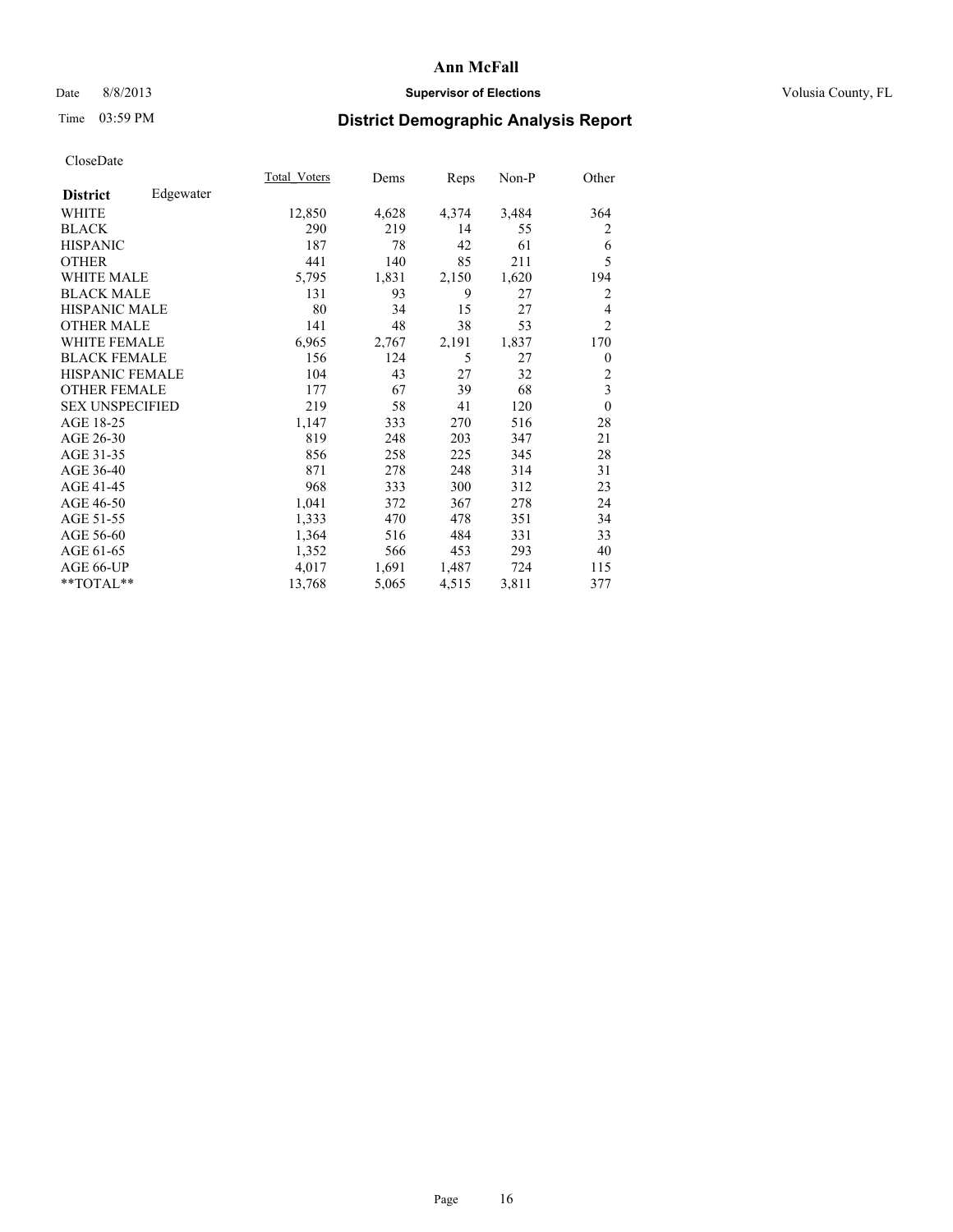## Date 8/8/2013 **Supervisor of Elections Supervisor of Elections** Volusia County, FL

# Time 03:59 PM **District Demographic Analysis Report**

|                        |            | Total Voters | Dems  | Reps  | $Non-P$ | Other          |
|------------------------|------------|--------------|-------|-------|---------|----------------|
| <b>District</b>        | Holly Hill |              |       |       |         |                |
| WHITE                  |            | 5,350        | 2,128 | 1,632 | 1,395   | 195            |
| <b>BLACK</b>           |            | 775          | 627   | 22    | 120     | 6              |
| <b>HISPANIC</b>        |            | 167          | 80    | 24    | 63      | $\Omega$       |
| <b>OTHER</b>           |            | 324          | 123   | 46    | 146     | 9              |
| <b>WHITE MALE</b>      |            | 2,442        | 859   | 791   | 694     | 98             |
| <b>BLACK MALE</b>      |            | 263          | 194   | 12    | 53      | 4              |
| <b>HISPANIC MALE</b>   |            | 68           | 28    | 13    | 27      | 0              |
| <b>OTHER MALE</b>      |            | 100          | 39    | 16    | 38      | 7              |
| <b>WHITE FEMALE</b>    |            | 2,865        | 1,255 | 829   | 686     | 95             |
| <b>BLACK FEMALE</b>    |            | 507          | 428   | 10    | 67      | $\overline{c}$ |
| <b>HISPANIC FEMALE</b> |            | 99           | 52    | 11    | 36      | $\mathbf{0}$   |
| <b>OTHER FEMALE</b>    |            | 134          | 63    | 26    | 44      | 1              |
| <b>SEX UNSPECIFIED</b> |            | 138          | 40    | 16    | 79      | 3              |
| AGE 18-25              |            | 639          | 277   | 110   | 242     | 10             |
| AGE 26-30              |            | 444          | 190   | 86    | 154     | 14             |
| AGE 31-35              |            | 417          | 190   | 77    | 135     | 15             |
| AGE 36-40              |            | 359          | 160   | 74    | 119     | 6              |
| AGE 41-45              |            | 470          | 188   | 114   | 152     | 16             |
| AGE 46-50              |            | 616          | 246   | 162   | 185     | 23             |
| AGE 51-55              |            | 710          | 284   | 206   | 182     | 38             |
| AGE 56-60              |            | 644          | 294   | 162   | 166     | 22             |
| AGE 61-65              |            | 593          | 275   | 157   | 143     | 18             |
| AGE 66-UP              |            | 1,724        | 854   | 576   | 246     | 48             |
| **TOTAL**              |            | 6,616        | 2,958 | 1,724 | 1,724   | 210            |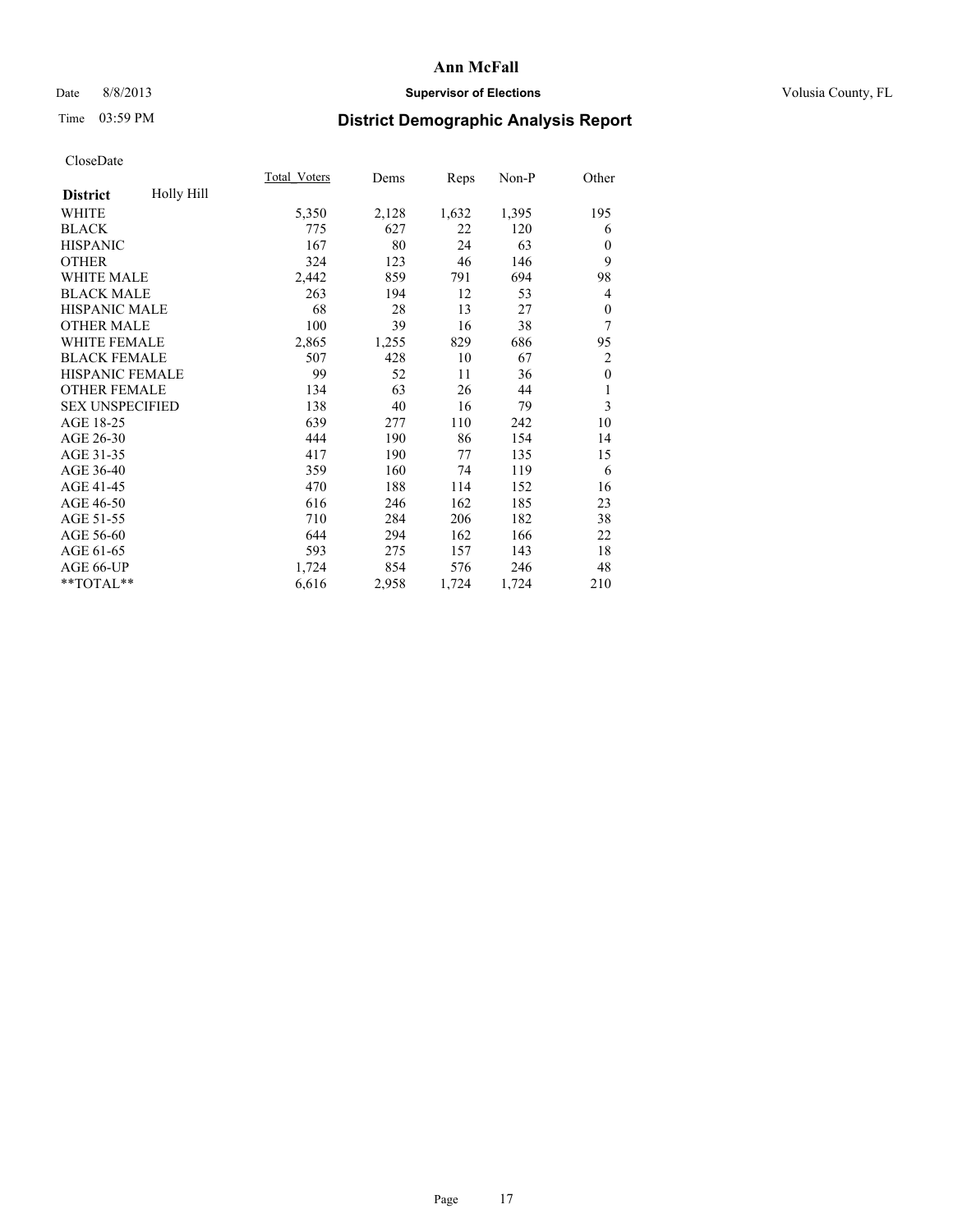## Date 8/8/2013 **Supervisor of Elections Supervisor of Elections** Volusia County, FL

# Time 03:59 PM **District Demographic Analysis Report**

|                        |            | <b>Total Voters</b> | Dems | Reps           | Non-P | Other          |
|------------------------|------------|---------------------|------|----------------|-------|----------------|
| <b>District</b>        | Lake Helen |                     |      |                |       |                |
| <b>WHITE</b>           |            | 1,615               | 585  | 592            | 374   | 64             |
| <b>BLACK</b>           |            | 183                 | 162  | 4              | 14    | 3              |
| <b>HISPANIC</b>        |            | 40                  | 11   | 16             | 11    | $\overline{c}$ |
| <b>OTHER</b>           |            | 59                  | 18   | 15             | 24    | $\overline{2}$ |
| <b>WHITE MALE</b>      |            | 732                 | 234  | 287            | 178   | 33             |
| <b>BLACK MALE</b>      |            | 82                  | 74   | $\overline{2}$ | 5     | 1              |
| <b>HISPANIC MALE</b>   |            | 14                  | 3    | 6              | 5     | $\mathbf{0}$   |
| <b>OTHER MALE</b>      |            | 19                  | 9    |                | 8     | 1              |
| <b>WHITE FEMALE</b>    |            | 868                 | 347  | 299            | 191   | 31             |
| <b>BLACK FEMALE</b>    |            | 99                  | 86   | $\overline{2}$ | 9     | 2              |
| HISPANIC FEMALE        |            | 26                  | 8    | 10             | 6     | $\overline{c}$ |
| <b>OTHER FEMALE</b>    |            | 22                  | 8    | 5              | 8     | 1              |
| <b>SEX UNSPECIFIED</b> |            | 35                  | 7    | 15             | 13    | $\theta$       |
| AGE 18-25              |            | 167                 | 53   | 47             | 61    | 6              |
| AGE 26-30              |            | 129                 | 43   | 35             | 46    | 5              |
| AGE 31-35              |            | 109                 | 39   | 26             | 40    | 4              |
| AGE 36-40              |            | 99                  | 22   | 33             | 31    | 13             |
| AGE 41-45              |            | 143                 | 55   | 41             | 39    | 8              |
| AGE 46-50              |            | 143                 | 49   | 57             | 32    | 5              |
| AGE 51-55              |            | 219                 | 86   | 89             | 37    | 7              |
| AGE 56-60              |            | 216                 | 88   | 81             | 38    | 9              |
| AGE 61-65              |            | 187                 | 91   | 56             | 35    | 5              |
| AGE 66-UP              |            | 485                 | 250  | 162            | 64    | 9              |
| **TOTAL**              |            | 1,897               | 776  | 627            | 423   | 71             |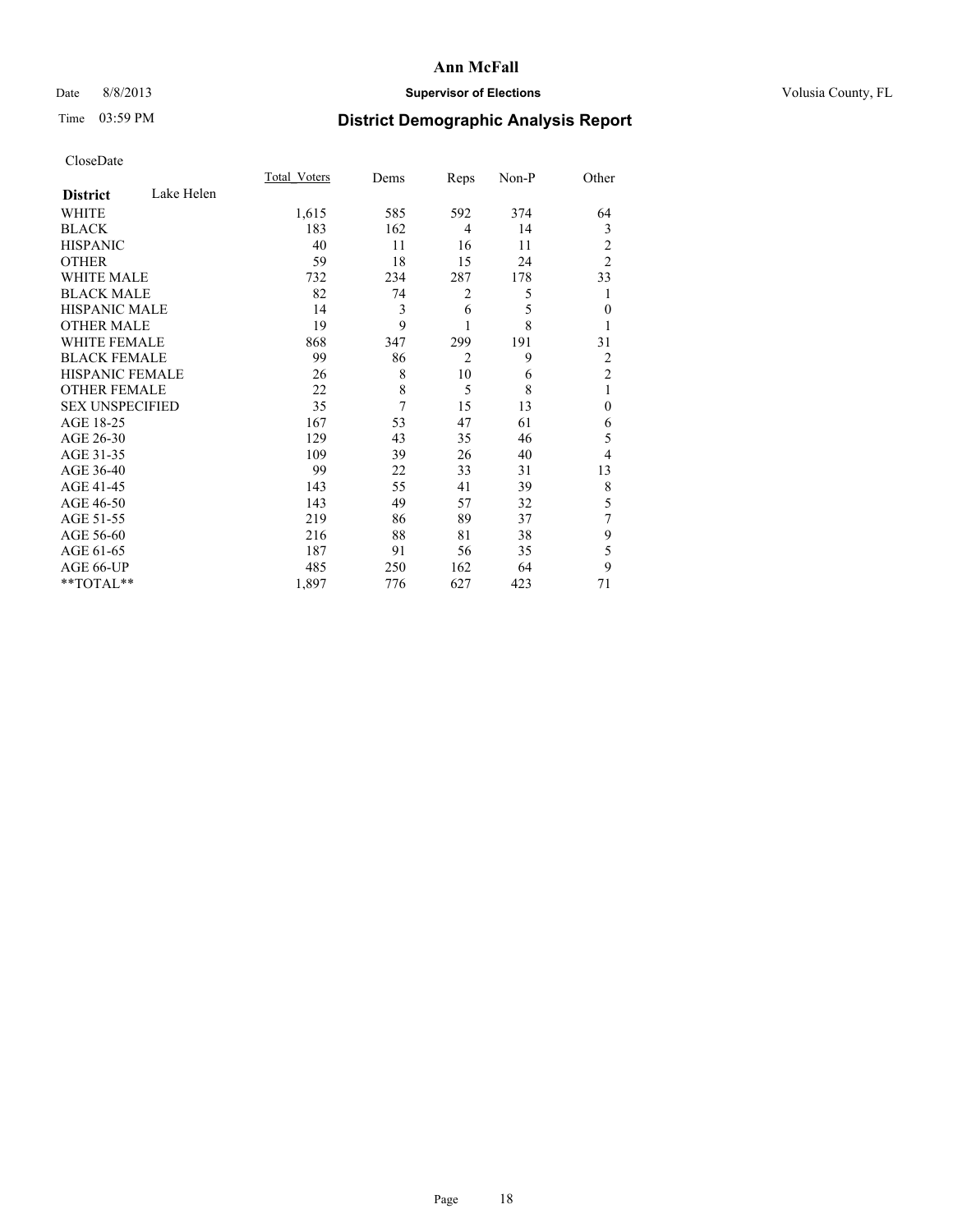### Date 8/8/2013 **Supervisor of Elections Supervisor of Elections** Volusia County, FL

# Time 03:59 PM **District Demographic Analysis Report**

|                                     | <b>Total Voters</b> | Dems  | Reps  | Non-P | Other          |
|-------------------------------------|---------------------|-------|-------|-------|----------------|
| New Smyrna Beach<br><b>District</b> |                     |       |       |       |                |
| <b>WHITE</b>                        | 15,782              | 5,021 | 6,521 | 3,782 | 458            |
| <b>BLACK</b>                        | 747                 | 625   | 19    | 95    | 8              |
| <b>HISPANIC</b>                     | 228                 | 79    | 71    | 72    | 6              |
| <b>OTHER</b>                        | 613                 | 163   | 139   | 297   | 14             |
| <b>WHITE MALE</b>                   | 7,249               | 1,970 | 3,139 | 1,892 | 248            |
| <b>BLACK MALE</b>                   | 311                 | 248   | 7     | 49    | 7              |
| <b>HISPANIC MALE</b>                | 110                 | 31    | 34    | 43    | $\overline{c}$ |
| <b>OTHER MALE</b>                   | 203                 | 53    | 54    | 93    | 3              |
| <b>WHITE FEMALE</b>                 | 8,409               | 3,007 | 3,338 | 1,856 | 208            |
| <b>BLACK FEMALE</b>                 | 431                 | 373   | 12    | 45    | 1              |
| <b>HISPANIC FEMALE</b>              | 117                 | 48    | 37    | 28    | $\overline{4}$ |
| <b>OTHER FEMALE</b>                 | 242                 | 90    | 62    | 80    | 10             |
| <b>SEX UNSPECIFIED</b>              | 298                 | 68    | 67    | 160   | 3              |
| AGE 18-25                           | 1,123               | 346   | 282   | 461   | 34             |
| AGE 26-30                           | 881                 | 298   | 227   | 324   | 32             |
| AGE 31-35                           | 813                 | 221   | 246   | 323   | 23             |
| AGE 36-40                           | 827                 | 266   | 259   | 266   | 36             |
| AGE 41-45                           | 945                 | 283   | 341   | 296   | 25             |
| AGE 46-50                           | 1,128               | 351   | 472   | 283   | 22             |
| AGE 51-55                           | 1,541               | 504   | 618   | 371   | 48             |
| AGE 56-60                           | 1,753               | 657   | 660   | 384   | 52             |
| AGE 61-65                           | 1,919               | 680   | 757   | 433   | 49             |
| AGE 66-UP                           | 6,440               | 2,282 | 2,888 | 1,105 | 165            |
| **TOTAL**                           | 17,370              | 5,888 | 6,750 | 4,246 | 486            |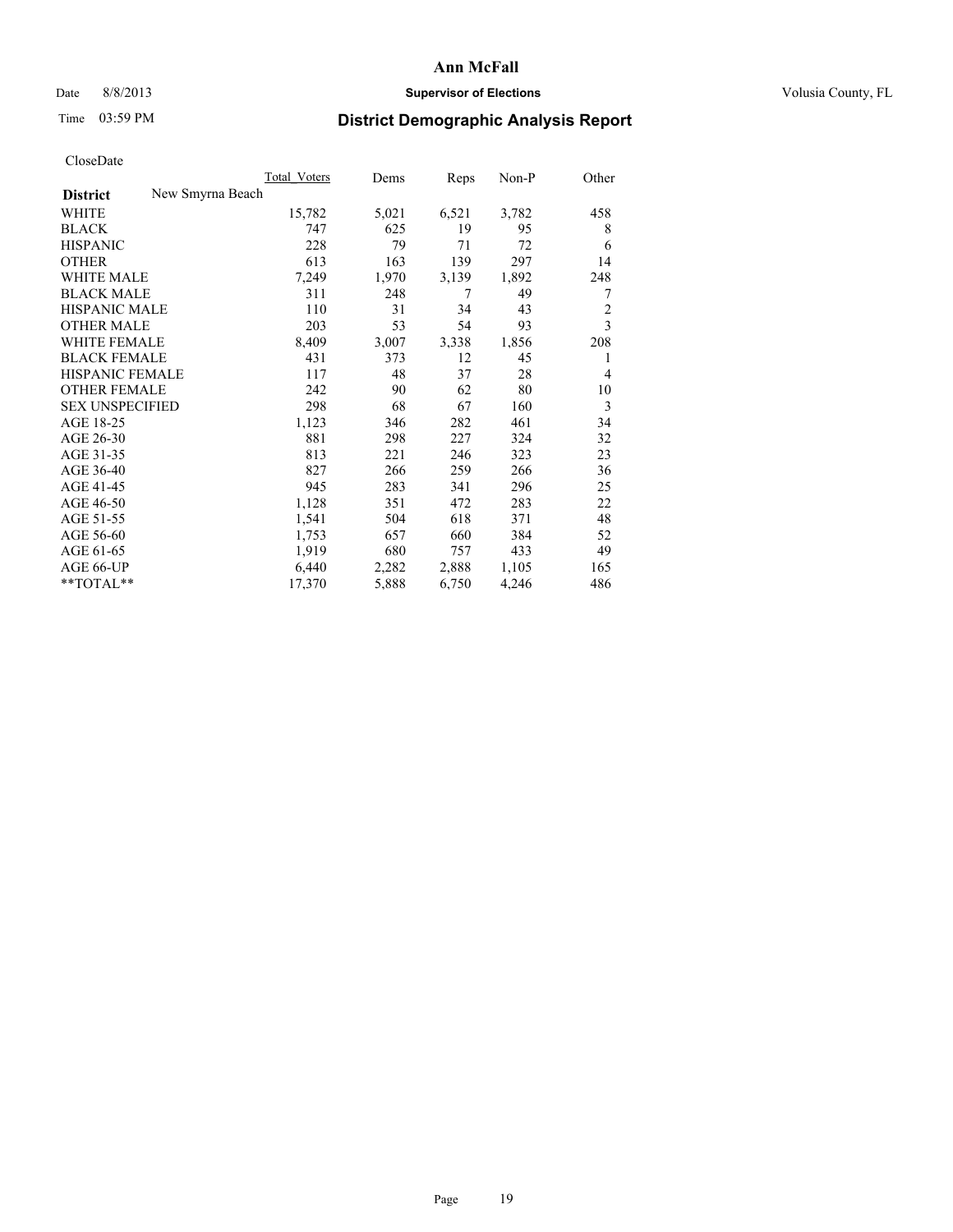## Date 8/8/2013 **Supervisor of Elections Supervisor of Elections** Volusia County, FL

# Time 03:59 PM **District Demographic Analysis Report**

|                        |          | <b>Total Voters</b> | Dems     | Reps           | Non-P          | Other          |
|------------------------|----------|---------------------|----------|----------------|----------------|----------------|
| <b>District</b>        | Oak Hill |                     |          |                |                |                |
| WHITE                  |          | 1,117               | 394      | 424            | 274            | 25             |
| <b>BLACK</b>           |          | 175                 | 151      | 4              | 19             | 1              |
| <b>HISPANIC</b>        |          | 5                   | 3        | $\overline{2}$ | $\theta$       | $\Omega$       |
| <b>OTHER</b>           |          | 35                  | 8        | 9              | 15             | 3              |
| WHITE MALE             |          | 567                 | 187      | 216            | 146            | 18             |
| <b>BLACK MALE</b>      |          | 75                  | 62       | 2              | 10             | 1              |
| <b>HISPANIC MALE</b>   |          | $\overline{2}$      | $\theta$ | $\overline{2}$ | $\theta$       | $\Omega$       |
| <b>OTHER MALE</b>      |          | 15                  | 3        | 5              | 6              | 1              |
| <b>WHITE FEMALE</b>    |          | 541                 | 205      | 204            | 125            | 7              |
| <b>BLACK FEMALE</b>    |          | 99                  | 88       | $\overline{2}$ | 9              | $\theta$       |
| <b>HISPANIC FEMALE</b> |          | 3                   | 3        | $\mathbf{0}$   | $\theta$       | $\theta$       |
| <b>OTHER FEMALE</b>    |          | 12                  | 5        | 3              | $\overline{2}$ | $\overline{c}$ |
| <b>SEX UNSPECIFIED</b> |          | 18                  | 3        | 5              | 10             | $\theta$       |
| AGE 18-25              |          | 94                  | 39       | 21             | 34             | $\Omega$       |
| AGE 26-30              |          | 69                  | 24       | 16             | 28             |                |
| AGE 31-35              |          | 61                  | 25       | 18             | 17             |                |
| AGE 36-40              |          | 56                  | 20       | 17             | 16             | 3              |
| AGE 41-45              |          | 76                  | 33       | 21             | 18             | 4              |
| AGE 46-50              |          | 94                  | 35       | 32             | 25             | 2              |
| AGE 51-55              |          | 146                 | 62       | 49             | 34             | 1              |
| AGE 56-60              |          | 137                 | 63       | 47             | 23             | 4              |
| AGE 61-65              |          | 148                 | 68       | 41             | 37             | $\overline{2}$ |
| AGE 66-UP              |          | 451                 | 187      | 177            | 76             | 11             |
| **TOTAL**              |          | 1,332               | 556      | 439            | 308            | 29             |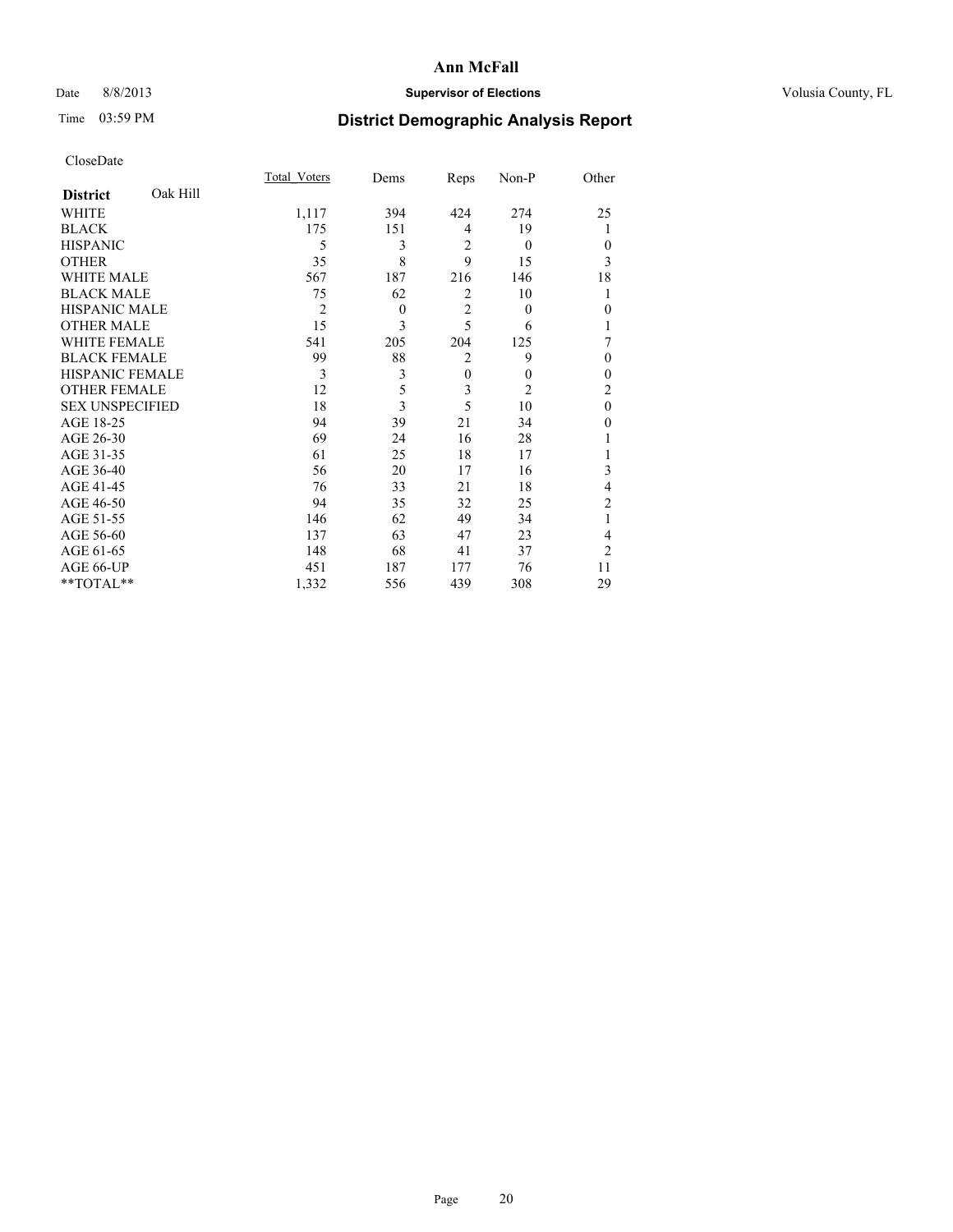## Date 8/8/2013 **Supervisor of Elections Supervisor of Elections** Volusia County, FL

# Time 03:59 PM **District Demographic Analysis Report**

|                        |             | <b>Total Voters</b> | Dems  | Reps           | Non-P | Other                   |
|------------------------|-------------|---------------------|-------|----------------|-------|-------------------------|
| <b>District</b>        | Orange City |                     |       |                |       |                         |
| WHITE                  |             | 5,024               | 1,598 | 2,054          | 1,156 | 216                     |
| <b>BLACK</b>           |             | 365                 | 294   | 11             | 55    | 5                       |
| <b>HISPANIC</b>        |             | 787                 | 389   | 115            | 271   | 12                      |
| <b>OTHER</b>           |             | 293                 | 94    | 63             | 127   | 9                       |
| <b>WHITE MALE</b>      |             | 2,164               | 604   | 901            | 540   | 119                     |
| <b>BLACK MALE</b>      |             | 136                 | 102   | 7              | 25    | 2                       |
| <b>HISPANIC MALE</b>   |             | 321                 | 148   | 58             | 110   | 5                       |
| <b>OTHER MALE</b>      |             | 104                 | 38    | 26             | 37    | $\overline{\mathbf{3}}$ |
| <b>WHITE FEMALE</b>    |             | 2,826               | 983   | 1,140          | 606   | 97                      |
| <b>BLACK FEMALE</b>    |             | 226                 | 189   | $\overline{4}$ | 30    | 3                       |
| HISPANIC FEMALE        |             | 460                 | 239   | 56             | 158   | 7                       |
| <b>OTHER FEMALE</b>    |             | 113                 | 43    | 23             | 43    | 4                       |
| <b>SEX UNSPECIFIED</b> |             | 119                 | 29    | 28             | 60    | $\overline{2}$          |
| AGE 18-25              |             | 530                 | 168   | 115            | 213   | 34                      |
| AGE 26-30              |             | 355                 | 142   | 81             | 127   | 5                       |
| AGE 31-35              |             | 424                 | 138   | 123            | 142   | 21                      |
| AGE 36-40              |             | 343                 | 98    | 112            | 125   | 8                       |
| AGE 41-45              |             | 414                 | 149   | 116            | 136   | 13                      |
| AGE 46-50              |             | 456                 | 161   | 140            | 139   | 16                      |
| AGE 51-55              |             | 490                 | 173   | 175            | 120   | 22                      |
| AGE 56-60              |             | 524                 | 219   | 168            | 124   | 13                      |
| AGE 61-65              |             | 516                 | 196   | 194            | 107   | 19                      |
| AGE 66-UP              |             | 2,417               | 931   | 1,019          | 376   | 91                      |
| **TOTAL**              |             | 6,469               | 2,375 | 2,243          | 1,609 | 242                     |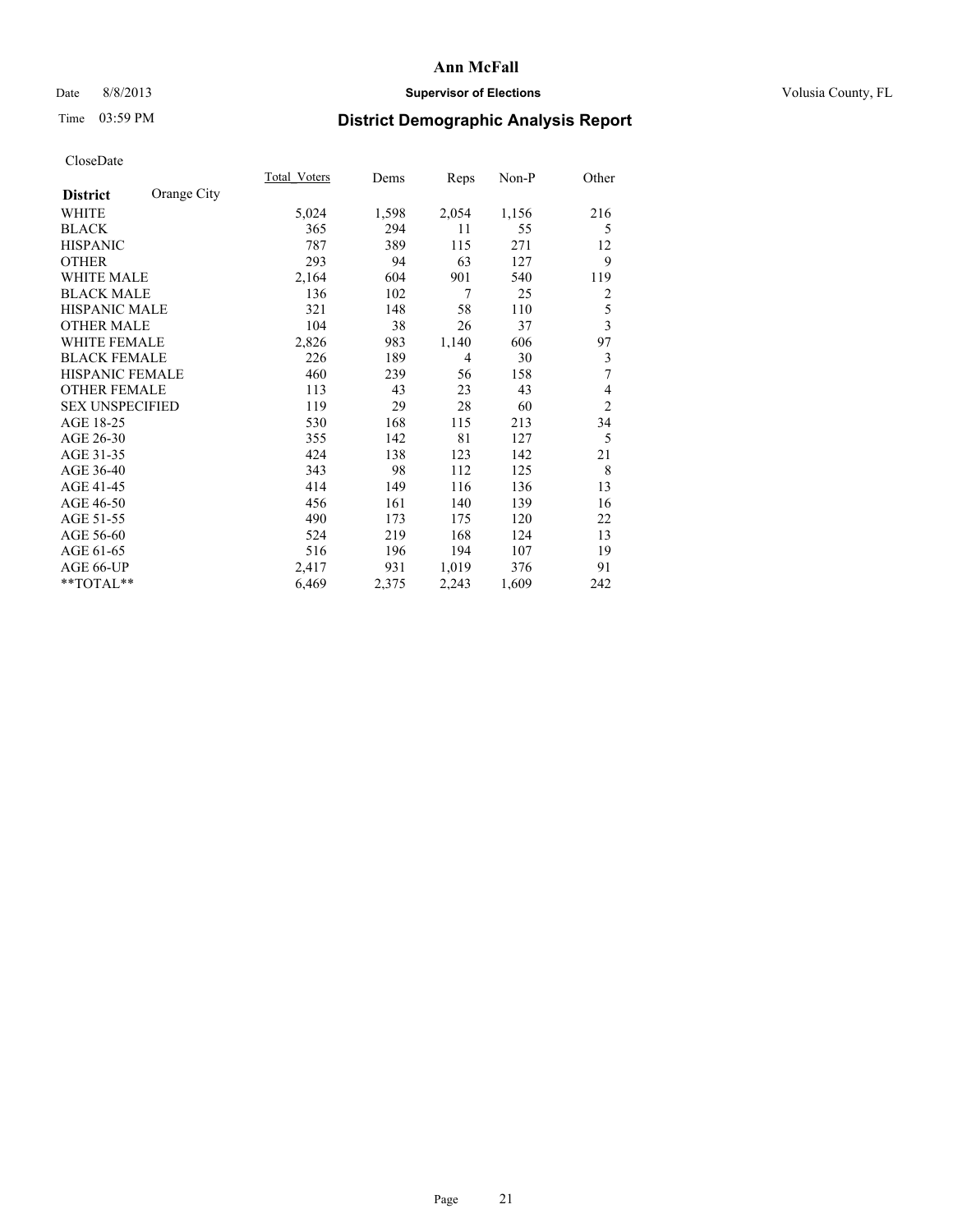## Date 8/8/2013 **Supervisor of Elections Supervisor of Elections** Volusia County, FL

# Time 03:59 PM **District Demographic Analysis Report**

|                                 | Total Voters | Dems  | <b>Reps</b> | Non-P | Other          |
|---------------------------------|--------------|-------|-------------|-------|----------------|
| Ormond Beach<br><b>District</b> |              |       |             |       |                |
| WHITE                           | 25,637       | 8,387 | 10,866      | 5,548 | 836            |
| <b>BLACK</b>                    | 830          | 631   | 47          | 129   | 23             |
| <b>HISPANIC</b>                 | 578          | 236   | 151         | 181   | 10             |
| <b>OTHER</b>                    | 1,444        | 457   | 365         | 586   | 36             |
| <b>WHITE MALE</b>               | 11,613       | 3,352 | 5,134       | 2,690 | 437            |
| <b>BLACK MALE</b>               | 367          | 257   | 24          | 73    | 13             |
| <b>HISPANIC MALE</b>            | 255          | 84    | 85          | 78    | 8              |
| <b>OTHER MALE</b>               | 540          | 166   | 143         | 212   | 19             |
| <b>WHITE FEMALE</b>             | 13,842       | 4,983 | 5,680       | 2,789 | 390            |
| <b>BLACK FEMALE</b>             | 454          | 369   | 23          | 52    | 10             |
| <b>HISPANIC FEMALE</b>          | 317          | 150   | 64          | 101   | $\overline{2}$ |
| <b>OTHER FEMALE</b>             | 602          | 222   | 171         | 194   | 15             |
| <b>SEX UNSPECIFIED</b>          | 499          | 128   | 105         | 255   | 11             |
| AGE 18-25                       | 2,350        | 697   | 744         | 849   | 60             |
| AGE 26-30                       | 1,510        | 453   | 501         | 506   | 50             |
| AGE 31-35                       | 1,302        | 383   | 432         | 441   | 46             |
| AGE 36-40                       | 1,407        | 408   | 495         | 429   | 75             |
| AGE 41-45                       | 1,905        | 554   | 802         | 488   | 61             |
| AGE 46-50                       | 2,343        | 682   | 1,029       | 564   | 68             |
| AGE 51-55                       | 2,623        | 879   | 1,101       | 576   | 67             |
| AGE 56-60                       | 2,864        | 1,034 | 1,197       | 552   | 81             |
| AGE 61-65                       | 2,859        | 1,078 | 1,118       | 572   | 91             |
| AGE 66-UP                       | 9,326        | 3,543 | 4,010       | 1,467 | 306            |
| $*$ $TOTAL**$                   | 28,489       | 9,711 | 11,429      | 6,444 | 905            |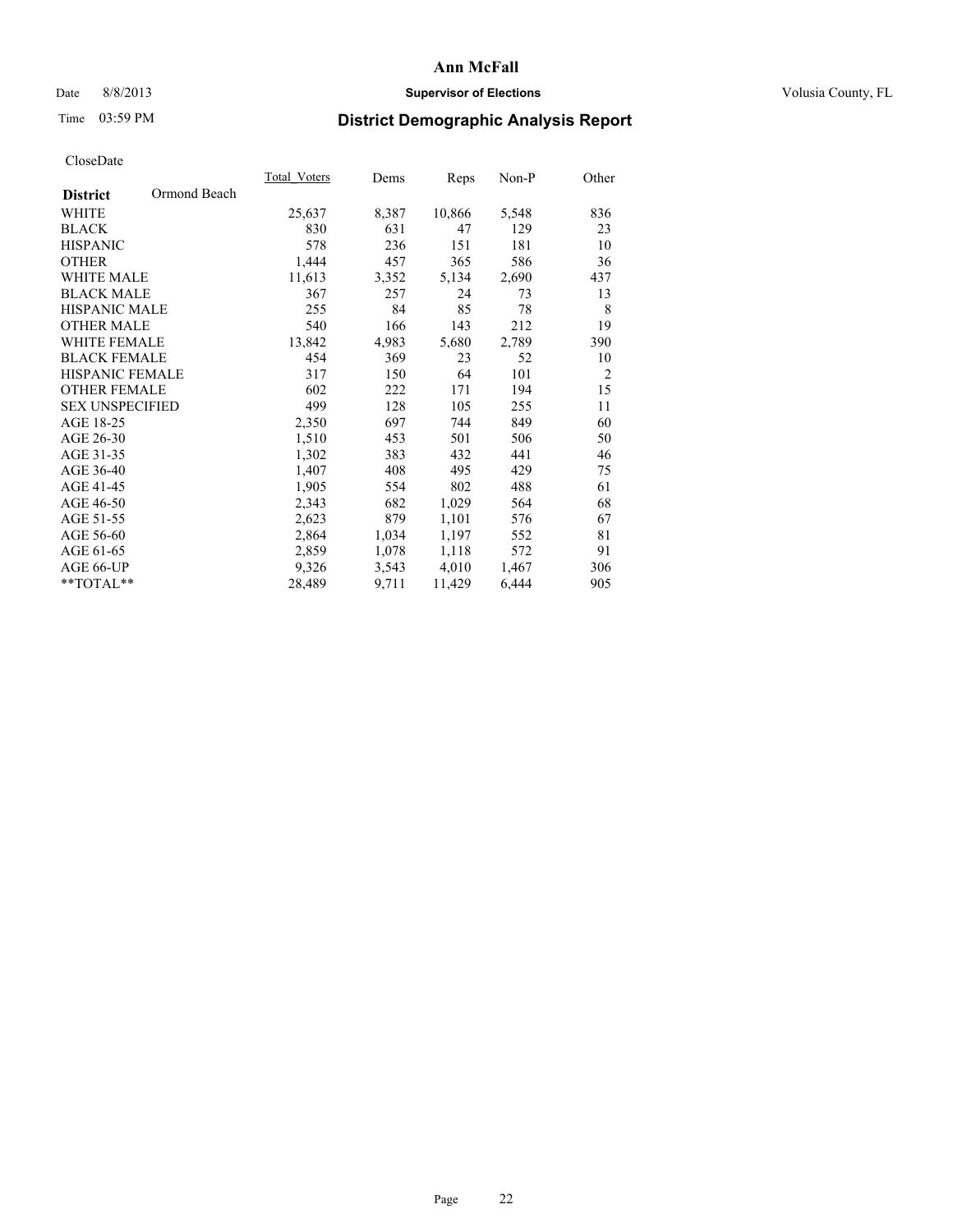## Date 8/8/2013 **Supervisor of Elections Supervisor of Elections** Volusia County, FL

# Time 03:59 PM **District Demographic Analysis Report**

|                        |         | <b>Total Voters</b> | Dems           | Reps           | Non-P          | Other          |
|------------------------|---------|---------------------|----------------|----------------|----------------|----------------|
| <b>District</b>        | Pierson |                     |                |                |                |                |
| <b>WHITE</b>           |         | 542                 | 201            | 239            | 88             | 14             |
| <b>BLACK</b>           |         | 49                  | 42             | $\overline{2}$ | 5              | $\theta$       |
| <b>HISPANIC</b>        |         | 121                 | 59             | 5              | 54             | 3              |
| <b>OTHER</b>           |         | 21                  | 5              | 5              | 11             | $\theta$       |
| WHITE MALE             |         | 261                 | 92             | 122            | 36             | 11             |
| <b>BLACK MALE</b>      |         | 21                  | 17             | 1              | 3              | $\theta$       |
| <b>HISPANIC MALE</b>   |         | 51                  | 30             | 1              | 19             | 1              |
| <b>OTHER MALE</b>      |         | 10                  | 3              | $\overline{2}$ | 5              | 0              |
| WHITE FEMALE           |         | 277                 | 108            | 115            | 51             | 3              |
| <b>BLACK FEMALE</b>    |         | 28                  | 25             | 1              | $\overline{2}$ | $\mathbf{0}$   |
| <b>HISPANIC FEMALE</b> |         | 69                  | 29             | $\overline{4}$ | 34             | $\overline{c}$ |
| <b>OTHER FEMALE</b>    |         | 5                   | $\overline{c}$ | $\overline{2}$ | 1              | $\theta$       |
| <b>SEX UNSPECIFIED</b> |         | 11                  | 1              | 3              | 7              | $\mathbf{0}$   |
| AGE 18-25              |         | 102                 | 44             | 21             | 37             | $\theta$       |
| AGE 26-30              |         | 58                  | 14             | 16             | 27             | 1              |
| AGE 31-35              |         | 50                  | 13             | 15             | 20             | $\overline{c}$ |
| AGE 36-40              |         | 51                  | 16             | 20             | 14             | 1              |
| AGE 41-45              |         | 46                  | 16             | 16             | 12             | $\overline{c}$ |
| AGE 46-50              |         | 57                  | 27             | 19             | 8              | 3              |
| AGE 51-55              |         | 72                  | 32             | 27             | 10             | 3              |
| AGE 56-60              |         | 86                  | 38             | 34             | 12             | $\overline{c}$ |
| AGE 61-65              |         | 50                  | 22             | 24             | 4              | $\mathbf{0}$   |
| AGE 66-UP              |         | 161                 | 85             | 59             | 14             | 3              |
| $**TOTAL**$            |         | 733                 | 307            | 251            | 158            | 17             |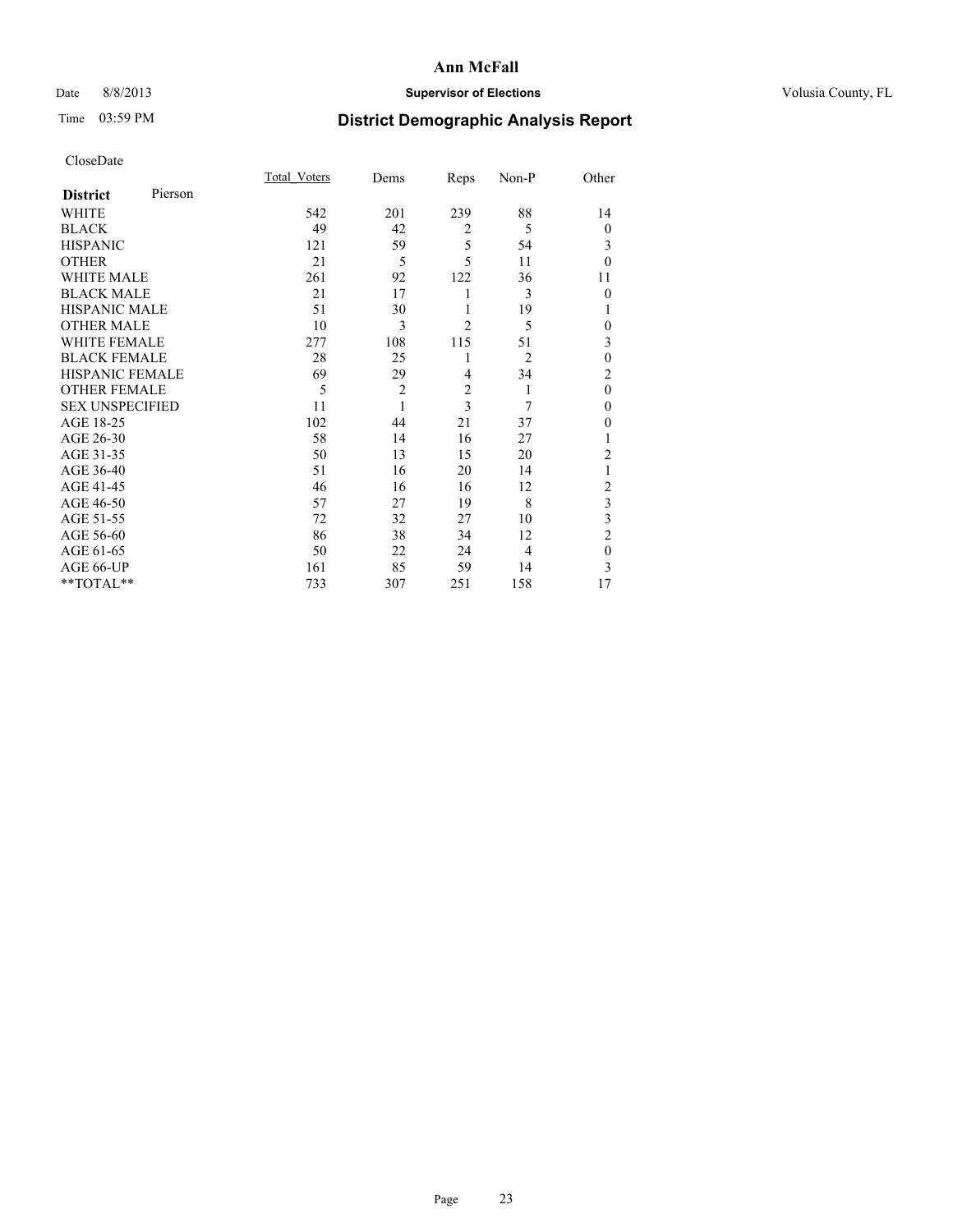## Date 8/8/2013 **Supervisor of Elections Supervisor of Elections** Volusia County, FL

# Time 03:59 PM **District Demographic Analysis Report**

|                        |             | <b>Total Voters</b> | Dems           | Reps         | Non-P          | Other          |
|------------------------|-------------|---------------------|----------------|--------------|----------------|----------------|
| <b>District</b>        | Ponce Inlet |                     |                |              |                |                |
| WHITE                  |             | 2,658               | 630            | 1,359        | 587            | 82             |
| <b>BLACK</b>           |             | 4                   |                | 1            | $\overline{2}$ | $\Omega$       |
| <b>HISPANIC</b>        |             | 40                  | 11             | 19           | 10             | $\Omega$       |
| <b>OTHER</b>           |             | 97                  | 27             | 31           | 36             | 3              |
| WHITE MALE             |             | 1,271               | 258            | 670          | 301            | 42             |
| <b>BLACK MALE</b>      |             | 1                   | $\overline{0}$ | $\mathbf{0}$ | 1              | $\overline{0}$ |
| <b>HISPANIC MALE</b>   |             | 15                  | 6              | 6            | 3              | 0              |
| <b>OTHER MALE</b>      |             | 34                  | 8              | 14           | 9              | 3              |
| <b>WHITE FEMALE</b>    |             | 1,366               | 367            | 683          | 277            | 39             |
| <b>BLACK FEMALE</b>    |             | 3                   |                | 1            | 1              | $\overline{0}$ |
| <b>HISPANIC FEMALE</b> |             | 25                  | 5              | 13           | 7              | $\Omega$       |
| <b>OTHER FEMALE</b>    |             | 46                  | 15             | 13           | 18             | $\Omega$       |
| <b>SEX UNSPECIFIED</b> |             | 38                  | 9              | 10           | 18             |                |
| AGE 18-25              |             | 138                 | 29             | 50           | 53             | 6              |
| AGE 26-30              |             | 69                  | 19             | 26           | 22             | $\overline{2}$ |
| AGE 31-35              |             | 76                  | 14             | 30           | 30             | $\overline{c}$ |
| AGE 36-40              |             | 91                  | 13             | 40           | 34             | $\overline{4}$ |
| AGE 41-45              |             | 110                 | 21             | 53           | 33             | 3              |
| AGE 46-50              |             | 155                 | 44             | 74           | 36             | 1              |
| AGE 51-55              |             | 256                 | 49             | 140          | 64             | 3              |
| AGE 56-60              |             | 299                 | 72             | 153          | 65             | 9              |
| AGE 61-65              |             | 388                 | 92             | 178          | 99             | 19             |
| AGE 66-UP              |             | 1,217               | 316            | 666          | 199            | 36             |
| **TOTAL**              |             | 2,799               | 669            | 1,410        | 635            | 85             |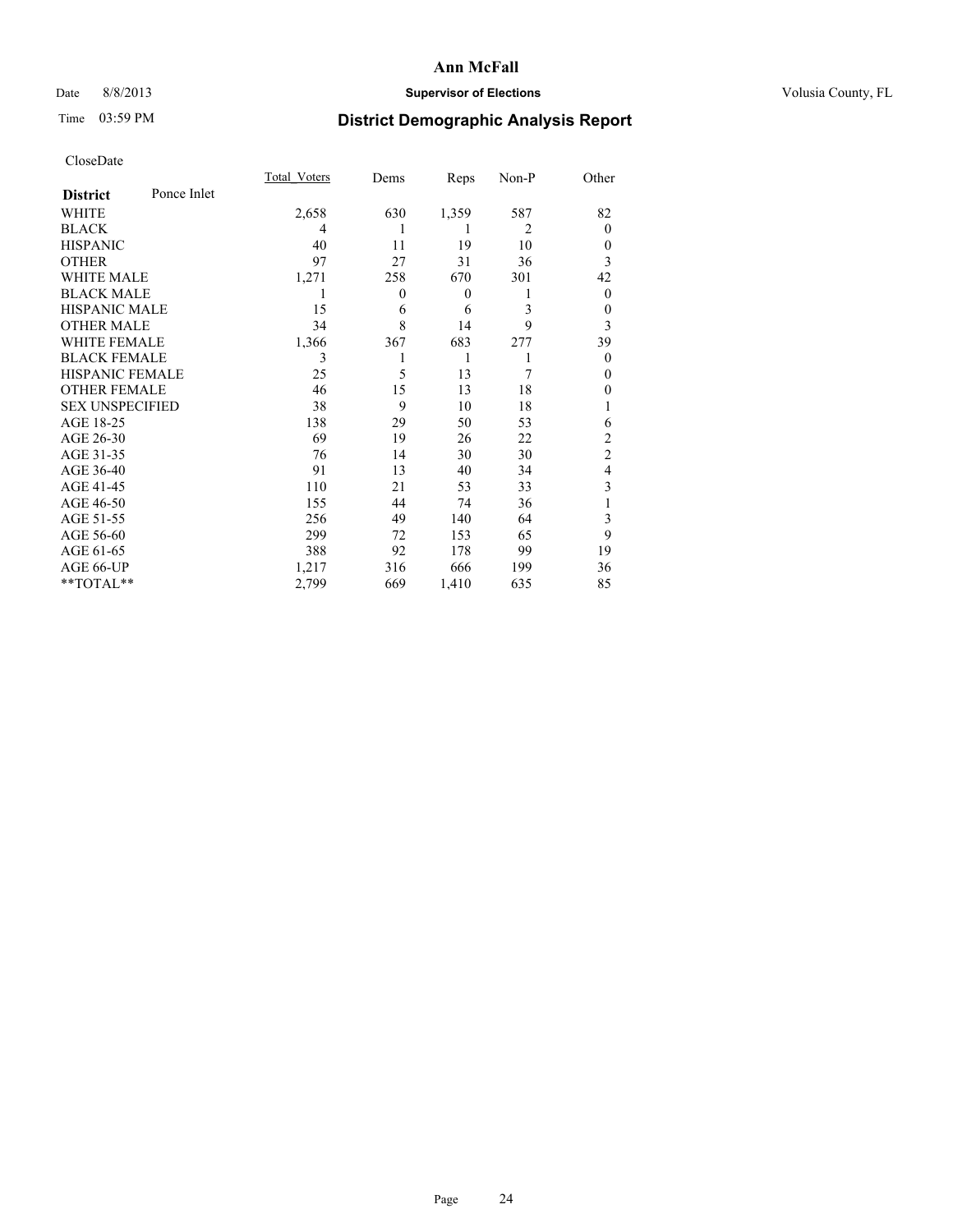## Date 8/8/2013 **Supervisor of Elections Supervisor of Elections** Volusia County, FL

# Time 03:59 PM **District Demographic Analysis Report**

|                        |             | Total Voters | Dems   | Reps   | Non-P | Other |
|------------------------|-------------|--------------|--------|--------|-------|-------|
| <b>District</b>        | Port Orange |              |        |        |       |       |
| WHITE                  |             | 33,876       | 11,167 | 13,064 | 8,414 | 1,231 |
| <b>BLACK</b>           |             | 1,023        | 793    | 56     | 154   | 20    |
| <b>HISPANIC</b>        |             | 955          | 376    | 215    | 343   | 21    |
| <b>OTHER</b>           |             | 1,819        | 558    | 406    | 803   | 52    |
| WHITE MALE             |             | 15,431       | 4,439  | 6,327  | 4,012 | 653   |
| <b>BLACK MALE</b>      |             | 430          | 313    | 33     | 75    | 9     |
| <b>HISPANIC MALE</b>   |             | 429          | 163    | 98     | 155   | 13    |
| <b>OTHER MALE</b>      |             | 667          | 204    | 154    | 278   | 31    |
| <b>WHITE FEMALE</b>    |             | 18,101       | 6,631  | 6,615  | 4,295 | 560   |
| <b>BLACK FEMALE</b>    |             | 583          | 471    | 22     | 79    | 11    |
| HISPANIC FEMALE        |             | 511          | 209    | 113    | 181   | 8     |
| <b>OTHER FEMALE</b>    |             | 769          | 274    | 184    | 294   | 17    |
| <b>SEX UNSPECIFIED</b> |             | 752          | 190    | 195    | 345   | 22    |
| AGE 18-25              |             | 3,261        | 969    | 914    | 1,254 | 124   |
| AGE 26-30              |             | 2,338        | 729    | 654    | 873   | 82    |
| AGE 31-35              |             | 2,215        | 679    | 657    | 806   | 73    |
| AGE 36-40              |             | 2,165        | 661    | 721    | 683   | 100   |
| AGE 41-45              |             | 2,609        | 794    | 975    | 770   | 70    |
| AGE 46-50              |             | 3,082        | 944    | 1,192  | 841   | 105   |
| AGE 51-55              |             | 3,534        | 1,168  | 1,447  | 814   | 105   |
| AGE 56-60              |             | 3,537        | 1,310  | 1,367  | 750   | 110   |
| AGE 61-65              |             | 3,621        | 1,372  | 1,318  | 810   | 121   |
| AGE 66-UP              |             | 11,310       | 4,267  | 4,496  | 2,113 | 434   |
| $*$ TOTAL $*$          |             | 37,673       | 12,894 | 13,741 | 9,714 | 1,324 |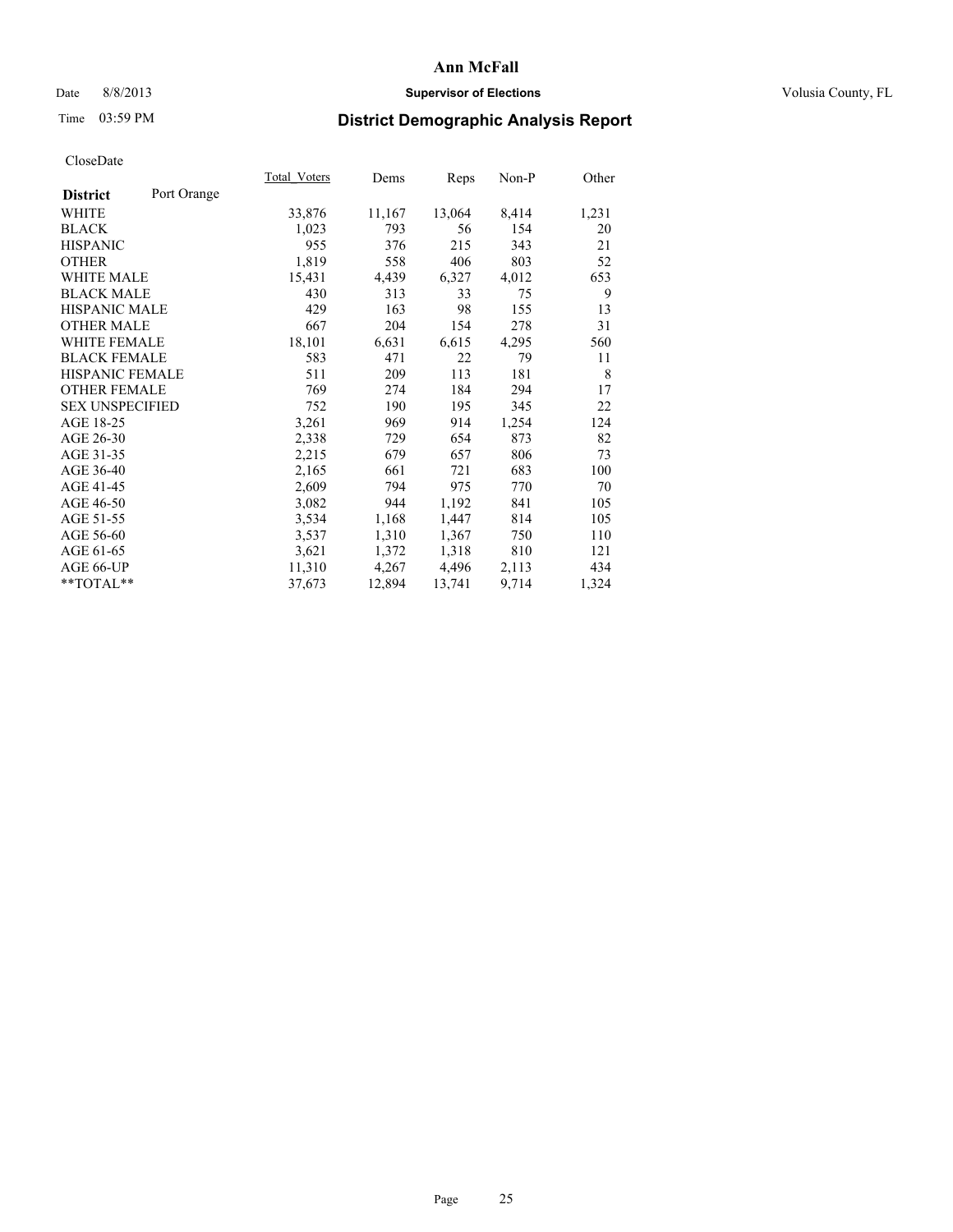## Date 8/8/2013 **Supervisor of Elections Supervisor of Elections** Volusia County, FL

# Time 03:59 PM **District Demographic Analysis Report**

|                        |               | Total Voters | Dems  | Reps  | $Non-P$ | Other          |
|------------------------|---------------|--------------|-------|-------|---------|----------------|
| <b>District</b>        | South Daytona |              |       |       |         |                |
| WHITE                  |               | 6,458        | 2,473 | 2,225 | 1,550   | 210            |
| <b>BLACK</b>           |               | 618          | 503   | 17    | 92      | 6              |
| <b>HISPANIC</b>        |               | 177          | 87    | 31    | 55      | $\overline{4}$ |
| <b>OTHER</b>           |               | 365          | 136   | 64    | 162     | 3              |
| <b>WHITE MALE</b>      |               | 2,939        | 971   | 1,099 | 741     | 128            |
| <b>BLACK MALE</b>      |               | 241          | 187   | 5     | 45      | 4              |
| <b>HISPANIC MALE</b>   |               | 85           | 37    | 17    | 28      | 3              |
| <b>OTHER MALE</b>      |               | 103          | 39    | 19    | 44      | 1              |
| <b>WHITE FEMALE</b>    |               | 3,472        | 1,482 | 1,113 | 795     | 82             |
| <b>BLACK FEMALE</b>    |               | 364          | 307   | 11    | 44      | $\overline{2}$ |
| <b>HISPANIC FEMALE</b> |               | 88           | 47    | 14    | 26      | 1              |
| <b>OTHER FEMALE</b>    |               | 165          | 72    | 34    | 57      | $\overline{c}$ |
| <b>SEX UNSPECIFIED</b> |               | 161          | 57    | 25    | 79      | $\mathbf{0}$   |
| AGE 18-25              |               | 692          | 268   | 156   | 251     | 17             |
| AGE 26-30              |               | 570          | 238   | 133   | 181     | 18             |
| AGE 31-35              |               | 466          | 182   | 99    | 164     | 21             |
| AGE 36-40              |               | 425          | 149   | 131   | 132     | 13             |
| AGE 41-45              |               | 586          | 249   | 163   | 161     | 13             |
| AGE 46-50              |               | 654          | 226   | 240   | 174     | 14             |
| AGE 51-55              |               | 773          | 323   | 257   | 171     | 22             |
| AGE 56-60              |               | 760          | 328   | 253   | 155     | 24             |
| AGE 61-65              |               | 751          | 325   | 233   | 165     | 28             |
| AGE 66-UP              |               | 1,941        | 911   | 672   | 305     | 53             |
| **TOTAL**              |               | 7,618        | 3,199 | 2,337 | 1,859   | 223            |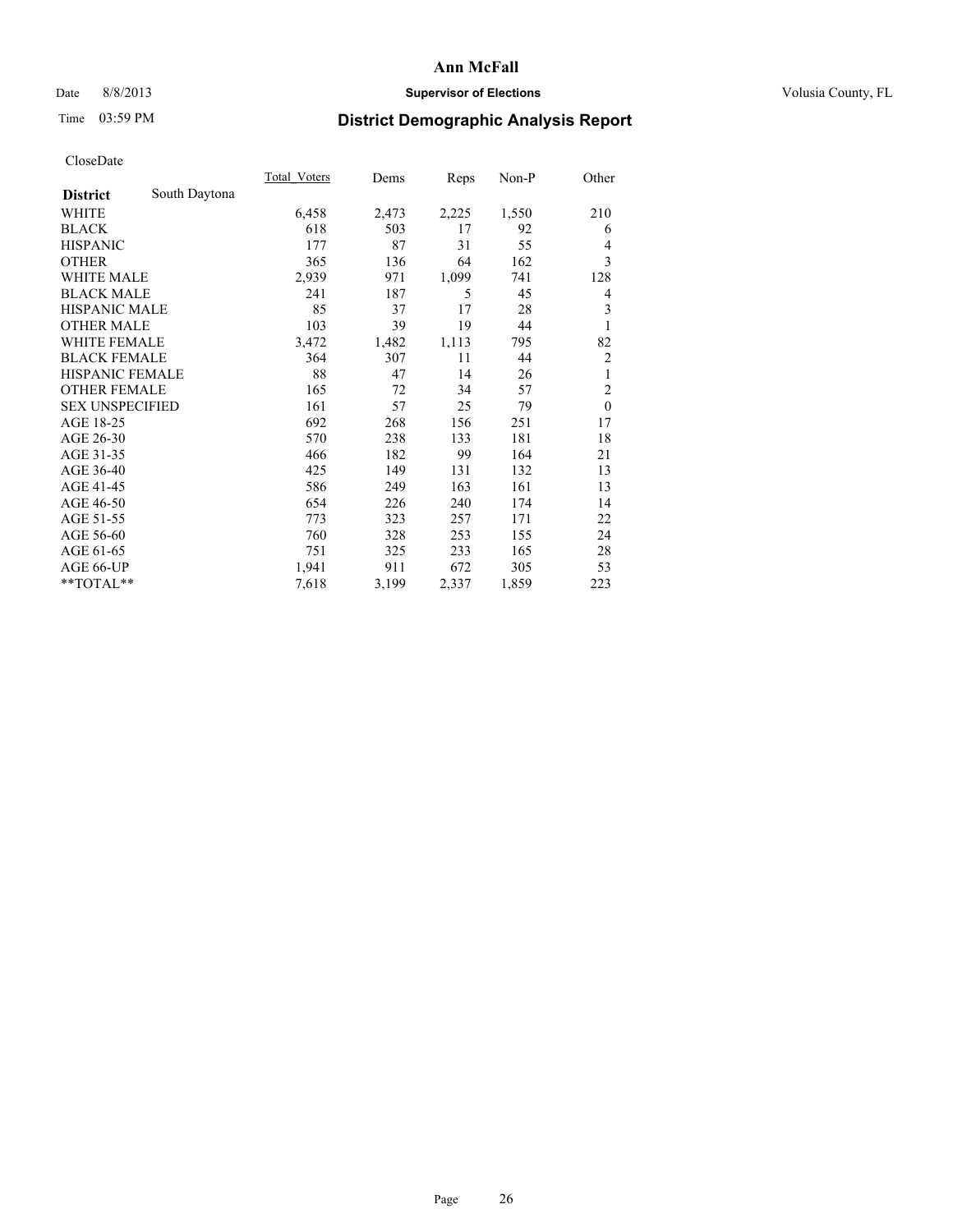## Date 8/8/2013 **Supervisor of Elections Supervisor of Elections** Volusia County, FL

# Time 03:59 PM **District Demographic Analysis Report**

|                        |               | Total Voters | Dems     | Reps     | Non-P    | Other |
|------------------------|---------------|--------------|----------|----------|----------|-------|
| <b>District</b>        | Flagler Beach |              |          |          |          |       |
| <b>WHITE</b>           |               | 54           | 21       | 16       | 16       |       |
| <b>BLACK</b>           |               | 0            | $\Omega$ | $\Omega$ | 0        |       |
| <b>HISPANIC</b>        |               | 0            | 0        | 0        | $\theta$ | 0     |
| <b>OTHER</b>           |               |              |          | 2        | 0        |       |
| <b>WHITE MALE</b>      |               | 24           | 8        | 7        | 8        |       |
| <b>BLACK MALE</b>      |               | 0            |          | 0        | 0        |       |
| <b>HISPANIC MALE</b>   |               |              |          |          |          |       |
| <b>OTHER MALE</b>      |               | 2            |          |          | 0        | 0     |
| <b>WHITE FEMALE</b>    |               | 30           | 13       | 9        | 8        |       |
| <b>BLACK FEMALE</b>    |               | 0            | $\Omega$ | 0        | $\theta$ | 0     |
| HISPANIC FEMALE        |               |              |          |          |          |       |
| <b>OTHER FEMALE</b>    |               |              | 0        |          |          |       |
| <b>SEX UNSPECIFIED</b> |               |              |          | 0        | 0        | 0     |
| AGE 18-25              |               |              |          | 0        |          |       |
| AGE 26-30              |               |              |          | 0        | 0        | 0     |
| AGE 31-35              |               |              |          | 0        | 0        |       |
| AGE 36-40              |               |              | 0        | 0        | 0        | 0     |
| AGE 41-45              |               |              |          | 0        |          |       |
| AGE 46-50              |               |              |          | 0        |          | 0     |
| AGE 51-55              |               |              |          | 2        | 2        |       |
| AGE 56-60              |               |              | 0        | 3        | 0        |       |
| AGE 61-65              |               | 9            | 3        |          | 5        |       |
| AGE 66-UP              |               | 37           | 17       | 12       |          |       |
| $**TOTAL**$            |               | 57           | 22       | 18       | 16       |       |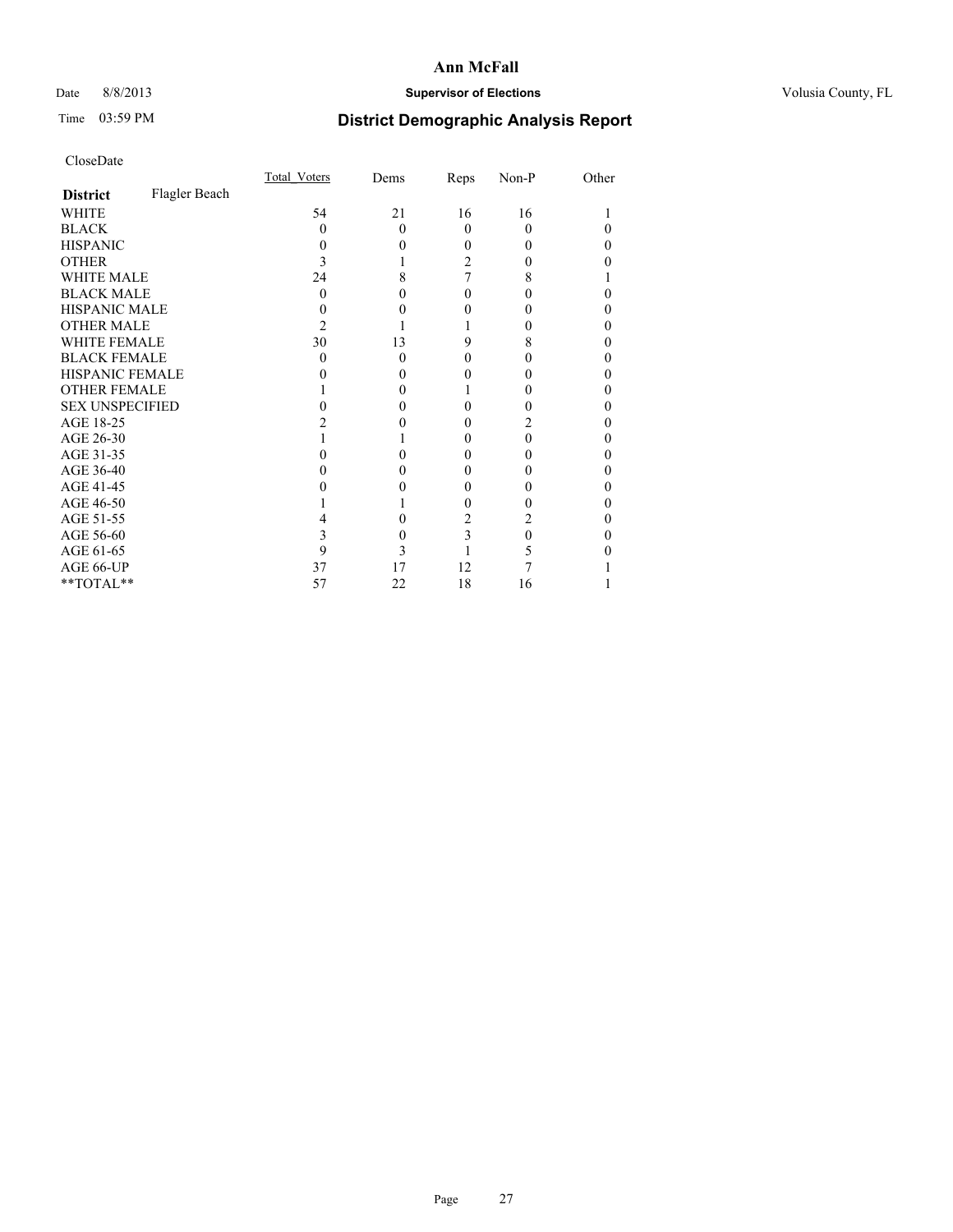## Date 8/8/2013 **Supervisor of Elections Supervisor of Elections** Volusia County, FL

# Time 03:59 PM **District Demographic Analysis Report**

|                        |                    | Total Voters | Dems   | Reps   | $Non-P$ | Other |
|------------------------|--------------------|--------------|--------|--------|---------|-------|
| <b>District</b>        | Hospital Authority |              |        |        |         |       |
| WHITE                  |                    | 95,441       | 29,707 | 39,788 | 21,801  | 4,145 |
| <b>BLACK</b>           |                    | 9,970        | 7,892  | 407    | 1,508   | 163   |
| <b>HISPANIC</b>        |                    | 17,797       | 8,607  | 2,821  | 6,004   | 365   |
| <b>OTHER</b>           |                    | 6,844        | 2,181  | 1,486  | 3,002   | 175   |
| <b>WHITE MALE</b>      |                    | 44,014       | 11,950 | 19,290 | 10,540  | 2,234 |
| <b>BLACK MALE</b>      |                    | 4,160        | 3,108  | 216    | 737     | 99    |
| <b>HISPANIC MALE</b>   |                    | 8,204        | 3,805  | 1,398  | 2,806   | 195   |
| <b>OTHER MALE</b>      |                    | 2,342        | 786    | 565    | 914     | 77    |
| WHITE FEMALE           |                    | 50,680       | 17,556 | 20,212 | 11,025  | 1,887 |
| <b>BLACK FEMALE</b>    |                    | 5,691        | 4,698  | 187    | 743     | 63    |
| <b>HISPANIC FEMALE</b> |                    | 9,385        | 4,698  | 1,404  | 3,119   | 164   |
| <b>OTHER FEMALE</b>    |                    | 2,721        | 1,049  | 596    | 1,009   | 67    |
| <b>SEX UNSPECIFIED</b> |                    | 2,855        | 737    | 634    | 1,422   | 62    |
| AGE 18-25              |                    | 14,140       | 4,603  | 3,430  | 5,550   | 557   |
| AGE 26-30              |                    | 8,654        | 2,835  | 2,208  | 3,290   | 321   |
| AGE 31-35              |                    | 8,908        | 3,098  | 2,359  | 3,043   | 408   |
| AGE 36-40              |                    | 8,992        | 3,077  | 2,675  | 2,822   | 418   |
| AGE 41-45              |                    | 10,250       | 3,439  | 3.598  | 2,815   | 398   |
| AGE 46-50              |                    | 11,739       | 4,036  | 4,401  | 2,884   | 418   |
| AGE 51-55              |                    | 12,778       | 4,615  | 4,944  | 2,784   | 435   |
| AGE 56-60              |                    | 12,073       | 4,745  | 4,503  | 2,413   | 412   |
| AGE 61-65              |                    | 11,416       | 4,623  | 4,241  | 2,121   | 431   |
| AGE 66-UP              |                    | 31,102       | 13,316 | 12,143 | 4,593   | 1,050 |
| $*$ TOTAL $*$          |                    | 130,052      | 48,387 | 44,502 | 32,315  | 4,848 |
|                        |                    |              |        |        |         |       |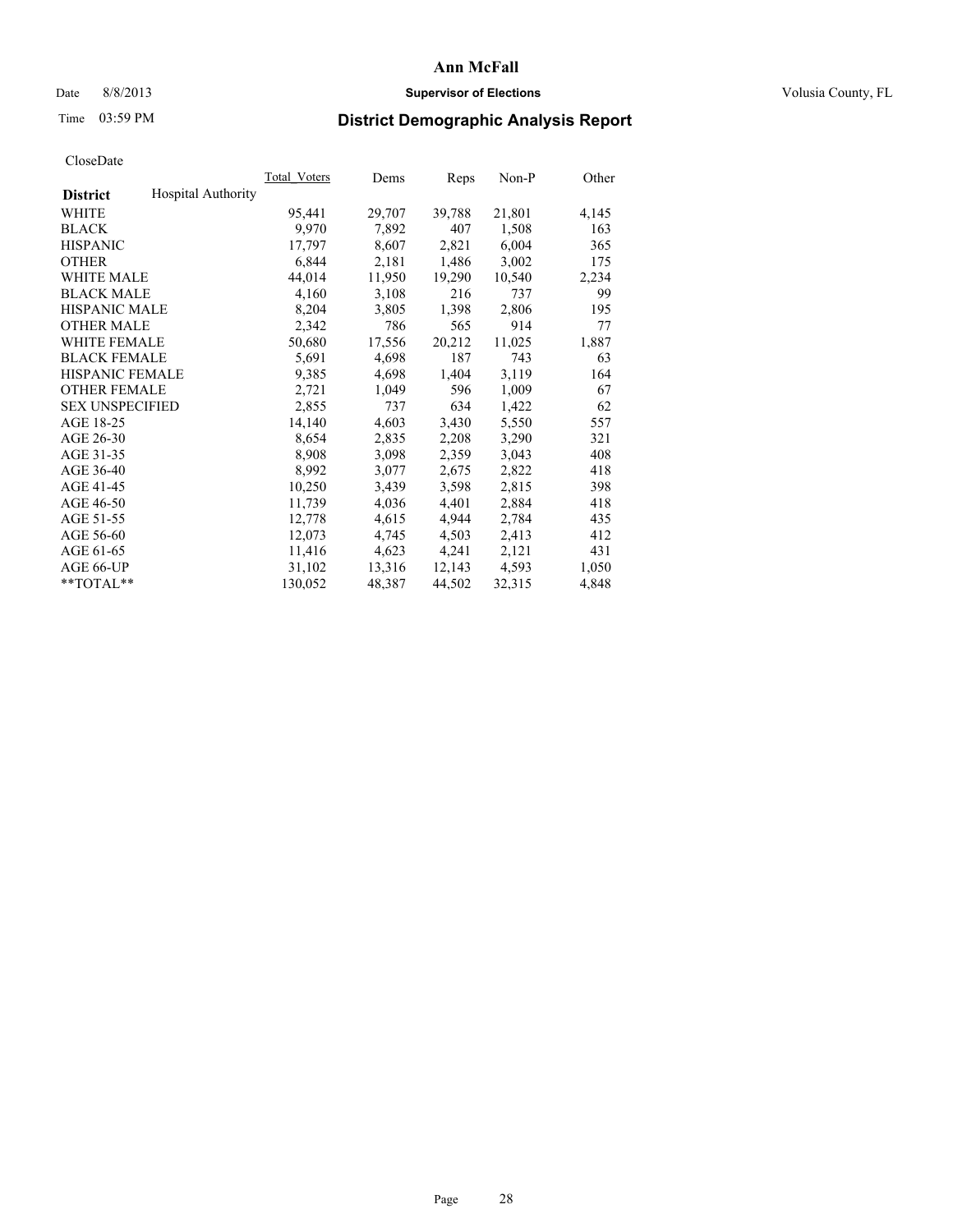## Date 8/8/2013 **Supervisor of Elections Supervisor of Elections** Volusia County, FL

# Time 03:59 PM **District Demographic Analysis Report**

|                                          | <b>Total Voters</b> | Dems  | Reps  | Non-P | Other |
|------------------------------------------|---------------------|-------|-------|-------|-------|
| Florida House Seat 24<br><b>District</b> |                     |       |       |       |       |
| WHITE                                    | 17,301              | 5,286 | 7,629 | 3,683 | 703   |
| <b>BLACK</b>                             | 431                 | 343   | 20    | 59    | 9     |
| <b>HISPANIC</b>                          | 856                 | 368   | 146   | 322   | 20    |
| <b>OTHER</b>                             | 845                 | 210   | 272   | 337   | 26    |
| <b>WHITE MALE</b>                        | 8,037               | 2,126 | 3,721 | 1,806 | 384   |
| <b>BLACK MALE</b>                        | 195                 | 148   | 14    | 27    | 6     |
| <b>HISPANIC MALE</b>                     | 390                 | 166   | 59    | 153   | 12    |
| <b>OTHER MALE</b>                        | 298                 | 69    | 109   | 107   | 13    |
| <b>WHITE FEMALE</b>                      | 9,125               | 3,128 | 3,848 | 1,833 | 316   |
| <b>BLACK FEMALE</b>                      | 233                 | 192   | 6     | 32    | 3     |
| <b>HISPANIC FEMALE</b>                   | 451                 | 194   | 85    | 164   | 8     |
| <b>OTHER FEMALE</b>                      | 322                 | 101   | 110   | 104   | 7     |
| <b>SEX UNSPECIFIED</b>                   | 382                 | 83    | 115   | 175   | 9     |
| AGE 18-25                                | 1,430               | 359   | 471   | 547   | 53    |
| AGE 26-30                                | 876                 | 240   | 261   | 335   | 40    |
| AGE 31-35                                | 788                 | 207   | 262   | 279   | 40    |
| AGE 36-40                                | 796                 | 214   | 314   | 238   | 30    |
| AGE 41-45                                | 1,074               | 284   | 449   | 295   | 46    |
| AGE 46-50                                | 1,351               | 375   | 617   | 314   | 45    |
| AGE 51-55                                | 1,845               | 556   | 828   | 393   | 68    |
| AGE 56-60                                | 1,978               | 682   | 837   | 378   | 81    |
| AGE 61-65                                | 2,294               | 804   | 918   | 463   | 109   |
| AGE 66-UP                                | 7,001               | 2,486 | 3,110 | 1,159 | 246   |
| $*$ $TOTAL**$                            | 19,433              | 6,207 | 8,067 | 4,401 | 758   |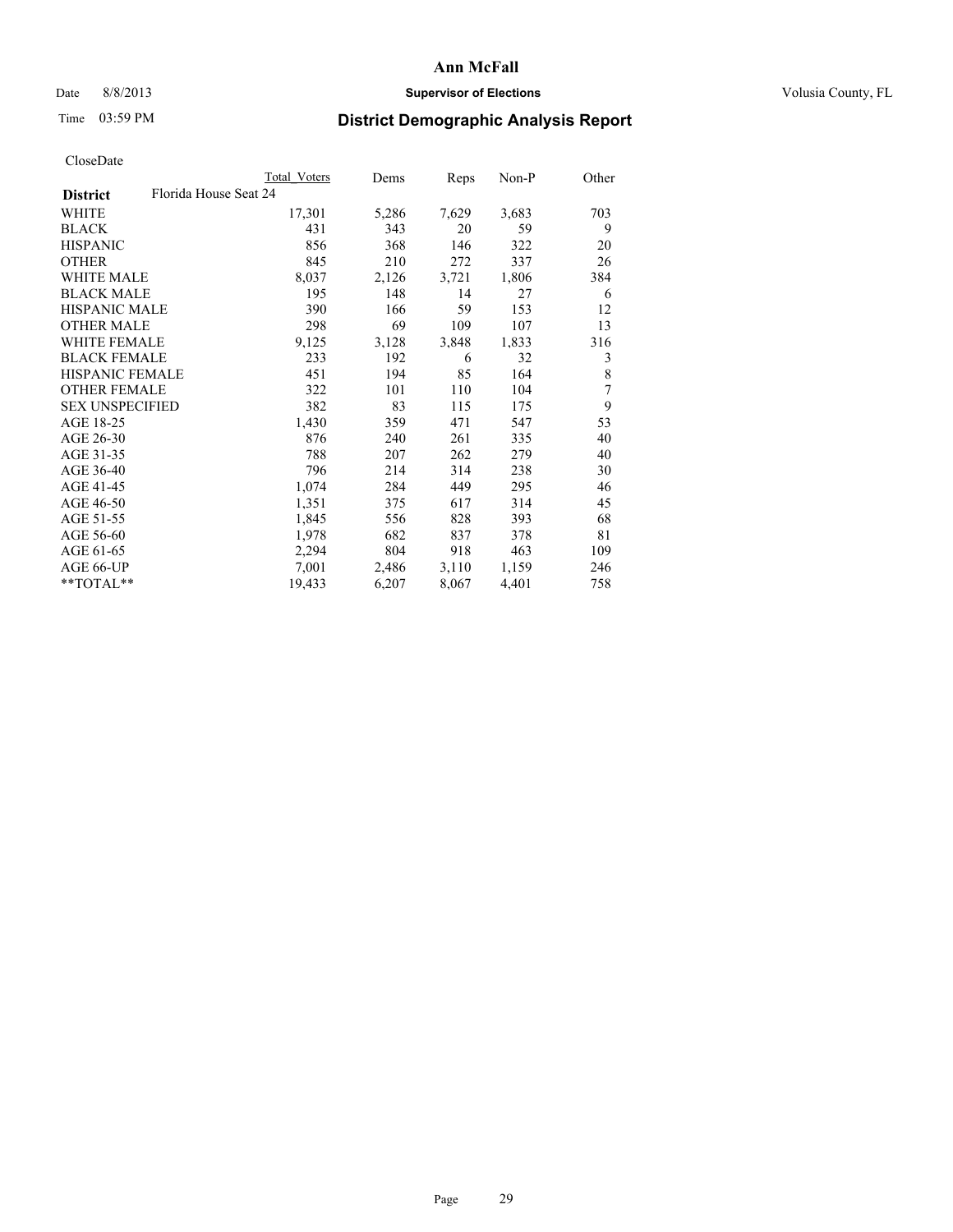### Date 8/8/2013 **Supervisor of Elections Supervisor of Elections** Volusia County, FL

# Time 03:59 PM **District Demographic Analysis Report**

| Total Voters | Dems                  | Reps   | Non-P  | Other |
|--------------|-----------------------|--------|--------|-------|
|              |                       |        |        |       |
| 101,008      | 32,737                | 41,261 | 23,653 | 3,357 |
| 2,890        | 2,259                 | 140    | 433    | 58    |
| 2,226        | 861                   | 578    | 743    | 44    |
| 4,994        | 1,500                 | 1,206  | 2,157  | 131   |
| 46,669       | 13,238                | 20,040 | 11,584 | 1,807 |
| 1,248        | 911                   | 72     | 232    | 33    |
| 1,012        | 361                   | 278    | 344    | 29    |
| 1,826        | 546                   | 472    | 745    | 63    |
| 53,475       | 19,242                | 20,930 | 11,790 | 1,513 |
| 1,613        | 1,326                 | 67     | 195    | 25    |
| 1,187        | 492                   | 291    | 389    | 15    |
| 2,104        | 752                   | 547    | 753    | 52    |
| 1,984        | 489                   | 488    | 954    | 53    |
| 8,550        | 2,471                 | 2,544  | 3,248  | 287   |
| 6,020        | 1,851                 | 1,756  | 2,205  | 208   |
| 5,491        | 1,642                 | 1,685  | 1,987  | 177   |
| 5,546        | 1,640                 | 1,870  | 1,794  | 242   |
| 7,027        | 2,078                 | 2,684  | 2,055  | 210   |
| 8,616        | 2,584                 | 3,548  | 2,237  | 247   |
| 10,464       | 3,391                 | 4,383  | 2,394  | 296   |
| 11,129       | 4,006                 | 4,453  | 2,340  | 330   |
| 11,599       | 4,253                 | 4,460  | 2,513  | 373   |
| 36,675       | 13,440                | 15,802 | 6,213  | 1,220 |
| 111,118      | 37,357                | 43,185 | 26,986 | 3,590 |
|              | Florida House Seat 25 |        |        |       |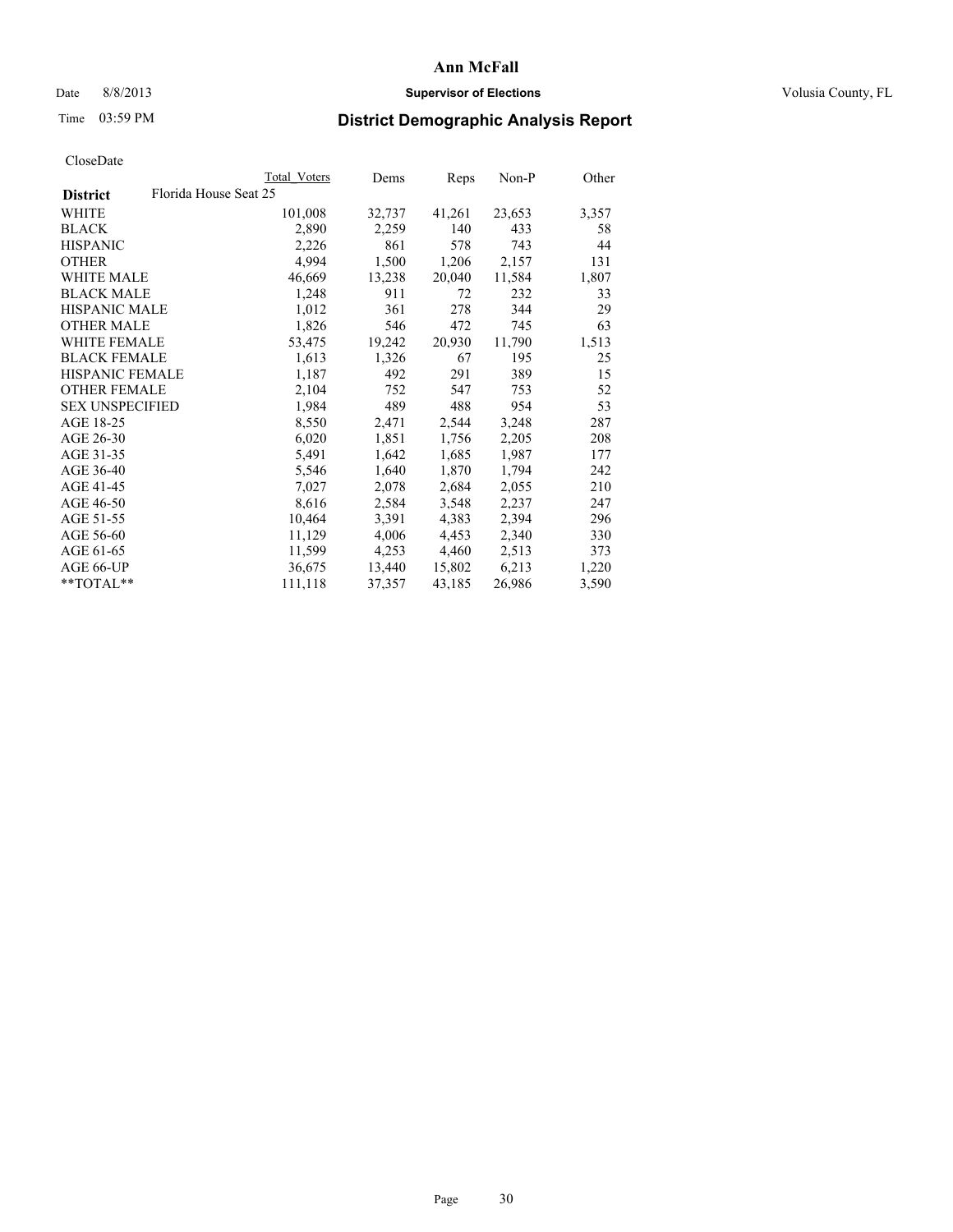### Date 8/8/2013 **Supervisor of Elections Supervisor of Elections** Volusia County, FL

# Time 03:59 PM **District Demographic Analysis Report**

|                        |                       | Total Voters | Dems   | <b>Reps</b> | Non-P  | Other |
|------------------------|-----------------------|--------------|--------|-------------|--------|-------|
| <b>District</b>        | Florida House Seat 26 |              |        |             |        |       |
| WHITE                  |                       | 63,742       | 22,142 | 24,140      | 14,926 | 2,534 |
| <b>BLACK</b>           |                       | 18,963       | 15,856 | 461         | 2,487  | 159   |
| <b>HISPANIC</b>        |                       | 3,504        | 1,590  | 594         | 1,231  | 89    |
| <b>OTHER</b>           |                       | 5,049        | 1,883  | 873         | 2,185  | 108   |
| <b>WHITE MALE</b>      |                       | 29,288       | 8,823  | 11,822      | 7,241  | 1,402 |
| <b>BLACK MALE</b>      |                       | 7,227        | 5,789  | 224         | 1,119  | 95    |
| <b>HISPANIC MALE</b>   |                       | 1,546        | 661    | 283         | 559    | 43    |
| <b>OTHER MALE</b>      |                       | 1,596        | 590    | 322         | 636    | 48    |
| <b>WHITE FEMALE</b>    |                       | 33,977       | 13,169 | 12,157      | 7,532  | 1,119 |
| <b>BLACK FEMALE</b>    |                       | 11,465       | 9,859  | 229         | 1,314  | 63    |
| <b>HISPANIC FEMALE</b> |                       | 1,906        | 906    | 304         | 653    | 43    |
| <b>OTHER FEMALE</b>    |                       | 2,088        | 938    | 383         | 725    | 42    |
| <b>SEX UNSPECIFIED</b> |                       | 2,165        | 736    | 344         | 1,050  | 35    |
| AGE 18-25              |                       | 12,394       | 6,162  | 1,997       | 3,932  | 303   |
| AGE 26-30              |                       | 6,840        | 2,987  | 1,434       | 2,213  | 206   |
| AGE 31-35              |                       | 5,919        | 2,569  | 1,292       | 1,837  | 221   |
| AGE 36-40              |                       | 5,448        | 2,268  | 1,410       | 1,567  | 203   |
| AGE 41-45              |                       | 6,411        | 2,628  | 1,856       | 1,715  | 212   |
| AGE 46-50              |                       | 7,364        | 3,055  | 2,308       | 1,768  | 233   |
| AGE 51-55              |                       | 8,460        | 3,674  | 2,737       | 1,756  | 293   |
| AGE 56-60              |                       | 8,181        | 3,828  | 2,542       | 1,557  | 254   |
| AGE 61-65              |                       | 7,995        | 3,660  | 2,573       | 1,484  | 278   |
| AGE 66-UP              |                       | 22,246       | 10,640 | 7.919       | 3,000  | 687   |
| $*$ $TOTAL**$          |                       | 91,258       | 41,471 | 26,068      | 20,829 | 2,890 |
|                        |                       |              |        |             |        |       |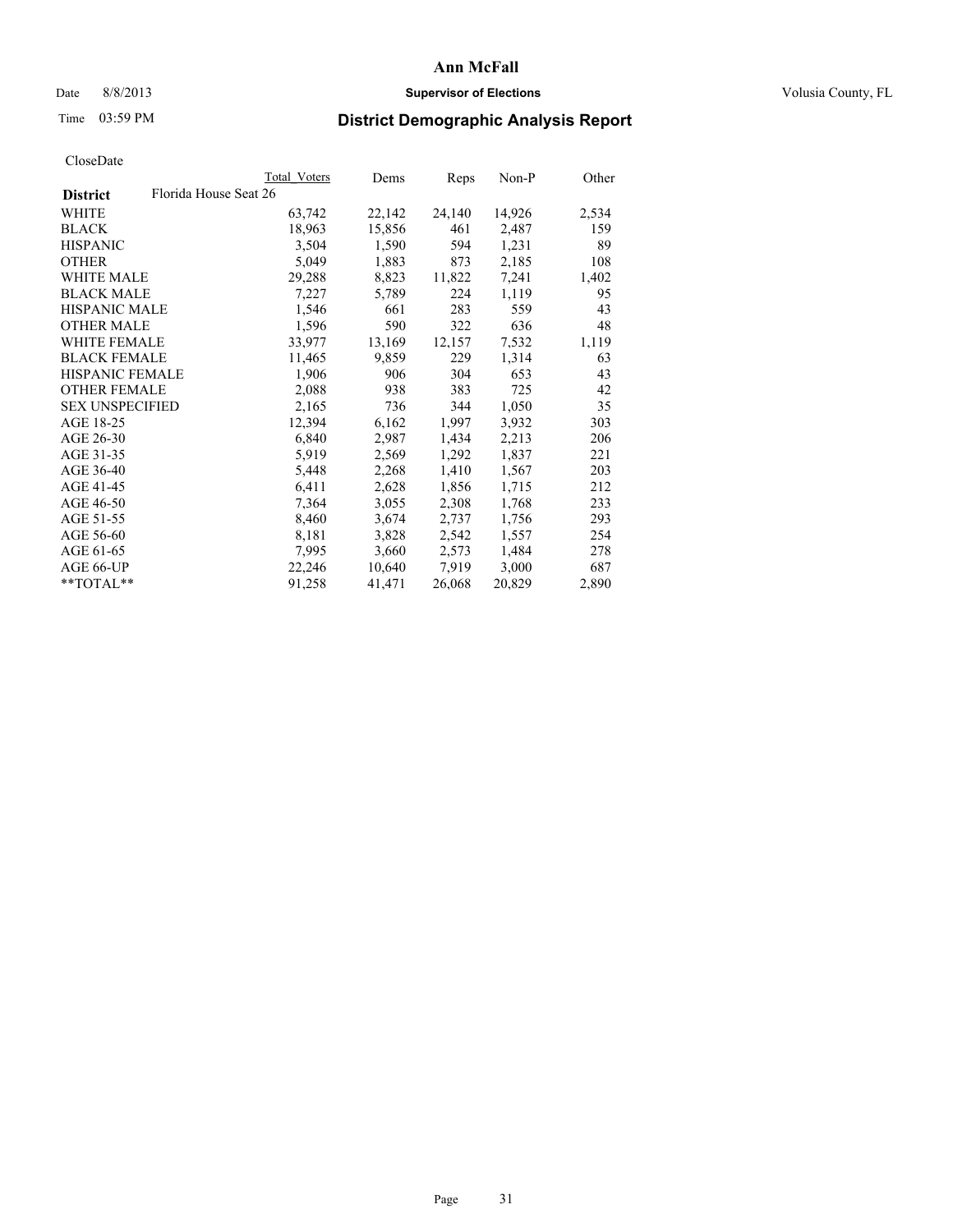## Date 8/8/2013 **Supervisor of Elections Supervisor of Elections** Volusia County, FL

# Time 03:59 PM **District Demographic Analysis Report**

| Total Voters | Dems                  | Reps   | Non-P  | Other |
|--------------|-----------------------|--------|--------|-------|
|              |                       |        |        |       |
| 73,323       | 23,179                | 29,270 | 17,907 | 2,967 |
| 6,344        | 4,918                 | 283    | 1,029  | 114   |
| 15,229       | 7,490                 | 2,413  | 5,037  | 289   |
| 5,026        | 1,627                 | 1,021  | 2,254  | 124   |
| 33,881       | 9,389                 | 14,263 | 8,624  | 1,605 |
| 2,756        | 2,010                 | 158    | 520    | 68    |
| 7,071        | 3,324                 | 1,208  | 2,376  | 163   |
| 1,738        | 591                   | 402    | 690    | 55    |
| 38,856       | 13,627                | 14,786 | 9,098  | 1,345 |
| 3,514        | 2,852                 | 125    | 491    | 46    |
| 7,989        | 4,083                 | 1,191  | 2,592  | 123   |
| 2,034        | 801                   | 421    | 756    | 56    |
| 2,083        | 537                   | 433    | 1,080  | 33    |
| 10,295       | 3,365                 | 2,342  | 4,196  | 392   |
| 6,486        | 2,126                 | 1,578  | 2,557  | 225   |
| 6,814        | 2,341                 | 1,716  | 2,456  | 301   |
| 7,052        | 2,438                 | 1,994  | 2,319  | 301   |
| 7,813        | 2,672                 | 2,651  | 2,205  | 285   |
| 8,974        | 3,161                 | 3,176  | 2,332  | 305   |
| 9,847        | 3,553                 | 3,703  | 2,288  | 303   |
| 9,374        | 3,634                 | 3,391  | 2,054  | 295   |
| 8,749        | 3,533                 | 3,128  | 1,785  | 303   |
| 24,518       | 10,391                | 9,308  | 4,035  | 784   |
| 99,922       | 37,214                | 32,987 | 26,227 | 3,494 |
|              | Florida House Seat 27 |        |        |       |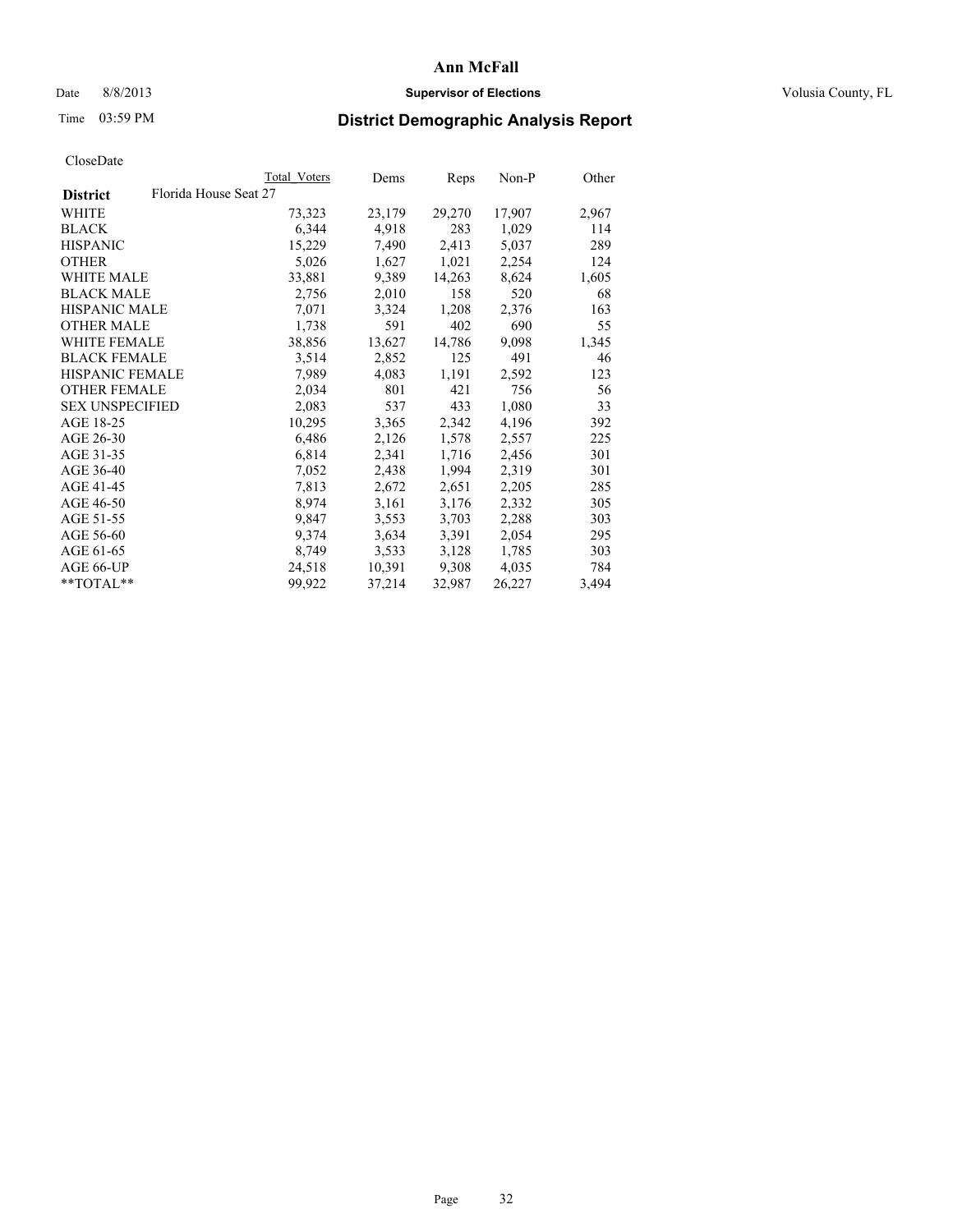### Date 8/8/2013 **Supervisor of Elections Supervisor of Elections** Volusia County, FL

# Time 03:59 PM **District Demographic Analysis Report**

|                        |                         | Total Voters | Dems   | Reps   | Non-P  | Other |
|------------------------|-------------------------|--------------|--------|--------|--------|-------|
| <b>District</b>        | School Board District 1 |              |        |        |        |       |
| WHITE                  |                         | 52,753       | 16,425 | 22,780 | 11,316 | 2,232 |
| <b>BLACK</b>           |                         | 4,688        | 3,815  | 170    | 638    | 65    |
| <b>HISPANIC</b>        |                         | 4,219        | 1,844  | 786    | 1,486  | 103   |
| <b>OTHER</b>           |                         | 3,172        | 968    | 771    | 1,345  | 88    |
| <b>WHITE MALE</b>      |                         | 24,140       | 6,522  | 10,966 | 5,459  | 1,193 |
| <b>BLACK MALE</b>      |                         | 1,847        | 1,435  | 73     | 301    | 38    |
| <b>HISPANIC MALE</b>   |                         | 1,845        | 762    | 373    | 664    | 46    |
| <b>OTHER MALE</b>      |                         | 1,064        | 341    | 283    | 404    | 36    |
| WHITE FEMALE           |                         | 28,203       | 9,801  | 11,645 | 5,733  | 1,024 |
| <b>BLACK FEMALE</b>    |                         | 2,784        | 2,339  | 93     | 326    | 26    |
| <b>HISPANIC FEMALE</b> |                         | 2,322        | 1,057  | 406    | 804    | 55    |
| <b>OTHER FEMALE</b>    |                         | 1,244        | 452    | 310    | 449    | 33    |
| <b>SEX UNSPECIFIED</b> |                         | 1,383        | 343    | 358    | 645    | 37    |
| AGE 18-25              |                         | 6,440        | 2,007  | 1,745  | 2,430  | 258   |
| AGE 26-30              |                         | 3,930        | 1,248  | 1,134  | 1,403  | 145   |
| AGE 31-35              |                         | 4,004        | 1,323  | 1,215  | 1,288  | 178   |
| AGE 36-40              |                         | 3,909        | 1,246  | 1,306  | 1,162  | 195   |
| AGE 41-45              |                         | 4,792        | 1,520  | 1,780  | 1,302  | 190   |
| AGE 46-50              |                         | 5,393        | 1,715  | 2,227  | 1,246  | 205   |
| AGE 51-55              |                         | 6,095        | 2,099  | 2,561  | 1,219  | 216   |
| AGE 56-60              |                         | 6,112        | 2,315  | 2,428  | 1,153  | 216   |
| AGE 61-65              |                         | 6,089        | 2,369  | 2,426  | 1,053  | 241   |
| AGE 66-UP              |                         | 18,068       | 7,210  | 7,685  | 2,529  | 644   |
| $*$ TOTAL $*$          |                         | 64,832       | 23,052 | 24,507 | 14,785 | 2,488 |
|                        |                         |              |        |        |        |       |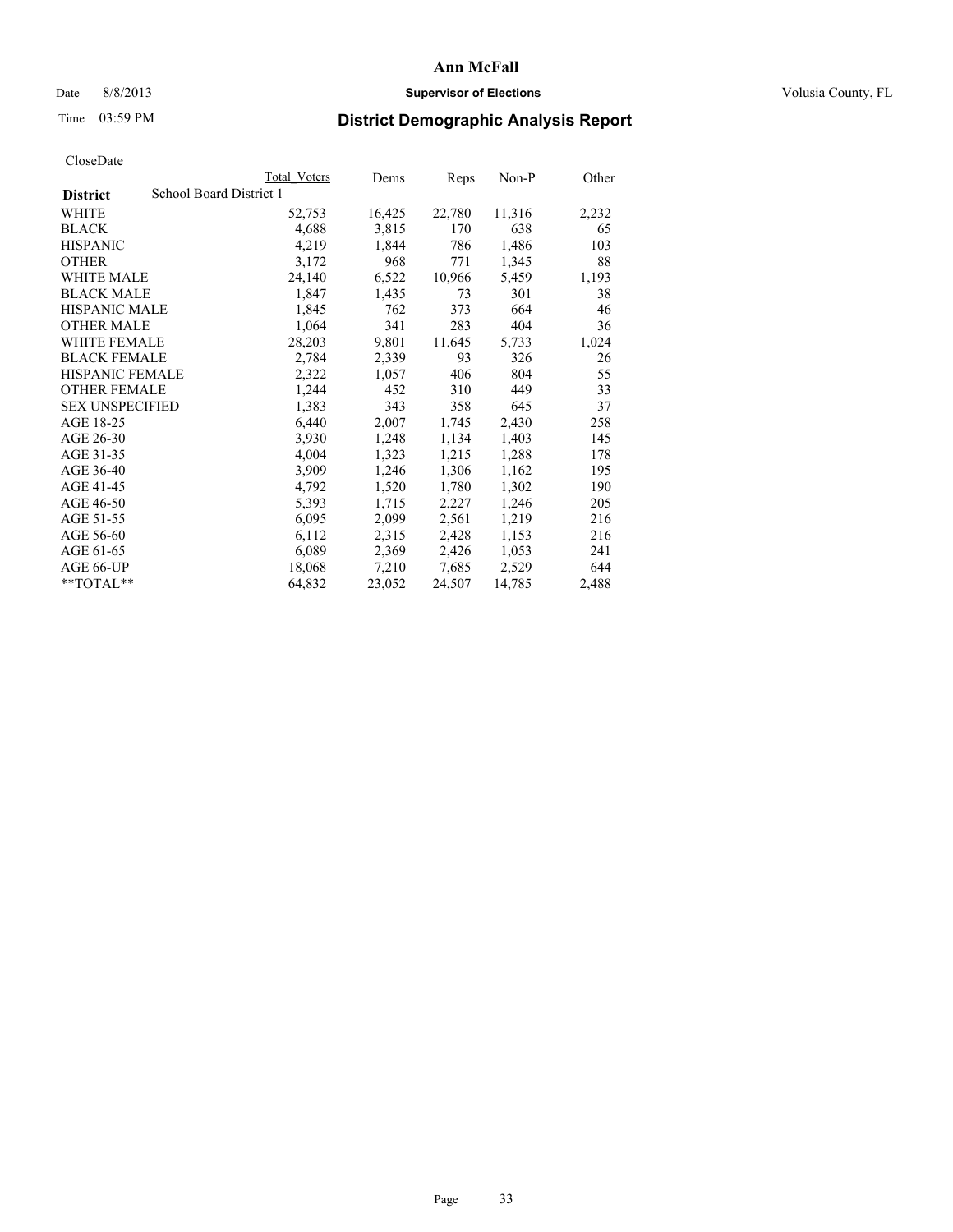## Date 8/8/2013 **Supervisor of Elections Supervisor of Elections** Volusia County, FL

# Time 03:59 PM **District Demographic Analysis Report**

|                        |                         | Total Voters | Dems   | <b>Reps</b> | Non-P  | Other |
|------------------------|-------------------------|--------------|--------|-------------|--------|-------|
| <b>District</b>        | School Board District 2 |              |        |             |        |       |
| <b>WHITE</b>           |                         | 45,055       | 15,657 | 16,681      | 11,055 | 1,662 |
| <b>BLACK</b>           |                         | 12,089       | 10,096 | 276         | 1,623  | 94    |
| <b>HISPANIC</b>        |                         | 1,620        | 726    | 321         | 544    | 29    |
| <b>OTHER</b>           |                         | 3,436        | 1,320  | 572         | 1,469  | 75    |
| <b>WHITE MALE</b>      |                         | 21,015       | 6,354  | 8,295       | 5,413  | 953   |
| <b>BLACK MALE</b>      |                         | 4,583        | 3,683  | 135         | 716    | 49    |
| <b>HISPANIC MALE</b>   |                         | 754          | 315    | 155         | 264    | 20    |
| <b>OTHER MALE</b>      |                         | 1,118        | 413    | 210         | 459    | 36    |
| WHITE FEMALE           |                         | 23,636       | 9,159  | 8,268       | 5,514  | 695   |
| <b>BLACK FEMALE</b>    |                         | 7.314        | 6,266  | 137         | 866    | 45    |
| HISPANIC FEMALE        |                         | 836          | 400    | 162         | 265    | 9     |
| <b>OTHER FEMALE</b>    |                         | 1,496        | 680    | 266         | 523    | 27    |
| <b>SEX UNSPECIFIED</b> |                         | 1,448        | 529    | 222         | 671    | 26    |
| AGE 18-25              |                         | 8,128        | 4,389  | 1,158       | 2,408  | 173   |
| AGE 26-30              |                         | 4,519        | 2,009  | 889         | 1,484  | 137   |
| AGE 31-35              |                         | 3,539        | 1,530  | 737         | 1,157  | 115   |
| AGE 36-40              |                         | 3,130        | 1,316  | 760         | 956    | 98    |
| AGE 41-45              |                         | 3,644        | 1,548  | 980         | 1,007  | 109   |
| AGE 46-50              |                         | 4,492        | 1,865  | 1,342       | 1,172  | 113   |
| AGE 51-55              |                         | 5,587        | 2,401  | 1,791       | 1,226  | 169   |
| AGE 56-60              |                         | 5,513        | 2,452  | 1,750       | 1,147  | 164   |
| AGE 61-65              |                         | 5,871        | 2,480  | 1,891       | 1,306  | 194   |
| AGE 66-UP              |                         | 17,776       | 7,808  | 6,552       | 2,828  | 588   |
| **TOTAL**              |                         | 62,200       | 27,799 | 17,850      | 14,691 | 1,860 |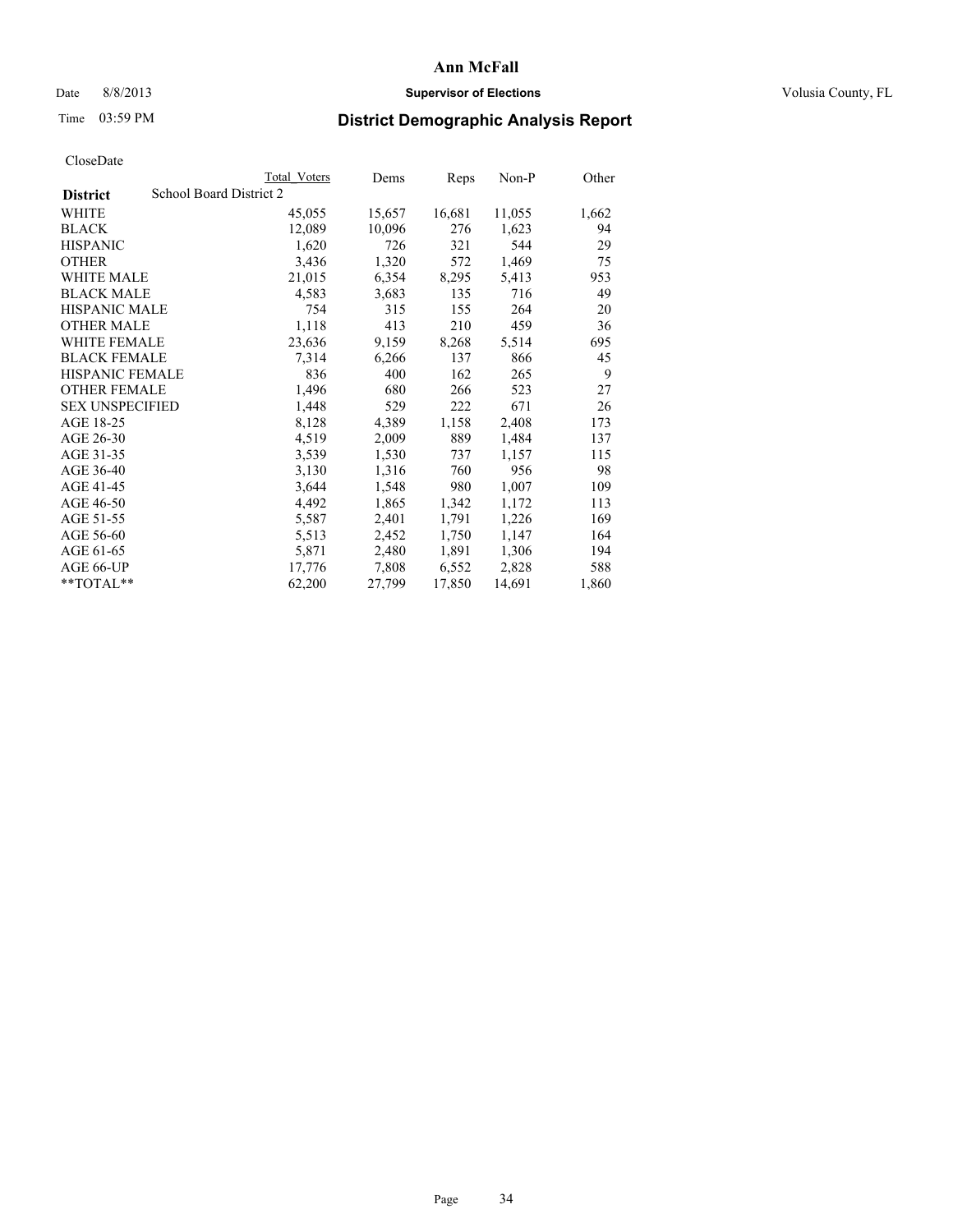## Date 8/8/2013 **Supervisor of Elections Supervisor of Elections** Volusia County, FL

# Time 03:59 PM **District Demographic Analysis Report**

|                        | Total Voters            | Dems   | Reps   | $Non-P$ | Other |
|------------------------|-------------------------|--------|--------|---------|-------|
| <b>District</b>        | School Board District 3 |        |        |         |       |
| WHITE                  | 64,296                  | 21,042 | 25,597 | 15,656  | 2,001 |
| <b>BLACK</b>           | 1,971                   | 1,614  | 76     | 258     | 23    |
| <b>HISPANIC</b>        | 1,089                   | 416    | 286    | 360     | 27    |
| <b>OTHER</b>           | 2,644                   | 743    | 610    | 1,222   | 69    |
| WHITE MALE             | 29,715                  | 8,495  | 12,527 | 7,611   | 1,082 |
| <b>BLACK MALE</b>      | 866                     | 670    | 42     | 137     | 17    |
| <b>HISPANIC MALE</b>   | 498                     | 177    | 127    | 179     | 15    |
| <b>OTHER MALE</b>      | 920                     | 262    | 247    | 380     | 31    |
| <b>WHITE FEMALE</b>    | 34,045                  | 12,390 | 12,876 | 7,877   | 902   |
| <b>BLACK FEMALE</b>    | 1,087                   | 929    | 33     | 119     | 6     |
| <b>HISPANIC FEMALE</b> | 579                     | 235    | 156    | 176     | 12    |
| <b>OTHER FEMALE</b>    | 1,078                   | 379    | 270    | 398     | 31    |
| <b>SEX UNSPECIFIED</b> | 1,212                   | 278    | 291    | 619     | 24    |
| AGE 18-25              | 5,310                   | 1,528  | 1,472  | 2,132   | 178   |
| AGE 26-30              | 3,599                   | 1,124  | 983    | 1,385   | 107   |
| AGE 31-35              | 3,554                   | 1,024  | 1,063  | 1,355   | 112   |
| AGE 36-40              | 3,642                   | 1,105  | 1,210  | 1,185   | 142   |
| AGE 41-45              | 4,554                   | 1,380  | 1,689  | 1,372   | 113   |
| AGE 46-50              | 5,258                   | 1,635  | 2,100  | 1,388   | 135   |
| AGE 51-55              | 6,580                   | 2,123  | 2,746  | 1,537   | 174   |
| AGE 56-60              | 7,125                   | 2,605  | 2,770  | 1,542   | 208   |
| AGE 61-65              | 7,336                   | 2,788  | 2,765  | 1,558   | 225   |
| AGE 66-UP              | 23,042                  | 8,503  | 9,771  | 4,042   | 726   |
| **TOTAL**              | 70,000                  | 23,815 | 26,569 | 17,496  | 2,120 |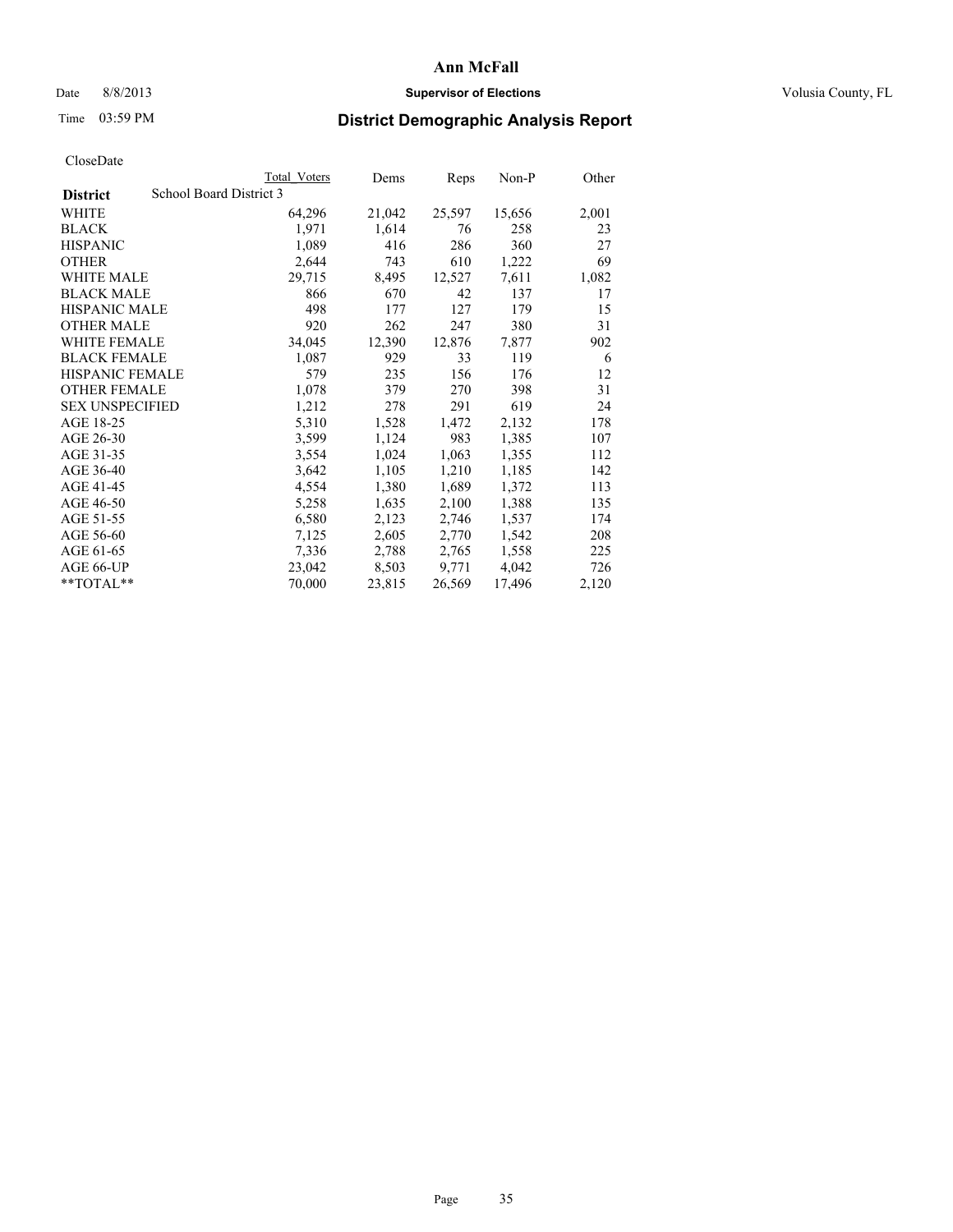## Date 8/8/2013 **Supervisor of Elections Supervisor of Elections** Volusia County, FL

# Time 03:59 PM **District Demographic Analysis Report**

|                                            | Total Voters | Dems   | Reps   | $Non-P$ | Other |
|--------------------------------------------|--------------|--------|--------|---------|-------|
| School Board District 4<br><b>District</b> |              |        |        |         |       |
| WHITE                                      | 54,707       | 18,260 | 21,961 | 12,555  | 1,931 |
| <b>BLACK</b>                               | 4,730        | 3,878  | 151    | 638     | 63    |
| <b>HISPANIC</b>                            | 1,606        | 692    | 342    | 545     | 27    |
| <b>OTHER</b>                               | 3,224        | 1,029  | 768    | 1,350   | 77    |
| <b>WHITE MALE</b>                          | 25,031       | 7,308  | 10,569 | 6,123   | 1,031 |
| <b>BLACK MALE</b>                          | 1,874        | 1,438  | 81     | 315     | 40    |
| <b>HISPANIC MALE</b>                       | 694          | 274    | 164    | 237     | 19    |
| <b>OTHER MALE</b>                          | 1,155        | 350    | 306    | 459     | 40    |
| <b>WHITE FEMALE</b>                        | 29,274       | 10,845 | 11,252 | 6,292   | 885   |
| <b>BLACK FEMALE</b>                        | 2,808        | 2,399  | 70     | 316     | 23    |
| <b>HISPANIC FEMALE</b>                     | 893          | 410    | 172    | 303     | 8     |
| <b>OTHER FEMALE</b>                        | 1,343        | 512    | 356    | 443     | 32    |
| <b>SEX UNSPECIFIED</b>                     | 1,195        | 323    | 252    | 600     | 20    |
| AGE 18-25                                  | 5,574        | 1,953  | 1,452  | 2,024   | 145   |
| AGE 26-30                                  | 3,713        | 1,300  | 1,023  | 1,267   | 123   |
| AGE 31-35                                  | 3,238        | 1,168  | 865    | 1,089   | 116   |
| AGE 36-40                                  | 3,301        | 1,117  | 1,024  | 1,027   | 133   |
| AGE 41-45                                  | 4,210        | 1,386  | 1,517  | 1,154   | 153   |
| AGE 46-50                                  | 5,241        | 1,759  | 1,999  | 1,311   | 172   |
| AGE 51-55                                  | 6,167        | 2,194  | 2,373  | 1,398   | 202   |
| AGE 56-60                                  | 6,409        | 2,512  | 2,400  | 1,309   | 188   |
| AGE 61-65                                  | 6,464        | 2,537  | 2,353  | 1,345   | 229   |
| AGE 66-UP                                  | 19,950       | 7,933  | 8,216  | 3,164   | 637   |
| **TOTAL**                                  | 64,267       | 23,859 | 23,222 | 15,088  | 2,098 |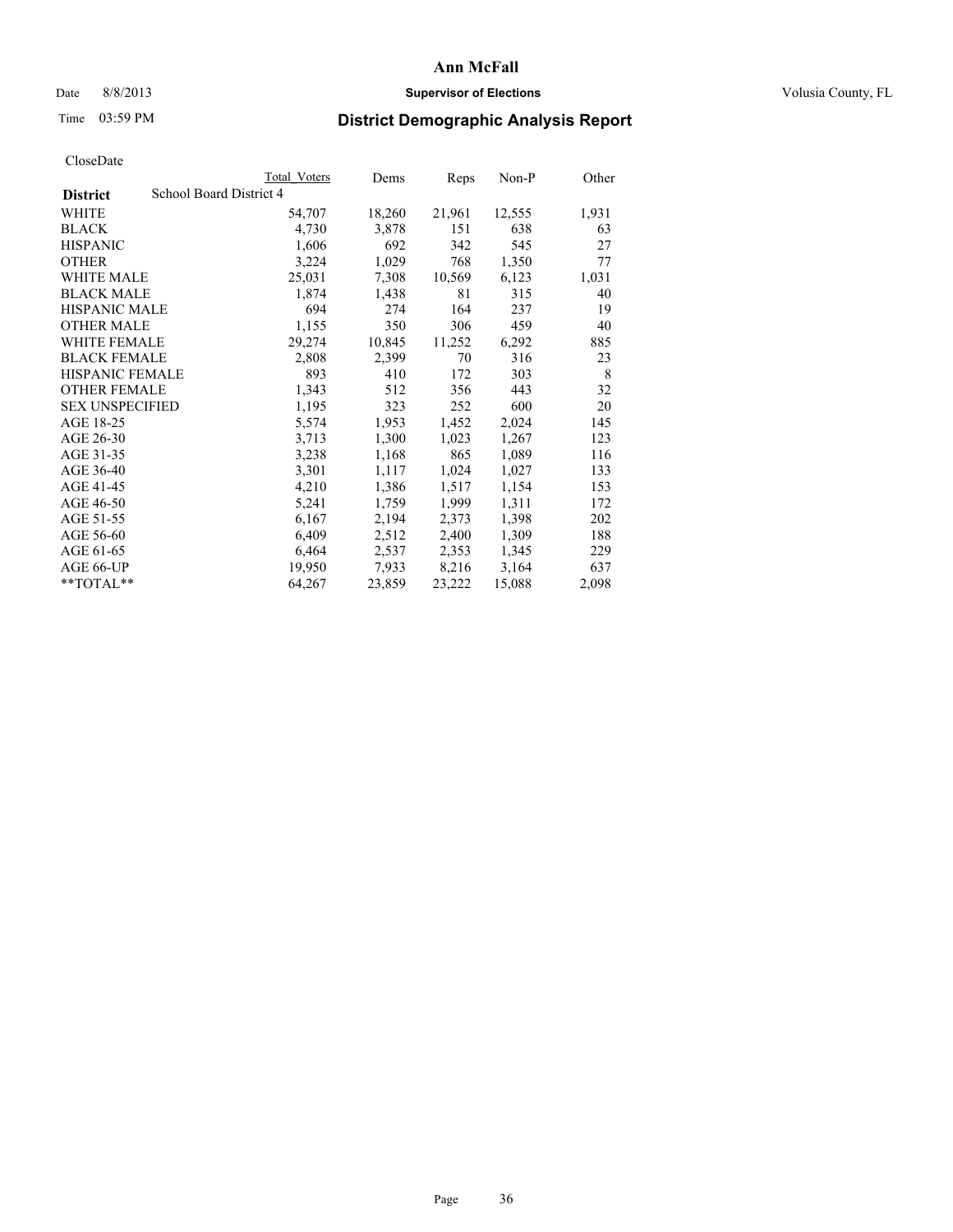## Date 8/8/2013 **Supervisor of Elections Supervisor of Elections** Volusia County, FL

# Time 03:59 PM **District Demographic Analysis Report**

|                                            | Total Voters | Dems   | Reps   | $Non-P$ | Other |
|--------------------------------------------|--------------|--------|--------|---------|-------|
| School Board District 5<br><b>District</b> |              |        |        |         |       |
| WHITE                                      | 38,563       | 11,960 | 15,281 | 9,587   | 1,735 |
| <b>BLACK</b>                               | 5,150        | 3,973  | 231    | 851     | 95    |
| <b>HISPANIC</b>                            | 13,281       | 6,631  | 1,996  | 4,398   | 256   |
| <b>OTHER</b>                               | 3,438        | 1,160  | 651    | 1,547   | 80    |
| <b>WHITE MALE</b>                          | 17,974       | 4,897  | 7.489  | 4,649   | 939   |
| <b>BLACK MALE</b>                          | 2,256        | 1,632  | 137    | 429     | 58    |
| <b>HISPANIC MALE</b>                       | 6,228        | 2,984  | 1,009  | 2,088   | 147   |
| <b>OTHER MALE</b>                          | 1,201        | 430    | 259    | 476     | 36    |
| <b>WHITE FEMALE</b>                        | 20,275       | 6,971  | 7,680  | 4,837   | 787   |
| <b>BLACK FEMALE</b>                        | 2,832        | 2,296  | 94     | 405     | 37    |
| <b>HISPANIC FEMALE</b>                     | 6,903        | 3,573  | 975    | 2,250   | 105   |
| <b>OTHER FEMALE</b>                        | 1,387        | 569    | 259    | 525     | 34    |
| <b>SEX UNSPECIFIED</b>                     | 1,376        | 372    | 257    | 724     | 23    |
| AGE 18-25                                  | 7,217        | 2,480  | 1,527  | 2,929   | 281   |
| AGE 26-30                                  | 4,461        | 1,523  | 1,000  | 1,771   | 167   |
| AGE 31-35                                  | 4,677        | 1,714  | 1,075  | 1,670   | 218   |
| AGE 36-40                                  | 4,860        | 1,776  | 1,288  | 1,588   | 208   |
| AGE 41-45                                  | 5,125        | 1,828  | 1,674  | 1,435   | 188   |
| AGE 46-50                                  | 5,921        | 2,201  | 1,981  | 1,534   | 205   |
| AGE 51-55                                  | 6,187        | 2,357  | 2,180  | 1,451   | 199   |
| AGE 56-60                                  | 5,503        | 2,266  | 1,875  | 1,178   | 184   |
| AGE 61-65                                  | 4,877        | 2,076  | 1,644  | 983     | 174   |
| AGE 66-UP                                  | 11,604       | 5,503  | 3,915  | 1,844   | 342   |
| **TOTAL**                                  | 60,432       | 23,724 | 18,159 | 16,383  | 2,166 |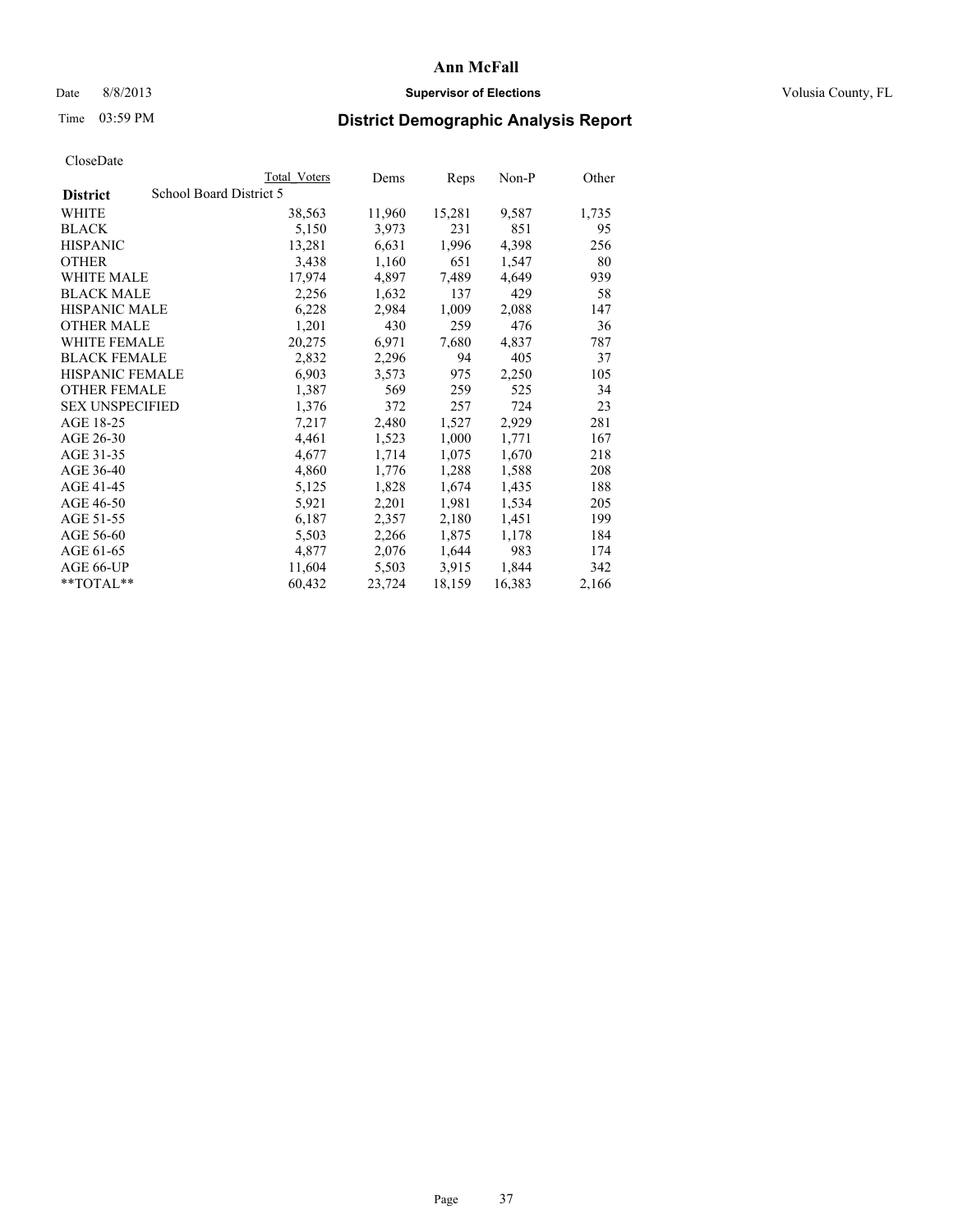## Date 8/8/2013 **Supervisor of Elections Supervisor of Elections** Volusia County, FL

# Time 03:59 PM **District Demographic Analysis Report**

|                                          | Total Voters | Dems   | Reps   | Non-P  | Other |
|------------------------------------------|--------------|--------|--------|--------|-------|
| Florida Senate Seat 6<br><b>District</b> |              |        |        |        |       |
| WHITE                                    | 55,927       | 18,999 | 22,074 | 12,915 | 1,939 |
| <b>BLACK</b>                             | 11,182       | 9,333  | 273    | 1,467  | 109   |
| <b>HISPANIC</b>                          | 1,648        | 740    | 351    | 526    | 31    |
| <b>OTHER</b>                             | 3,940        | 1,417  | 792    | 1,652  | 79    |
| <b>WHITE MALE</b>                        | 25,744       | 7,676  | 10,700 | 6,315  | 1,053 |
| <b>BLACK MALE</b>                        | 4,291        | 3,409  | 136    | 687    | 59    |
| <b>HISPANIC MALE</b>                     | 723          | 290    | 166    | 242    | 25    |
| <b>OTHER MALE</b>                        | 1,330        | 466    | 310    | 514    | 40    |
| WHITE FEMALE                             | 29,761       | 11,200 | 11,230 | 6,460  | 871   |
| <b>BLACK FEMALE</b>                      | 6,722        | 5,790  | 136    | 746    | 50    |
| <b>HISPANIC FEMALE</b>                   | 911          | 446    | 179    | 280    | 6     |
| <b>OTHER FEMALE</b>                      | 1,672        | 711    | 380    | 546    | 35    |
| <b>SEX UNSPECIFIED</b>                   | 1,543        | 501    | 253    | 770    | 19    |
| AGE 18-25                                | 8,559        | 4,300  | 1,482  | 2,611  | 166   |
| AGE 26-30                                | 4,643        | 1,956  | 1,071  | 1,485  | 131   |
| AGE 31-35                                | 3,751        | 1,540  | 888    | 1,197  | 126   |
| AGE 36-40                                | 3,725        | 1,434  | 1,040  | 1,123  | 128   |
| AGE 41-45                                | 4,619        | 1,720  | 1,510  | 1,238  | 151   |
| AGE 46-50                                | 5,752        | 2,172  | 1,991  | 1,403  | 186   |
| AGE 51-55                                | 6,764        | 2,677  | 2,396  | 1,474  | 217   |
| AGE 56-60                                | 6,912        | 2,911  | 2,411  | 1,392  | 198   |
| AGE 61-65                                | 6,941        | 2,929  | 2,363  | 1,420  | 229   |
| AGE 66-UP                                | 21,031       | 8,850  | 8,338  | 3,217  | 626   |
| **TOTAL**                                | 72,697       | 30,489 | 23,490 | 16,560 | 2,158 |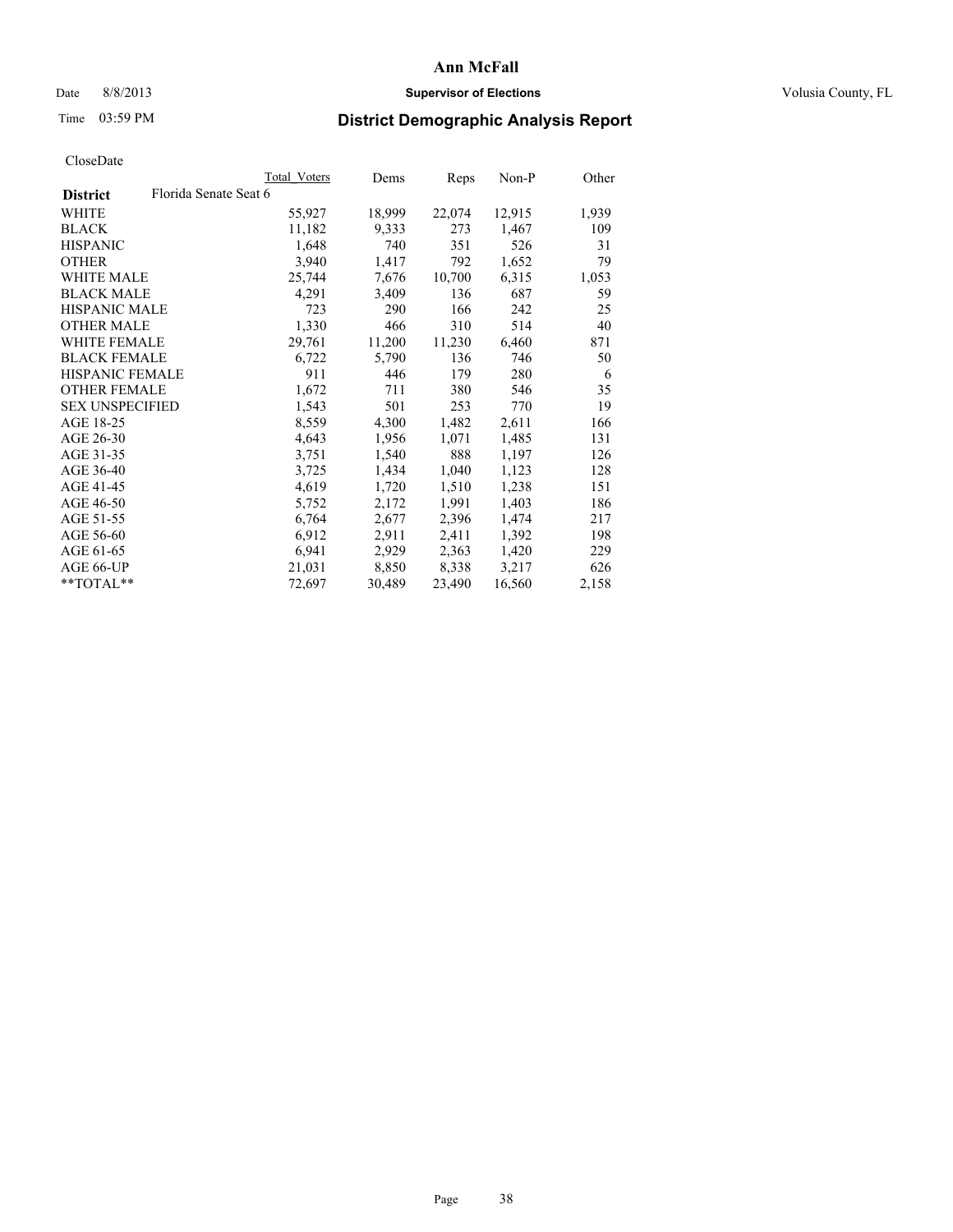## Date 8/8/2013 **Supervisor of Elections Supervisor of Elections** Volusia County, FL

# Time 03:59 PM **District Demographic Analysis Report**

| Total Voters          | Dems   | <b>Reps</b> | Non-P  | Other |
|-----------------------|--------|-------------|--------|-------|
| Florida Senate Seat 8 |        |             |        |       |
| 176,464               | 57,899 | 69,921      | 41,975 | 6,669 |
| 15,681                | 12,677 | 533         | 2,269  | 202   |
| 15,902                | 7,514  | 2,653       | 5,420  | 315   |
| 10,295                | 3,270  | 2,173       | 4,577  | 275   |
| 81,355                | 23,308 | 34,072      | 20,330 | 3,645 |
| 6,344                 | 4,878  | 286         | 1,056  | 124   |
| 7,323                 | 3,322  | 1,288       | 2,534  | 179   |
| 3,539                 | 1,140  | 836         | 1,439  | 124   |
| 93,672                | 34,168 | 35,347      | 21,181 | 2,976 |
| 9,147                 | 7,659  | 239         | 1,172  | 77    |
| 8,395                 | 4,105  | 1,343       | 2,817  | 130   |
| 4,198                 | 1,618  | 916         | 1,556  | 108   |
| 4,369                 | 1,162  | 953         | 2,156  | 98    |
| 21,086                | 7,144  | 5,061       | 8,124  | 757   |
| 13,620                | 4,642  | 3,401       | 5,095  | 482   |
| 13,269                | 4,617  | 3,439       | 4,695  | 518   |
| 13,050                | 4,472  | 3,909       | 4,103  | 566   |
| 15,221                | 5,166  | 5,190       | 4,371  | 494   |
| 17,657                | 6,086  | 6,503       | 4,539  | 529   |
| 20,709                | 7.481  | 7.918       | 4,671  | 639   |
| 20,804                | 8,190  | 7,615       | 4,327  | 672   |
| 20,868                | 8,275  | 7,556       | 4,290  | 747   |
| 62,057                | 25,286 | 24,688      | 10,026 | 2,057 |
| 218,342               | 81,360 | 75,280      | 54,241 | 7,461 |
|                       |        |             |        |       |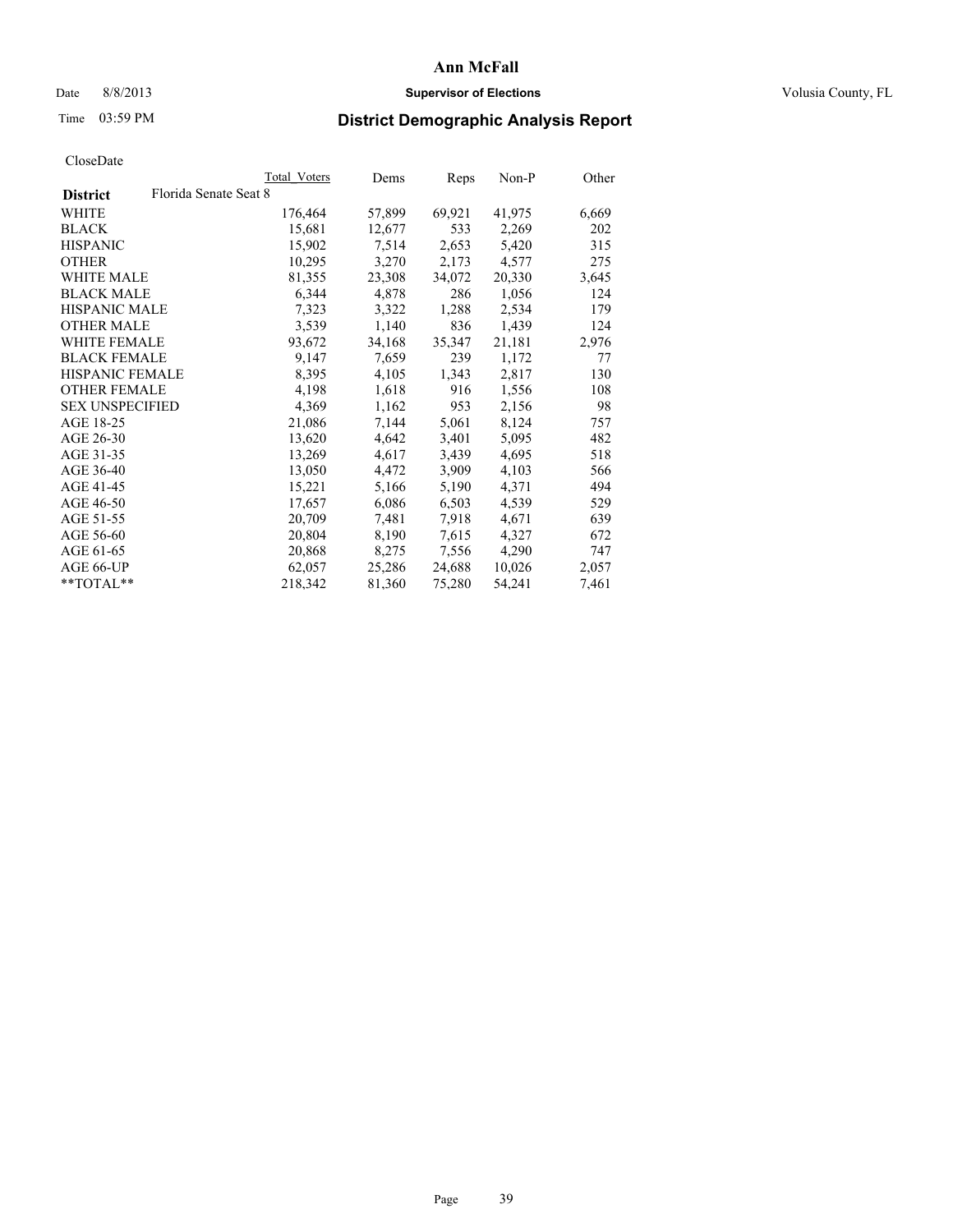## Date 8/8/2013 **Supervisor of Elections Supervisor of Elections** Volusia County, FL

# Time 03:59 PM **District Demographic Analysis Report**

|                                           | <b>Total Voters</b> | Dems   | Reps   | Non-P | Other |
|-------------------------------------------|---------------------|--------|--------|-------|-------|
| Florida Senate Seat 10<br><b>District</b> |                     |        |        |       |       |
| WHITE                                     | 22,983              | 6,446  | 10,305 | 5,279 | 953   |
| <b>BLACK</b>                              | 1,765               | 1,366  | 98     | 272   | 29    |
| <b>HISPANIC</b>                           | 4,265               | 2,055  | 727    | 1,387 | 96    |
| <b>OTHER</b>                              | 1,679               | 533    | 407    | 704   | 35    |
| WHITE MALE                                | 10,776              | 2,592  | 5,074  | 2,610 | 500   |
| <b>BLACK MALE</b>                         | 791                 | 571    | 46     | 155   | 19    |
| <b>HISPANIC MALE</b>                      | 1,973               | 900    | 374    | 656   | 43    |
| <b>OTHER MALE</b>                         | 589                 | 190    | 159    | 225   | 15    |
| <b>WHITE FEMALE</b>                       | 12,000              | 3,798  | 5,144  | 2,612 | 446   |
| <b>BLACK FEMALE</b>                       | 956                 | 780    | 52     | 114   | 10    |
| HISPANIC FEMALE                           | 2,227               | 1,124  | 349    | 701   | 53    |
| <b>OTHER FEMALE</b>                       | 678                 | 263    | 165    | 236   | 14    |
| <b>SEX UNSPECIFIED</b>                    | 702                 | 182    | 174    | 333   | 13    |
| AGE 18-25                                 | 3,024               | 913    | 811    | 1,188 | 112   |
| AGE 26-30                                 | 1,959               | 606    | 557    | 730   | 66    |
| AGE 31-35                                 | 1,992               | 602    | 628    | 667   | 95    |
| AGE 36-40                                 | 2,067               | 654    | 639    | 692   | 82    |
| AGE 41-45                                 | 2,485               | 776    | 940    | 661   | 108   |
| AGE 46-50                                 | 2,896               | 917    | 1,155  | 709   | 115   |
| AGE 51-55                                 | 3,143               | 1,016  | 1,337  | 686   | 104   |
| AGE 56-60                                 | 2,946               | 1,049  | 1,197  | 610   | 90    |
| AGE 61-65                                 | 2,828               | 1,046  | 1,160  | 535   | 87    |
| AGE 66-UP                                 | 7,352               | 2,821  | 3,113  | 1,164 | 254   |
| $*$ TOTAL $*$                             | 30,692              | 10,400 | 11,537 | 7,642 | 1,113 |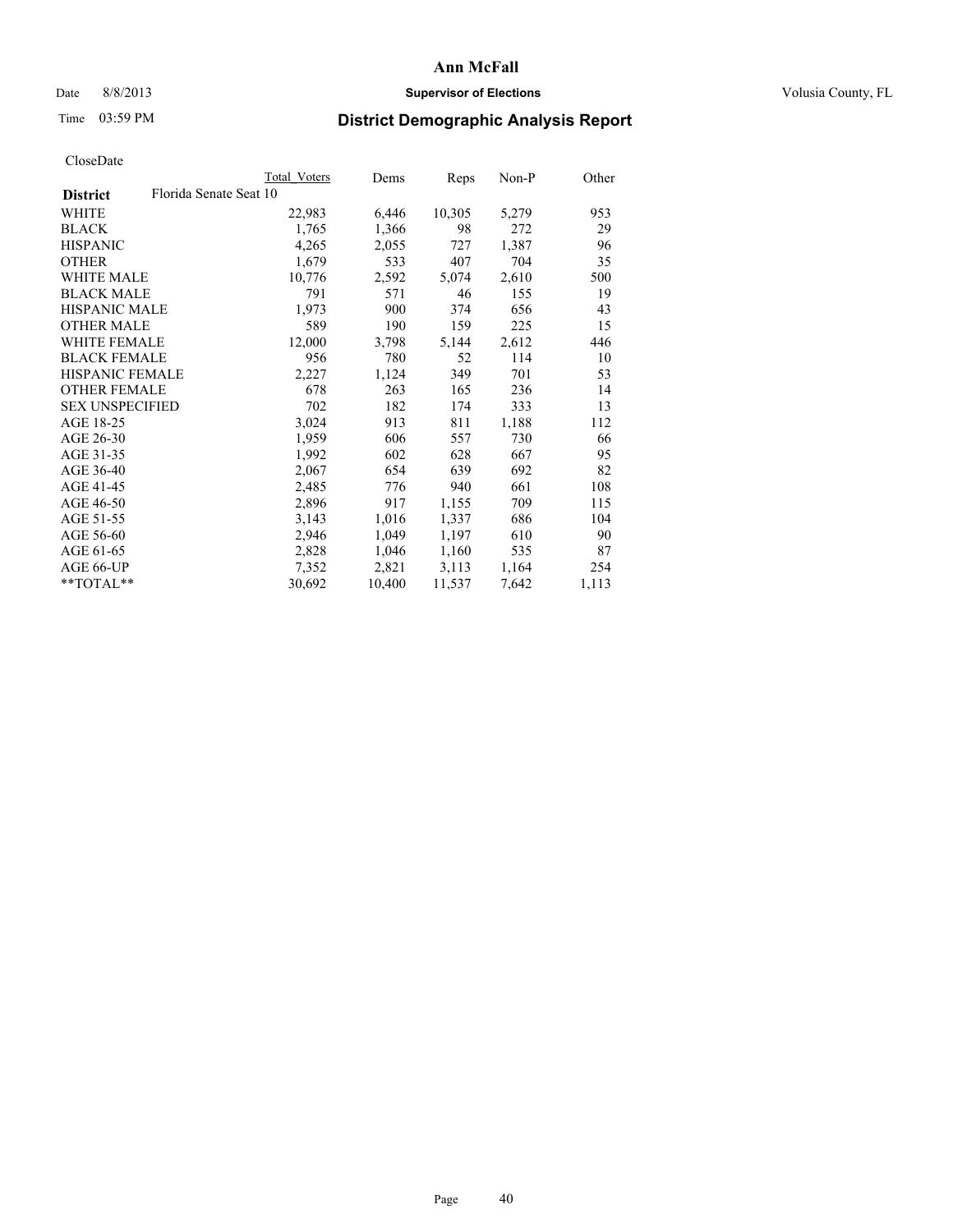# Date 8/8/2013 **Supervisor of Elections Supervisor of Elections** Volusia County, FL

# Time 03:59 PM **District Demographic Analysis Report**

|                                         | Total Voters | Dems  | Reps  | Non-P | Other          |
|-----------------------------------------|--------------|-------|-------|-------|----------------|
| Daytona Beach Zone 1<br><b>District</b> |              |       |       |       |                |
| WHITE                                   | 4,356        | 1,614 | 1,522 | 1,055 | 165            |
| <b>BLACK</b>                            | 1,111        | 907   | 26    | 170   | 8              |
| <b>HISPANIC</b>                         | 178          | 74    | 40    | 61    | 3              |
| <b>OTHER</b>                            | 374          | 140   | 69    | 153   | 12             |
| <b>WHITE MALE</b>                       | 2,031        | 658   | 751   | 528   | 94             |
| <b>BLACK MALE</b>                       | 447          | 348   | 16    | 76    | 7              |
| <b>HISPANIC MALE</b>                    | 78           | 26    | 21    | 29    | $\overline{c}$ |
| <b>OTHER MALE</b>                       | 133          | 43    | 28    | 56    | 6              |
| <b>WHITE FEMALE</b>                     | 2,294        | 946   | 762   | 516   | 70             |
| <b>BLACK FEMALE</b>                     | 656          | 553   | 10    | 92    | 1              |
| <b>HISPANIC FEMALE</b>                  | 94           | 46    | 18    | 29    | 1              |
| <b>OTHER FEMALE</b>                     | 166          | 82    | 30    | 50    | 4              |
| <b>SEX UNSPECIFIED</b>                  | 120          | 33    | 21    | 63    | 3              |
| AGE 18-25                               | 771          | 401   | 106   | 249   | 15             |
| AGE 26-30                               | 423          | 198   | 72    | 143   | 10             |
| AGE 31-35                               | 336          | 144   | 67    | 110   | 15             |
| AGE 36-40                               | 291          | 121   | 70    | 90    | 10             |
| AGE 41-45                               | 382          | 164   | 103   | 101   | 14             |
| AGE 46-50                               | 435          | 176   | 136   | 111   | 12             |
| AGE 51-55                               | 511          | 209   | 166   | 114   | 22             |
| AGE 56-60                               | 555          | 237   | 173   | 127   | 18             |
| AGE 61-65                               | 564          | 255   | 166   | 131   | 12             |
| AGE 66-UP                               | 1,751        | 830   | 598   | 263   | 60             |
| **TOTAL**                               | 6,019        | 2,735 | 1,657 | 1,439 | 188            |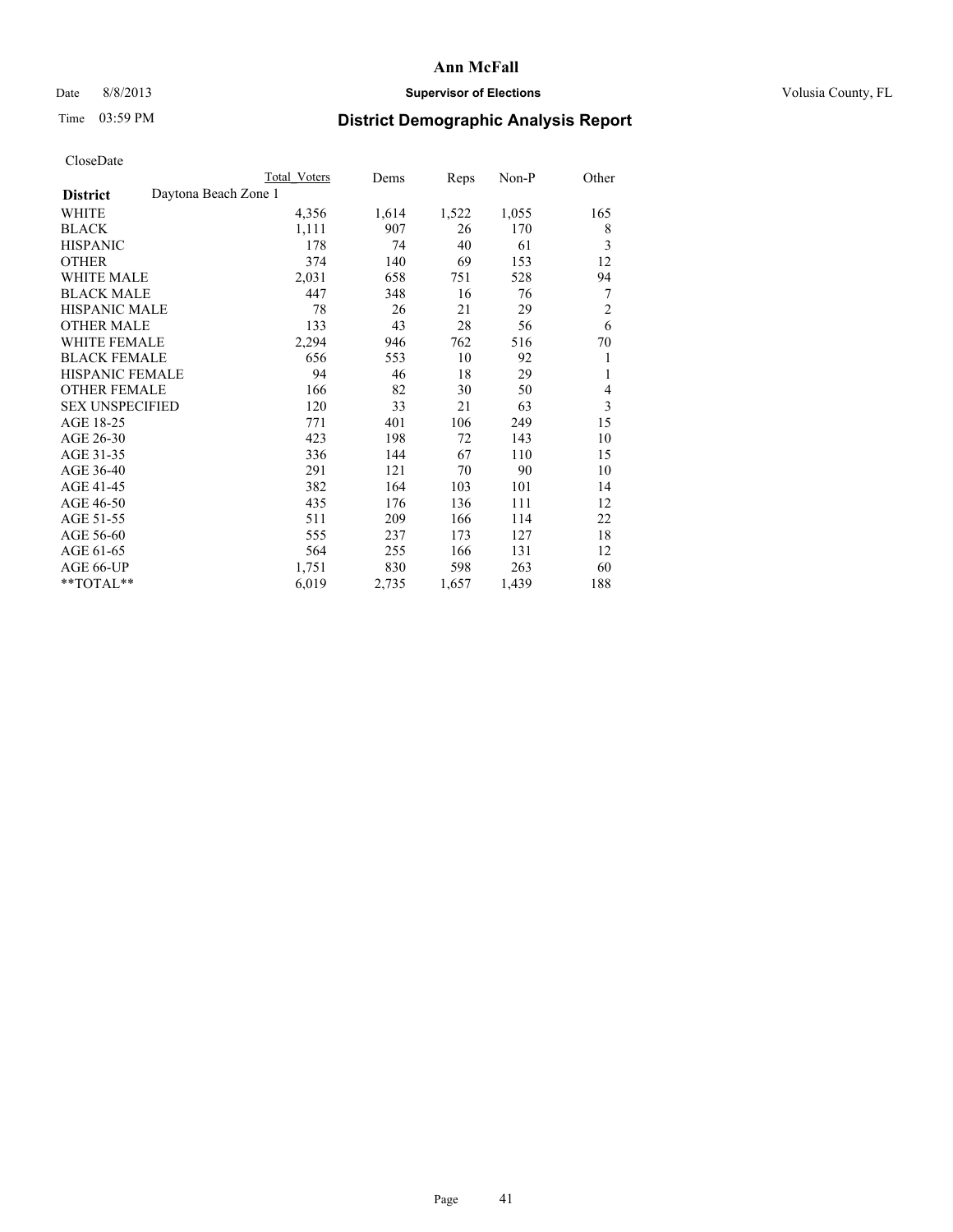# Date 8/8/2013 **Supervisor of Elections Supervisor of Elections** Volusia County, FL

# Time 03:59 PM **District Demographic Analysis Report**

|                                         | <b>Total Voters</b> | Dems  | Reps  | Non-P | Other          |
|-----------------------------------------|---------------------|-------|-------|-------|----------------|
| Daytona Beach Zone 2<br><b>District</b> |                     |       |       |       |                |
| WHITE                                   | 3,998               | 1,541 | 1,397 | 918   | 142            |
| <b>BLACK</b>                            | 1,373               | 1,147 | 32    | 185   | 9              |
| <b>HISPANIC</b>                         | 143                 | 62    | 26    | 51    | 4              |
| <b>OTHER</b>                            | 317                 | 134   | 51    | 127   | 5              |
| <b>WHITE MALE</b>                       | 1,946               | 686   | 714   | 457   | 89             |
| <b>BLACK MALE</b>                       | 530                 | 416   | 14    | 97    | 3              |
| <b>HISPANIC MALE</b>                    | 76                  | 33    | 11    | 28    | 4              |
| <b>OTHER MALE</b>                       | 101                 | 40    | 16    | 43    | $\overline{c}$ |
| <b>WHITE FEMALE</b>                     | 2,013               | 836   | 673   | 451   | 53             |
| <b>BLACK FEMALE</b>                     | 831                 | 721   | 18    | 86    | 6              |
| <b>HISPANIC FEMALE</b>                  | 66                  | 28    | 15    | 23    | $\theta$       |
| <b>OTHER FEMALE</b>                     | 158                 | 76    | 31    | 48    | 3              |
| <b>SEX UNSPECIFIED</b>                  | 110                 | 48    | 14    | 48    | $\mathbf{0}$   |
| AGE 18-25                               | 597                 | 324   | 92    | 165   | 16             |
| AGE 26-30                               | 396                 | 187   | 74    | 125   | 10             |
| AGE 31-35                               | 317                 | 150   | 57    | 102   | 8              |
| AGE 36-40                               | 308                 | 150   | 64    | 87    | 7              |
| AGE 41-45                               | 359                 | 167   | 83    | 100   | 9              |
| AGE 46-50                               | 476                 | 214   | 124   | 122   | 16             |
| AGE 51-55                               | 634                 | 295   | 183   | 134   | 22             |
| AGE 56-60                               | 572                 | 287   | 151   | 117   | 17             |
| AGE 61-65                               | 563                 | 297   | 138   | 114   | 14             |
| AGE 66-UP                               | 1,609               | 813   | 540   | 215   | 41             |
| **TOTAL**                               | 5,831               | 2,884 | 1,506 | 1,281 | 160            |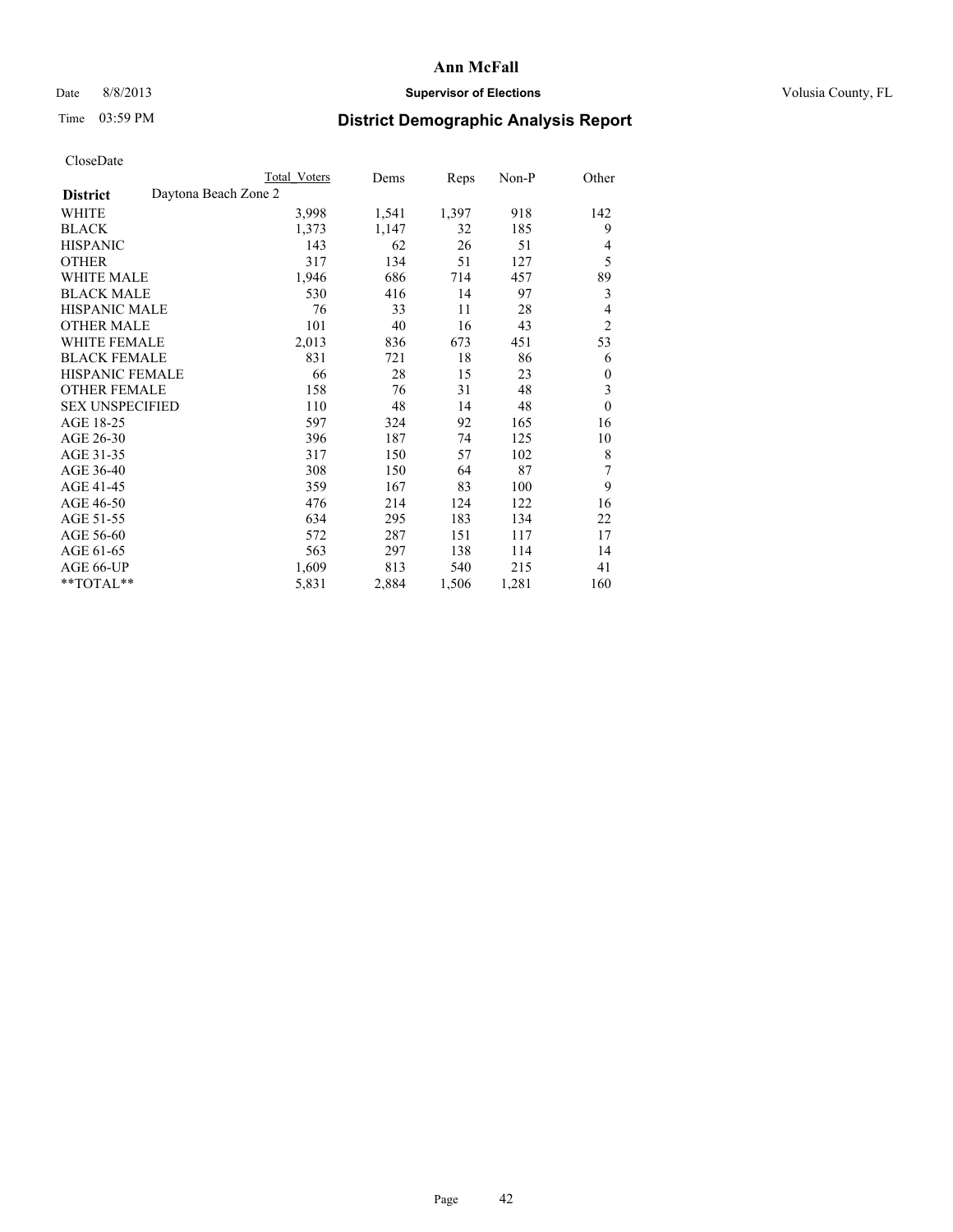# Date 8/8/2013 **Supervisor of Elections Supervisor of Elections** Volusia County, FL

# Time 03:59 PM **District Demographic Analysis Report**

|                        | Total Voters         | Dems  | <b>Reps</b> | Non-P | Other          |
|------------------------|----------------------|-------|-------------|-------|----------------|
| <b>District</b>        | Daytona Beach Zone 3 |       |             |       |                |
| <b>WHITE</b>           | 3,357                | 1,303 | 994         | 925   | 135            |
| <b>BLACK</b>           | 2,078                | 1,760 | 37          | 270   | 11             |
| <b>HISPANIC</b>        | 155                  | 87    | 23          | 42    | 3              |
| <b>OTHER</b>           | 505                  | 219   | 39          | 236   | 11             |
| WHITE MALE             | 1,690                | 574   | 539         | 486   | 91             |
| <b>BLACK MALE</b>      | 577                  | 493   | 15          | 65    | 4              |
| <b>HISPANIC MALE</b>   | 79                   | 43    | 11          | 23    | $\overline{2}$ |
| <b>OTHER MALE</b>      | 112                  | 49    | 16          | 43    | $\overline{4}$ |
| <b>WHITE FEMALE</b>    | 1,634                | 719   | 449         | 422   | 44             |
| <b>BLACK FEMALE</b>    | 1,456                | 1,237 | 22          | 190   | 7              |
| HISPANIC FEMALE        | 75                   | 44    | 12          | 18    | 1              |
| <b>OTHER FEMALE</b>    | 222                  | 123   | 13          | 82    | 4              |
| <b>SEX UNSPECIFIED</b> | 250                  | 87    | 16          | 144   | 3              |
| AGE 18-25              | 1,864                | 1,372 | 76          | 400   | 16             |
| AGE 26-30              | 448                  | 228   | 51          | 153   | 16             |
| AGE 31-35              | 279                  | 122   | 49          | 99    | 9              |
| AGE 36-40              | 240                  | 110   | 35          | 89    | 6              |
| AGE 41-45              | 260                  | 112   | 61          | 80    | 7              |
| AGE 46-50              | 348                  | 155   | 78          | 110   | 5              |
| AGE 51-55              | 447                  | 204   | 113         | 113   | 17             |
| AGE 56-60              | 515                  | 258   | 130         | 111   | 16             |
| AGE 61-65              | 506                  | 226   | 147         | 116   | 17             |
| AGE 66-UP              | 1,188                | 582   | 353         | 202   | 51             |
| **TOTAL**              | 6,095                | 3,369 | 1,093       | 1,473 | 160            |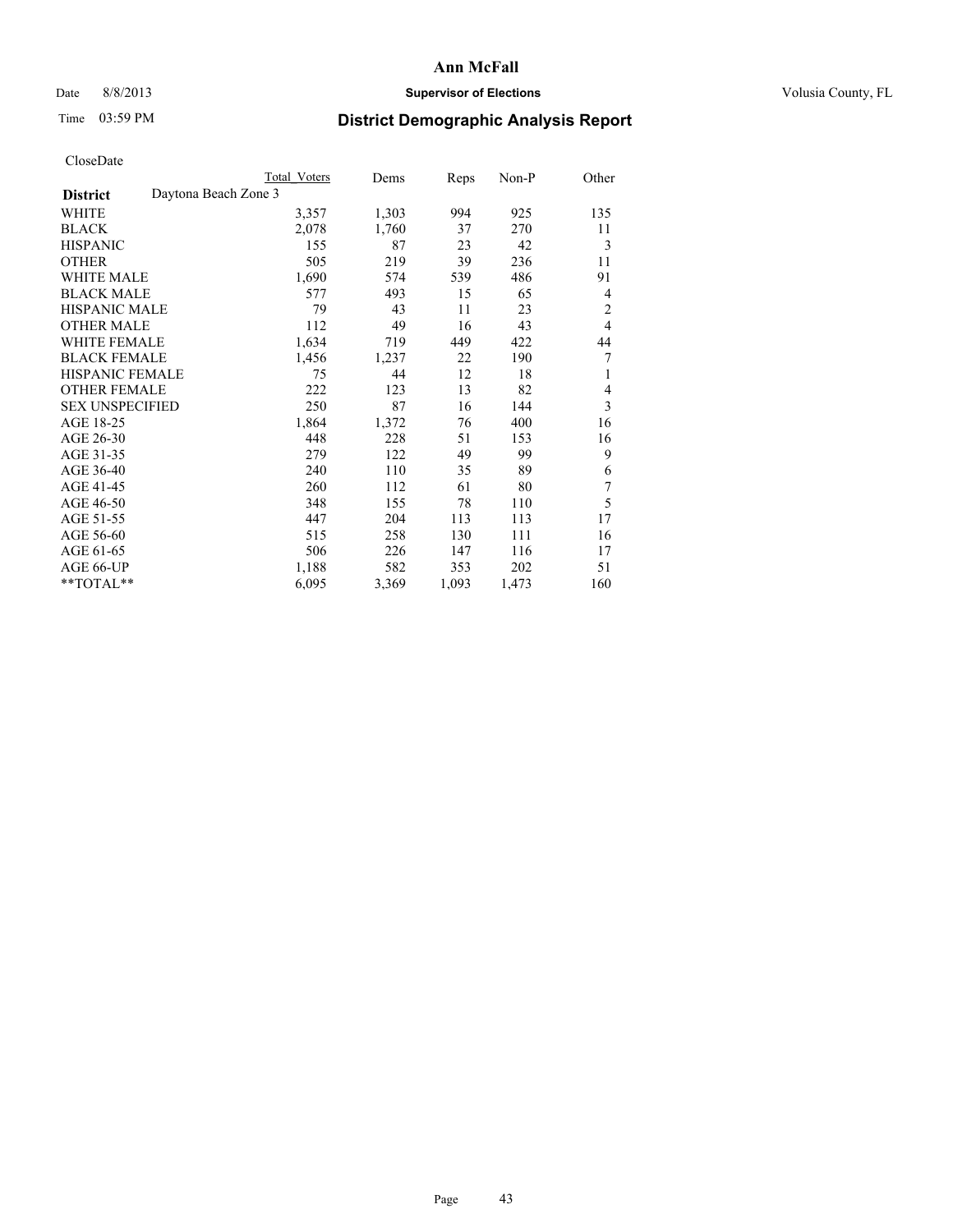## Date 8/8/2013 **Supervisor of Elections Supervisor of Elections** Volusia County, FL

# Time 03:59 PM **District Demographic Analysis Report**

|                                         | <b>Total Voters</b> | Dems  | Reps  | Non-P | Other                   |
|-----------------------------------------|---------------------|-------|-------|-------|-------------------------|
| Daytona Beach Zone 4<br><b>District</b> |                     |       |       |       |                         |
| WHITE                                   | 5,744               | 1,723 | 2,556 | 1,262 | 203                     |
| <b>BLACK</b>                            | 923                 | 734   | 23    | 153   | 13                      |
| <b>HISPANIC</b>                         | 222                 | 108   | 40    | 71    | 3                       |
| <b>OTHER</b>                            | 389                 | 102   | 102   | 176   | 9                       |
| <b>WHITE MALE</b>                       | 2,669               | 674   | 1,261 | 612   | 122                     |
| <b>BLACK MALE</b>                       | 377                 | 285   | 17    | 68    | 7                       |
| HISPANIC MALE                           | 89                  | 40    | 18    | 29    | $\overline{c}$          |
| <b>OTHER MALE</b>                       | 135                 | 30    | 39    | 63    | $\overline{\mathbf{3}}$ |
| <b>WHITE FEMALE</b>                     | 3,035               | 1,033 | 1,285 | 639   | 78                      |
| <b>BLACK FEMALE</b>                     | 537                 | 441   | 6     | 84    | 6                       |
| <b>HISPANIC FEMALE</b>                  | 132                 | 68    | 22    | 41    | 1                       |
| <b>OTHER FEMALE</b>                     | 188                 | 57    | 47    | 79    | 5                       |
| <b>SEX UNSPECIFIED</b>                  | 116                 | 39    | 26    | 47    | $\overline{4}$          |
| AGE 18-25                               | 829                 | 361   | 178   | 266   | 24                      |
| AGE 26-30                               | 603                 | 211   | 181   | 193   | 18                      |
| AGE 31-35                               | 493                 | 194   | 136   | 151   | 12                      |
| AGE 36-40                               | 410                 | 157   | 138   | 109   | 6                       |
| AGE 41-45                               | 420                 | 148   | 150   | 112   | 10                      |
| AGE 46-50                               | 427                 | 154   | 147   | 116   | 10                      |
| AGE 51-55                               | 541                 | 203   | 214   | 107   | 17                      |
| AGE 56-60                               | 576                 | 203   | 245   | 113   | 15                      |
| AGE 61-65                               | 697                 | 232   | 274   | 157   | 34                      |
| AGE 66-UP                               | 2,282               | 804   | 1,058 | 338   | 82                      |
| **TOTAL**                               | 7,278               | 2,667 | 2,721 | 1,662 | 228                     |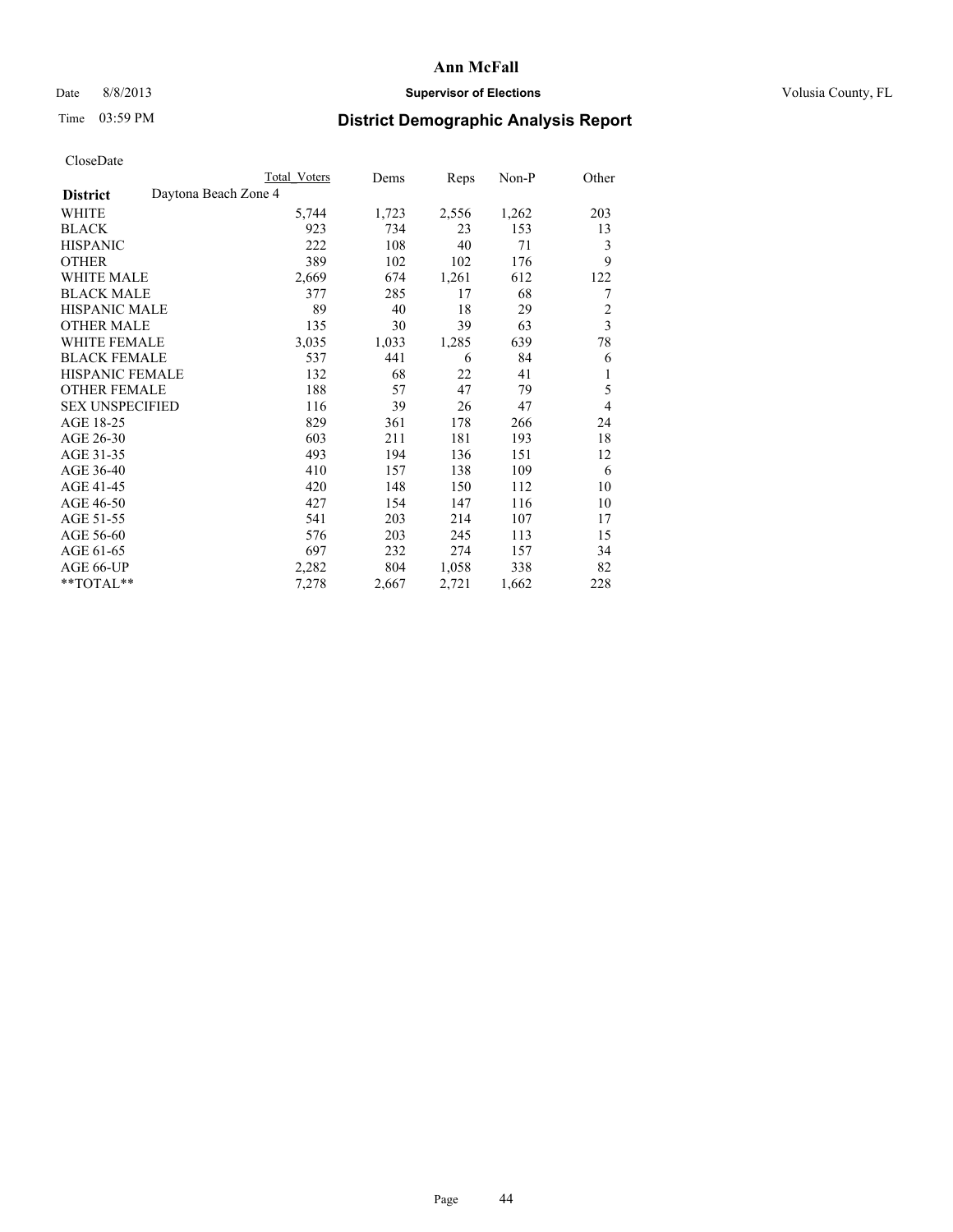# Date 8/8/2013 **Supervisor of Elections Supervisor of Elections** Volusia County, FL

# Time 03:59 PM **District Demographic Analysis Report**

|                        | Total Voters         | Dems  | <b>Reps</b> | $Non-P$ | Other          |
|------------------------|----------------------|-------|-------------|---------|----------------|
| <b>District</b>        | Daytona Beach Zone 5 |       |             |         |                |
| WHITE                  | 1,921                | 711   | 636         | 506     | 68             |
| <b>BLACK</b>           | 3,827                | 3,287 | 76          | 431     | 33             |
| <b>HISPANIC</b>        | 175                  | 97    | 22          | 51      | 5              |
| <b>OTHER</b>           | 398                  | 206   | 39          | 146     | 7              |
| <b>WHITE MALE</b>      | 886                  | 285   | 333         | 228     | 40             |
| <b>BLACK MALE</b>      | 1,395                | 1,147 | 31          | 195     | 22             |
| <b>HISPANIC MALE</b>   | 78                   | 40    | 12          | 22      | $\overline{4}$ |
| <b>OTHER MALE</b>      | 117                  | 65    | 6           | 42      | $\overline{4}$ |
| <b>WHITE FEMALE</b>    | 1,026                | 422   | 302         | 274     | 28             |
| <b>BLACK FEMALE</b>    | 2,382                | 2,097 | 45          | 229     | 11             |
| HISPANIC FEMALE        | 97                   | 57    | 10          | 29      | 1              |
| <b>OTHER FEMALE</b>    | 178                  | 94    | 28          | 54      | $\overline{c}$ |
| <b>SEX UNSPECIFIED</b> | 162                  | 94    | 6           | 61      | 1              |
| AGE 18-25              | 1,129                | 737   | 90          | 283     | 19             |
| AGE 26-30              | 676                  | 439   | 68          | 157     | 12             |
| AGE 31-35              | 497                  | 322   | 48          | 116     | 11             |
| AGE 36-40              | 429                  | 273   | 52          | 97      | 7              |
| AGE 41-45              | 456                  | 317   | 43          | 85      | 11             |
| AGE 46-50              | 539                  | 377   | 64          | 88      | 10             |
| AGE 51-55              | 518                  | 370   | 66          | 71      | 11             |
| AGE 56-60              | 481                  | 347   | 65          | 58      | 11             |
| AGE 61-65              | 460                  | 320   | 75          | 58      | 7              |
| AGE 66-UP              | 1,136                | 799   | 202         | 121     | 14             |
| **TOTAL**              | 6,321                | 4,301 | 773         | 1,134   | 113            |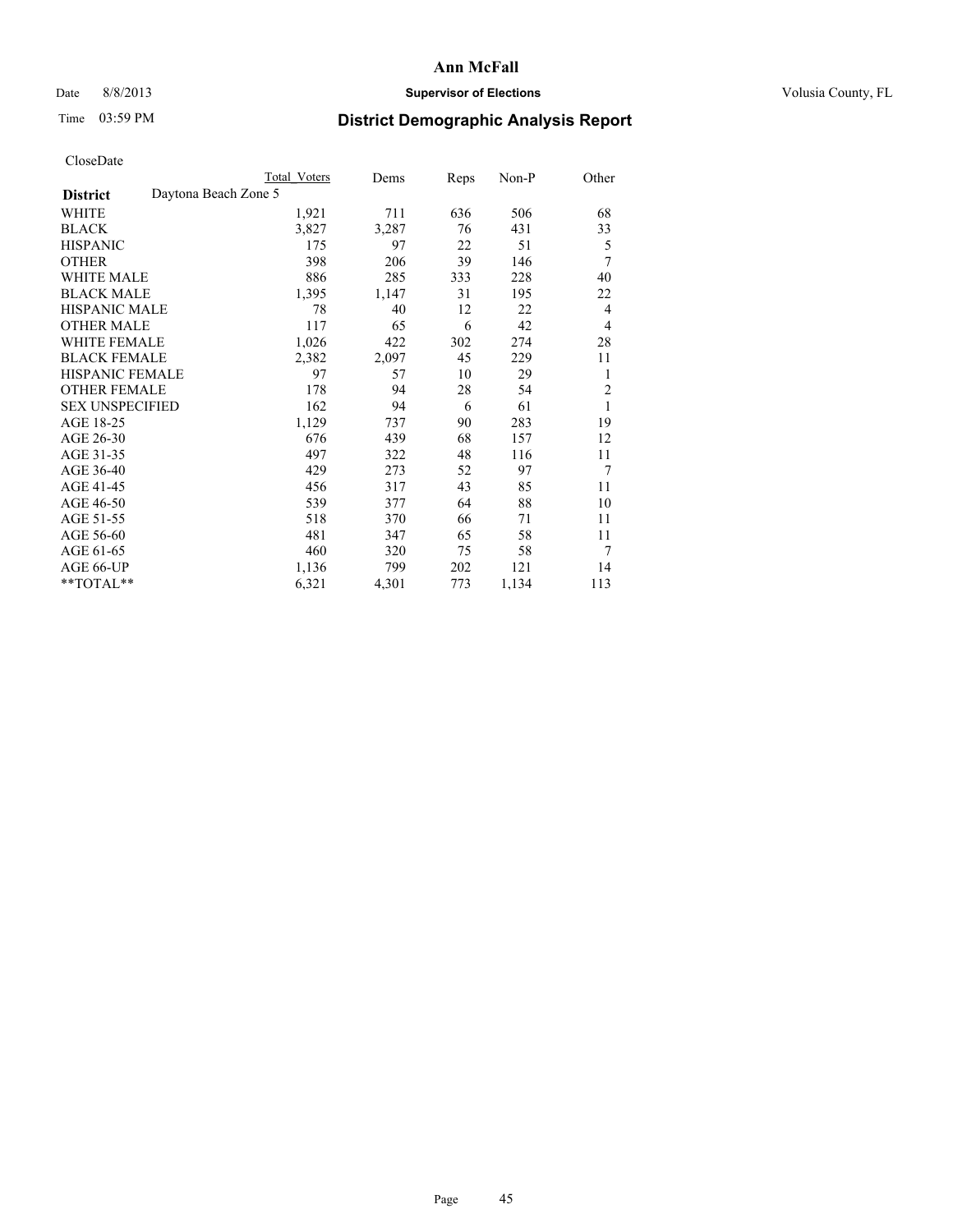# Date 8/8/2013 **Supervisor of Elections Supervisor of Elections** Volusia County, FL

# Time 03:59 PM **District Demographic Analysis Report**

|                        |                      | <b>Total Voters</b> | Dems  | Reps | Non-P | Other          |
|------------------------|----------------------|---------------------|-------|------|-------|----------------|
| <b>District</b>        | Daytona Beach Zone 6 |                     |       |      |       |                |
| WHITE                  |                      | 1,155               | 451   | 346  | 305   | 53             |
| <b>BLACK</b>           |                      | 3,868               | 3,277 | 87   | 480   | 24             |
| <b>HISPANIC</b>        |                      | 161                 | 82    | 19   | 58    | 2              |
| <b>OTHER</b>           |                      | 384                 | 201   | 25   | 155   | 3              |
| <b>WHITE MALE</b>      |                      | 585                 | 183   | 197  | 167   | 38             |
| <b>BLACK MALE</b>      |                      | 1,677               | 1,369 | 48   | 250   | 10             |
| <b>HISPANIC MALE</b>   |                      | 76                  | 34    | 8    | 34    | $\mathbf{0}$   |
| <b>OTHER MALE</b>      |                      | 143                 | 76    | 14   | 51    | 2              |
| <b>WHITE FEMALE</b>    |                      | 559                 | 263   | 147  | 135   | 14             |
| <b>BLACK FEMALE</b>    |                      | 2,114               | 1,846 | 36   | 218   | 14             |
| <b>HISPANIC FEMALE</b> |                      | 81                  | 47    | 11   | 21    | $\overline{c}$ |
| <b>OTHER FEMALE</b>    |                      | 126                 | 82    | 7    | 37    | $\theta$       |
| <b>SEX UNSPECIFIED</b> |                      | 207                 | 111   | 9    | 85    | $\overline{2}$ |
| AGE 18-25              |                      | 1,290               | 868   | 80   | 331   | 11             |
| AGE 26-30              |                      | 579                 | 374   | 51   | 143   | 11             |
| AGE 31-35              |                      | 437                 | 278   | 35   | 116   | 8              |
| AGE 36-40              |                      | 322                 | 220   | 24   | 73    | 5              |
| AGE 41-45              |                      | 339                 | 248   | 32   | 51    | 8              |
| AGE 46-50              |                      | 377                 | 283   | 23   | 63    | 8              |
| AGE 51-55              |                      | 492                 | 361   | 53   | 70    | 8              |
| AGE 56-60              |                      | 412                 | 307   | 43   | 56    | 6              |
| AGE 61-65              |                      | 369                 | 266   | 52   | 45    | 6              |
| AGE 66-UP              |                      | 951                 | 806   | 84   | 50    | 11             |
| $*$ TOTAL $**$         |                      | 5,568               | 4,011 | 477  | 998   | 82             |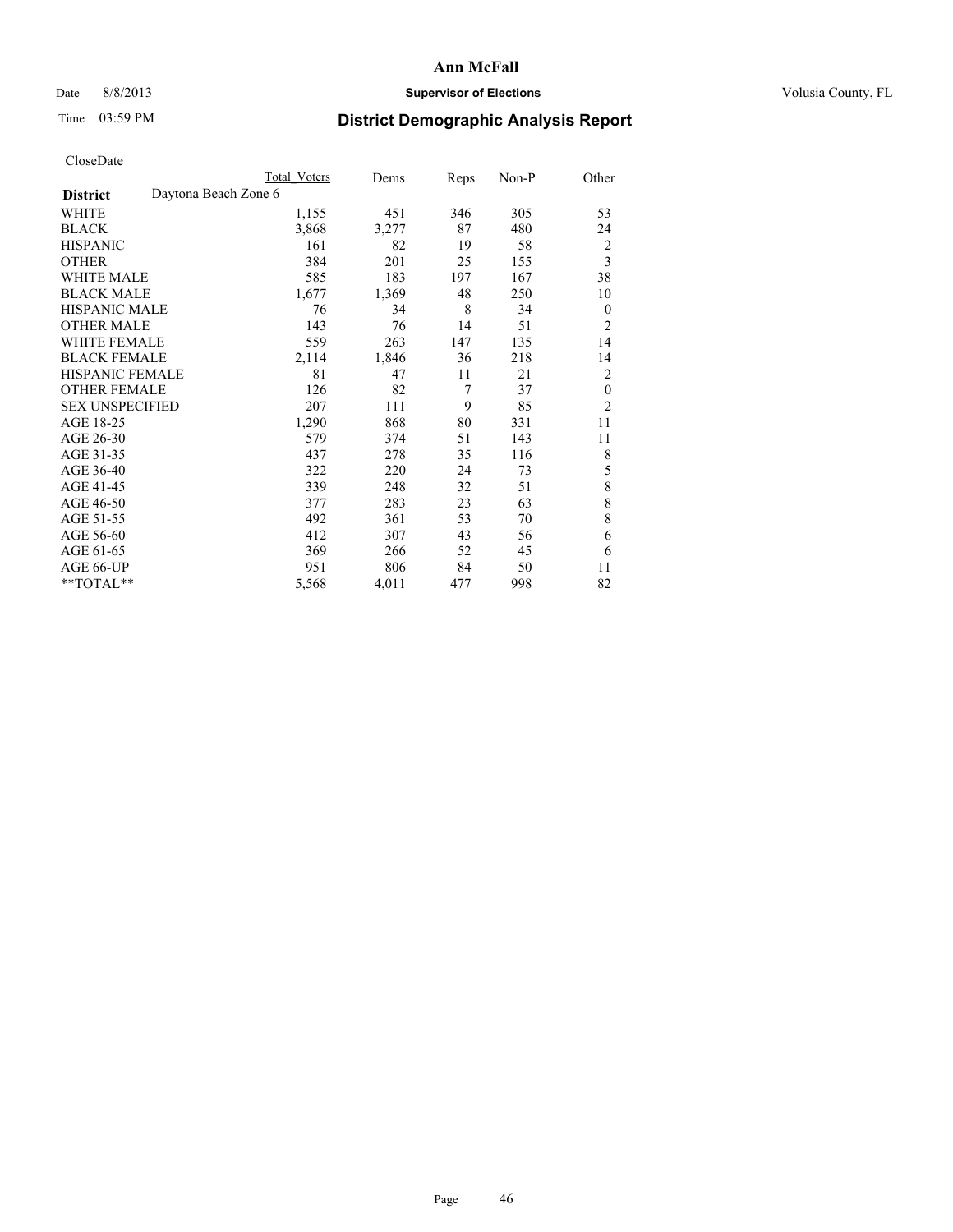# Date 8/8/2013 **Supervisor of Elections Supervisor of Elections** Volusia County, FL

# Time 03:59 PM **District Demographic Analysis Report**

|                                         | <b>Total Voters</b> | Dems | Reps  | Non-P | Other          |
|-----------------------------------------|---------------------|------|-------|-------|----------------|
| Daytona Beach Shores<br><b>District</b> |                     |      |       |       |                |
| WHITE                                   | 3,325               | 881  | 1,564 | 768   | 112            |
| <b>BLACK</b>                            | 37                  | 21   | 4     | 11    | 1              |
| <b>HISPANIC</b>                         | 67                  | 14   | 29    | 23    | 1              |
| <b>OTHER</b>                            | 178                 | 48   | 60    | 64    | 6              |
| WHITE MALE                              | 1,579               | 378  | 752   | 391   | 58             |
| <b>BLACK MALE</b>                       | 17                  | 10   | 1     | 5     | 1              |
| <b>HISPANIC MALE</b>                    | 34                  | 7    | 15    | 12    | $\mathbf{0}$   |
| <b>OTHER MALE</b>                       | 67                  | 19   | 25    | 22    | 1              |
| WHITE FEMALE                            | 1,713               | 495  | 796   | 371   | 51             |
| <b>BLACK FEMALE</b>                     | 19                  | 11   | 3     | 5     | $\overline{0}$ |
| <b>HISPANIC FEMALE</b>                  | 32                  | 7    | 13    | 11    | 1              |
| <b>OTHER FEMALE</b>                     | 86                  | 24   | 26    | 31    | 5              |
| <b>SEX UNSPECIFIED</b>                  | 60                  | 13   | 26    | 18    | 3              |
| AGE 18-25                               | 113                 | 15   | 43    | 51    | 4              |
| AGE 26-30                               | 100                 | 30   | 32    | 35    | 3              |
| AGE 31-35                               | 87                  | 26   | 27    | 26    | 8              |
| AGE 36-40                               | 91                  | 25   | 27    | 35    | 4              |
| AGE 41-45                               | 119                 | 36   | 38    | 44    | 1              |
| AGE 46-50                               | 182                 | 41   | 78    | 59    | 4              |
| AGE 51-55                               | 252                 | 52   | 122   | 71    | 7              |
| AGE 56-60                               | 320                 | 94   | 137   | 80    | 9              |
| AGE 61-65                               | 443                 | 108  | 205   | 111   | 19             |
| AGE 66-UP                               | 1,900               | 537  | 948   | 354   | 61             |
| **TOTAL**                               | 3,607               | 964  | 1,657 | 866   | 120            |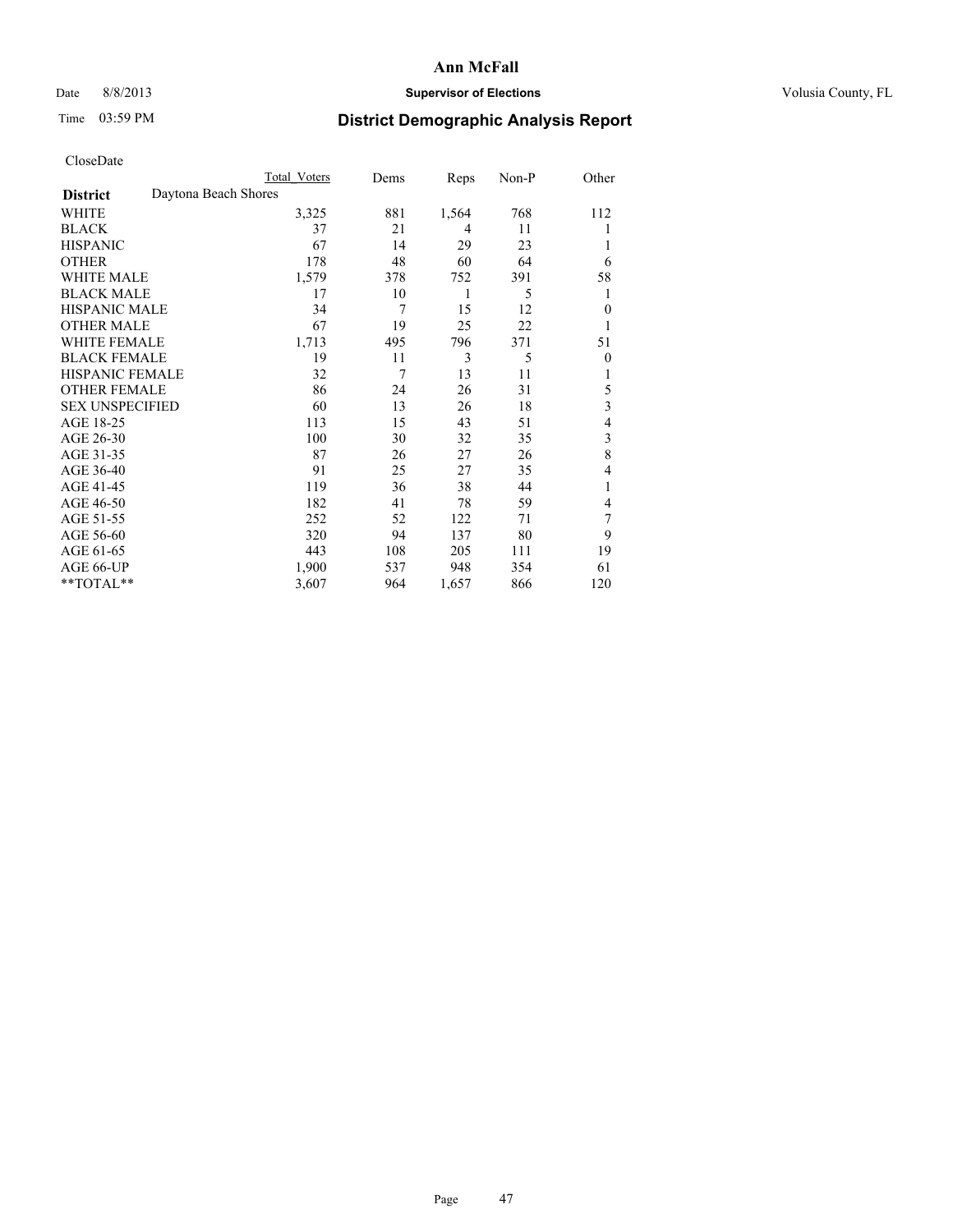## Date 8/8/2013 **Supervisor of Elections Supervisor of Elections** Volusia County, FL

# Time 03:59 PM **District Demographic Analysis Report**

|                        |        | Total Voters | Dems  | Reps  | Non-P | Other |
|------------------------|--------|--------------|-------|-------|-------|-------|
| <b>District</b>        | DeBary |              |       |       |       |       |
| <b>WHITE</b>           |        | 11,503       | 3,131 | 5,381 | 2,511 | 480   |
| <b>BLACK</b>           |        | 444          | 342   | 25    | 66    | 11    |
| <b>HISPANIC</b>        |        | 872          | 373   | 224   | 259   | 16    |
| <b>OTHER</b>           |        | 714          | 207   | 185   | 305   | 17    |
| <b>WHITE MALE</b>      |        | 5,368        | 1,237 | 2,630 | 1,246 | 255   |
| <b>BLACK MALE</b>      |        | 205          | 144   | 8     | 46    | 7     |
| HISPANIC MALE          |        | 383          | 152   | 107   | 115   | 9     |
| <b>OTHER MALE</b>      |        | 230          | 65    | 68    | 90    | 7     |
| <b>WHITE FEMALE</b>    |        | 6,032        | 1,870 | 2,708 | 1,234 | 220   |
| <b>BLACK FEMALE</b>    |        | 233          | 193   | 17    | 19    | 4     |
| <b>HISPANIC FEMALE</b> |        | 478          | 216   | 116   | 139   | 7     |
| <b>OTHER FEMALE</b>    |        | 303          | 106   | 81    | 108   | 8     |
| <b>SEX UNSPECIFIED</b> |        | 301          | 70    | 80    | 144   | 7     |
| AGE 18-25              |        | 1,078        | 288   | 344   | 406   | 40    |
| AGE 26-30              |        | 713          | 180   | 250   | 257   | 26    |
| AGE 31-35              |        | 781          | 217   | 279   | 253   | 32    |
| AGE 36-40              |        | 785          | 212   | 290   | 246   | 37    |
| AGE 41-45              |        | 1,024        | 279   | 417   | 278   | 50    |
| AGE 46-50              |        | 1,224        | 334   | 552   | 289   | 49    |
| AGE 51-55              |        | 1,318        | 367   | 635   | 275   | 41    |
| AGE 56-60              |        | 1,391        | 436   | 628   | 282   | 45    |
| AGE 61-65              |        | 1,341        | 454   | 598   | 242   | 47    |
| AGE 66-UP              |        | 3,878        | 1,286 | 1,822 | 613   | 157   |
| **TOTAL**              |        | 13,533       | 4,053 | 5,815 | 3,141 | 524   |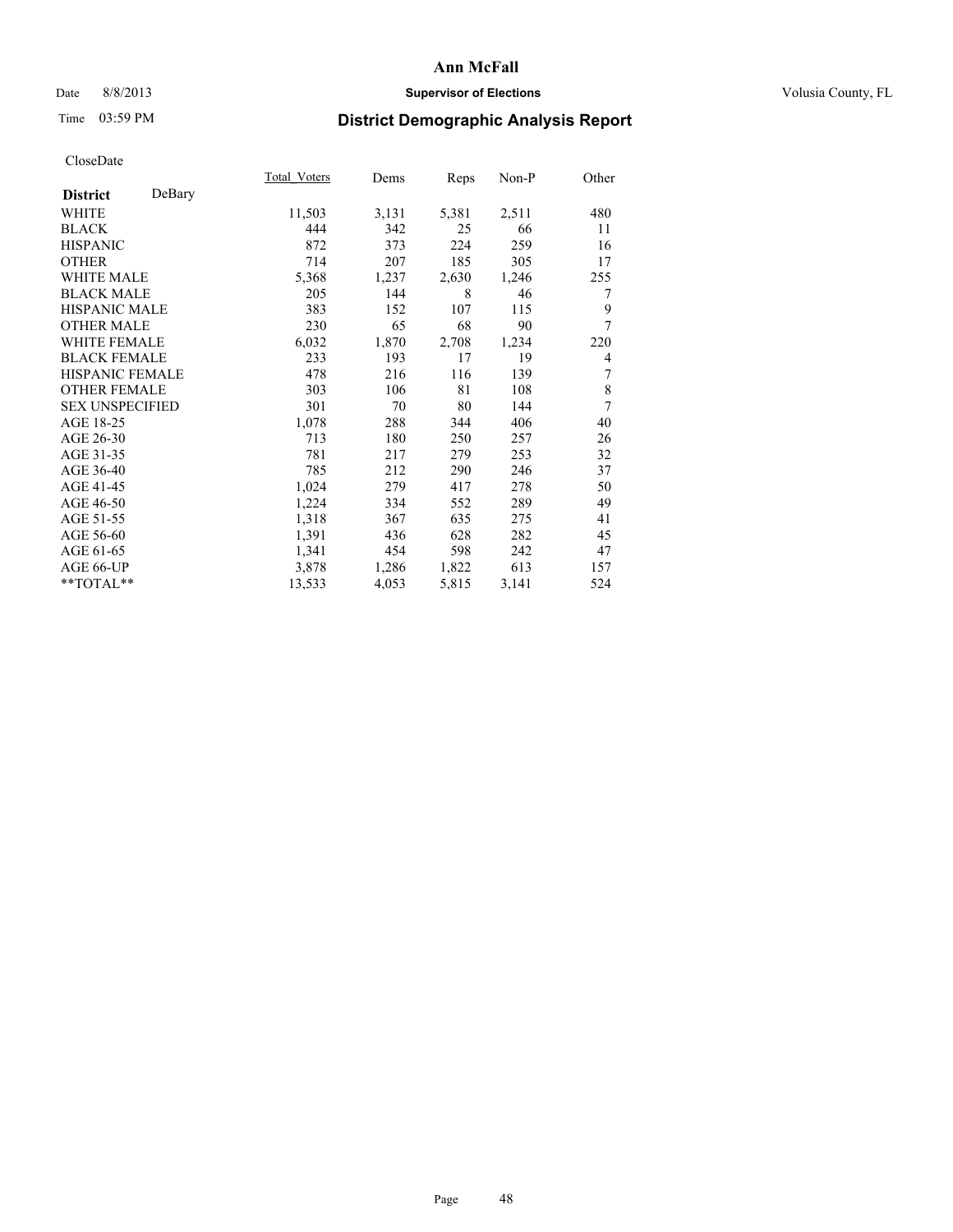## Date 8/8/2013 **Supervisor of Elections Supervisor of Elections** Volusia County, FL

# Time 03:59 PM **District Demographic Analysis Report**

|                        |        | Total Voters | Dems  | <b>Reps</b> | Non-P | Other |
|------------------------|--------|--------------|-------|-------------|-------|-------|
| <b>District</b>        | DeLand |              |       |             |       |       |
| WHITE                  |        | 11,869       | 3,861 | 4,896       | 2,580 | 532   |
| <b>BLACK</b>           |        | 2,400        | 1,959 | 82          | 323   | 36    |
| <b>HISPANIC</b>        |        | 1,043        | 458   | 176         | 376   | 33    |
| <b>OTHER</b>           |        | 870          | 300   | 166         | 377   | 27    |
| WHITE MALE             |        | 5,187        | 1,476 | 2,236       | 1,212 | 263   |
| <b>BLACK MALE</b>      |        | 905          | 700   | 37          | 144   | 24    |
| <b>HISPANIC MALE</b>   |        | 427          | 178   | 82          | 153   | 14    |
| <b>OTHER MALE</b>      |        | 288          | 108   | 60          | 109   | 11    |
| WHITE FEMALE           |        | 6,599        | 2,365 | 2,629       | 1,339 | 266   |
| <b>BLACK FEMALE</b>    |        | 1,463        | 1,238 | 42          | 172   | 11    |
| <b>HISPANIC FEMALE</b> |        | 607          | 277   | 93          | 219   | 18    |
| <b>OTHER FEMALE</b>    |        | 344          | 136   | 65          | 132   | 11    |
| <b>SEX UNSPECIFIED</b> |        | 362          | 100   | 76          | 176   | 10    |
| AGE 18-25              |        | 2,071        | 791   | 452         | 758   | 70    |
| AGE 26-30              |        | 1,031        | 381   | 252         | 362   | 36    |
| AGE 31-35              |        | 1,012        | 385   | 276         | 302   | 49    |
| AGE 36-40              |        | 1,120        | 439   | 313         | 301   | 67    |
| AGE 41-45              |        | 1,198        | 459   | 392         | 311   | 36    |
| AGE 46-50              |        | 1,196        | 453   | 441         | 248   | 54    |
| AGE 51-55              |        | 1,288        | 557   | 447         | 245   | 39    |
| AGE 56-60              |        | 1,314        | 592   | 429         | 248   | 45    |
| AGE 61-65              |        | 1,392        | 616   | 470         | 246   | 60    |
| AGE 66-UP              |        | 4,560        | 1,905 | 1,848       | 635   | 172   |
| **TOTAL**              |        | 16,182       | 6,578 | 5,320       | 3,656 | 628   |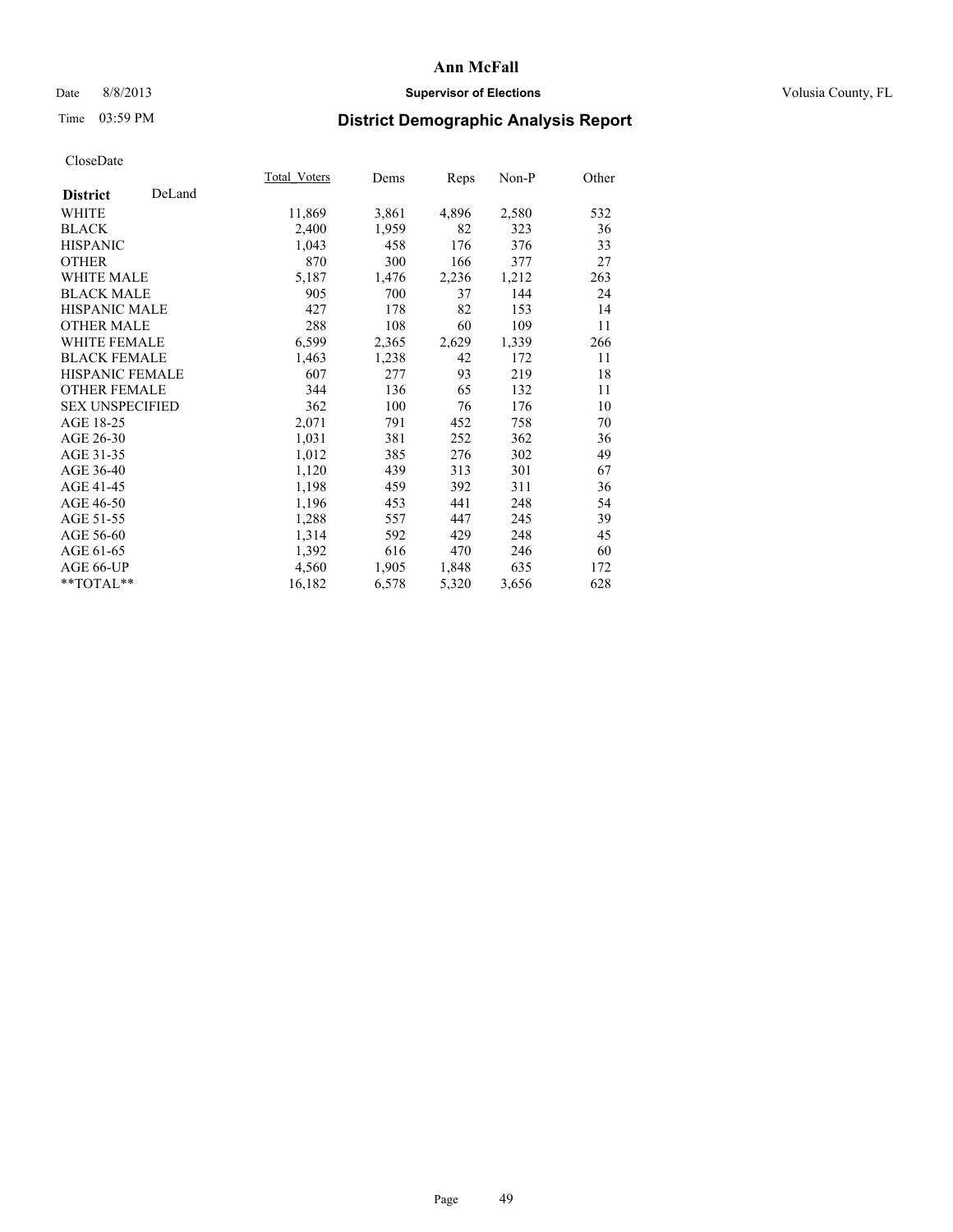# Date 8/8/2013 **Supervisor of Elections Supervisor of Elections** Volusia County, FL

# Time 03:59 PM **District Demographic Analysis Report**

|                                   | <b>Total Voters</b> | Dems  | Reps  | $Non-P$ | Other          |
|-----------------------------------|---------------------|-------|-------|---------|----------------|
| Deltona Zone 1<br><b>District</b> |                     |       |       |         |                |
| WHITE                             | 4,749               | 1,548 | 1,710 | 1,262   | 229            |
| <b>BLACK</b>                      | 938                 | 720   | 40    | 159     | 19             |
| <b>HISPANIC</b>                   | 1,994               | 1,024 | 266   | 677     | 27             |
| <b>OTHER</b>                      | 518                 | 174   | 87    | 245     | 12             |
| WHITE MALE                        | 2,232               | 638   | 836   | 631     | 127            |
| <b>BLACK MALE</b>                 | 413                 | 296   | 23    | 81      | 13             |
| <b>HISPANIC MALE</b>              | 925                 | 467   | 127   | 318     | 13             |
| <b>OTHER MALE</b>                 | 169                 | 58    | 35    | 70      | 6              |
| WHITE FEMALE                      | 2,479               | 900   | 862   | 616     | 101            |
| <b>BLACK FEMALE</b>               | 516                 | 419   | 17    | 74      | 6              |
| HISPANIC FEMALE                   | 1,046               | 545   | 137   | 350     | 14             |
| <b>OTHER FEMALE</b>               | 214                 | 86    | 37    | 86      | 5              |
| <b>SEX UNSPECIFIED</b>            | 205                 | 57    | 29    | 117     | $\overline{2}$ |
| AGE 18-25                         | 1,147               | 441   | 191   | 466     | 49             |
| AGE 26-30                         | 690                 | 232   | 154   | 280     | 24             |
| AGE 31-35                         | 791                 | 336   | 161   | 269     | 25             |
| AGE 36-40                         | 737                 | 284   | 171   | 258     | 24             |
| AGE 41-45                         | 740                 | 276   | 223   | 211     | 30             |
| AGE 46-50                         | 824                 | 333   | 251   | 214     | 26             |
| AGE 51-55                         | 809                 | 336   | 262   | 187     | 24             |
| AGE 56-60                         | 698                 | 303   | 213   | 151     | 31             |
| AGE 61-65                         | 587                 | 285   | 156   | 125     | 21             |
| AGE 66-UP                         | 1,176               | 640   | 321   | 182     | 33             |
| **TOTAL**                         | 8,199               | 3,466 | 2,103 | 2,343   | 287            |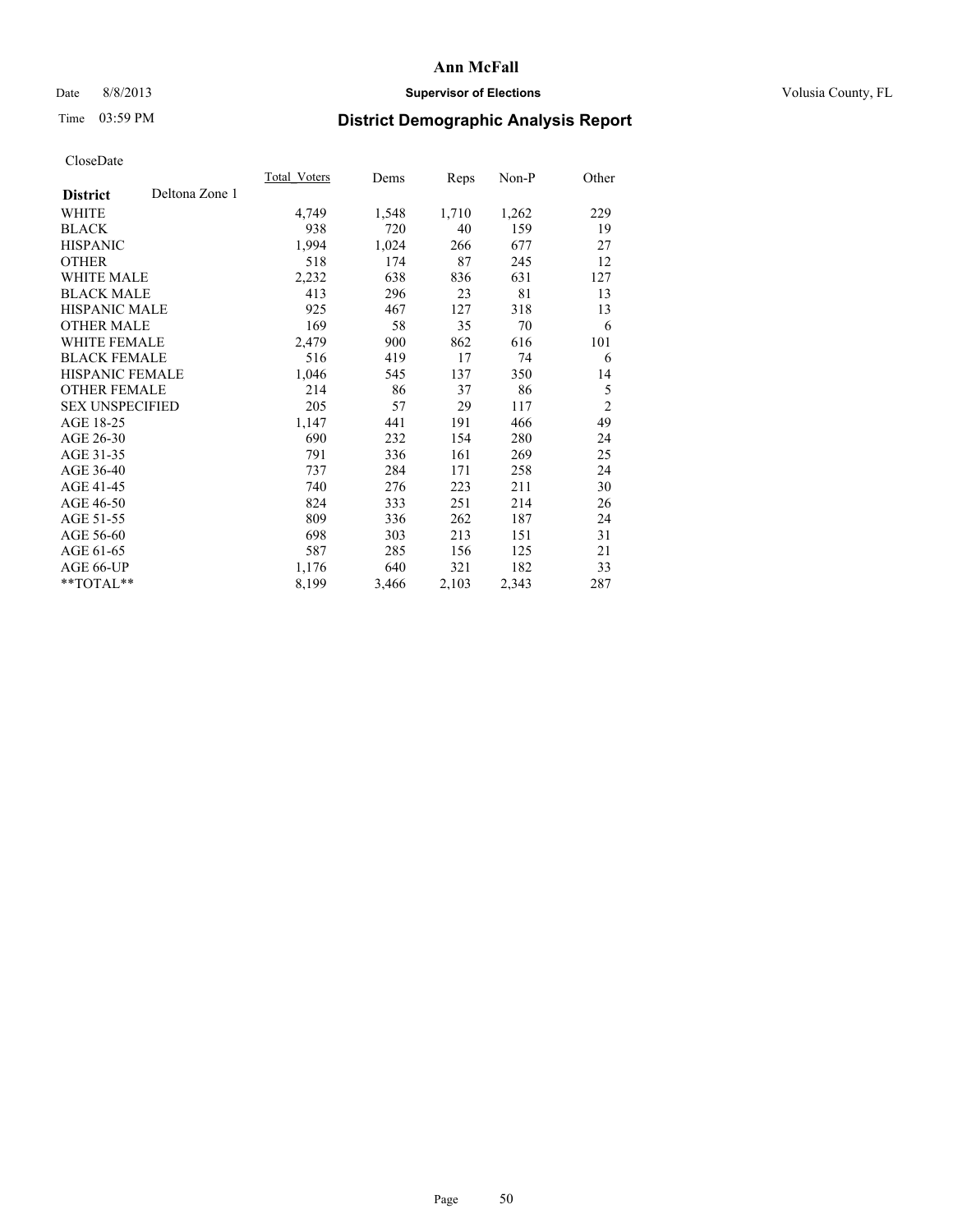# Date 8/8/2013 **Supervisor of Elections Supervisor of Elections** Volusia County, FL

# Time 03:59 PM **District Demographic Analysis Report**

|                        |                | Total Voters | Dems  | Reps  | Non-P | Other          |
|------------------------|----------------|--------------|-------|-------|-------|----------------|
| <b>District</b>        | Deltona Zone 2 |              |       |       |       |                |
| WHITE                  |                | 5,969        | 1,842 | 2,396 | 1,473 | 258            |
| <b>BLACK</b>           |                | 766          | 593   | 37    | 119   | 17             |
| <b>HISPANIC</b>        |                | 2,113        | 1,033 | 361   | 689   | 30             |
| <b>OTHER</b>           |                | 522          | 191   | 91    | 225   | 15             |
| <b>WHITE MALE</b>      |                | 2,741        | 747   | 1,148 | 713   | 133            |
| <b>BLACK MALE</b>      |                | 341          | 242   | 28    | 62    | 9              |
| <b>HISPANIC MALE</b>   |                | 1,008        | 479   | 178   | 334   | 17             |
| <b>OTHER MALE</b>      |                | 189          | 76    | 30    | 75    | 8              |
| <b>WHITE FEMALE</b>    |                | 3,184        | 1,083 | 1,237 | 739   | 125            |
| <b>BLACK FEMALE</b>    |                | 412          | 342   | 9     | 53    | 8              |
| <b>HISPANIC FEMALE</b> |                | 1,082        | 545   | 178   | 348   | 11             |
| <b>OTHER FEMALE</b>    |                | 214          | 94    | 41    | 72    | 7              |
| <b>SEX UNSPECIFIED</b> |                | 199          | 51    | 36    | 110   | $\overline{2}$ |
| AGE 18-25              |                | 1,032        | 353   | 221   | 409   | 49             |
| AGE 26-30              |                | 674          | 240   | 161   | 247   | 26             |
| AGE 31-35              |                | 684          | 236   | 164   | 260   | 24             |
| AGE 36-40              |                | 734          | 271   | 193   | 229   | 41             |
| AGE 41-45              |                | 763          | 271   | 231   | 238   | 23             |
| AGE 46-50              |                | 914          | 314   | 296   | 276   | 28             |
| AGE 51-55              |                | 912          | 357   | 332   | 198   | 25             |
| AGE 56-60              |                | 853          | 346   | 304   | 180   | 23             |
| AGE 61-65              |                | 778          | 333   | 258   | 162   | 25             |
| AGE 66-UP              |                | 2,026        | 938   | 725   | 307   | 56             |
| **TOTAL**              |                | 9,370        | 3,659 | 2,885 | 2,506 | 320            |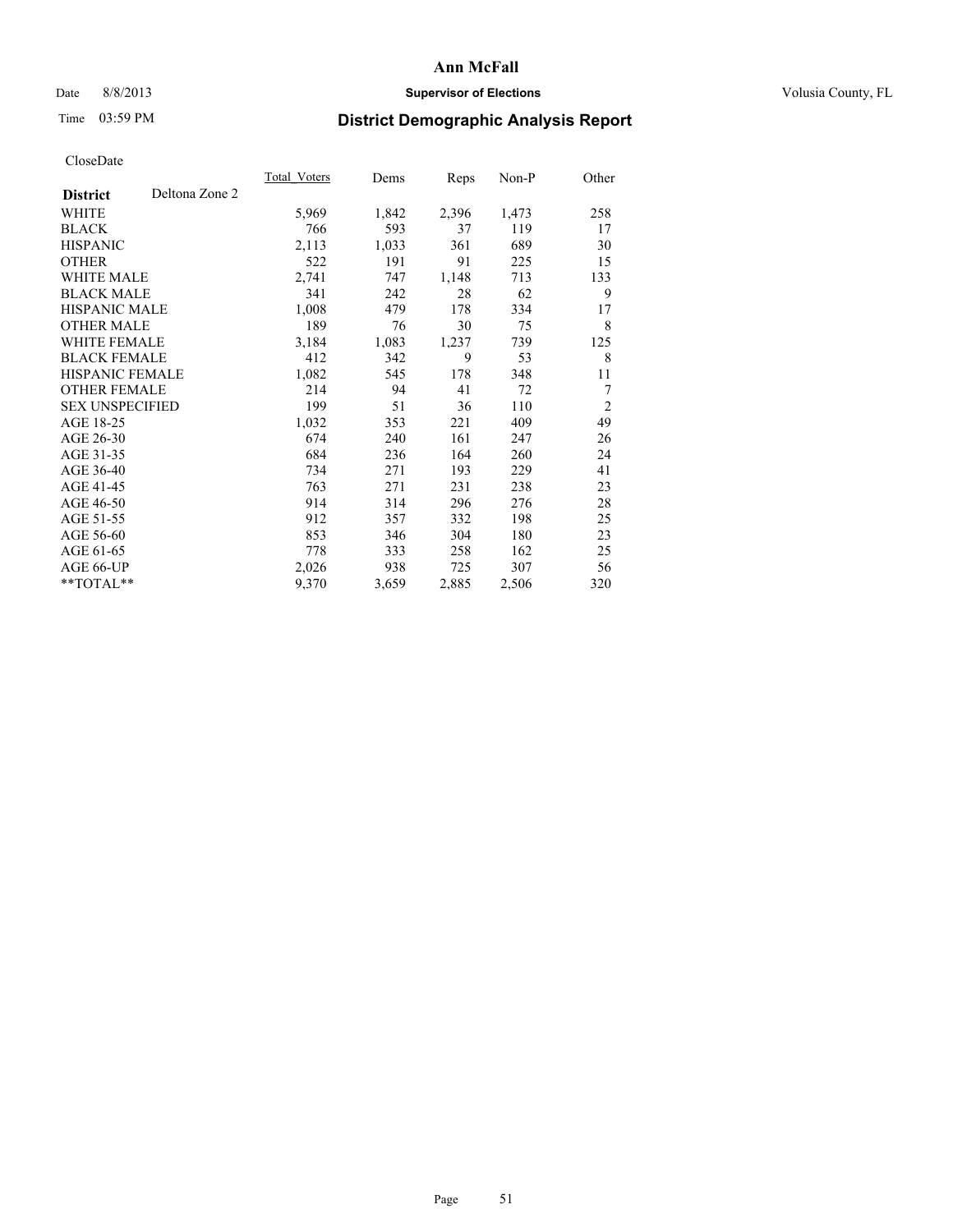# Date 8/8/2013 **Supervisor of Elections Supervisor of Elections** Volusia County, FL

# Time 03:59 PM **District Demographic Analysis Report**

|                        |                | Total Voters | Dems  | Reps  | Non-P | Other          |
|------------------------|----------------|--------------|-------|-------|-------|----------------|
| <b>District</b>        | Deltona Zone 3 |              |       |       |       |                |
| WHITE                  |                | 5,043        | 1,606 | 1,879 | 1,336 | 222            |
| <b>BLACK</b>           |                | 692          | 536   | 23    | 121   | 12             |
| <b>HISPANIC</b>        |                | 2,326        | 1,168 | 357   | 747   | 54             |
| <b>OTHER</b>           |                | 511          | 195   | 81    | 231   | $\overline{4}$ |
| <b>WHITE MALE</b>      |                | 2,310        | 657   | 902   | 631   | 120            |
| <b>BLACK MALE</b>      |                | 307          | 221   | 14    | 63    | 9              |
| <b>HISPANIC MALE</b>   |                | 1,083        | 528   | 186   | 342   | 27             |
| <b>OTHER MALE</b>      |                | 181          | 70    | 28    | 81    | $\overline{2}$ |
| <b>WHITE FEMALE</b>    |                | 2,689        | 932   | 967   | 691   | 99             |
| <b>BLACK FEMALE</b>    |                | 378          | 310   | 9     | 56    | 3              |
| <b>HISPANIC FEMALE</b> |                | 1,208        | 621   | 170   | 390   | 27             |
| <b>OTHER FEMALE</b>    |                | 221          | 103   | 37    | 80    | 1              |
| <b>SEX UNSPECIFIED</b> |                | 195          | 63    | 27    | 101   | $\overline{4}$ |
| AGE 18-25              |                | 962          | 381   | 143   | 397   | 41             |
| AGE 26-30              |                | 639          | 235   | 128   | 262   | 14             |
| AGE 31-35              |                | 670          | 232   | 145   | 253   | 40             |
| AGE 36-40              |                | 681          | 243   | 173   | 243   | 22             |
| AGE 41-45              |                | 726          | 276   | 231   | 195   | 24             |
| AGE 46-50              |                | 790          | 321   | 226   | 214   | 29             |
| AGE 51-55              |                | 826          | 339   | 248   | 218   | 21             |
| AGE 56-60              |                | 728          | 312   | 212   | 177   | 27             |
| AGE 61-65              |                | 660          | 282   | 206   | 148   | 24             |
| AGE 66-UP              |                | 1,890        | 884   | 628   | 328   | 50             |
| **TOTAL**              |                | 8,572        | 3,505 | 2,340 | 2,435 | 292            |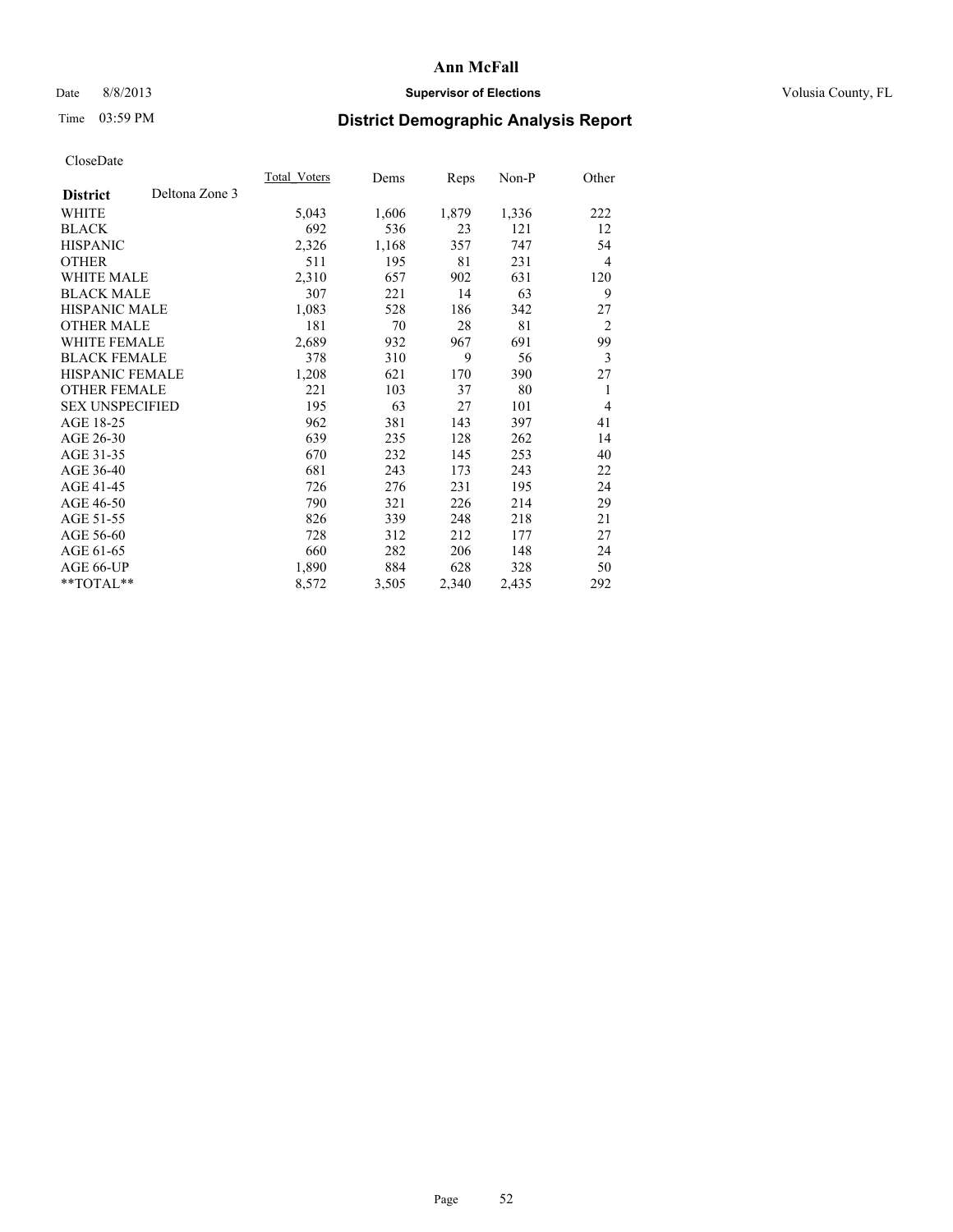# Date 8/8/2013 **Supervisor of Elections Supervisor of Elections** Volusia County, FL

# Time 03:59 PM **District Demographic Analysis Report**

|                        |                | Total Voters | Dems  | Reps  | Non-P | Other          |
|------------------------|----------------|--------------|-------|-------|-------|----------------|
| <b>District</b>        | Deltona Zone 4 |              |       |       |       |                |
| WHITE                  |                | 5,227        | 1,766 | 1,975 | 1,234 | 252            |
| <b>BLACK</b>           |                | 727          | 561   | 25    | 127   | 14             |
| <b>HISPANIC</b>        |                | 2,419        | 1,262 | 325   | 785   | 47             |
| <b>OTHER</b>           |                | 535          | 189   | 94    | 241   | 11             |
| <b>WHITE MALE</b>      |                | 2,383        | 720   | 939   | 585   | 139            |
| <b>BLACK MALE</b>      |                | 299          | 219   | 16    | 57    | 7              |
| <b>HISPANIC MALE</b>   |                | 1,118        | 537   | 171   | 380   | 30             |
| <b>OTHER MALE</b>      |                | 165          | 61    | 36    | 66    | $\overline{c}$ |
| <b>WHITE FEMALE</b>    |                | 2,797        | 1,028 | 1,019 | 638   | 112            |
| <b>BLACK FEMALE</b>    |                | 414          | 331   | 9     | 67    | 7              |
| HISPANIC FEMALE        |                | 1,286        | 716   | 154   | 399   | 17             |
| <b>OTHER FEMALE</b>    |                | 216          | 96    | 36    | 78    | 6              |
| <b>SEX UNSPECIFIED</b> |                | 230          | 70    | 39    | 117   | 4              |
| AGE 18-25              |                | 1,025        | 377   | 184   | 433   | 31             |
| AGE 26-30              |                | 632          | 231   | 107   | 264   | 30             |
| AGE 31-35              |                | 670          | 272   | 144   | 218   | 36             |
| AGE 36-40              |                | 743          | 292   | 187   | 231   | 33             |
| AGE 41-45              |                | 715          | 289   | 195   | 207   | 24             |
| AGE 46-50              |                | 816          | 321   | 248   | 228   | 19             |
| AGE 51-55              |                | 844          | 374   | 249   | 190   | 31             |
| AGE 56-60              |                | 778          | 331   | 239   | 179   | 29             |
| AGE 61-65              |                | 731          | 323   | 245   | 141   | 22             |
| AGE 66-UP              |                | 1,954        | 968   | 621   | 296   | 69             |
| **TOTAL**              |                | 8,908        | 3,778 | 2,419 | 2,387 | 324            |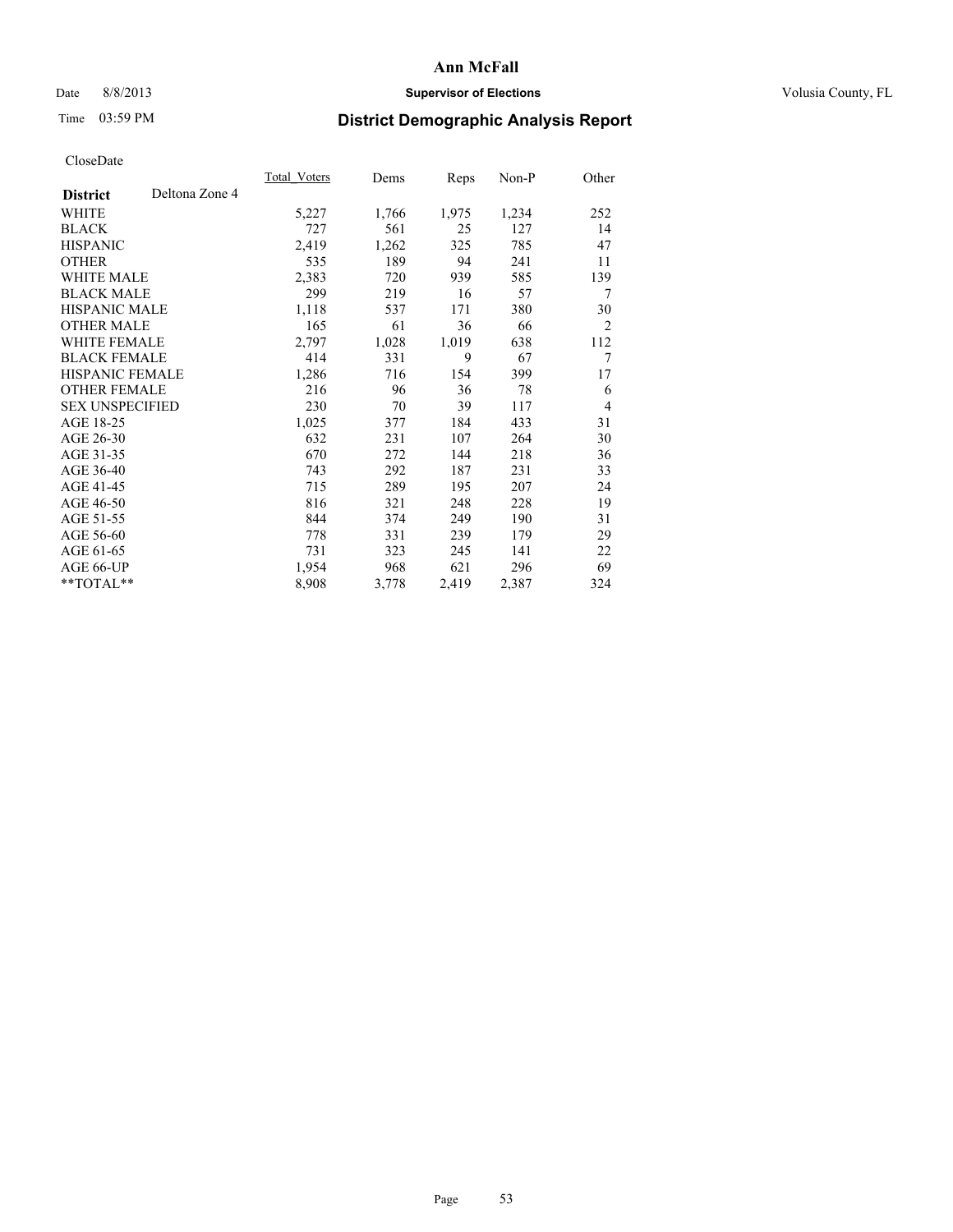# Date 8/8/2013 **Supervisor of Elections Supervisor of Elections** Volusia County, FL

# Time 03:59 PM **District Demographic Analysis Report**

|                        |                | <b>Total Voters</b> | Dems  | Reps  | Non-P | Other          |
|------------------------|----------------|---------------------|-------|-------|-------|----------------|
| <b>District</b>        | Deltona Zone 5 |                     |       |       |       |                |
| WHITE                  |                | 5,293               | 1,702 | 2,001 | 1,344 | 246            |
| <b>BLACK</b>           |                | 919                 | 720   | 46    | 141   | 12             |
| <b>HISPANIC</b>        |                | 2,164               | 1,084 | 332   | 711   | 37             |
| <b>OTHER</b>           |                | 516                 | 178   | 91    | 236   | 11             |
| WHITE MALE             |                | 2,488               | 703   | 1,008 | 636   | 141            |
| <b>BLACK MALE</b>      |                | 392                 | 288   | 24    | 73    | 7              |
| <b>HISPANIC MALE</b>   |                | 1,025               | 502   | 164   | 335   | 24             |
| <b>OTHER MALE</b>      |                | 173                 | 72    | 38    | 57    | 6              |
| <b>WHITE FEMALE</b>    |                | 2,768               | 990   | 978   | 696   | 104            |
| <b>BLACK FEMALE</b>    |                | 519                 | 425   | 22    | 67    | 5              |
| HISPANIC FEMALE        |                | 1,124               | 573   | 167   | 371   | 13             |
| <b>OTHER FEMALE</b>    |                | 208                 | 84    | 33    | 87    | 4              |
| <b>SEX UNSPECIFIED</b> |                | 195                 | 47    | 36    | 110   | $\overline{2}$ |
| AGE 18-25              |                | 1,130               | 390   | 242   | 459   | 39             |
| AGE 26-30              |                | 668                 | 243   | 136   | 264   | 25             |
| AGE 31-35              |                | 727                 | 288   | 134   | 270   | 35             |
| AGE 36-40              |                | 744                 | 312   | 178   | 225   | 29             |
| AGE 41-45              |                | 736                 | 290   | 213   | 209   | 24             |
| AGE 46-50              |                | 857                 | 361   | 271   | 198   | 27             |
| AGE 51-55              |                | 902                 | 332   | 323   | 226   | 21             |
| AGE 56-60              |                | 814                 | 343   | 269   | 180   | 22             |
| AGE 61-65              |                | 658                 | 287   | 194   | 143   | 34             |
| AGE 66-UP              |                | 1,656               | 838   | 510   | 258   | 50             |
| **TOTAL**              |                | 8,892               | 3,684 | 2,470 | 2,432 | 306            |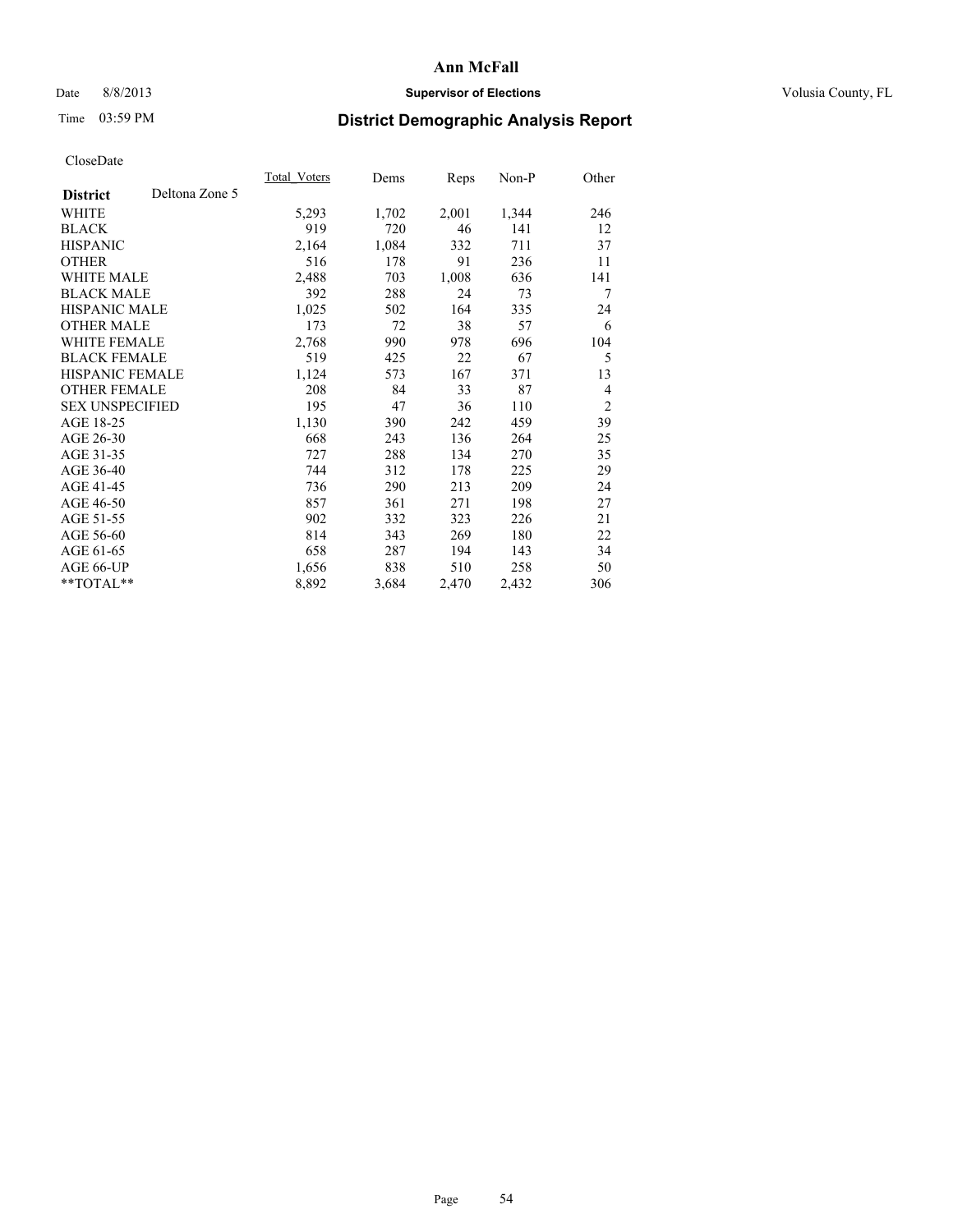# Date 8/8/2013 **Supervisor of Elections Supervisor of Elections** Volusia County, FL

# Time 03:59 PM **District Demographic Analysis Report**

|                        |                | <b>Total Voters</b> | Dems  | <b>Reps</b> | Non-P | Other |
|------------------------|----------------|---------------------|-------|-------------|-------|-------|
| <b>District</b>        | Deltona Zone 6 |                     |       |             |       |       |
| WHITE                  |                | 5,707               | 1,684 | 2,330       | 1,436 | 257   |
| <b>BLACK</b>           |                | 819                 | 620   | 44          | 136   | 19    |
| <b>HISPANIC</b>        |                | 1,827               | 889   | 253         | 642   | 43    |
| <b>OTHER</b>           |                | 473                 | 141   | 105         | 215   | 12    |
| WHITE MALE             |                | 2,669               | 679   | 1,153       | 706   | 131   |
| <b>BLACK MALE</b>      |                | 369                 | 275   | 23          | 59    | 12    |
| <b>HISPANIC MALE</b>   |                | 854                 | 392   | 130         | 309   | 23    |
| <b>OTHER MALE</b>      |                | 190                 | 60    | 44          | 80    | 6     |
| <b>WHITE FEMALE</b>    |                | 2,991               | 995   | 1,154       | 718   | 124   |
| <b>BLACK FEMALE</b>    |                | 440                 | 337   | 21          | 75    | 7     |
| HISPANIC FEMALE        |                | 941                 | 485   | 120         | 317   | 19    |
| <b>OTHER FEMALE</b>    |                | 174                 | 61    | 39          | 69    | 5     |
| <b>SEX UNSPECIFIED</b> |                | 198                 | 50    | 48          | 96    | 4     |
| AGE 18-25              |                | 1,149               | 373   | 259         | 477   | 40    |
| AGE 26-30              |                | 687                 | 217   | 157         | 286   | 27    |
| AGE 31-35              |                | 675                 | 233   | 181         | 233   | 28    |
| AGE 36-40              |                | 719                 | 248   | 203         | 234   | 34    |
| AGE 41-45              |                | 800                 | 266   | 279         | 215   | 40    |
| AGE 46-50              |                | 903                 | 345   | 308         | 210   | 40    |
| AGE 51-55              |                | 984                 | 356   | 361         | 231   | 36    |
| AGE 56-60              |                | 799                 | 335   | 283         | 158   | 23    |
| AGE 61-65              |                | 715                 | 328   | 242         | 132   | 13    |
| AGE 66-UP              |                | 1,395               | 633   | 459         | 253   | 50    |
| **TOTAL**              |                | 8,826               | 3,334 | 2,732       | 2,429 | 331   |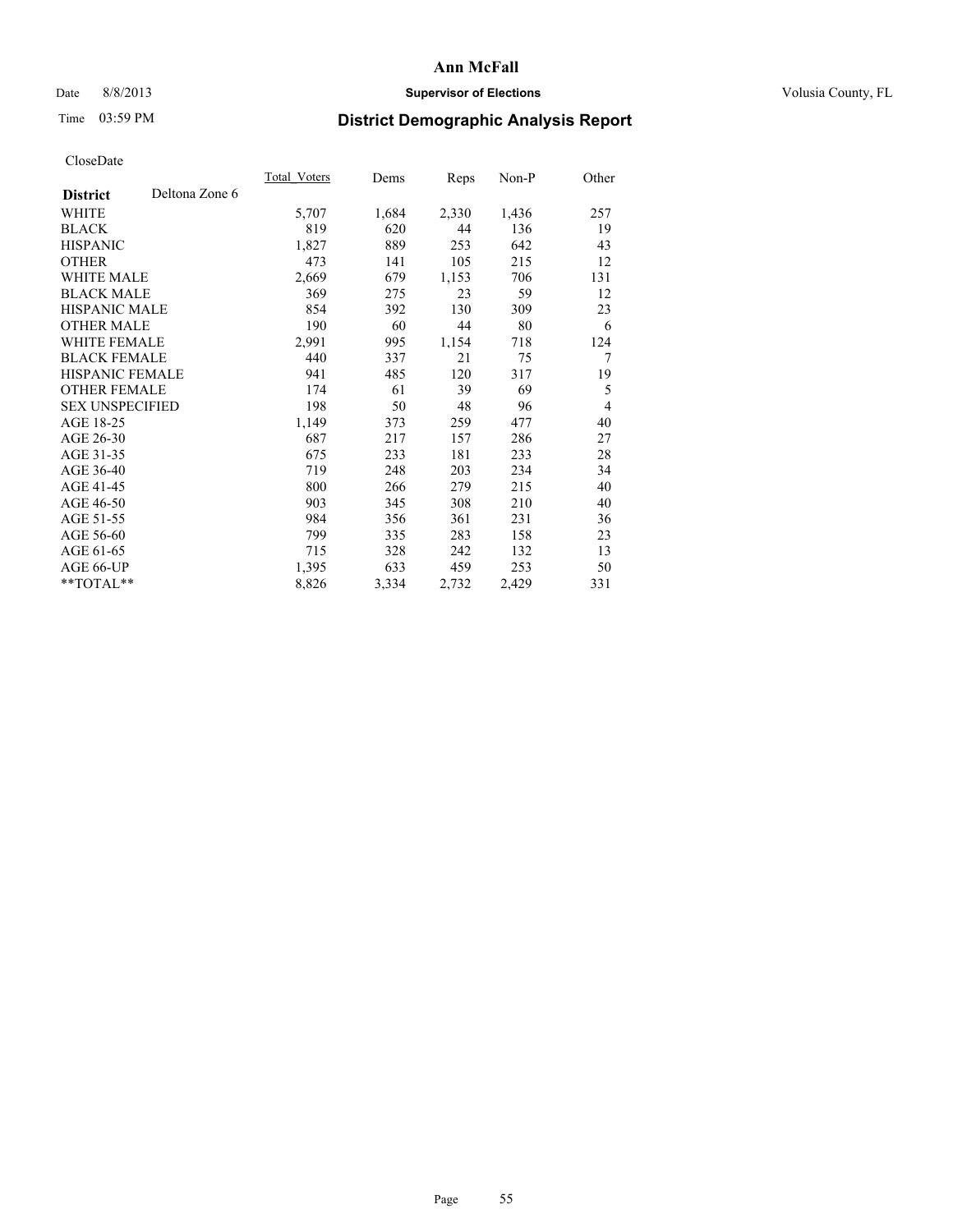# Date 8/8/2013 **Supervisor of Elections Supervisor of Elections** Volusia County, FL

# Time 03:59 PM **District Demographic Analysis Report**

|                                     | <b>Total Voters</b> | Dems  | Reps         | Non-P | Other          |
|-------------------------------------|---------------------|-------|--------------|-------|----------------|
| Edgewater Zone 1<br><b>District</b> |                     |       |              |       |                |
| <b>WHITE</b>                        | 3,124               | 1,170 | 1,051        | 813   | 90             |
| <b>BLACK</b>                        | 72                  | 47    | 4            | 19    | 2              |
| <b>HISPANIC</b>                     | 49                  | 23    | 12           | 12    | $\overline{c}$ |
| <b>OTHER</b>                        | 107                 | 38    | 21           | 47    | 1              |
| <b>WHITE MALE</b>                   | 1,378               | 443   | 505          | 381   | 49             |
| <b>BLACK MALE</b>                   | 40                  | 23    | 4            | 11    | $\overline{2}$ |
| <b>HISPANIC MALE</b>                | 21                  | 11    | 4            | 5     | 1              |
| <b>OTHER MALE</b>                   | 28                  | 12    | 9            | 7     | $\theta$       |
| <b>WHITE FEMALE</b>                 | 1,716               | 714   | 533          | 428   | 41             |
| <b>BLACK FEMALE</b>                 | 31                  | 23    | $\mathbf{0}$ | 8     | $\theta$       |
| <b>HISPANIC FEMALE</b>              | 28                  | 12    | 8            | 7     | 1              |
| <b>OTHER FEMALE</b>                 | 47                  | 20    | 8            | 18    | 1              |
| <b>SEX UNSPECIFIED</b>              | 63                  | 20    | 17           | 26    | $\theta$       |
| AGE 18-25                           | 289                 | 85    | 58           | 136   | 10             |
| AGE 26-30                           | 194                 | 61    | 49           | 81    | 3              |
| AGE 31-35                           | 221                 | 85    | 53           | 74    | 9              |
| AGE 36-40                           | 166                 | 51    | 49           | 59    | 7              |
| AGE 41-45                           | 205                 | 66    | 68           | 65    | 6              |
| AGE 46-50                           | 251                 | 91    | 85           | 69    | 6              |
| AGE 51-55                           | 356                 | 128   | 126          | 91    | 11             |
| AGE 56-60                           | 373                 | 137   | 127          | 98    | 11             |
| AGE 61-65                           | 336                 | 144   | 107          | 76    | 9              |
| AGE 66-UP                           | 961                 | 430   | 366          | 142   | 23             |
| **TOTAL**                           | 3,352               | 1,278 | 1,088        | 891   | 95             |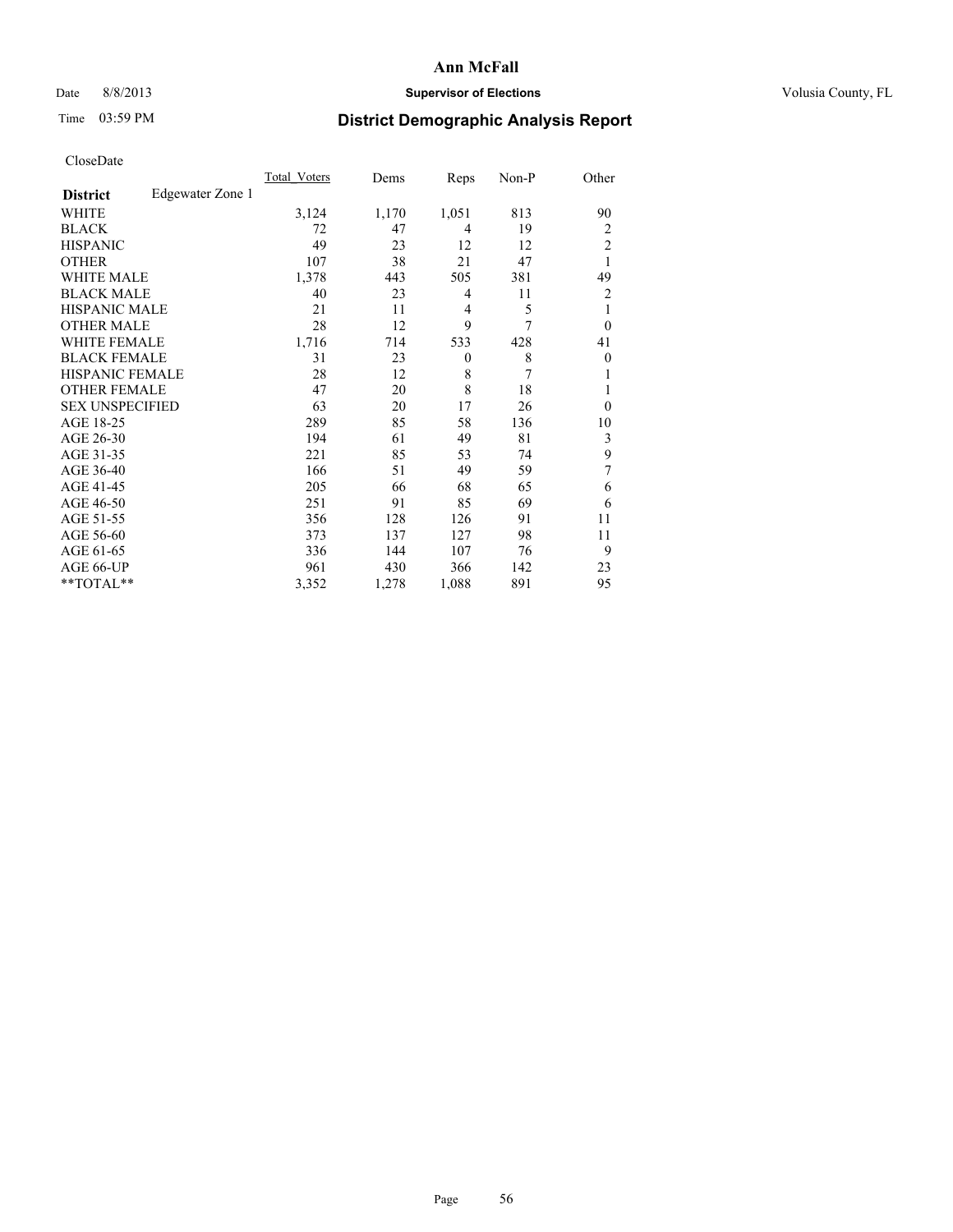# Date 8/8/2013 **Supervisor of Elections Supervisor of Elections** Volusia County, FL

# Time 03:59 PM **District Demographic Analysis Report**

|                        |                  | <b>Total Voters</b> | Dems  | Reps           | Non-P | Other          |
|------------------------|------------------|---------------------|-------|----------------|-------|----------------|
| <b>District</b>        | Edgewater Zone 2 |                     |       |                |       |                |
| WHITE                  |                  | 3,372               | 1,194 | 1,155          | 948   | 75             |
| <b>BLACK</b>           |                  | 55                  | 40    | 4              | 11    | $\theta$       |
| <b>HISPANIC</b>        |                  | 50                  | 19    | 7              | 23    | 1              |
| <b>OTHER</b>           |                  | 109                 | 29    | 28             | 51    | 1              |
| WHITE MALE             |                  | 1,539               | 494   | 590            | 412   | 43             |
| <b>BLACK MALE</b>      |                  | 22                  | 16    | 1              | 5     | $\overline{0}$ |
| <b>HISPANIC MALE</b>   |                  | 25                  | 11    | 3              | 10    | 1              |
| <b>OTHER MALE</b>      |                  | 37                  | 11    | 10             | 15    | 1              |
| <b>WHITE FEMALE</b>    |                  | 1,814               | 695   | 559            | 528   | 32             |
| <b>BLACK FEMALE</b>    |                  | 33                  | 24    | 3              | 6     | $\Omega$       |
| <b>HISPANIC FEMALE</b> |                  | 23                  | 8     | $\overline{4}$ | 11    | $\theta$       |
| <b>OTHER FEMALE</b>    |                  | 46                  | 15    | 16             | 15    | $\theta$       |
| <b>SEX UNSPECIFIED</b> |                  | 47                  | 8     | 8              | 31    | $\mathbf{0}$   |
| AGE 18-25              |                  | 314                 | 91    | 84             | 130   | 9              |
| AGE 26-30              |                  | 219                 | 69    | 51             | 93    | 6              |
| AGE 31-35              |                  | 233                 | 62    | 61             | 106   | 4              |
| AGE 36-40              |                  | 240                 | 81    | 61             | 92    | 6              |
| AGE 41-45              |                  | 291                 | 88    | 90             | 107   | 6              |
| AGE 46-50              |                  | 263                 | 91    | 95             | 71    | 6              |
| AGE 51-55              |                  | 366                 | 115   | 136            | 102   | 13             |
| AGE 56-60              |                  | 332                 | 121   | 137            | 69    | 5              |
| AGE 61-65              |                  | 371                 | 146   | 135            | 84    | 6              |
| AGE 66-UP              |                  | 957                 | 418   | 344            | 179   | 16             |
| **TOTAL**              |                  | 3,586               | 1,282 | 1,194          | 1,033 | 77             |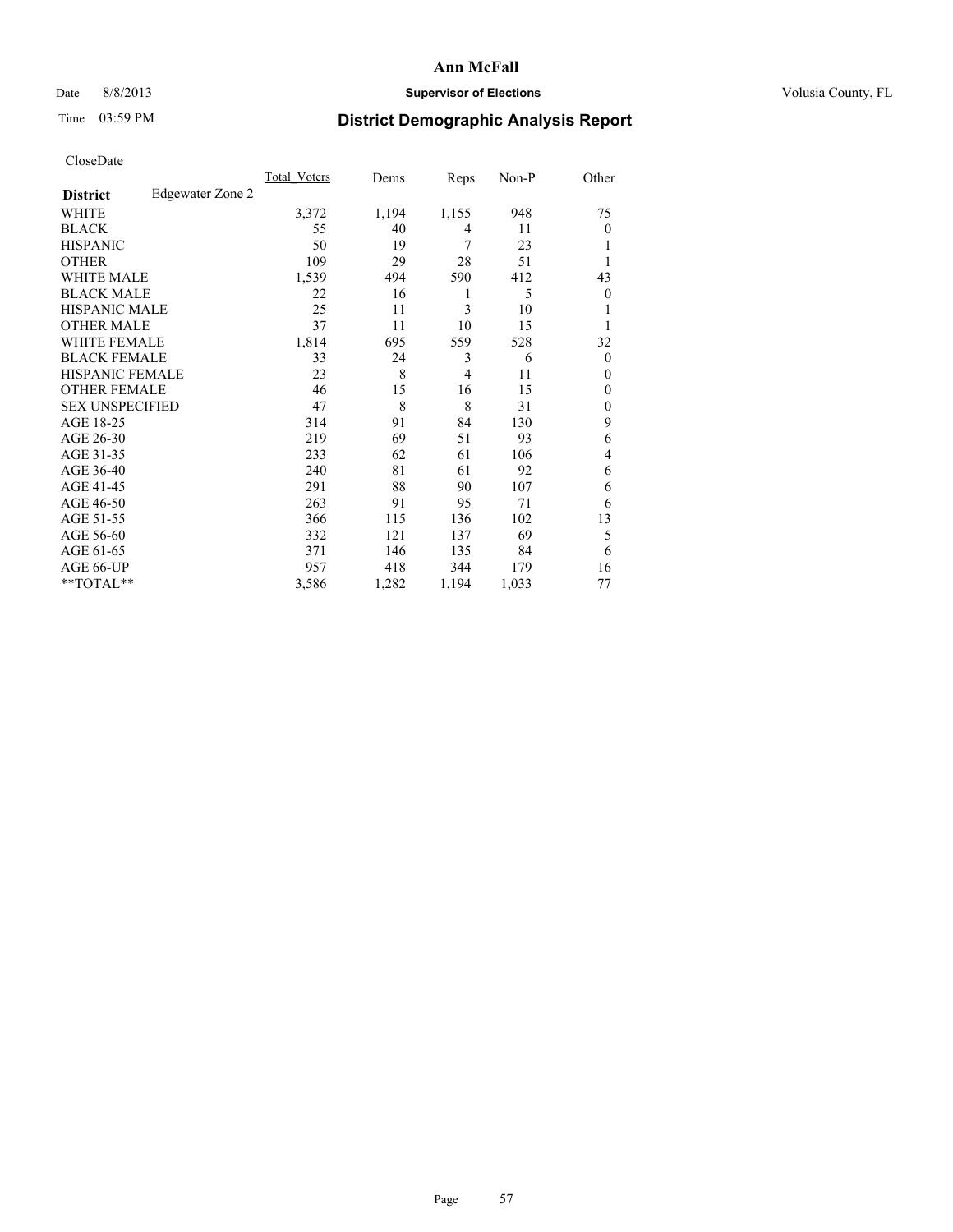# Date 8/8/2013 **Supervisor of Elections Supervisor of Elections** Volusia County, FL

# Time 03:59 PM **District Demographic Analysis Report**

|                        |                  | <b>Total Voters</b> | Dems  | Reps         | Non-P | Other            |
|------------------------|------------------|---------------------|-------|--------------|-------|------------------|
| <b>District</b>        | Edgewater Zone 3 |                     |       |              |       |                  |
| WHITE                  |                  | 3,123               | 1,137 | 1,050        | 844   | 92               |
| <b>BLACK</b>           |                  | 89                  | 71    | 2            | 16    | $\theta$         |
| <b>HISPANIC</b>        |                  | 44                  | 13    | 10           | 20    | 1                |
| <b>OTHER</b>           |                  | 133                 | 42    | 23           | 65    | 3                |
| WHITE MALE             |                  | 1,403               | 434   | 498          | 413   | 58               |
| <b>BLACK MALE</b>      |                  | 38                  | 29    | 2            | 7     | $\boldsymbol{0}$ |
| <b>HISPANIC MALE</b>   |                  | 19                  | 5     | 4            | 9     | 1                |
| <b>OTHER MALE</b>      |                  | 43                  | 13    | 11           | 18    | 1                |
| <b>WHITE FEMALE</b>    |                  | 1,704               | 699   | 546          | 425   | 34               |
| <b>BLACK FEMALE</b>    |                  | 50                  | 42    | $\mathbf{0}$ | 8     | $\overline{0}$   |
| <b>HISPANIC FEMALE</b> |                  | 24                  | 7     | 6            | 11    | $\theta$         |
| <b>OTHER FEMALE</b>    |                  | 54                  | 18    | 11           | 23    | 2                |
| <b>SEX UNSPECIFIED</b> |                  | 54                  | 16    | 7            | 31    | $\mathbf{0}$     |
| AGE 18-25              |                  | 315                 | 95    | 68           | 145   | 7                |
| AGE 26-30              |                  | 212                 | 61    | 54           | 93    | 4                |
| AGE 31-35              |                  | 198                 | 53    | 56           | 83    | 6                |
| AGE 36-40              |                  | 235                 | 63    | 77           | 84    | 11               |
| AGE 41-45              |                  | 235                 | 90    | 73           | 64    | 8                |
| AGE 46-50              |                  | 273                 | 92    | 103          | 71    | 7                |
| AGE 51-55              |                  | 297                 | 121   | 90           | 83    | 3                |
| AGE 56-60              |                  | 335                 | 133   | 115          | 79    | 8                |
| AGE 61-65              |                  | 332                 | 139   | 116          | 64    | 13               |
| AGE 66-UP              |                  | 957                 | 416   | 333          | 179   | 29               |
| **TOTAL**              |                  | 3,389               | 1,263 | 1,085        | 945   | 96               |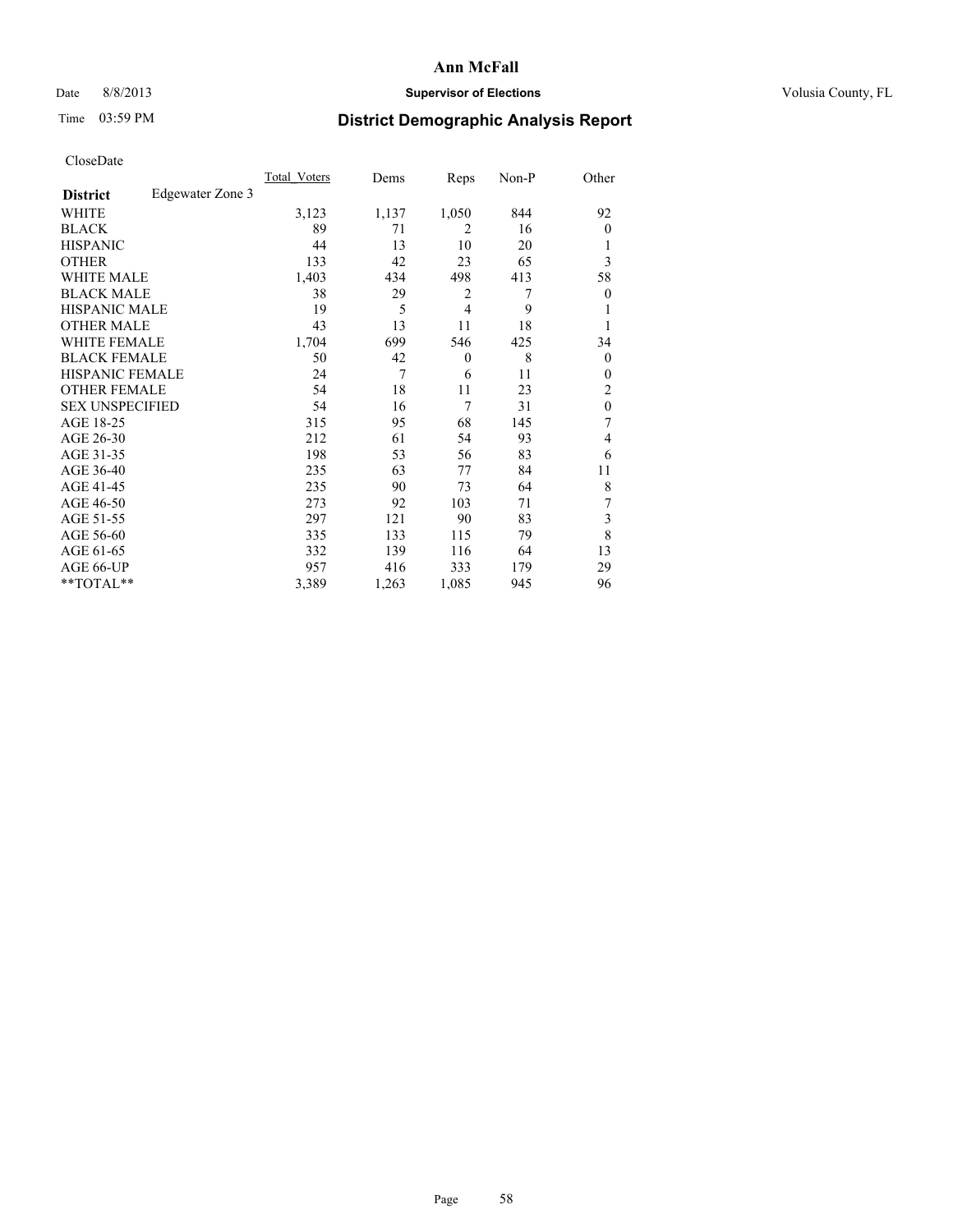# Date 8/8/2013 **Supervisor of Elections Supervisor of Elections** Volusia County, FL

# Time 03:59 PM **District Demographic Analysis Report**

|                        |                  | <b>Total Voters</b> | Dems  | Reps           | Non-P | Other          |
|------------------------|------------------|---------------------|-------|----------------|-------|----------------|
| <b>District</b>        | Edgewater Zone 4 |                     |       |                |       |                |
| WHITE                  |                  | 3,231               | 1,127 | 1,118          | 879   | 107            |
| <b>BLACK</b>           |                  | 74                  | 61    | 4              | 9     | $\theta$       |
| <b>HISPANIC</b>        |                  | 44                  | 23    | 13             | 6     | 2              |
| <b>OTHER</b>           |                  | 92                  | 31    | 13             | 48    | $\theta$       |
| WHITE MALE             |                  | 1,475               | 460   | 557            | 414   | 44             |
| <b>BLACK MALE</b>      |                  | 31                  | 25    | 2              | 4     | $\overline{0}$ |
| <b>HISPANIC MALE</b>   |                  | 15                  | 7     | 4              | 3     | 1              |
| <b>OTHER MALE</b>      |                  | 33                  | 12    | 8              | 13    | $\Omega$       |
| <b>WHITE FEMALE</b>    |                  | 1,731               | 659   | 553            | 456   | 63             |
| <b>BLACK FEMALE</b>    |                  | 42                  | 35    | $\overline{c}$ | 5     | $\overline{0}$ |
| <b>HISPANIC FEMALE</b> |                  | 29                  | 16    | 9              | 3     | 1              |
| <b>OTHER FEMALE</b>    |                  | 30                  | 14    | 4              | 12    | $\theta$       |
| <b>SEX UNSPECIFIED</b> |                  | 55                  | 14    | 9              | 32    | $\theta$       |
| AGE 18-25              |                  | 229                 | 62    | 60             | 105   | $\overline{c}$ |
| AGE 26-30              |                  | 194                 | 57    | 49             | 80    | 8              |
| AGE 31-35              |                  | 204                 | 58    | 55             | 82    | 9              |
| AGE 36-40              |                  | 230                 | 83    | 61             | 79    | 7              |
| AGE 41-45              |                  | 237                 | 89    | 69             | 76    | 3              |
| AGE 46-50              |                  | 254                 | 98    | 84             | 67    | 5              |
| AGE 51-55              |                  | 314                 | 106   | 126            | 75    | 7              |
| AGE 56-60              |                  | 324                 | 125   | 105            | 85    | 9              |
| AGE 61-65              |                  | 313                 | 137   | 95             | 69    | 12             |
| AGE 66-UP              |                  | 1,142               | 427   | 444            | 224   | 47             |
| **TOTAL**              |                  | 3,441               | 1,242 | 1,148          | 942   | 109            |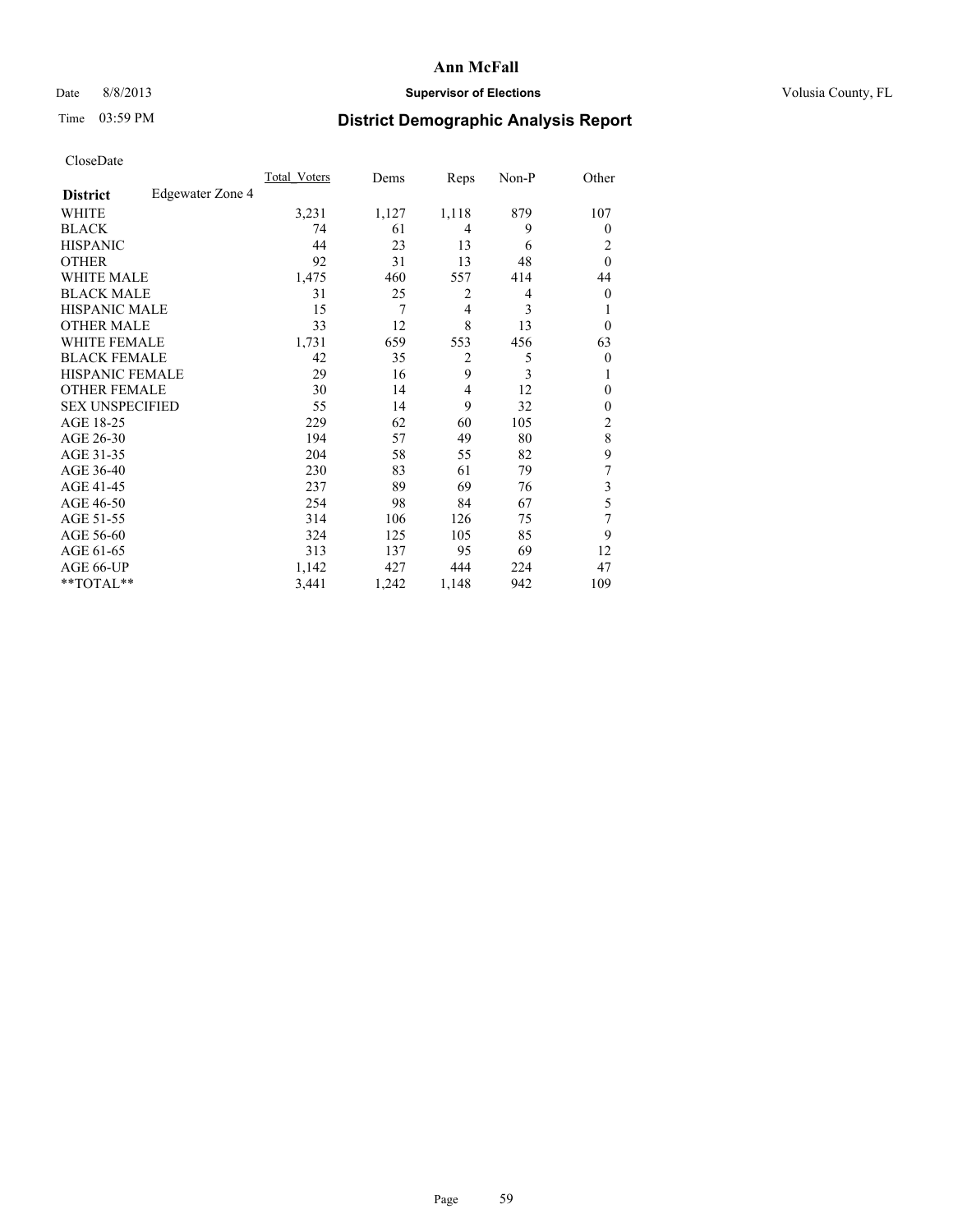# Date 8/8/2013 **Supervisor of Elections Supervisor of Elections** Volusia County, FL

# Time 03:59 PM **District Demographic Analysis Report**

|                        |                   | <b>Total Voters</b> | Dems | Reps           | Non-P | Other          |
|------------------------|-------------------|---------------------|------|----------------|-------|----------------|
| <b>District</b>        | Holly Hill Zone 1 |                     |      |                |       |                |
| WHITE                  |                   | 1,192               | 466  | 336            | 345   | 45             |
| <b>BLACK</b>           |                   | 130                 | 105  | 2              | 22    | 1              |
| <b>HISPANIC</b>        |                   | 51                  | 27   | 5              | 19    | $\Omega$       |
| <b>OTHER</b>           |                   | 77                  | 32   | 15             | 27    | 3              |
| WHITE MALE             |                   | 579                 | 204  | 181            | 176   | 18             |
| <b>BLACK MALE</b>      |                   | 55                  | 42   | 1              | 11    | 1              |
| <b>HISPANIC MALE</b>   |                   | 22                  | 9    | $\overline{2}$ | 11    | $\overline{0}$ |
| <b>OTHER MALE</b>      |                   | 23                  | 7    | 5              | 9     | $\overline{2}$ |
| WHITE FEMALE           |                   | 602                 | 259  | 152            | 164   | 27             |
| <b>BLACK FEMALE</b>    |                   | 74                  | 62   | 1              | 11    | $\overline{0}$ |
| <b>HISPANIC FEMALE</b> |                   | 29                  | 18   | 3              | 8     | $\theta$       |
| <b>OTHER FEMALE</b>    |                   | 35                  | 19   | 9              | 7     | $\Omega$       |
| <b>SEX UNSPECIFIED</b> |                   | 31                  | 10   | 4              | 16    | 1              |
| AGE 18-25              |                   | 136                 | 58   | 23             | 55    | $\theta$       |
| AGE 26-30              |                   | 100                 | 45   | 15             | 37    | 3              |
| AGE 31-35              |                   | 82                  | 38   | 12             | 26    | 6              |
| AGE 36-40              |                   | 73                  | 26   | 22             | 24    | 1              |
| AGE 41-45              |                   | 104                 | 43   | 27             | 32    | $\overline{c}$ |
| AGE 46-50              |                   | 172                 | 66   | 44             | 56    | 6              |
| AGE 51-55              |                   | 175                 | 66   | 48             | 51    | 10             |
| AGE 56-60              |                   | 154                 | 63   | 29             | 54    | 8              |
| AGE 61-65              |                   | 150                 | 72   | 37             | 37    | 4              |
| AGE 66-UP              |                   | 304                 | 153  | 101            | 41    | 9              |
| **TOTAL**              |                   | 1,450               | 630  | 358            | 413   | 49             |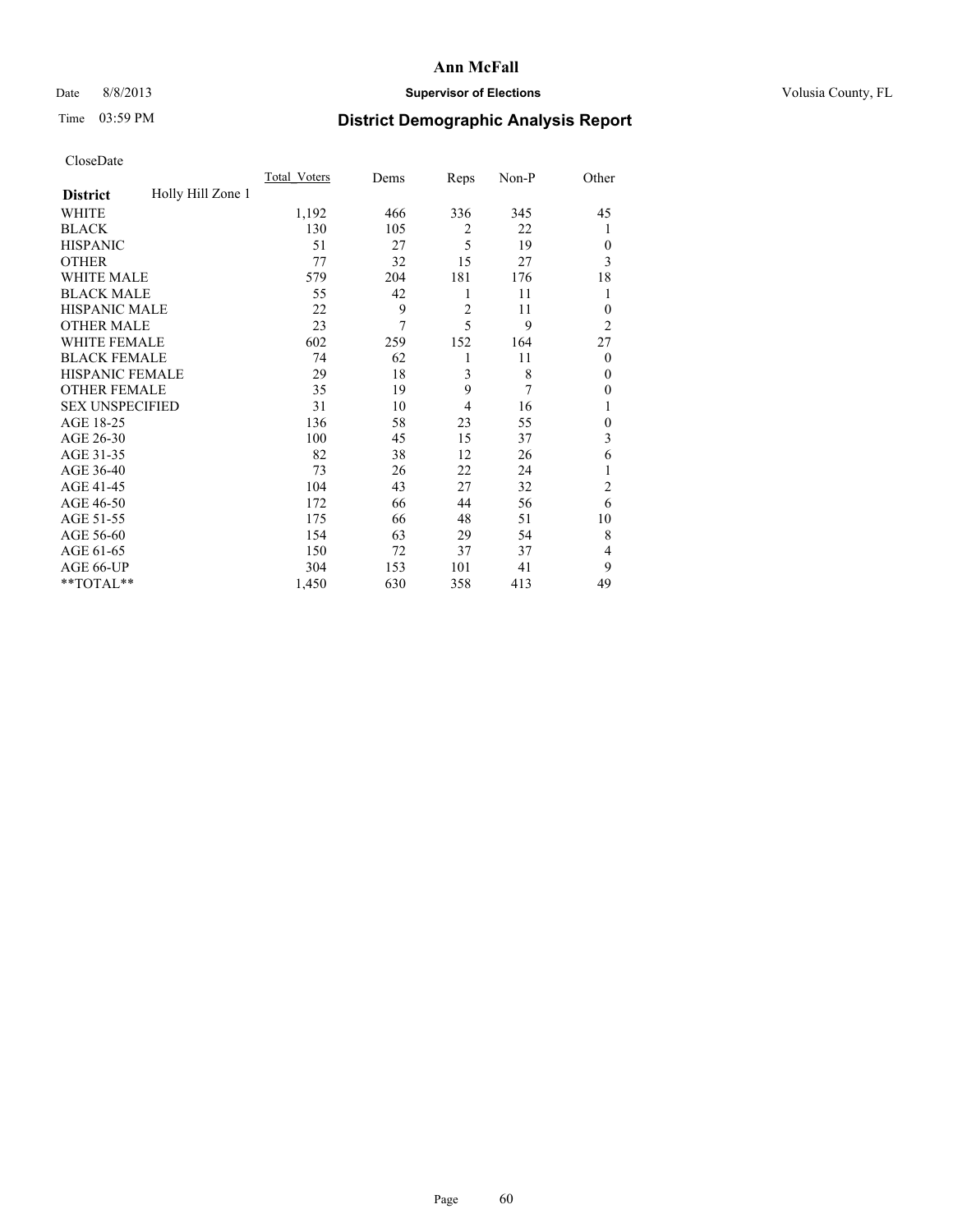# Date 8/8/2013 **Supervisor of Elections Supervisor of Elections** Volusia County, FL

# Time 03:59 PM **District Demographic Analysis Report**

|                        |                   | <b>Total Voters</b> | Dems | Reps           | Non-P          | Other          |
|------------------------|-------------------|---------------------|------|----------------|----------------|----------------|
| <b>District</b>        | Holly Hill Zone 2 |                     |      |                |                |                |
| WHITE                  |                   | 1,359               | 607  | 365            | 340            | 47             |
| <b>BLACK</b>           |                   | 235                 | 181  | 10             | 41             | 3              |
| <b>HISPANIC</b>        |                   | 45                  | 23   | 9              | 13             | $\overline{0}$ |
| <b>OTHER</b>           |                   | 92                  | 33   | 11             | 45             | 3              |
| WHITE MALE             |                   | 645                 | 262  | 185            | 174            | 24             |
| <b>BLACK MALE</b>      |                   | 88                  | 63   | 4              | 20             | 1              |
| <b>HISPANIC MALE</b>   |                   | 16                  | 5    | 7              | $\overline{4}$ | $\theta$       |
| <b>OTHER MALE</b>      |                   | 32                  | 10   | 5              | 14             | 3              |
| WHITE FEMALE           |                   | 704                 | 343  | 177            | 163            | 21             |
| <b>BLACK FEMALE</b>    |                   | 146                 | 117  | 6              | 21             | $\overline{2}$ |
| <b>HISPANIC FEMALE</b> |                   | 29                  | 18   | $\overline{2}$ | 9              | $\theta$       |
| <b>OTHER FEMALE</b>    |                   | 36                  | 15   | 6              | 15             | $\Omega$       |
| <b>SEX UNSPECIFIED</b> |                   | 35                  | 11   | 3              | 19             | $\overline{2}$ |
| AGE 18-25              |                   | 178                 | 74   | 31             | 67             | 6              |
| AGE 26-30              |                   | 119                 | 54   | 24             | 38             | 3              |
| AGE 31-35              |                   | 125                 | 63   | 19             | 37             | 6              |
| AGE 36-40              |                   | 114                 | 54   | 16             | 43             | 1              |
| AGE 41-45              |                   | 154                 | 66   | 38             | 45             | 5              |
| AGE 46-50              |                   | 184                 | 75   | 53             | 48             | 8              |
| AGE 51-55              |                   | 213                 | 111  | 47             | 45             | 10             |
| AGE 56-60              |                   | 171                 | 90   | 39             | 40             | $\overline{2}$ |
| AGE 61-65              |                   | 150                 | 69   | 38             | 36             | 7              |
| AGE 66-UP              |                   | 323                 | 188  | 90             | 40             | 5              |
| **TOTAL**              |                   | 1,731               | 844  | 395            | 439            | 53             |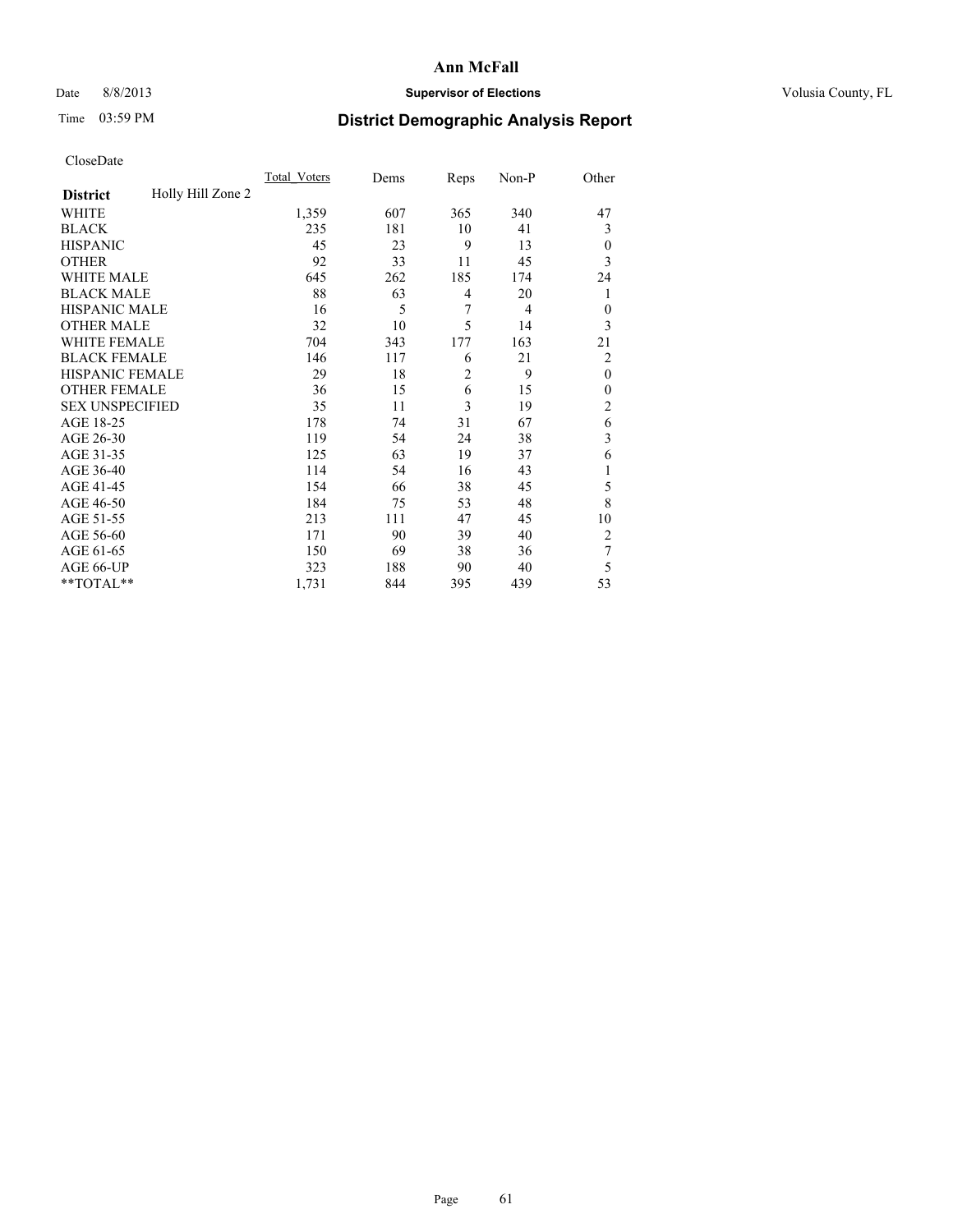# Date 8/8/2013 **Supervisor of Elections Supervisor of Elections** Volusia County, FL

# Time 03:59 PM **District Demographic Analysis Report**

|                        |                   | <b>Total Voters</b> | Dems | Reps         | Non-P | Other    |
|------------------------|-------------------|---------------------|------|--------------|-------|----------|
| <b>District</b>        | Holly Hill Zone 3 |                     |      |              |       |          |
| WHITE                  |                   | 1,452               | 556  | 467          | 369   | 60       |
| <b>BLACK</b>           |                   | 142                 | 125  | 3            | 13    | 1        |
| <b>HISPANIC</b>        |                   | 25                  | 6    | 6            | 13    | $\theta$ |
| <b>OTHER</b>           |                   | 79                  | 30   | 9            | 39    |          |
| WHITE MALE             |                   | 624                 | 203  | 212          | 178   | 31       |
| <b>BLACK MALE</b>      |                   | 56                  | 43   | 3            | 9     |          |
| <b>HISPANIC MALE</b>   |                   | 12                  | 3    | 3            | 6     | $\theta$ |
| <b>OTHER MALE</b>      |                   | 24                  | 13   |              | 9     | 1        |
| <b>WHITE FEMALE</b>    |                   | 815                 | 347  | 251          | 188   | 29       |
| <b>BLACK FEMALE</b>    |                   | 85                  | 81   | $\mathbf{0}$ | 4     | $\theta$ |
| <b>HISPANIC FEMALE</b> |                   | 13                  | 3    | 3            | 7     | $\theta$ |
| <b>OTHER FEMALE</b>    |                   | 34                  | 12   | 8            | 14    | $\theta$ |
| <b>SEX UNSPECIFIED</b> |                   | 35                  | 12   | 4            | 19    | $\theta$ |
| AGE 18-25              |                   | 96                  | 37   | 18           | 40    |          |
| AGE 26-30              |                   | 85                  | 33   | 17           | 31    | 4        |
| AGE 31-35              |                   | 81                  | 28   | 18           | 32    | 3        |
| AGE 36-40              |                   | 64                  | 32   | 9            | 22    |          |
| AGE 41-45              |                   | 100                 | 30   | 25           | 41    | 4        |
| AGE 46-50              |                   | 119                 | 50   | 27           | 37    | 5        |
| AGE 51-55              |                   | 141                 | 52   | 41           | 40    | 8        |
| AGE 56-60              |                   | 159                 | 69   | 51           | 32    | 7        |
| AGE 61-65              |                   | 163                 | 69   | 45           | 45    | 4        |
| AGE 66-UP              |                   | 690                 | 317  | 234          | 114   | 25       |
| **TOTAL**              |                   | 1,698               | 717  | 485          | 434   | 62       |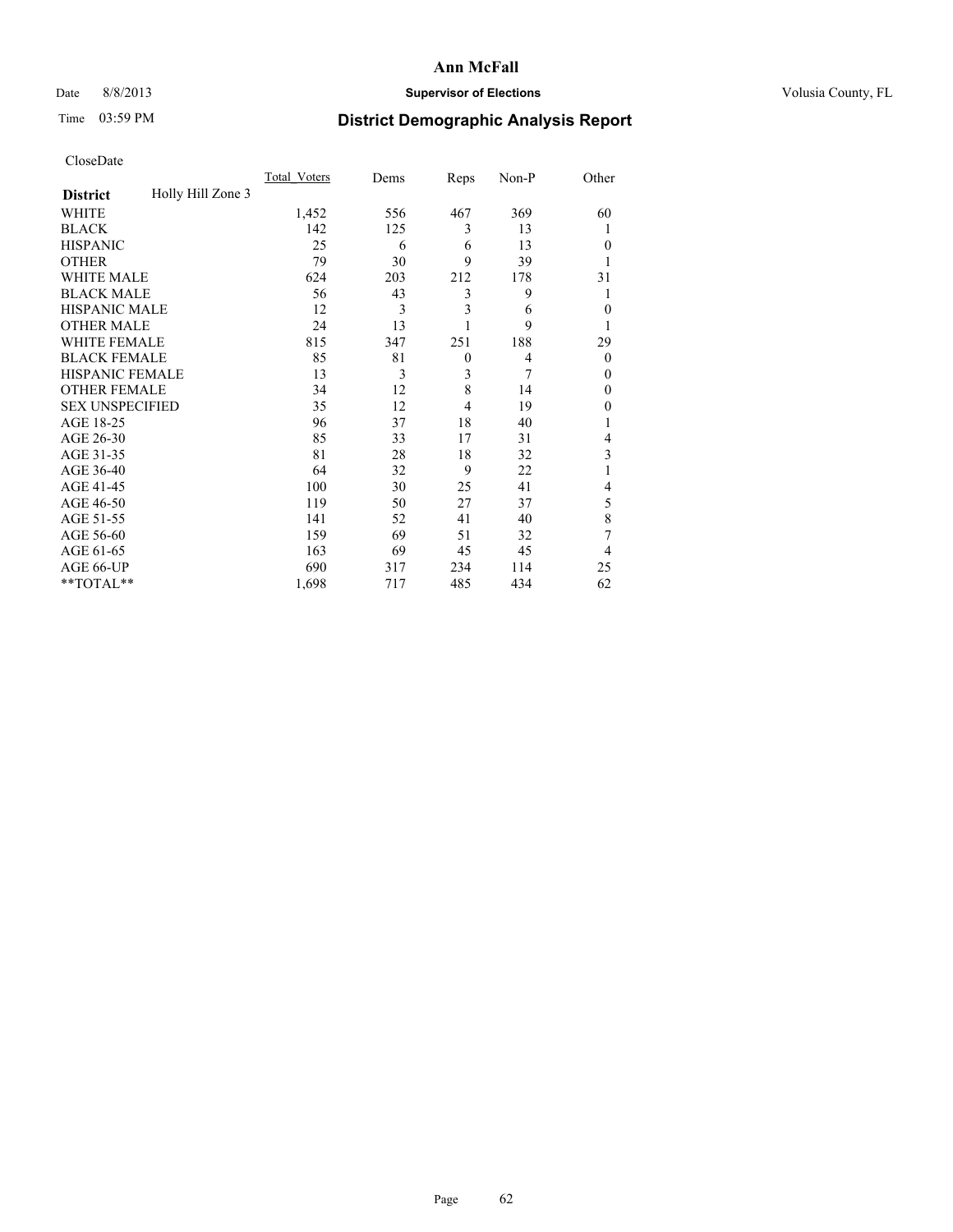# Date 8/8/2013 **Supervisor of Elections Supervisor of Elections** Volusia County, FL

# Time 03:59 PM **District Demographic Analysis Report**

|                        |                   | <b>Total Voters</b> | Dems | Reps           | Non-P | Other          |
|------------------------|-------------------|---------------------|------|----------------|-------|----------------|
| <b>District</b>        | Holly Hill Zone 4 |                     |      |                |       |                |
| WHITE                  |                   | 1,347               | 499  | 464            | 341   | 43             |
| <b>BLACK</b>           |                   | 268                 | 216  | 7              | 44    | 1              |
| <b>HISPANIC</b>        |                   | 46                  | 24   | $\overline{4}$ | 18    | $\Omega$       |
| <b>OTHER</b>           |                   | 76                  | 28   | 11             | 35    | $\overline{2}$ |
| WHITE MALE             |                   | 594                 | 190  | 213            | 166   | 25             |
| <b>BLACK MALE</b>      |                   | 64                  | 46   | 4              | 13    | 1              |
| <b>HISPANIC MALE</b>   |                   | 18                  | 11   | 1              | 6     | $\overline{0}$ |
| <b>OTHER MALE</b>      |                   | 21                  | 9    | 5              | 6     | 1              |
| WHITE FEMALE           |                   | 744                 | 306  | 249            | 171   | 18             |
| <b>BLACK FEMALE</b>    |                   | 202                 | 168  | 3              | 31    | $\overline{0}$ |
| <b>HISPANIC FEMALE</b> |                   | 28                  | 13   | 3              | 12    | $\Omega$       |
| <b>OTHER FEMALE</b>    |                   | 29                  | 17   | 3              | 8     |                |
| <b>SEX UNSPECIFIED</b> |                   | 37                  | 7    | 5              | 25    | $\theta$       |
| AGE 18-25              |                   | 229                 | 108  | 38             | 80    | 3              |
| AGE 26-30              |                   | 140                 | 58   | 30             | 48    | 4              |
| AGE 31-35              |                   | 129                 | 61   | 28             | 40    | $\theta$       |
| AGE 36-40              |                   | 108                 | 48   | 27             | 30    | 3              |
| AGE 41-45              |                   | 112                 | 49   | 24             | 34    | 5              |
| AGE 46-50              |                   | 141                 | 55   | 38             | 44    | $\overline{4}$ |
| AGE 51-55              |                   | 181                 | 55   | 70             | 46    | 10             |
| AGE 56-60              |                   | 160                 | 72   | 43             | 40    | 5              |
| AGE 61-65              |                   | 130                 | 65   | 37             | 25    | 3              |
| AGE 66-UP              |                   | 407                 | 196  | 151            | 51    | 9              |
| **TOTAL**              |                   | 1,737               | 767  | 486            | 438   | 46             |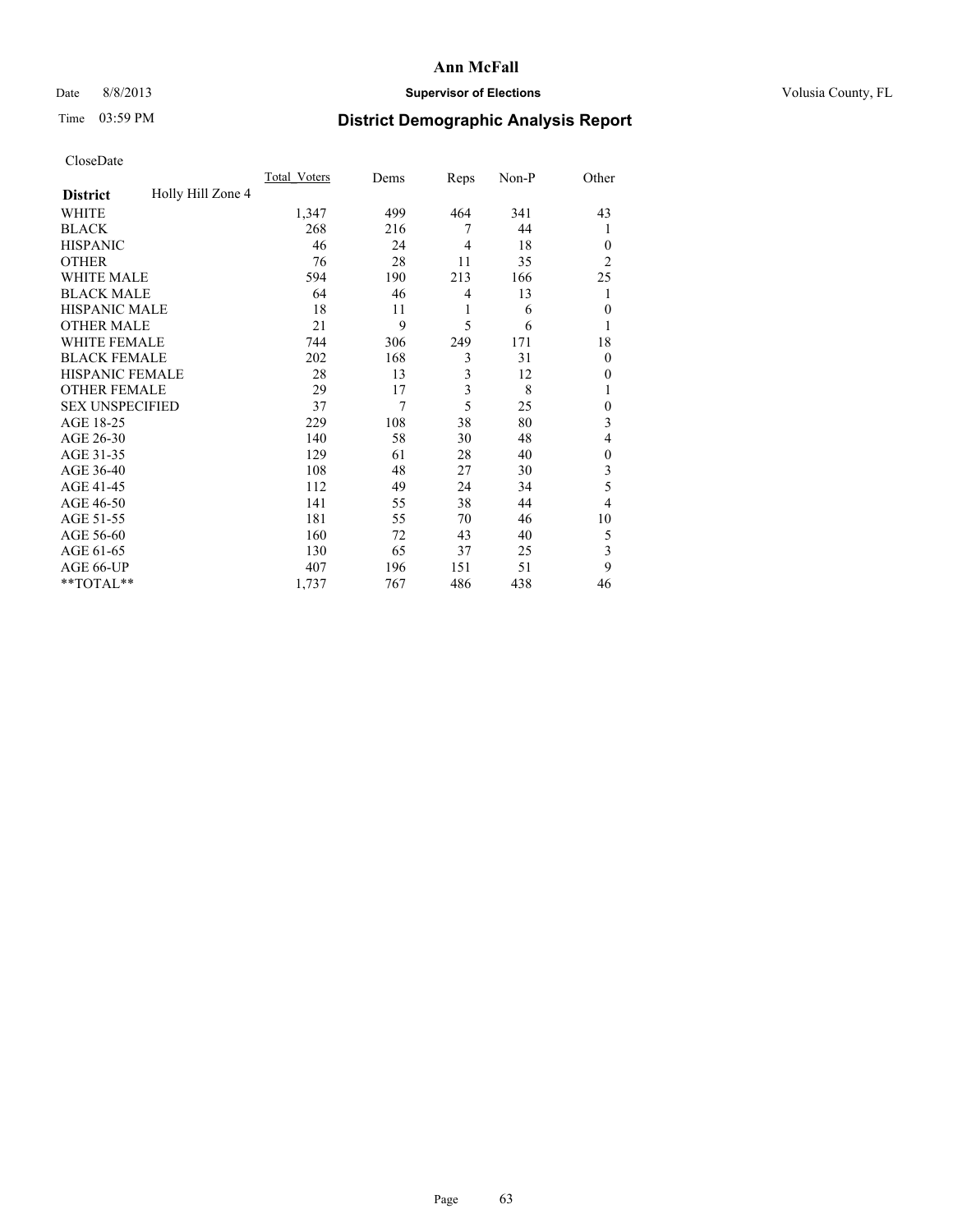# Date 8/8/2013 **Supervisor of Elections Supervisor of Elections** Volusia County, FL

# Time 03:59 PM **District Demographic Analysis Report**

|                        |            | <b>Total Voters</b> | Dems | Reps           | Non-P | Other          |
|------------------------|------------|---------------------|------|----------------|-------|----------------|
| <b>District</b>        | Lake Helen |                     |      |                |       |                |
| <b>WHITE</b>           |            | 1,615               | 585  | 592            | 374   | 64             |
| <b>BLACK</b>           |            | 183                 | 162  | 4              | 14    | 3              |
| <b>HISPANIC</b>        |            | 40                  | 11   | 16             | 11    | $\overline{c}$ |
| <b>OTHER</b>           |            | 59                  | 18   | 15             | 24    | $\overline{2}$ |
| WHITE MALE             |            | 732                 | 234  | 287            | 178   | 33             |
| <b>BLACK MALE</b>      |            | 82                  | 74   | $\overline{2}$ | 5     | 1              |
| <b>HISPANIC MALE</b>   |            | 14                  | 3    | 6              | 5     | $\mathbf{0}$   |
| <b>OTHER MALE</b>      |            | 19                  | 9    |                | 8     | 1              |
| <b>WHITE FEMALE</b>    |            | 868                 | 347  | 299            | 191   | 31             |
| <b>BLACK FEMALE</b>    |            | 99                  | 86   | $\overline{2}$ | 9     | 2              |
| HISPANIC FEMALE        |            | 26                  | 8    | 10             | 6     | $\overline{c}$ |
| <b>OTHER FEMALE</b>    |            | 22                  | 8    | 5              | 8     | 1              |
| <b>SEX UNSPECIFIED</b> |            | 35                  | 7    | 15             | 13    | $\theta$       |
| AGE 18-25              |            | 167                 | 53   | 47             | 61    | 6              |
| AGE 26-30              |            | 129                 | 43   | 35             | 46    | 5              |
| AGE 31-35              |            | 109                 | 39   | 26             | 40    | 4              |
| AGE 36-40              |            | 99                  | 22   | 33             | 31    | 13             |
| AGE 41-45              |            | 143                 | 55   | 41             | 39    | 8              |
| AGE 46-50              |            | 143                 | 49   | 57             | 32    | 5              |
| AGE 51-55              |            | 219                 | 86   | 89             | 37    | 7              |
| AGE 56-60              |            | 216                 | 88   | 81             | 38    | 9              |
| AGE 61-65              |            | 187                 | 91   | 56             | 35    | 5              |
| AGE 66-UP              |            | 485                 | 250  | 162            | 64    | 9              |
| **TOTAL**              |            | 1,897               | 776  | 627            | 423   | 71             |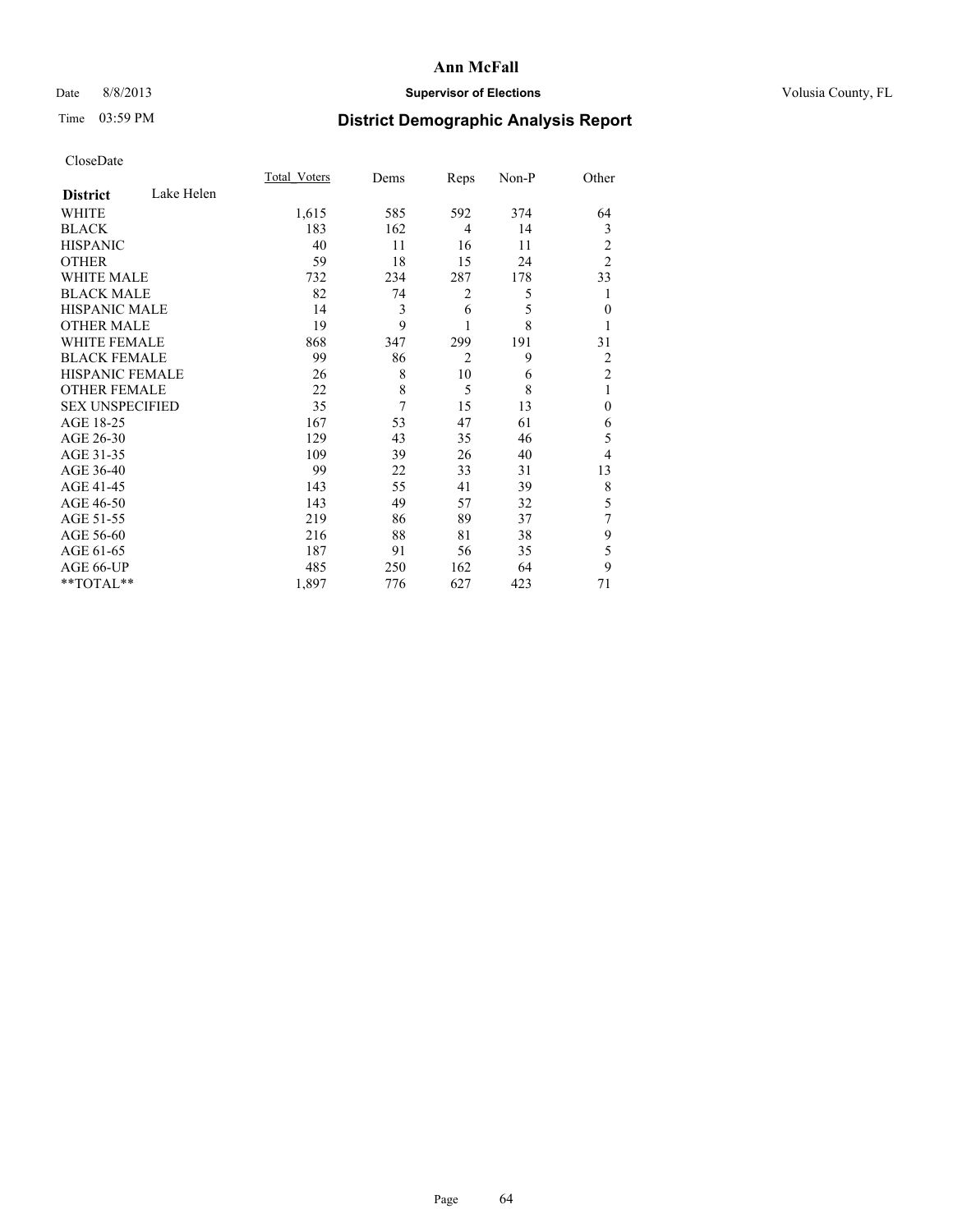# Date 8/8/2013 **Supervisor of Elections Supervisor of Elections** Volusia County, FL

|                        | Total Voters         | Dems  | Reps  | $Non-P$ | Other          |
|------------------------|----------------------|-------|-------|---------|----------------|
| <b>District</b>        | New Smyrna Bch Zne 1 |       |       |         |                |
| WHITE                  | 4,473                | 1,448 | 1,950 | 964     | 111            |
| <b>BLACK</b>           | 13                   | 8     | 2     | 3       | $\theta$       |
| <b>HISPANIC</b>        | 64                   | 20    | 20    | 22      | 2              |
| <b>OTHER</b>           | 146                  | 33    | 44    | 65      | 4              |
| <b>WHITE MALE</b>      | 2,085                | 560   | 954   | 504     | 67             |
| <b>BLACK MALE</b>      | 6                    | 3     | 1     | 2       | $\overline{0}$ |
| <b>HISPANIC MALE</b>   | 30                   | 7     | 7     | 16      | 0              |
| <b>OTHER MALE</b>      | 48                   | 9     | 19    | 19      | 1              |
| <b>WHITE FEMALE</b>    | 2,349                | 874   | 983   | 449     | 43             |
| <b>BLACK FEMALE</b>    | 7                    | 5     | 1     | 1       | $\overline{0}$ |
| HISPANIC FEMALE        | 34                   | 13    | 13    | 6       | 2              |
| <b>OTHER FEMALE</b>    | 54                   | 17    | 19    | 15      | 3              |
| <b>SEX UNSPECIFIED</b> | 83                   | 21    | 19    | 42      | 1              |
| AGE 18-25              | 252                  | 61    | 74    | 111     | 6              |
| AGE 26-30              | 215                  | 75    | 57    | 77      | 6              |
| AGE 31-35              | 175                  | 44    | 60    | 65      | 6              |
| AGE 36-40              | 185                  | 53    | 67    | 51      | 14             |
| AGE 41-45              | 244                  | 73    | 96    | 72      | 3              |
| AGE 46-50              | 291                  | 70    | 141   | 74      | 6              |
| AGE 51-55              | 441                  | 145   | 203   | 83      | 10             |
| AGE 56-60              | 489                  | 165   | 200   | 110     | 14             |
| AGE 61-65              | 582                  | 197   | 245   | 126     | 14             |
| AGE 66-UP              | 1,822                | 626   | 873   | 285     | 38             |
| **TOTAL**              | 4,696                | 1,509 | 2,016 | 1,054   | 117            |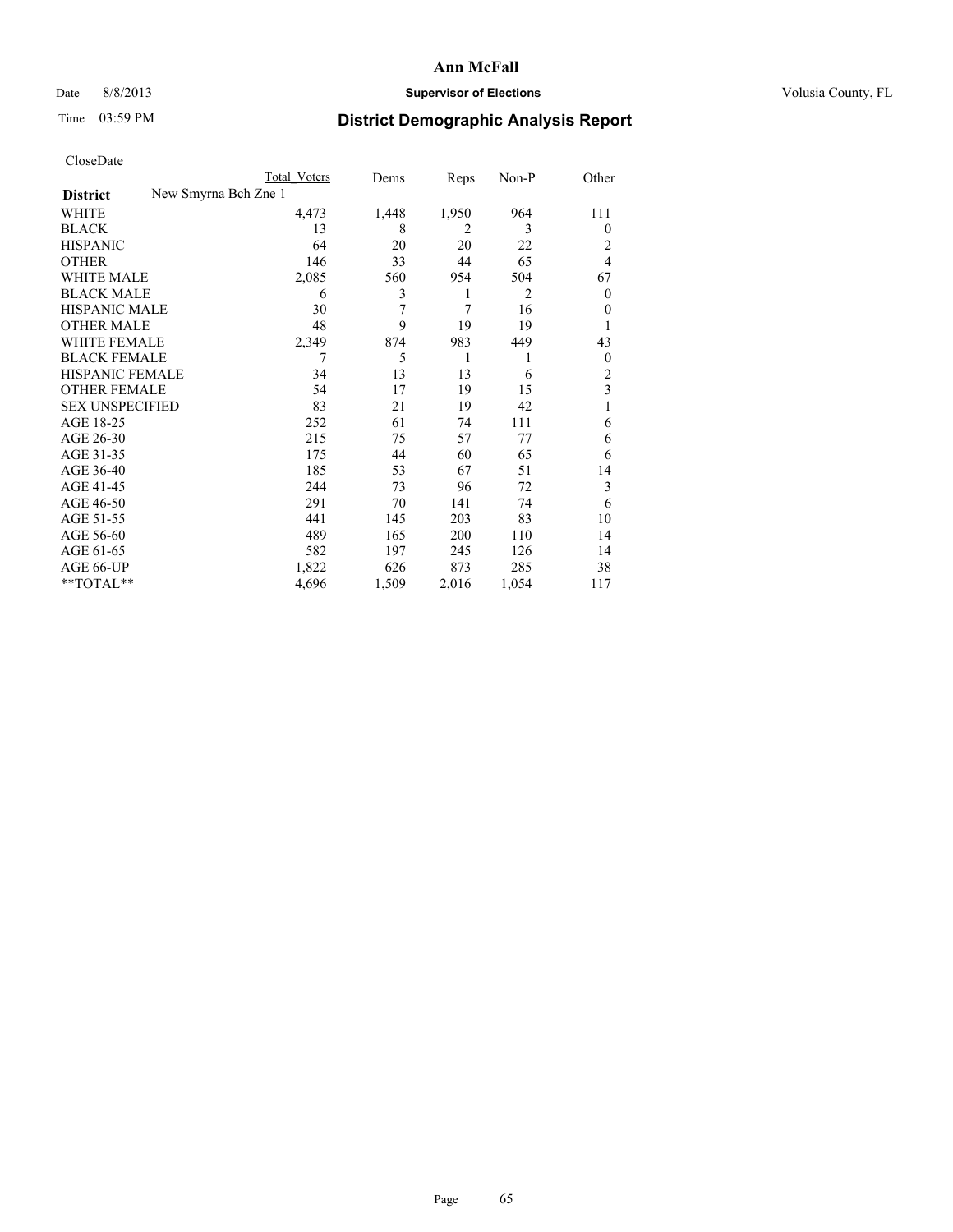# Date 8/8/2013 **Supervisor of Elections Supervisor of Elections** Volusia County, FL

|                        |                      | <b>Total Voters</b> | Dems  | Reps             | Non-P          | Other          |
|------------------------|----------------------|---------------------|-------|------------------|----------------|----------------|
| <b>District</b>        | New Smyrna Bch Zne 2 |                     |       |                  |                |                |
| WHITE                  |                      | 3,840               | 1,311 | 1,412            | 995            | 122            |
| <b>BLACK</b>           |                      | 56                  | 42    | 1                | 12             | 1              |
| <b>HISPANIC</b>        |                      | 49                  | 18    | 15               | 16             | $\theta$       |
| <b>OTHER</b>           |                      | 132                 | 35    | 33               | 62             | $\overline{2}$ |
| WHITE MALE             |                      | 1,752               | 519   | 666              | 499            | 68             |
| <b>BLACK MALE</b>      |                      | 20                  | 16    | $\boldsymbol{0}$ | 4              | $\mathbf{0}$   |
| <b>HISPANIC MALE</b>   |                      | 23                  | 4     | 8                | 11             | $\theta$       |
| <b>OTHER MALE</b>      |                      | 39                  | 11    | 11               | 16             | 1              |
| <b>WHITE FEMALE</b>    |                      | 2,055               | 778   | 732              | 491            | 54             |
| <b>BLACK FEMALE</b>    |                      | 36                  | 26    | 1                | 8              | 1              |
| HISPANIC FEMALE        |                      | 25                  | 14    | 7                | $\overline{4}$ | $\theta$       |
| <b>OTHER FEMALE</b>    |                      | 56                  | 22    | 15               | 18             |                |
| <b>SEX UNSPECIFIED</b> |                      | 71                  | 16    | 21               | 34             | $\theta$       |
| AGE 18-25              |                      | 257                 | 72    | 64               | 113            | 8              |
| AGE 26-30              |                      | 230                 | 68    | 56               | 95             | 11             |
| AGE 31-35              |                      | 206                 | 60    | 50               | 89             | 7              |
| AGE 36-40              |                      | 201                 | 59    | 54               | 79             | 9              |
| AGE 41-45              |                      | 225                 | 62    | 80               | 76             | 7              |
| AGE 46-50              |                      | 239                 | 73    | 95               | 63             | 8              |
| AGE 51-55              |                      | 398                 | 124   | 167              | 92             | 15             |
| AGE 56-60              |                      | 415                 | 156   | 142              | 104            | 13             |
| AGE 61-65              |                      | 445                 | 168   | 152              | 114            | 11             |
| AGE 66-UP              |                      | 1,461               | 564   | 601              | 260            | 36             |
| **TOTAL**              |                      | 4,077               | 1,406 | 1,461            | 1,085          | 125            |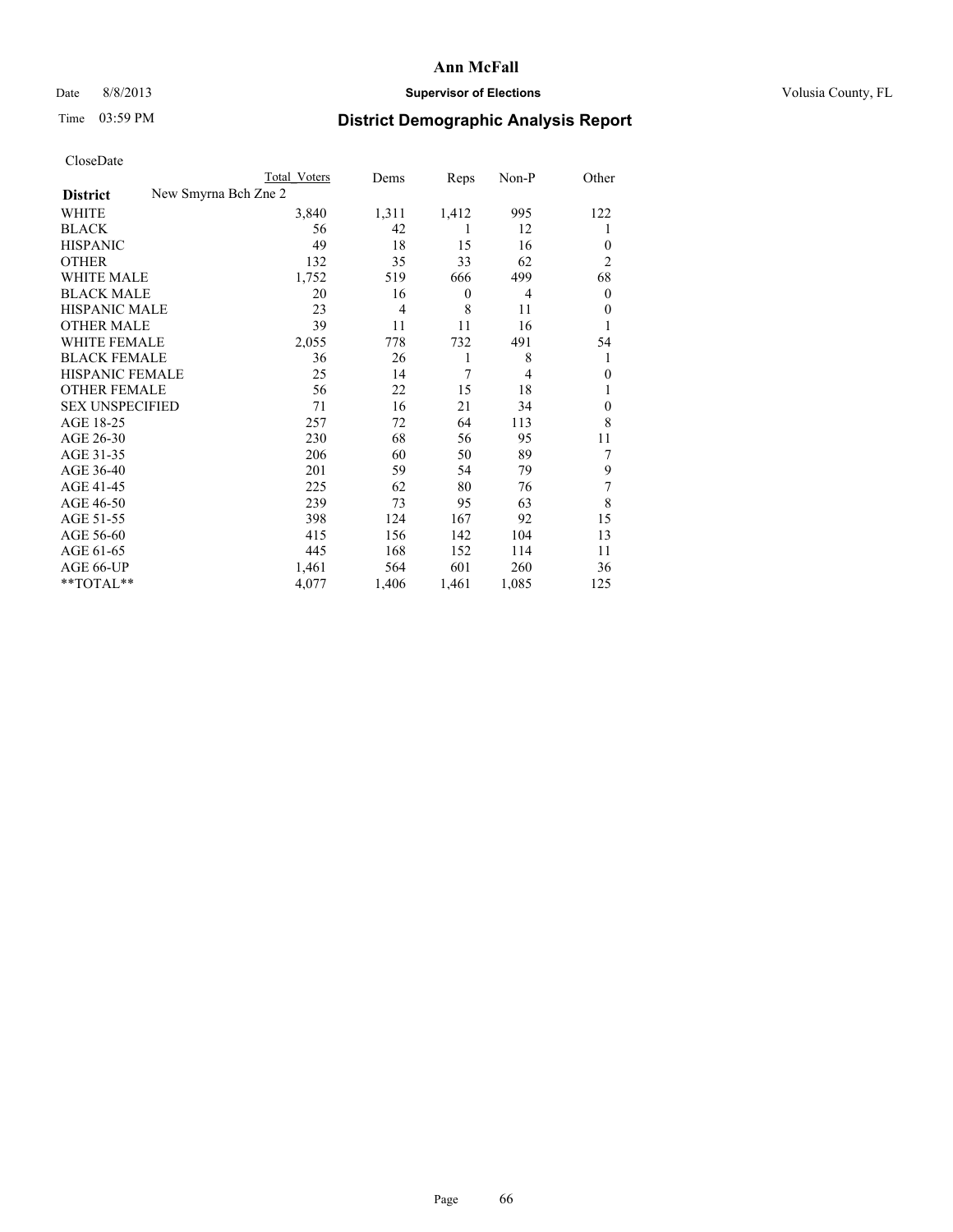# Date 8/8/2013 **Supervisor of Elections Supervisor of Elections** Volusia County, FL

|                        |                      | <b>Total Voters</b> | Dems  | Reps           | Non-P          | Other          |
|------------------------|----------------------|---------------------|-------|----------------|----------------|----------------|
| <b>District</b>        | New Smyrna Bch Zne 3 |                     |       |                |                |                |
| WHITE                  |                      | 4,345               | 1,316 | 1,868          | 1,030          | 131            |
| <b>BLACK</b>           |                      | 34                  | 19    | 3              | 10             | 2              |
| <b>HISPANIC</b>        |                      | 48                  | 18    | 11             | 18             | 1              |
| <b>OTHER</b>           |                      | 150                 | 38    | 32             | 78             | $\overline{2}$ |
| WHITE MALE             |                      | 1,993               | 519   | 899            | 505            | 70             |
| <b>BLACK MALE</b>      |                      | 21                  | 10    | 1              | 8              | 2              |
| <b>HISPANIC MALE</b>   |                      | 26                  | 10    | 8              | 7              | 1              |
| <b>OTHER MALE</b>      |                      | 52                  | 14    | 13             | 25             | $\overline{0}$ |
| <b>WHITE FEMALE</b>    |                      | 2,327               | 790   | 960            | 516            | 61             |
| <b>BLACK FEMALE</b>    |                      | 13                  | 9     | $\overline{2}$ | $\overline{2}$ | $\overline{0}$ |
| HISPANIC FEMALE        |                      | 22                  | 8     | $\overline{3}$ | 11             | $\theta$       |
| <b>OTHER FEMALE</b>    |                      | 54                  | 20    | 13             | 19             | 2              |
| <b>SEX UNSPECIFIED</b> |                      | 69                  | 11    | 15             | 43             | $\theta$       |
| AGE 18-25              |                      | 235                 | 61    | 58             | 105            | 11             |
| AGE 26-30              |                      | 211                 | 61    | 63             | 79             | 8              |
| AGE 31-35              |                      | 213                 | 47    | 73             | 88             | 5              |
| AGE 36-40              |                      | 185                 | 60    | 55             | 66             | 4              |
| AGE 41-45              |                      | 216                 | 55    | 77             | 76             | 8              |
| AGE 46-50              |                      | 331                 | 111   | 135            | 81             | 4              |
| AGE 51-55              |                      | 361                 | 110   | 129            | 105            | 17             |
| AGE 56-60              |                      | 432                 | 164   | 172            | 86             | 10             |
| AGE 61-65              |                      | 449                 | 139   | 198            | 104            | 8              |
| AGE 66-UP              |                      | 1,944               | 583   | 954            | 346            | 61             |
| **TOTAL**              |                      | 4,577               | 1,391 | 1,914          | 1,136          | 136            |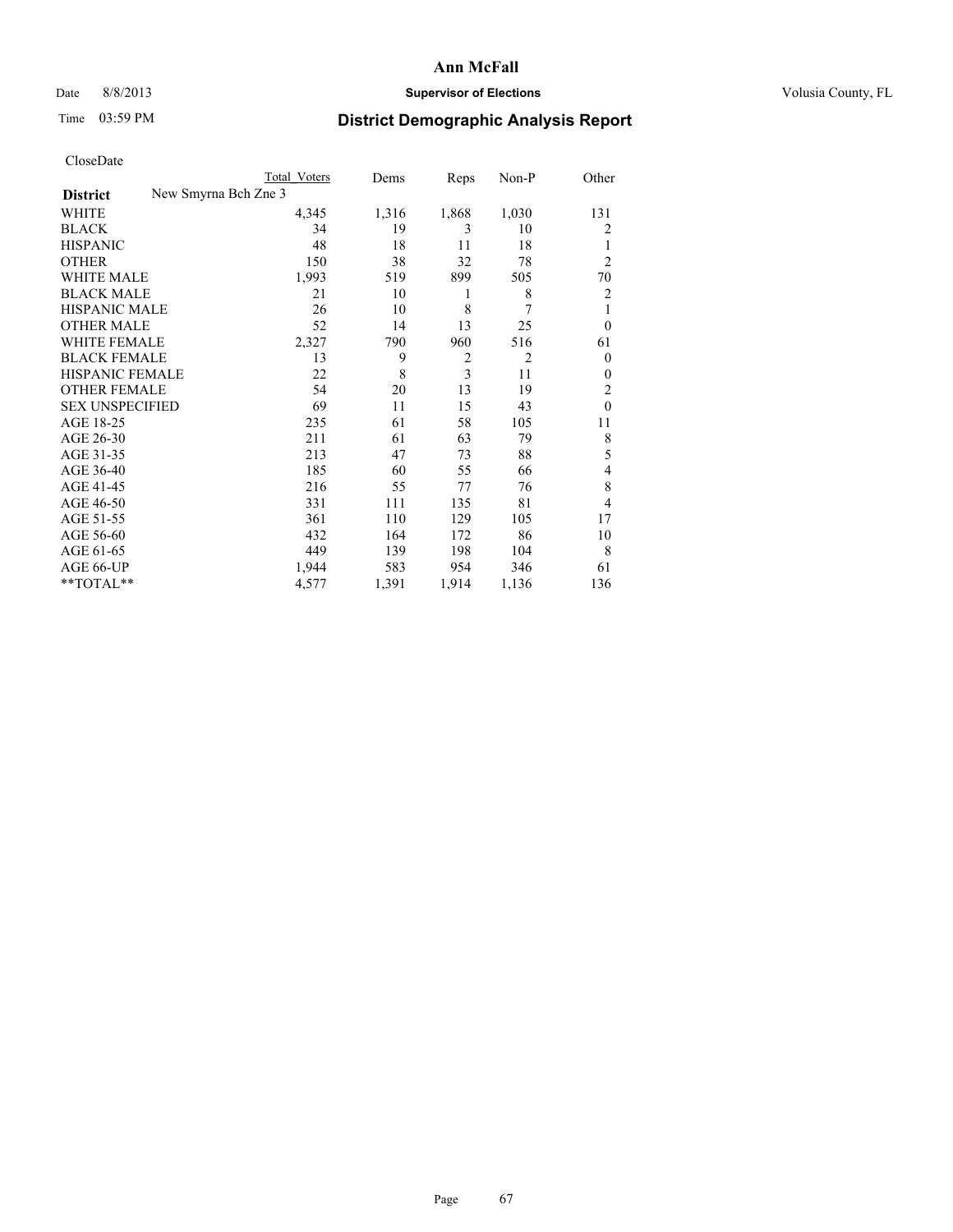# Date 8/8/2013 **Supervisor of Elections Supervisor of Elections** Volusia County, FL

|                        | Total Voters         | Dems  | Reps  | Non-P | Other          |
|------------------------|----------------------|-------|-------|-------|----------------|
| <b>District</b>        | New Smyrna Bch Zne 4 |       |       |       |                |
| WHITE                  | 3,124                | 946   | 1,291 | 793   | 94             |
| <b>BLACK</b>           | 644                  | 556   | 13    | 70    | 5              |
| <b>HISPANIC</b>        | 67                   | 23    | 25    | 16    | 3              |
| <b>OTHER</b>           | 185                  | 57    | 30    | 92    | 6              |
| WHITE MALE             | 1,419                | 372   | 620   | 384   | 43             |
| <b>BLACK MALE</b>      | 264                  | 219   | 5     | 35    | 5              |
| <b>HISPANIC MALE</b>   | 31                   | 10    | 11    | 9     |                |
| <b>OTHER MALE</b>      | 64                   | 19    | 11    | 33    | 1              |
| <b>WHITE FEMALE</b>    | 1,678                | 565   | 663   | 400   | 50             |
| <b>BLACK FEMALE</b>    | 375                  | 333   | 8     | 34    | $\overline{0}$ |
| HISPANIC FEMALE        | 36                   | 13    | 14    | 7     | $\overline{2}$ |
| <b>OTHER FEMALE</b>    | 78                   | 31    | 15    | 28    | 4              |
| <b>SEX UNSPECIFIED</b> | 75                   | 20    | 12    | 41    | $\overline{c}$ |
| AGE 18-25              | 379                  | 152   | 86    | 132   | 9              |
| AGE 26-30              | 225                  | 94    | 51    | 73    | 7              |
| AGE 31-35              | 219                  | 70    | 63    | 81    | 5              |
| AGE 36-40              | 256                  | 94    | 83    | 70    | 9              |
| AGE 41-45              | 260                  | 93    | 88    | 72    | 7              |
| AGE 46-50              | 267                  | 97    | 101   | 65    | 4              |
| AGE 51-55              | 341                  | 125   | 119   | 91    | 6              |
| AGE 56-60              | 417                  | 172   | 146   | 84    | 15             |
| AGE 61-65              | 443                  | 176   | 162   | 89    | 16             |
| AGE 66-UP              | 1,213                | 509   | 460   | 214   | 30             |
| **TOTAL**              | 4,020                | 1,582 | 1,359 | 971   | 108            |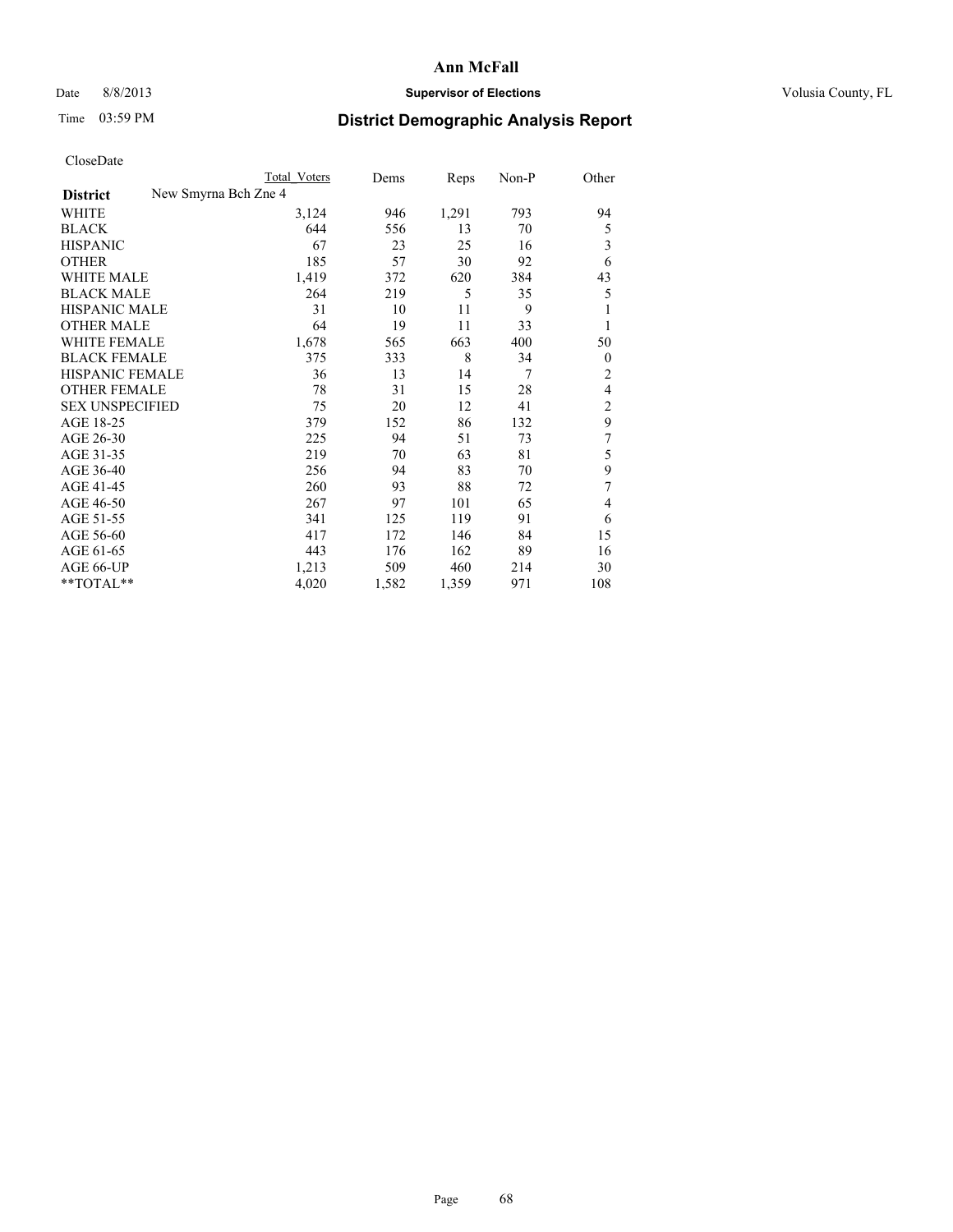# Date 8/8/2013 **Supervisor of Elections Supervisor of Elections** Volusia County, FL

# Time 03:59 PM **District Demographic Analysis Report**

|                        |          | Total Voters   | Dems     | Reps           | Non-P          | Other          |
|------------------------|----------|----------------|----------|----------------|----------------|----------------|
| <b>District</b>        | Oak Hill |                |          |                |                |                |
| WHITE                  |          | 1,117          | 394      | 424            | 274            | 25             |
| <b>BLACK</b>           |          | 175            | 151      | $\overline{4}$ | 19             |                |
| <b>HISPANIC</b>        |          | 5              | 3        | $\overline{2}$ | $\overline{0}$ | $\theta$       |
| <b>OTHER</b>           |          | 35             | 8        | 9              | 15             | 3              |
| WHITE MALE             |          | 567            | 187      | 216            | 146            | 18             |
| <b>BLACK MALE</b>      |          | 75             | 62       | $\overline{2}$ | 10             | 1              |
| <b>HISPANIC MALE</b>   |          | $\overline{2}$ | $\theta$ | $\overline{2}$ | $\theta$       | $\mathbf{0}$   |
| <b>OTHER MALE</b>      |          | 15             | 3        | 5              | 6              | 1              |
| WHITE FEMALE           |          | 541            | 205      | 204            | 125            | 7              |
| <b>BLACK FEMALE</b>    |          | 99             | 88       | $\overline{2}$ | 9              | $\theta$       |
| <b>HISPANIC FEMALE</b> |          | 3              | 3        | $\mathbf{0}$   | $\theta$       | $\theta$       |
| <b>OTHER FEMALE</b>    |          | 12             | 5        | 3              | $\overline{2}$ | $\overline{c}$ |
| <b>SEX UNSPECIFIED</b> |          | 18             | 3        | 5              | 10             | $\mathbf{0}$   |
| AGE 18-25              |          | 94             | 39       | 21             | 34             | $\theta$       |
| AGE 26-30              |          | 69             | 24       | 16             | 28             |                |
| AGE 31-35              |          | 61             | 25       | 18             | 17             |                |
| AGE 36-40              |          | 56             | 20       | 17             | 16             | 3              |
| AGE 41-45              |          | 76             | 33       | 21             | 18             | 4              |
| AGE 46-50              |          | 94             | 35       | 32             | 25             | 2              |
| AGE 51-55              |          | 146            | 62       | 49             | 34             | 1              |
| AGE 56-60              |          | 137            | 63       | 47             | 23             | 4              |
| AGE 61-65              |          | 148            | 68       | 41             | 37             | $\overline{2}$ |
| AGE 66-UP              |          | 451            | 187      | 177            | 76             | 11             |
| **TOTAL**              |          | 1,332          | 556      | 439            | 308            | 29             |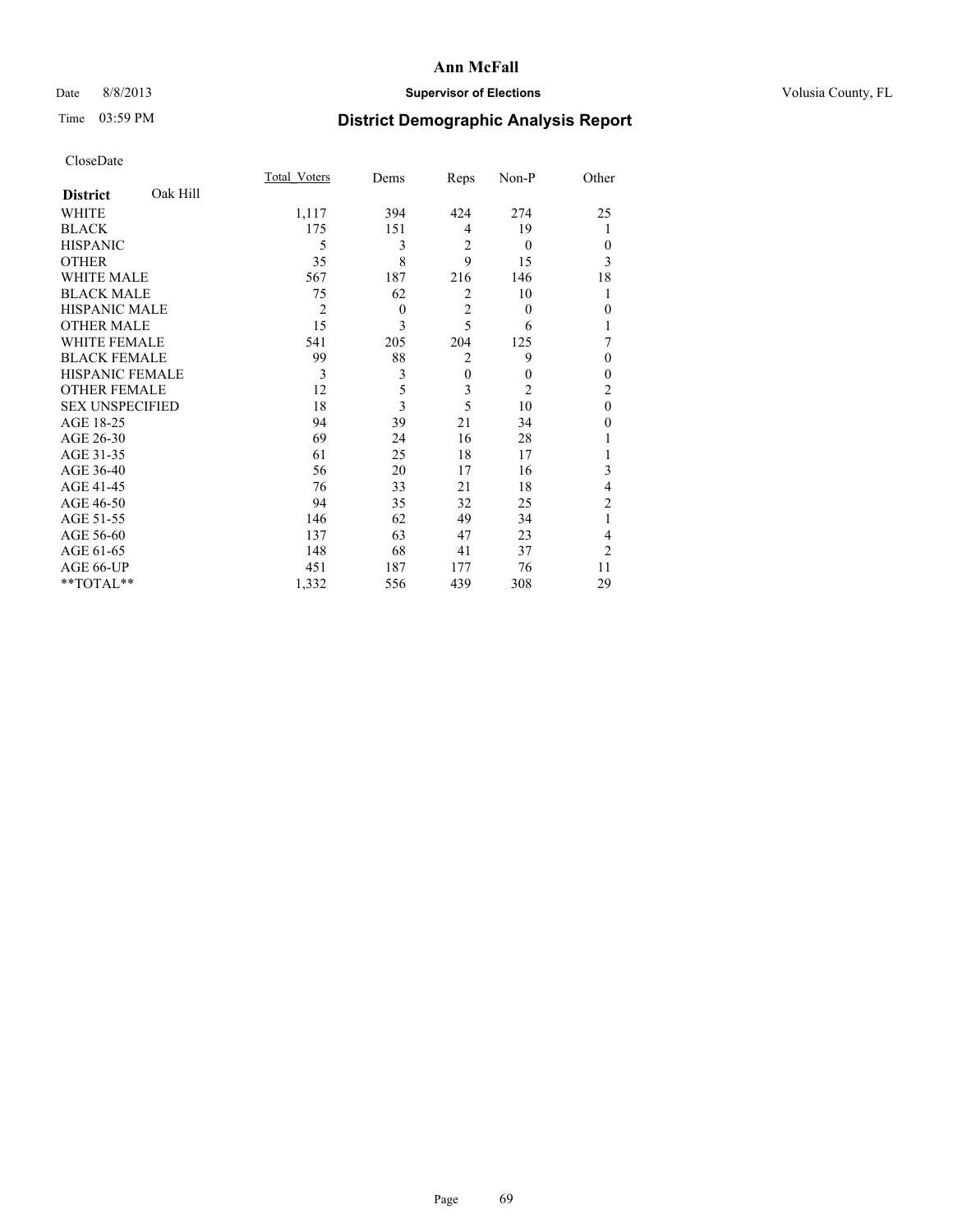# Date 8/8/2013 **Supervisor of Elections Supervisor of Elections** Volusia County, FL

# Time 03:59 PM **District Demographic Analysis Report**

|                        |                    | Total Voters | Dems | Reps           | Non-P | Other          |
|------------------------|--------------------|--------------|------|----------------|-------|----------------|
| <b>District</b>        | Orange City Zone 1 |              |      |                |       |                |
| WHITE                  |                    | 648          | 227  | 245            | 145   | 31             |
| <b>BLACK</b>           |                    | 130          | 105  | 3              | 20    | $\overline{2}$ |
| <b>HISPANIC</b>        |                    | 356          | 171  | 50             | 131   | $\overline{4}$ |
| <b>OTHER</b>           |                    | 53           | 20   | 9              | 18    | 6              |
| WHITE MALE             |                    | 251          | 86   | 97             | 59    | 9              |
| <b>BLACK MALE</b>      |                    | 41           | 34   | 1              | 6     | $\overline{0}$ |
| <b>HISPANIC MALE</b>   |                    | 138          | 60   | 24             | 53    |                |
| <b>OTHER MALE</b>      |                    | 16           | 7    | $\overline{4}$ | 3     | $\overline{2}$ |
| WHITE FEMALE           |                    | 391          | 139  | 145            | 85    | 22             |
| <b>BLACK FEMALE</b>    |                    | 88           | 70   | $\overline{2}$ | 14    | $\overline{2}$ |
| <b>HISPANIC FEMALE</b> |                    | 215          | 111  | 25             | 76    | 3              |
| <b>OTHER FEMALE</b>    |                    | 23           | 10   | 3              | 7     | 3              |
| <b>SEX UNSPECIFIED</b> |                    | 24           | 6    | 6              | 11    | 1              |
| AGE 18-25              |                    | 114          | 47   | 16             | 47    | 4              |
| AGE 26-30              |                    | 88           | 39   | 16             | 33    | $\mathbf{0}$   |
| AGE 31-35              |                    | 114          | 40   | 26             | 40    | 8              |
| AGE 36-40              |                    | 85           | 23   | 22             | 40    | $\overline{0}$ |
| AGE 41-45              |                    | 77           | 33   | 22             | 20    | $\overline{2}$ |
| AGE 46-50              |                    | 84           | 39   | 14             | 28    | 3              |
| AGE 51-55              |                    | 77           | 37   | 19             | 16    | 5              |
| AGE 56-60              |                    | 74           | 34   | 16             | 22    | $\overline{c}$ |
| AGE 61-65              |                    | 89           | 34   | 34             | 17    | $\overline{4}$ |
| AGE 66-UP              |                    | 385          | 197  | 122            | 51    | 15             |
| **TOTAL**              |                    | 1,187        | 523  | 307            | 314   | 43             |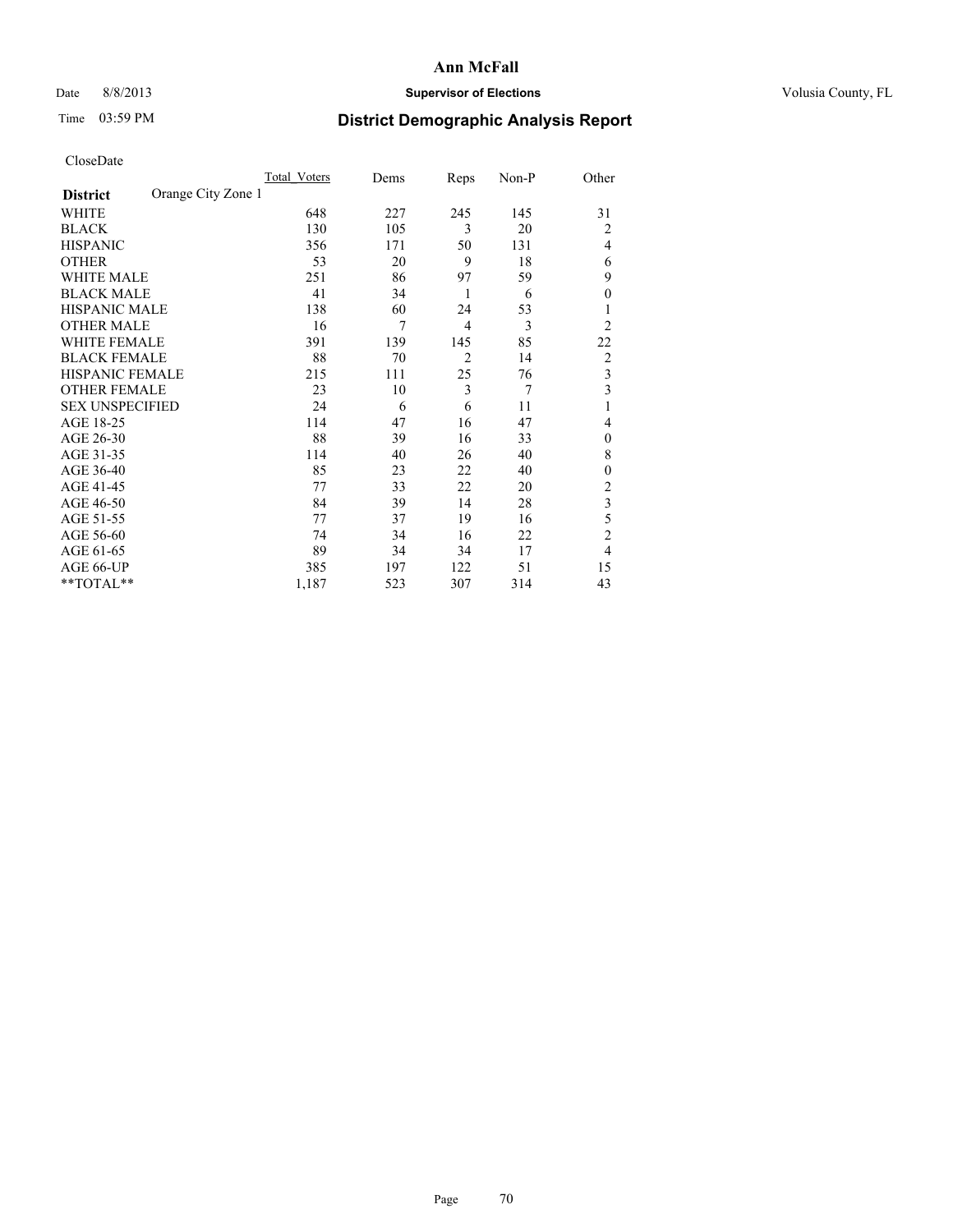# Date 8/8/2013 **Supervisor of Elections Supervisor of Elections** Volusia County, FL

# Time 03:59 PM **District Demographic Analysis Report**

|                        |                    | <b>Total Voters</b> | Dems | Reps           | Non-P          | Other          |
|------------------------|--------------------|---------------------|------|----------------|----------------|----------------|
| <b>District</b>        | Orange City Zone 2 |                     |      |                |                |                |
| WHITE                  |                    | 911                 | 290  | 359            | 212            | 50             |
| <b>BLACK</b>           |                    | 41                  | 35   | 4              | $\overline{2}$ | $\overline{0}$ |
| <b>HISPANIC</b>        |                    | 119                 | 59   | 17             | 41             | 2              |
| <b>OTHER</b>           |                    | 63                  | 20   | 18             | 25             | $\theta$       |
| WHITE MALE             |                    | 428                 | 114  | 170            | 110            | 34             |
| <b>BLACK MALE</b>      |                    | 17                  | 12   | 3              | $\overline{2}$ | $\overline{0}$ |
| <b>HISPANIC MALE</b>   |                    | 55                  | 27   | 10             | 17             |                |
| <b>OTHER MALE</b>      |                    | 26                  | 8    | 10             | 8              | $\theta$       |
| <b>WHITE FEMALE</b>    |                    | 481                 | 174  | 189            | 102            | 16             |
| <b>BLACK FEMALE</b>    |                    | 24                  | 23   | 1              | $\theta$       | $\theta$       |
| <b>HISPANIC FEMALE</b> |                    | 63                  | 32   | 7              | 23             | 1              |
| <b>OTHER FEMALE</b>    |                    | 20                  | 9    | 4              | $\overline{7}$ | $\theta$       |
| <b>SEX UNSPECIFIED</b> |                    | 20                  | 5    | $\overline{4}$ | 11             | $\theta$       |
| AGE 18-25              |                    | 130                 | 41   | 23             | 56             | 10             |
| AGE 26-30              |                    | 74                  | 23   | 24             | 27             | $\theta$       |
| AGE 31-35              |                    | 91                  | 28   | 29             | 28             | 6              |
| AGE 36-40              |                    | 78                  | 27   | 28             | 18             | 5              |
| AGE 41-45              |                    | 88                  | 29   | 25             | 29             | 5              |
| AGE 46-50              |                    | 124                 | 49   | 44             | 26             | 5              |
| AGE 51-55              |                    | 107                 | 30   | 47             | 23             | 7              |
| AGE 56-60              |                    | 119                 | 50   | 40             | 27             | $\overline{c}$ |
| AGE 61-65              |                    | 91                  | 29   | 44             | 15             | 3              |
| AGE 66-UP              |                    | 232                 | 98   | 94             | 31             | 9              |
| **TOTAL**              |                    | 1,134               | 404  | 398            | 280            | 52             |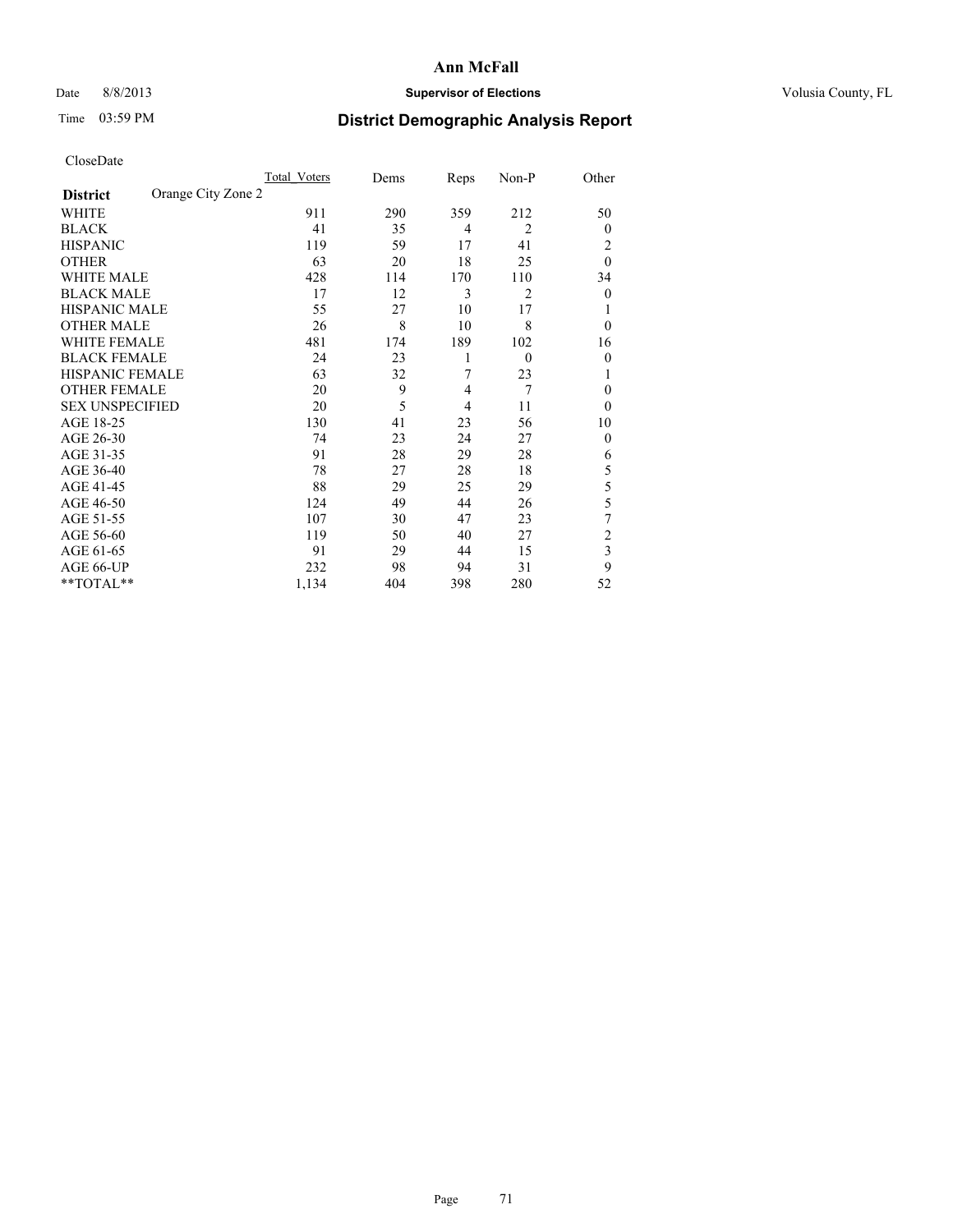# Date 8/8/2013 **Supervisor of Elections Supervisor of Elections** Volusia County, FL

# Time 03:59 PM **District Demographic Analysis Report**

|                        |                    | <b>Total Voters</b> | Dems | Reps           | Non-P | Other        |
|------------------------|--------------------|---------------------|------|----------------|-------|--------------|
| <b>District</b>        | Orange City Zone 3 |                     |      |                |       |              |
| WHITE                  |                    | 1,002               | 334  | 397            | 234   | 37           |
| <b>BLACK</b>           |                    | 70                  | 53   | $\overline{2}$ | 13    | 2            |
| <b>HISPANIC</b>        |                    | 175                 | 96   | 27             | 49    | 3            |
| <b>OTHER</b>           |                    | 67                  | 20   | 11             | 35    | 1            |
| WHITE MALE             |                    | 435                 | 124  | 182            | 109   | 20           |
| <b>BLACK MALE</b>      |                    | 27                  | 19   | 1              | 6     | 1            |
| <b>HISPANIC MALE</b>   |                    | 72                  | 34   | 13             | 23    | 2            |
| <b>OTHER MALE</b>      |                    | 28                  | 11   | $\overline{4}$ | 13    | $\theta$     |
| <b>WHITE FEMALE</b>    |                    | 560                 | 207  | 213            | 123   | 17           |
| <b>BLACK FEMALE</b>    |                    | 43                  | 34   | 1              | 7     |              |
| <b>HISPANIC FEMALE</b> |                    | 101                 | 60   | 14             | 26    |              |
| <b>OTHER FEMALE</b>    |                    | 24                  | 6    | 5              | 12    |              |
| <b>SEX UNSPECIFIED</b> |                    | 24                  | 8    | $\overline{4}$ | 12    | $\mathbf{0}$ |
| AGE 18-25              |                    | 90                  | 29   | 23             | 31    | 7            |
| AGE 26-30              |                    | 68                  | 30   | 13             | 24    | 1            |
| AGE 31-35              |                    | 71                  | 27   | 19             | 22    | 3            |
| AGE 36-40              |                    | 65                  | 18   | 20             | 26    | 1            |
| AGE 41-45              |                    | 89                  | 32   | 28             | 29    | $\theta$     |
| AGE 46-50              |                    | 77                  | 30   | 25             | 20    | 2            |
| AGE 51-55              |                    | 92                  | 35   | 33             | 21    | 3            |
| AGE 56-60              |                    | 110                 | 50   | 32             | 28    | $\mathbf{0}$ |
| AGE 61-65              |                    | 114                 | 40   | 39             | 31    | 4            |
| AGE 66-UP              |                    | 538                 | 212  | 205            | 99    | 22           |
| **TOTAL**              |                    | 1,314               | 503  | 437            | 331   | 43           |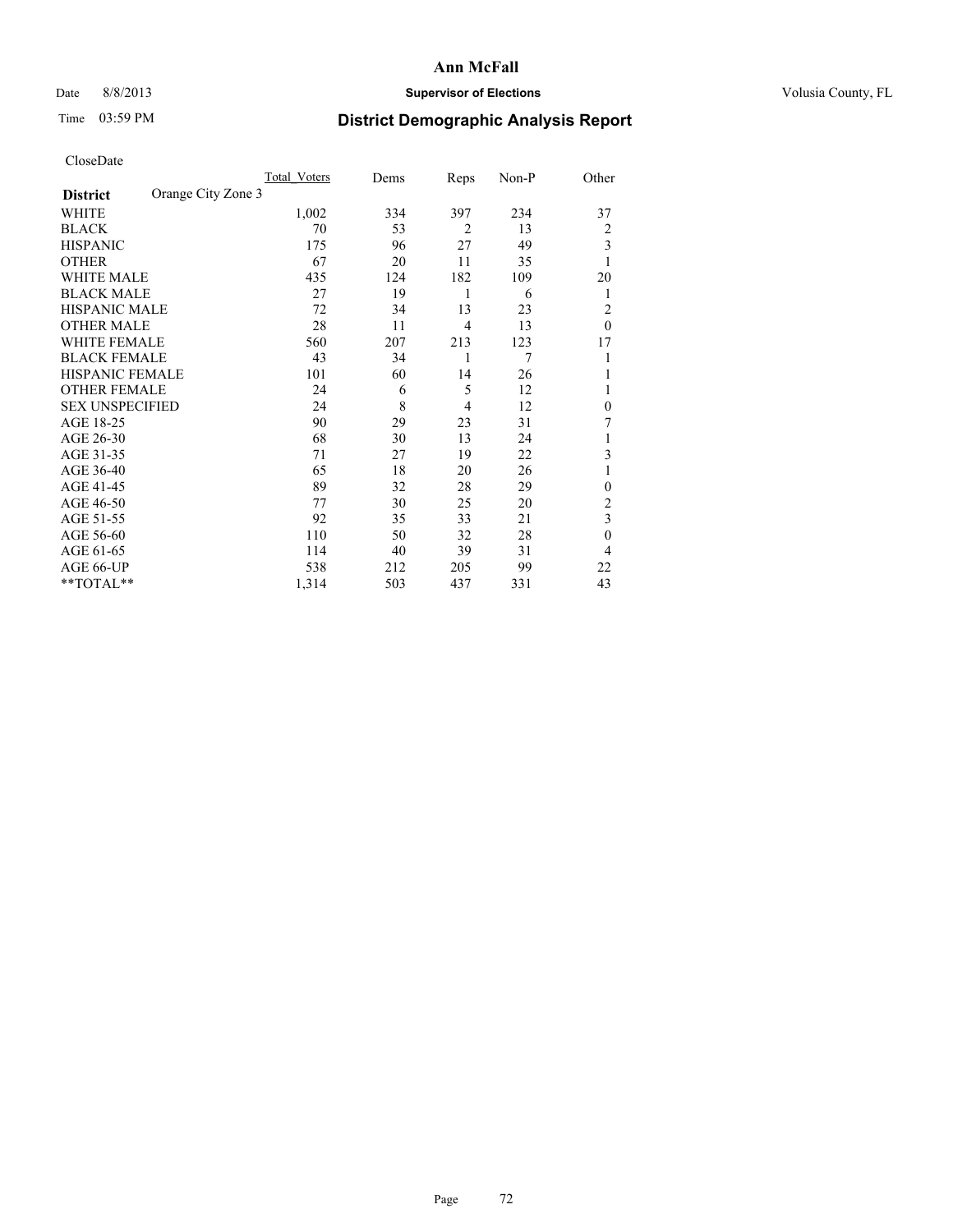## Date 8/8/2013 **Supervisor of Elections Supervisor of Elections** Volusia County, FL

# Time 03:59 PM **District Demographic Analysis Report**

|                        |                    | <b>Total Voters</b> | Dems           | Reps           | Non-P | Other          |
|------------------------|--------------------|---------------------|----------------|----------------|-------|----------------|
| <b>District</b>        | Orange City Zone 4 |                     |                |                |       |                |
| WHITE                  |                    | 1,120               | 358            | 436            | 280   | 46             |
| <b>BLACK</b>           |                    | 14                  | 10             | $\theta$       | 4     | $\overline{0}$ |
| <b>HISPANIC</b>        |                    | 47                  | 23             | 5              | 16    | 3              |
| <b>OTHER</b>           |                    | 42                  | 6              | 11             | 24    |                |
| WHITE MALE             |                    | 515                 | 143            | 210            | 139   | 23             |
| <b>BLACK MALE</b>      |                    | 4                   | 3              | $\mathbf{0}$   | 1     | $\Omega$       |
| <b>HISPANIC MALE</b>   |                    | 21                  | 10             | 4              | 6     |                |
| <b>OTHER MALE</b>      |                    | 14                  | $\overline{2}$ | $\overline{4}$ | 8     | $\Omega$       |
| <b>WHITE FEMALE</b>    |                    | 595                 | 212            | 221            | 139   | 23             |
| <b>BLACK FEMALE</b>    |                    | 10                  | 7              | $\overline{0}$ | 3     | $\overline{0}$ |
| <b>HISPANIC FEMALE</b> |                    | 26                  | 13             | 1              | 10    | 2              |
| <b>OTHER FEMALE</b>    |                    | 15                  | $\overline{4}$ | 4              | 7     | $\theta$       |
| <b>SEX UNSPECIFIED</b> |                    | 23                  | 3              | 8              | 11    |                |
| AGE 18-25              |                    | 134                 | 29             | 41             | 53    | 11             |
| AGE 26-30              |                    | 78                  | 22             | 20             | 32    | 4              |
| AGE 31-35              |                    | 91                  | 27             | 34             | 27    | 3              |
| AGE 36-40              |                    | 71                  | 18             | 24             | 27    | $\overline{c}$ |
| AGE 41-45              |                    | 89                  | 27             | 26             | 33    | 3              |
| AGE 46-50              |                    | 107                 | 23             | 39             | 39    | 6              |
| AGE 51-55              |                    | 126                 | 34             | 53             | 36    | 3              |
| AGE 56-60              |                    | 116                 | 42             | 50             | 17    | 7              |
| AGE 61-65              |                    | 125                 | 54             | 43             | 24    | 4              |
| AGE 66-UP              |                    | 286                 | 121            | 122            | 36    | 7              |
| **TOTAL**              |                    | 1,223               | 397            | 452            | 324   | 50             |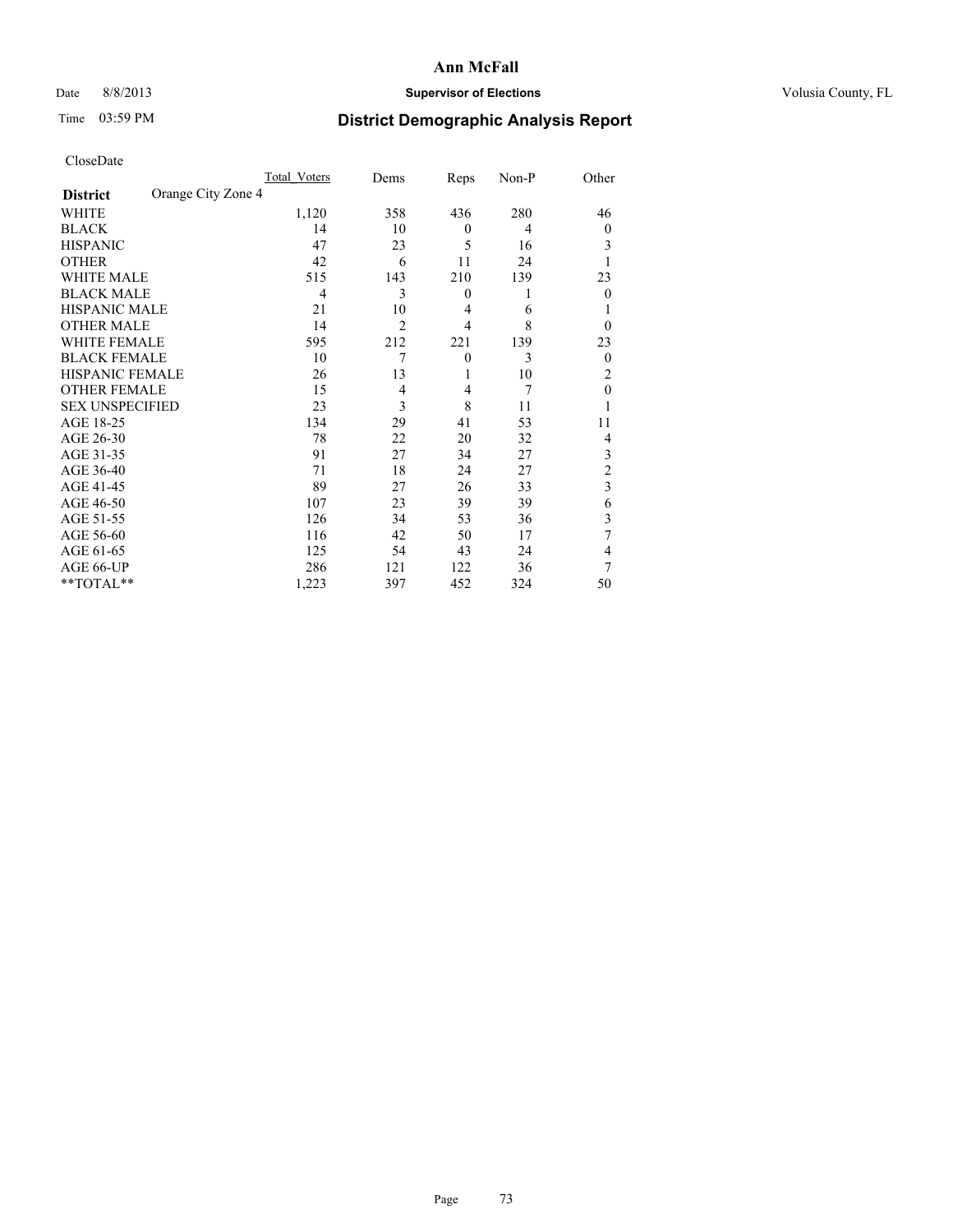## Date 8/8/2013 **Supervisor of Elections Supervisor of Elections** Volusia County, FL

# Time 03:59 PM **District Demographic Analysis Report**

|                        |                    | <b>Total Voters</b> | Dems | Reps           | Non-P | Other          |
|------------------------|--------------------|---------------------|------|----------------|-------|----------------|
| <b>District</b>        | Orange City Zone 5 |                     |      |                |       |                |
| WHITE                  |                    | 1,343               | 389  | 617            | 285   | 52             |
| <b>BLACK</b>           |                    | 110                 | 91   | $\overline{2}$ | 16    | 1              |
| <b>HISPANIC</b>        |                    | 90                  | 40   | 16             | 34    | $\theta$       |
| <b>OTHER</b>           |                    | 68                  | 28   | 14             | 25    | 1              |
| WHITE MALE             |                    | 535                 | 137  | 242            | 123   | 33             |
| <b>BLACK MALE</b>      |                    | 47                  | 34   | $\overline{2}$ | 10    | 1              |
| <b>HISPANIC MALE</b>   |                    | 35                  | 17   | 7              | 11    | $\mathbf{0}$   |
| <b>OTHER MALE</b>      |                    | 20                  | 10   | 4              | 5     | 1              |
| WHITE FEMALE           |                    | 799                 | 251  | 372            | 157   | 19             |
| <b>BLACK FEMALE</b>    |                    | 61                  | 55   | $\mathbf{0}$   | 6     | $\theta$       |
| <b>HISPANIC FEMALE</b> |                    | 55                  | 23   | 9              | 23    | $\theta$       |
| <b>OTHER FEMALE</b>    |                    | 31                  | 14   | 7              | 10    | $\theta$       |
| <b>SEX UNSPECIFIED</b> |                    | 28                  | 7    | 6              | 15    | $\mathbf{0}$   |
| AGE 18-25              |                    | 62                  | 22   | 12             | 26    | $\overline{c}$ |
| AGE 26-30              |                    | 47                  | 28   | 8              | 11    | $\theta$       |
| AGE 31-35              |                    | 57                  | 16   | 15             | 25    | 1              |
| AGE 36-40              |                    | 44                  | 12   | 18             | 14    | $\theta$       |
| AGE 41-45              |                    | 71                  | 28   | 15             | 25    | 3              |
| AGE 46-50              |                    | 64                  | 20   | 18             | 26    | $\theta$       |
| AGE 51-55              |                    | 88                  | 37   | 23             | 24    | 4              |
| AGE 56-60              |                    | 105                 | 43   | 30             | 30    | $\overline{c}$ |
| AGE 61-65              |                    | 97                  | 39   | 34             | 20    | 4              |
| AGE 66-UP              |                    | 976                 | 303  | 476            | 159   | 38             |
| **TOTAL**              |                    | 1,611               | 548  | 649            | 360   | 54             |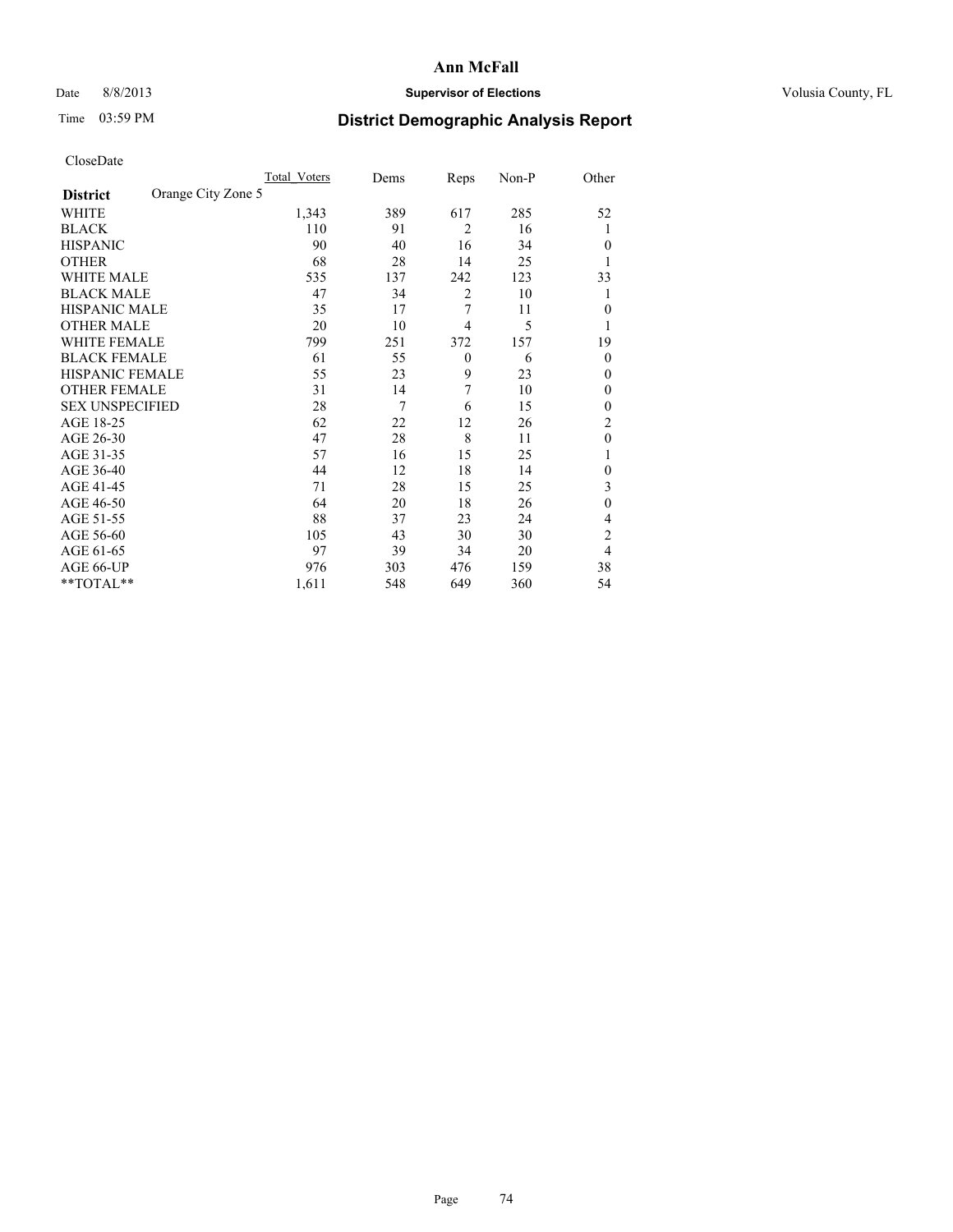#### Date 8/8/2013 **Supervisor of Elections Supervisor of Elections** Volusia County, FL

## Time 03:59 PM **District Demographic Analysis Report**

|                        | <b>Total Voters</b> | Dems  | Reps           | Non-P | Other          |
|------------------------|---------------------|-------|----------------|-------|----------------|
| <b>District</b>        | Ormond Beach Zone 1 |       |                |       |                |
| WHITE                  | 7,183               | 2,259 | 3,169          | 1,525 | 230            |
| <b>BLACK</b>           | 108                 | 73    | 8              | 20    | 7              |
| <b>HISPANIC</b>        | 134                 | 50    | 41             | 41    | $\overline{c}$ |
| <b>OTHER</b>           | 352                 | 101   | 103            | 141   | 7              |
| WHITE MALE             | 3,305               | 945   | 1,497          | 744   | 119            |
| <b>BLACK MALE</b>      | 52                  | 33    | 4              | 10    | 5              |
| HISPANIC MALE          | 66                  | 19    | 25             | 20    | $\overline{c}$ |
| <b>OTHER MALE</b>      | 139                 | 40    | 46             | 51    | $\overline{2}$ |
| <b>WHITE FEMALE</b>    | 3,838               | 1,303 | 1,661          | 767   | 107            |
| <b>BLACK FEMALE</b>    | 55                  | 40    | $\overline{4}$ | 9     | $\overline{c}$ |
| <b>HISPANIC FEMALE</b> | 65                  | 29    | 15             | 21    | $\theta$       |
| <b>OTHER FEMALE</b>    | 146                 | 45    | 41             | 55    | 5              |
| <b>SEX UNSPECIFIED</b> | 111                 | 29    | 28             | 50    | 4              |
| AGE 18-25              | 551                 | 154   | 176            | 203   | 18             |
| AGE 26-30              | 352                 | 90    | 129            | 117   | 16             |
| AGE 31-35              | 326                 | 80    | 124            | 109   | 13             |
| AGE 36-40              | 381                 | 113   | 148            | 103   | 17             |
| AGE 41-45              | 559                 | 150   | 253            | 138   | 18             |
| AGE 46-50              | 616                 | 176   | 274            | 153   | 13             |
| AGE 51-55              | 666                 | 214   | 301            | 141   | 10             |
| AGE 56-60              | 791                 | 265   | 359            | 142   | 25             |
| AGE 61-65              | 817                 | 282   | 348            | 164   | 23             |
| AGE 66-UP              | 2,718               | 959   | 1,209          | 457   | 93             |
| **TOTAL**              | 7,777               | 2,483 | 3,321          | 1,727 | 246            |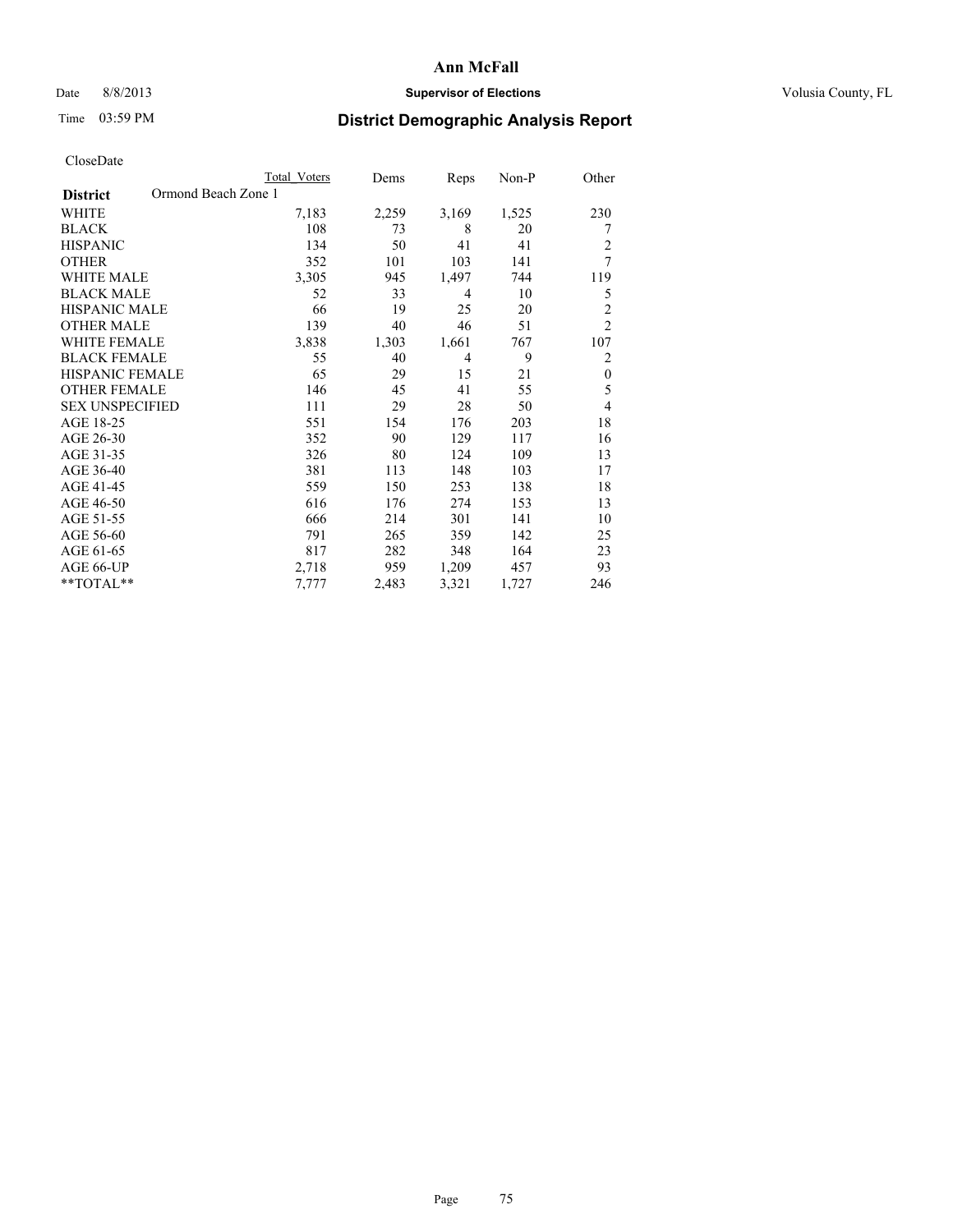## Date 8/8/2013 **Supervisor of Elections Supervisor of Elections** Volusia County, FL

## Time 03:59 PM **District Demographic Analysis Report**

|                                        | Total Voters | Dems  | Reps  | Non-P | Other                   |
|----------------------------------------|--------------|-------|-------|-------|-------------------------|
| Ormond Beach Zone 2<br><b>District</b> |              |       |       |       |                         |
| WHITE                                  | 5,449        | 2,018 | 1,961 | 1,295 | 175                     |
| <b>BLACK</b>                           | 367          | 290   | 19    | 52    | 6                       |
| <b>HISPANIC</b>                        | 160          | 71    | 41    | 46    | 2                       |
| <b>OTHER</b>                           | 363          | 133   | 85    | 136   | 9                       |
| <b>WHITE MALE</b>                      | 2,429        | 772   | 945   | 624   | 88                      |
| <b>BLACK MALE</b>                      | 157          | 111   | 12    | 30    | 4                       |
| <b>HISPANIC MALE</b>                   | 63           | 24    | 17    | 20    | $\overline{c}$          |
| <b>OTHER MALE</b>                      | 130          | 47    | 35    | 43    | 5                       |
| <b>WHITE FEMALE</b>                    | 2,983        | 1,235 | 1,004 | 658   | 86                      |
| <b>BLACK FEMALE</b>                    | 205          | 176   | 7     | 20    | $\overline{2}$          |
| <b>HISPANIC FEMALE</b>                 | 97           | 47    | 24    | 26    | $\boldsymbol{0}$        |
| <b>OTHER FEMALE</b>                    | 139          | 64    | 38    | 35    | $\overline{c}$          |
| <b>SEX UNSPECIFIED</b>                 | 136          | 36    | 24    | 73    | $\overline{\mathbf{3}}$ |
| AGE 18-25                              | 544          | 190   | 143   | 197   | 14                      |
| AGE 26-30                              | 376          | 136   | 85    | 144   | 11                      |
| AGE 31-35                              | 383          | 136   | 90    | 147   | 10                      |
| AGE 36-40                              | 349          | 122   | 100   | 113   | 14                      |
| AGE 41-45                              | 463          | 153   | 162   | 130   | 18                      |
| AGE 46-50                              | 564          | 189   | 214   | 139   | 22                      |
| AGE 51-55                              | 596          | 208   | 218   | 148   | 22                      |
| AGE 56-60                              | 616          | 266   | 195   | 133   | 22                      |
| AGE 61-65                              | 621          | 269   | 201   | 134   | 17                      |
| AGE 66-UP                              | 1,827        | 843   | 698   | 244   | 42                      |
| **TOTAL**                              | 6,339        | 2,512 | 2,106 | 1,529 | 192                     |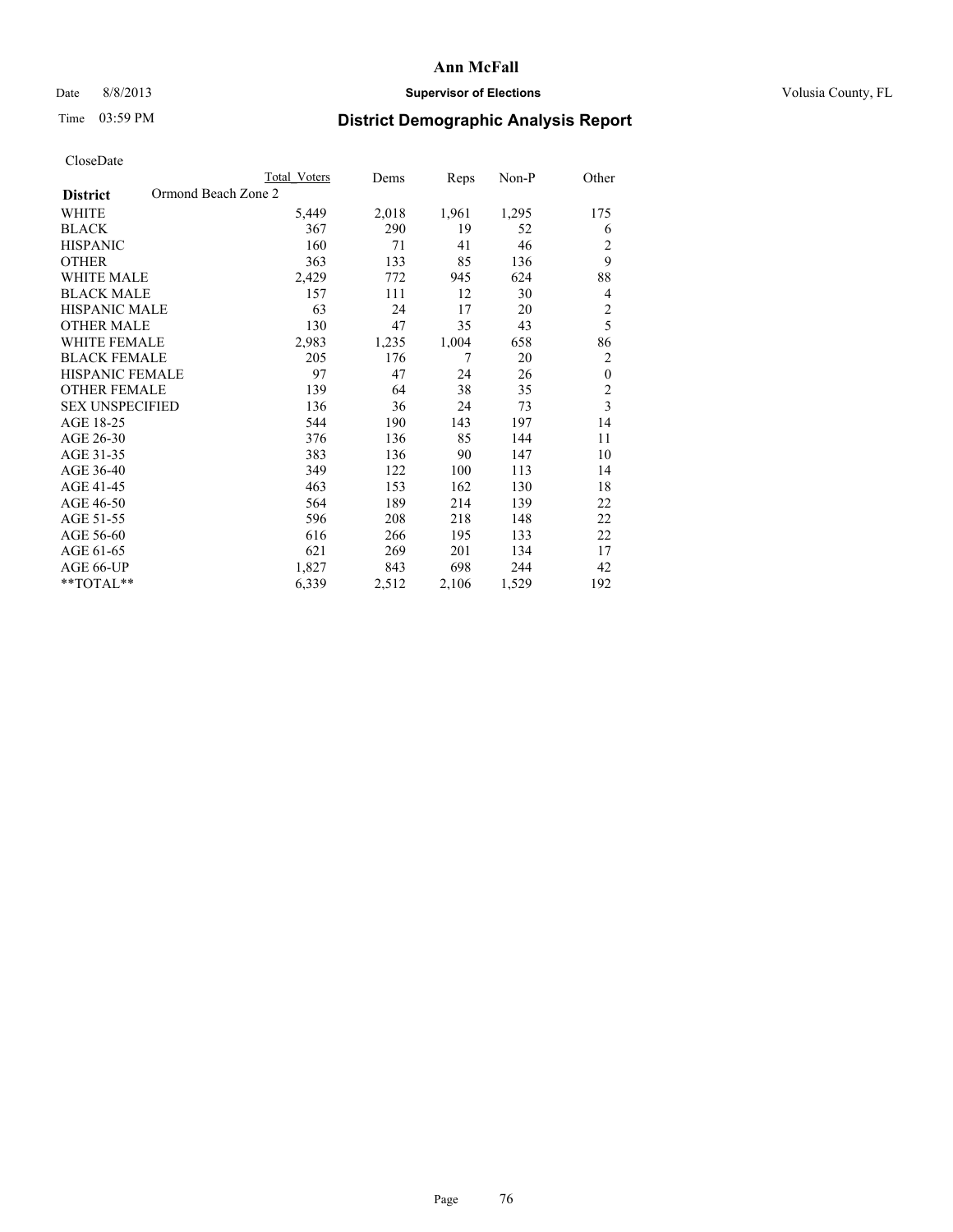#### Date 8/8/2013 **Supervisor of Elections Supervisor of Elections** Volusia County, FL

# Time 03:59 PM **District Demographic Analysis Report**

|                        | <b>Total Voters</b> | Dems  | Reps  | Non-P | Other          |
|------------------------|---------------------|-------|-------|-------|----------------|
| <b>District</b>        | Ormond Beach Zone 3 |       |       |       |                |
| WHITE                  | 6,579               | 1,921 | 3,211 | 1,258 | 189            |
| <b>BLACK</b>           | 173                 | 134   | 8     | 25    | 6              |
| <b>HISPANIC</b>        | 161                 | 49    | 50    | 58    | 4              |
| <b>OTHER</b>           | 411                 | 118   | 105   | 180   | 8              |
| WHITE MALE             | 3,056               | 797   | 1,545 | 620   | 94             |
| <b>BLACK MALE</b>      | 78                  | 57    | 4     | 15    | $\overline{2}$ |
| <b>HISPANIC MALE</b>   | 78                  | 17    | 32    | 27    | $\overline{c}$ |
| <b>OTHER MALE</b>      | 153                 | 40    | 40    | 68    | 5              |
| <b>WHITE FEMALE</b>    | 3,474               | 1,110 | 1,650 | 620   | 94             |
| <b>BLACK FEMALE</b>    | 93                  | 76    | 4     | 9     | 4              |
| <b>HISPANIC FEMALE</b> | 82                  | 32    | 17    | 31    | $\overline{c}$ |
| <b>OTHER FEMALE</b>    | 183                 | 63    | 49    | 68    | 3              |
| <b>SEX UNSPECIFIED</b> | 127                 | 30    | 33    | 63    | 1              |
| AGE 18-25              | 743                 | 197   | 276   | 252   | 18             |
| AGE 26-30              | 427                 | 111   | 183   | 122   | 11             |
| AGE 31-35              | 318                 | 87    | 133   | 88    | 10             |
| AGE 36-40              | 372                 | 90    | 141   | 115   | 26             |
| AGE 41-45              | 531                 | 139   | 260   | 119   | 13             |
| AGE 46-50              | 671                 | 164   | 331   | 155   | 21             |
| AGE 51-55              | 728                 | 229   | 343   | 140   | 16             |
| AGE 56-60              | 803                 | 256   | 388   | 149   | 10             |
| AGE 61-65              | 753                 | 265   | 342   | 124   | 22             |
| AGE 66-UP              | 1,978               | 684   | 977   | 257   | 60             |
| **TOTAL**              | 7,324               | 2,222 | 3,374 | 1,521 | 207            |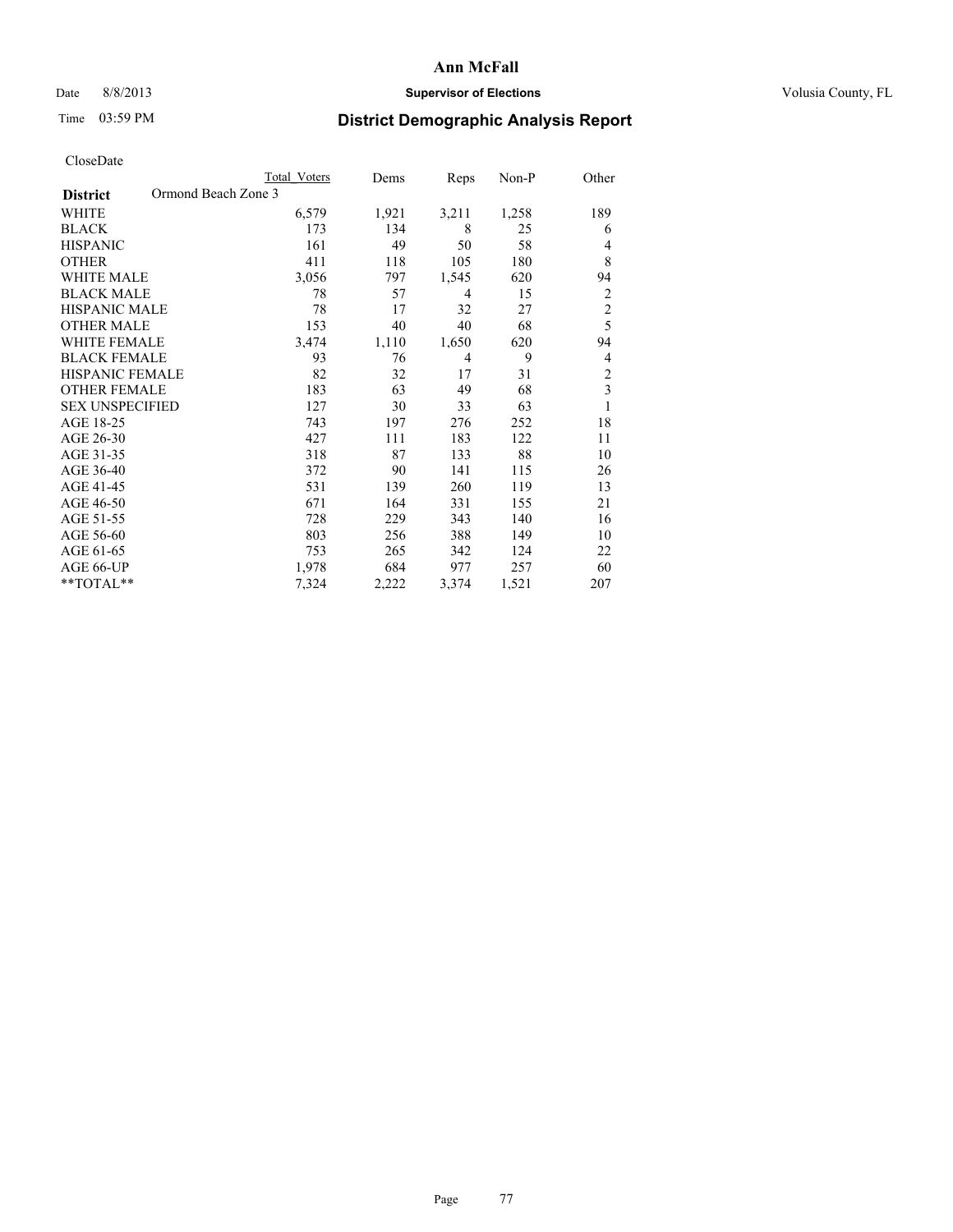## Date 8/8/2013 **Supervisor of Elections Supervisor of Elections** Volusia County, FL

## Time 03:59 PM **District Demographic Analysis Report**

|                                        | <b>Total Voters</b> | Dems  | Reps  | Non-P | Other                   |
|----------------------------------------|---------------------|-------|-------|-------|-------------------------|
| Ormond Beach Zone 4<br><b>District</b> |                     |       |       |       |                         |
| WHITE                                  | 6,426               | 2,189 | 2,525 | 1,470 | 242                     |
| <b>BLACK</b>                           | 182                 | 134   | 12    | 32    | $\overline{4}$          |
| <b>HISPANIC</b>                        | 123                 | 66    | 19    | 36    | $\overline{c}$          |
| <b>OTHER</b>                           | 318                 | 105   | 72    | 129   | 12                      |
| <b>WHITE MALE</b>                      | 2,823               | 838   | 1,147 | 702   | 136                     |
| <b>BLACK MALE</b>                      | 80                  | 56    | 4     | 18    | 2                       |
| HISPANIC MALE                          | 48                  | 24    | 11    | 11    | $\overline{c}$          |
| <b>OTHER MALE</b>                      | 118                 | 39    | 22    | 50    | 7                       |
| <b>WHITE FEMALE</b>                    | 3,547               | 1,335 | 1,365 | 744   | 103                     |
| <b>BLACK FEMALE</b>                    | 101                 | 77    | 8     | 14    | $\overline{c}$          |
| <b>HISPANIC FEMALE</b>                 | 73                  | 42    | 8     | 23    | $\boldsymbol{0}$        |
| <b>OTHER FEMALE</b>                    | 134                 | 50    | 43    | 36    | 5                       |
| <b>SEX UNSPECIFIED</b>                 | 125                 | 33    | 20    | 69    | $\overline{\mathbf{3}}$ |
| AGE 18-25                              | 512                 | 156   | 149   | 197   | 10                      |
| AGE 26-30                              | 355                 | 116   | 104   | 123   | 12                      |
| AGE 31-35                              | 275                 | 80    | 85    | 97    | 13                      |
| AGE 36-40                              | 305                 | 83    | 106   | 98    | 18                      |
| AGE 41-45                              | 352                 | 112   | 127   | 101   | 12                      |
| AGE 46-50                              | 492                 | 153   | 210   | 117   | 12                      |
| AGE 51-55                              | 633                 | 228   | 239   | 147   | 19                      |
| AGE 56-60                              | 654                 | 247   | 255   | 128   | 24                      |
| AGE 61-65                              | 668                 | 262   | 227   | 150   | 29                      |
| AGE 66-UP                              | 2,803               | 1,057 | 1,126 | 509   | 111                     |
| **TOTAL**                              | 7,049               | 2,494 | 2,628 | 1,667 | 260                     |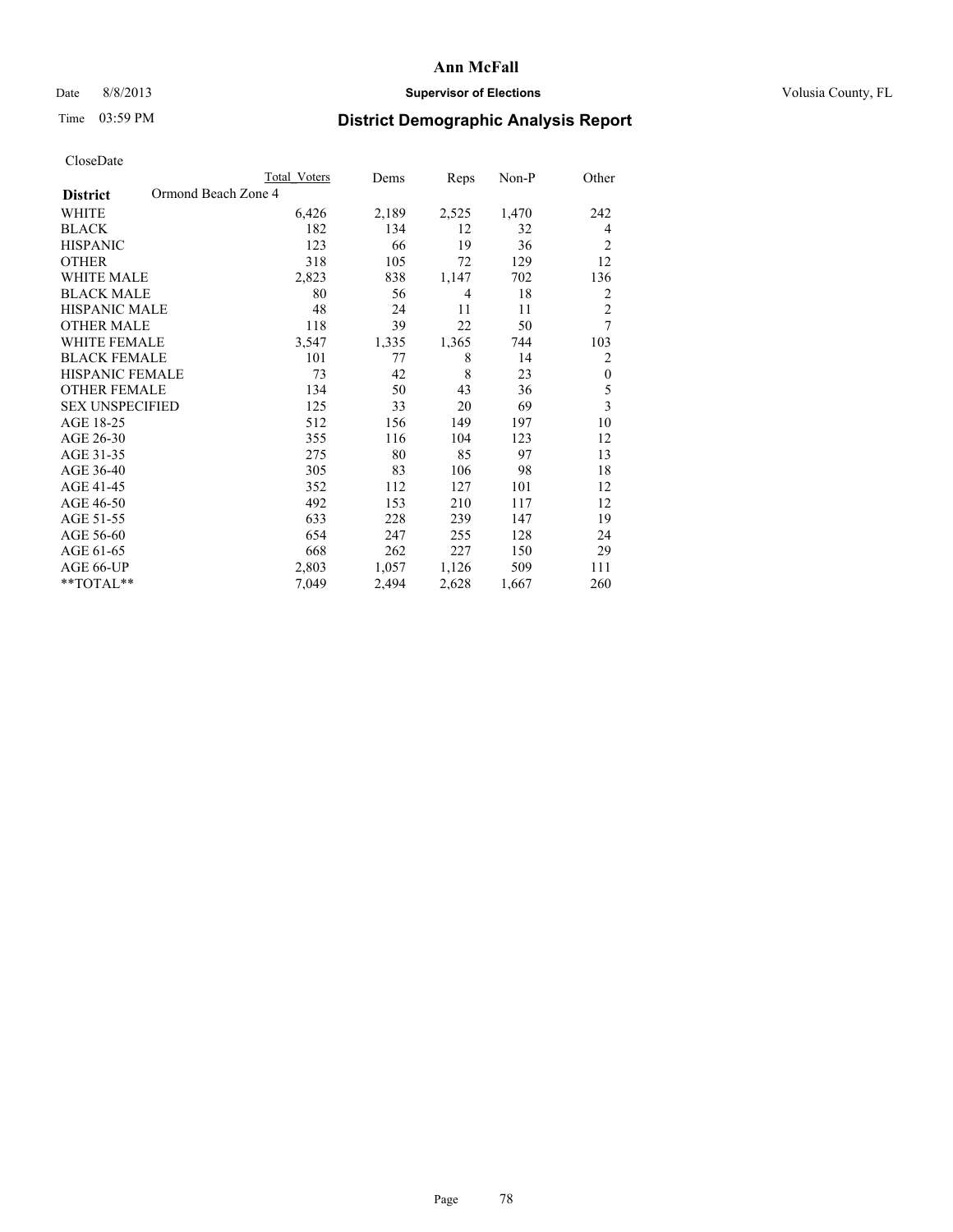## Date 8/8/2013 **Supervisor of Elections Supervisor of Elections** Volusia County, FL

## Time 03:59 PM **District Demographic Analysis Report**

|                        |         | <b>Total Voters</b> | Dems           | Reps           | Non-P          | Other          |
|------------------------|---------|---------------------|----------------|----------------|----------------|----------------|
| <b>District</b>        | Pierson |                     |                |                |                |                |
| WHITE                  |         | 542                 | 201            | 239            | 88             | 14             |
| <b>BLACK</b>           |         | 49                  | 42             | $\overline{2}$ | 5              | $\theta$       |
| <b>HISPANIC</b>        |         | 121                 | 59             | 5              | 54             | 3              |
| <b>OTHER</b>           |         | 21                  | 5              | 5              | 11             | $\theta$       |
| WHITE MALE             |         | 261                 | 92             | 122            | 36             | 11             |
| <b>BLACK MALE</b>      |         | 21                  | 17             | 1              | 3              | $\theta$       |
| <b>HISPANIC MALE</b>   |         | 51                  | 30             | 1              | 19             | 1              |
| <b>OTHER MALE</b>      |         | 10                  | 3              | $\overline{2}$ | 5              | $\theta$       |
| WHITE FEMALE           |         | 277                 | 108            | 115            | 51             | 3              |
| <b>BLACK FEMALE</b>    |         | 28                  | 25             | 1              | $\overline{2}$ | $\theta$       |
| <b>HISPANIC FEMALE</b> |         | 69                  | 29             | 4              | 34             | 2              |
| <b>OTHER FEMALE</b>    |         | 5                   | $\overline{c}$ | $\overline{c}$ | 1              | $\theta$       |
| <b>SEX UNSPECIFIED</b> |         | 11                  | 1              | 3              | 7              | $\theta$       |
| AGE 18-25              |         | 102                 | 44             | 21             | 37             | 0              |
| AGE 26-30              |         | 58                  | 14             | 16             | 27             | 1              |
| AGE 31-35              |         | 50                  | 13             | 15             | 20             | $\overline{c}$ |
| AGE 36-40              |         | 51                  | 16             | 20             | 14             | 1              |
| AGE 41-45              |         | 46                  | 16             | 16             | 12             | $\overline{c}$ |
| AGE 46-50              |         | 57                  | 27             | 19             | 8              | 3              |
| AGE 51-55              |         | 72                  | 32             | 27             | 10             | 3              |
| AGE 56-60              |         | 86                  | 38             | 34             | 12             | $\overline{2}$ |
| AGE 61-65              |         | 50                  | 22             | 24             | 4              | $\mathbf{0}$   |
| AGE 66-UP              |         | 161                 | 85             | 59             | 14             | 3              |
| **TOTAL**              |         | 733                 | 307            | 251            | 158            | 17             |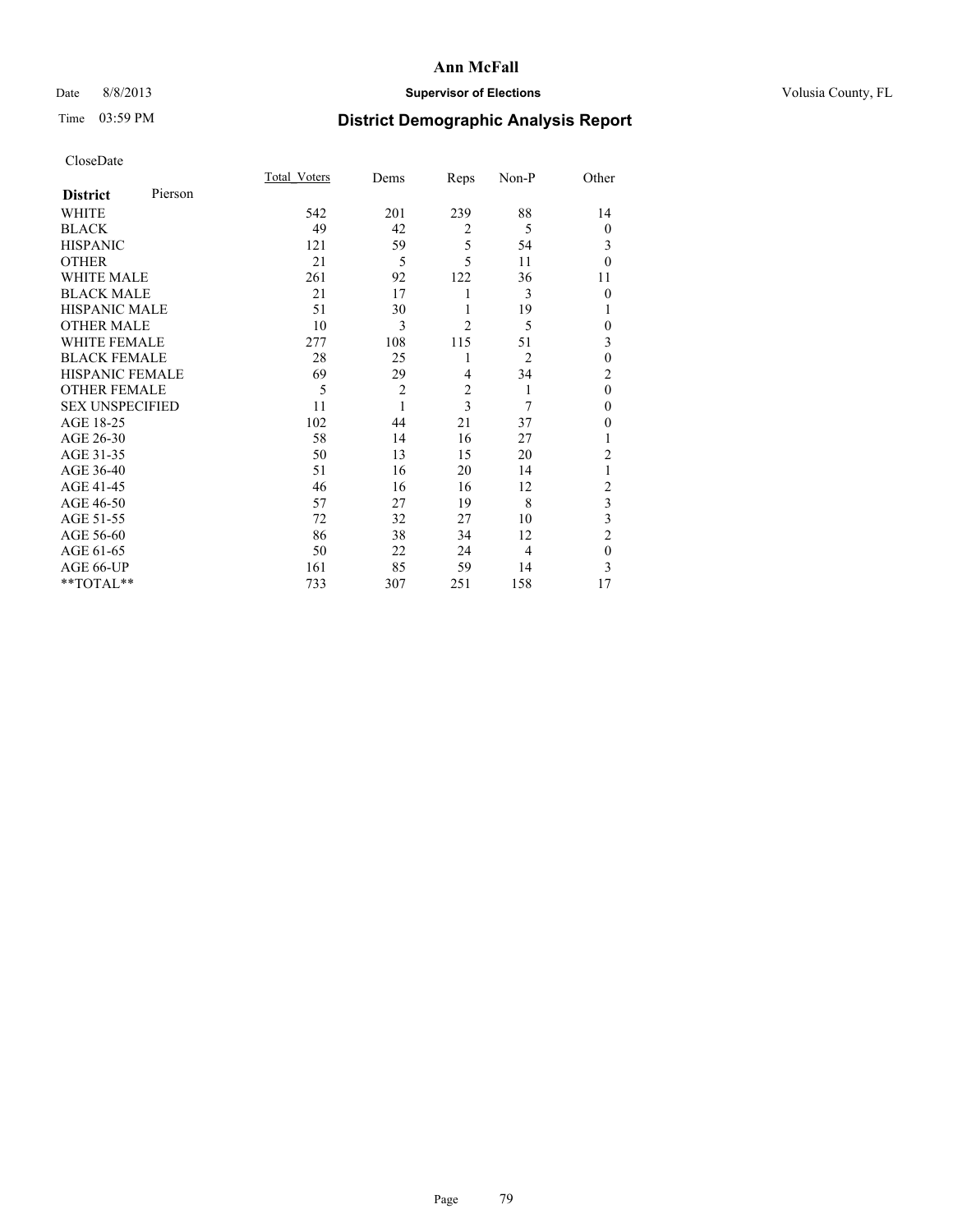## Date 8/8/2013 **Supervisor of Elections Supervisor of Elections** Volusia County, FL

## Time 03:59 PM **District Demographic Analysis Report**

|                        |             | <b>Total Voters</b> | Dems           | Reps         | Non-P          | Other          |
|------------------------|-------------|---------------------|----------------|--------------|----------------|----------------|
| <b>District</b>        | Ponce Inlet |                     |                |              |                |                |
| WHITE                  |             | 2,658               | 630            | 1,359        | 587            | 82             |
| <b>BLACK</b>           |             | 4                   |                | 1            | $\overline{2}$ | $\Omega$       |
| <b>HISPANIC</b>        |             | 40                  | 11             | 19           | 10             | $\Omega$       |
| <b>OTHER</b>           |             | 97                  | 27             | 31           | 36             | 3              |
| WHITE MALE             |             | 1,271               | 258            | 670          | 301            | 42             |
| <b>BLACK MALE</b>      |             | 1                   | $\overline{0}$ | $\mathbf{0}$ | 1              | $\overline{0}$ |
| <b>HISPANIC MALE</b>   |             | 15                  | 6              | 6            | 3              | 0              |
| <b>OTHER MALE</b>      |             | 34                  | 8              | 14           | 9              | 3              |
| <b>WHITE FEMALE</b>    |             | 1,366               | 367            | 683          | 277            | 39             |
| <b>BLACK FEMALE</b>    |             | 3                   |                | 1            | 1              | $\overline{0}$ |
| <b>HISPANIC FEMALE</b> |             | 25                  | 5              | 13           | 7              | $\Omega$       |
| <b>OTHER FEMALE</b>    |             | 46                  | 15             | 13           | 18             | $\Omega$       |
| <b>SEX UNSPECIFIED</b> |             | 38                  | 9              | 10           | 18             |                |
| AGE 18-25              |             | 138                 | 29             | 50           | 53             | 6              |
| AGE 26-30              |             | 69                  | 19             | 26           | 22             | $\overline{2}$ |
| AGE 31-35              |             | 76                  | 14             | 30           | 30             | $\overline{c}$ |
| AGE 36-40              |             | 91                  | 13             | 40           | 34             | $\overline{4}$ |
| AGE 41-45              |             | 110                 | 21             | 53           | 33             | 3              |
| AGE 46-50              |             | 155                 | 44             | 74           | 36             | 1              |
| AGE 51-55              |             | 256                 | 49             | 140          | 64             | 3              |
| AGE 56-60              |             | 299                 | 72             | 153          | 65             | 9              |
| AGE 61-65              |             | 388                 | 92             | 178          | 99             | 19             |
| AGE 66-UP              |             | 1,217               | 316            | 666          | 199            | 36             |
| **TOTAL**              |             | 2,799               | 669            | 1,410        | 635            | 85             |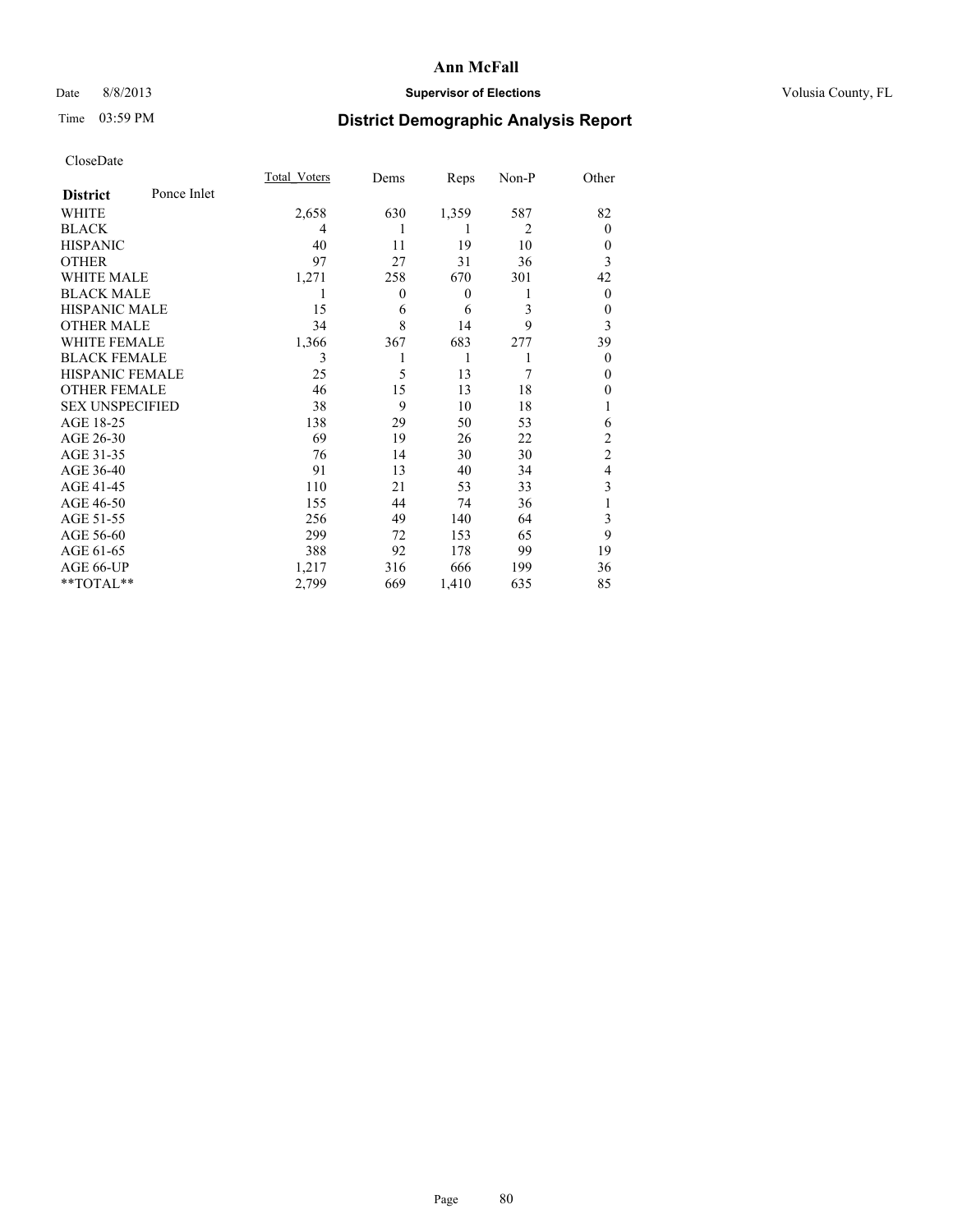#### Date 8/8/2013 **Supervisor of Elections Supervisor of Elections** Volusia County, FL

## Time 03:59 PM **District Demographic Analysis Report**

|                                       | <b>Total Voters</b> | Dems  | Reps  | Non-P | Other          |
|---------------------------------------|---------------------|-------|-------|-------|----------------|
| Port Orange Zone 1<br><b>District</b> |                     |       |       |       |                |
| WHITE                                 | 7,681               | 2,902 | 2,423 | 2,078 | 278            |
| <b>BLACK</b>                          | 155                 | 119   | 6     | 25    | 5              |
| <b>HISPANIC</b>                       | 204                 | 90    | 32    | 78    | $\overline{4}$ |
| <b>OTHER</b>                          | 338                 | 108   | 58    | 162   | 10             |
| <b>WHITE MALE</b>                     | 3,443               | 1,122 | 1,203 | 973   | 145            |
| <b>BLACK MALE</b>                     | 63                  | 46    | 3     | 13    | 1              |
| <b>HISPANIC MALE</b>                  | 84                  | 40    | 13    | 28    | 3              |
| <b>OTHER MALE</b>                     | 105                 | 34    | 19    | 48    | $\overline{4}$ |
| <b>WHITE FEMALE</b>                   | 4,166               | 1,755 | 1,200 | 1,081 | 130            |
| <b>BLACK FEMALE</b>                   | 92                  | 73    | 3     | 12    | $\overline{4}$ |
| <b>HISPANIC FEMALE</b>                | 115                 | 48    | 19    | 47    | 1              |
| <b>OTHER FEMALE</b>                   | 150                 | 55    | 32    | 58    | 5              |
| <b>SEX UNSPECIFIED</b>                | 160                 | 46    | 27    | 83    | $\overline{4}$ |
| AGE 18-25                             | 695                 | 222   | 132   | 311   | 30             |
| AGE 26-30                             | 502                 | 168   | 102   | 217   | 15             |
| AGE 31-35                             | 501                 | 163   | 125   | 195   | 18             |
| AGE 36-40                             | 463                 | 158   | 115   | 159   | 31             |
| AGE 41-45                             | 512                 | 157   | 155   | 182   | 18             |
| AGE 46-50                             | 654                 | 247   | 186   | 200   | 21             |
| AGE 51-55                             | 830                 | 319   | 266   | 213   | 32             |
| AGE 56-60                             | 850                 | 331   | 301   | 190   | 28             |
| AGE 61-65                             | 794                 | 312   | 258   | 191   | 33             |
| AGE 66-UP                             | 2,577               | 1,142 | 879   | 485   | 71             |
| **TOTAL**                             | 8,378               | 3,219 | 2,519 | 2,343 | 297            |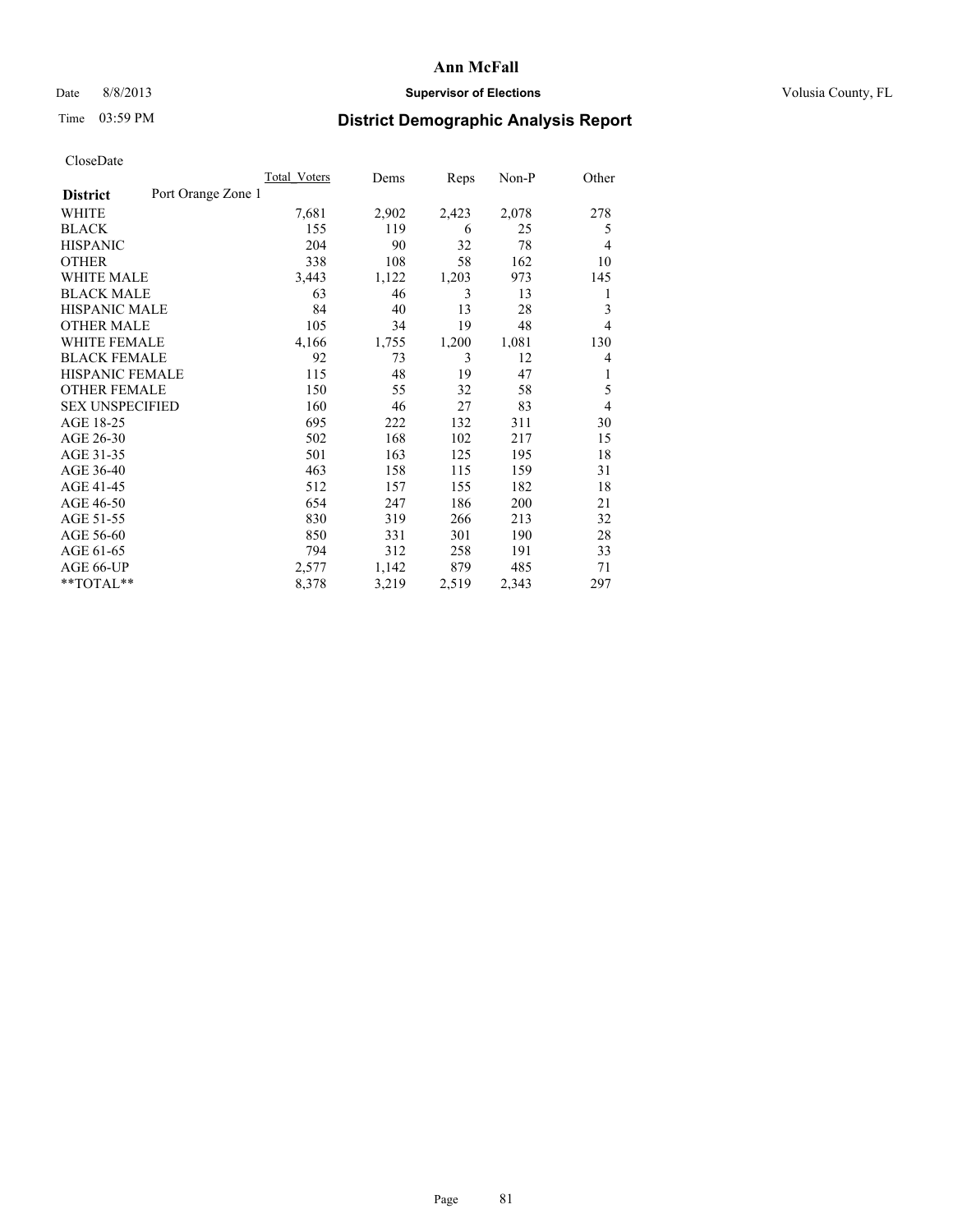## Date 8/8/2013 **Supervisor of Elections Supervisor of Elections** Volusia County, FL

# Time 03:59 PM **District Demographic Analysis Report**

|                        |                    | Total Voters | Dems  | Reps  | $Non-P$ | Other          |
|------------------------|--------------------|--------------|-------|-------|---------|----------------|
| <b>District</b>        | Port Orange Zone 2 |              |       |       |         |                |
| WHITE                  |                    | 8,024        | 2,728 | 2,947 | 2,031   | 318            |
| <b>BLACK</b>           |                    | 344          | 263   | 16    | 58      | 7              |
| <b>HISPANIC</b>        |                    | 252          | 100   | 57    | 91      | $\overline{4}$ |
| <b>OTHER</b>           |                    | 468          | 146   | 102   | 210     | 10             |
| WHITE MALE             |                    | 3,616        | 1,072 | 1,416 | 968     | 160            |
| <b>BLACK MALE</b>      |                    | 119          | 87    | 7     | 21      | 4              |
| <b>HISPANIC MALE</b>   |                    | 121          | 45    | 32    | 41      | 3              |
| <b>OTHER MALE</b>      |                    | 177          | 52    | 38    | 81      | 6              |
| <b>WHITE FEMALE</b>    |                    | 4,316        | 1,626 | 1,502 | 1,036   | 152            |
| <b>BLACK FEMALE</b>    |                    | 221          | 172   | 9     | 37      | 3              |
| HISPANIC FEMALE        |                    | 129          | 55    | 24    | 49      | 1              |
| <b>OTHER FEMALE</b>    |                    | 196          | 75    | 46    | 72      | 3              |
| <b>SEX UNSPECIFIED</b> |                    | 193          | 53    | 48    | 85      | 7              |
| AGE 18-25              |                    | 803          | 243   | 214   | 315     | 31             |
| AGE 26-30              |                    | 660          | 198   | 194   | 236     | 32             |
| AGE 31-35              |                    | 547          | 171   | 155   | 203     | 18             |
| AGE 36-40              |                    | 501          | 157   | 164   | 165     | 15             |
| AGE 41-45              |                    | 532          | 168   | 182   | 158     | 24             |
| AGE 46-50              |                    | 709          | 228   | 259   | 195     | 27             |
| AGE 51-55              |                    | 803          | 295   | 298   | 188     | 22             |
| AGE 56-60              |                    | 776          | 291   | 275   | 186     | 24             |
| AGE 61-65              |                    | 895          | 348   | 311   | 217     | 19             |
| AGE 66-UP              |                    | 2,861        | 1,137 | 1,070 | 527     | 127            |
| **TOTAL**              |                    | 9,088        | 3,237 | 3,122 | 2,390   | 339            |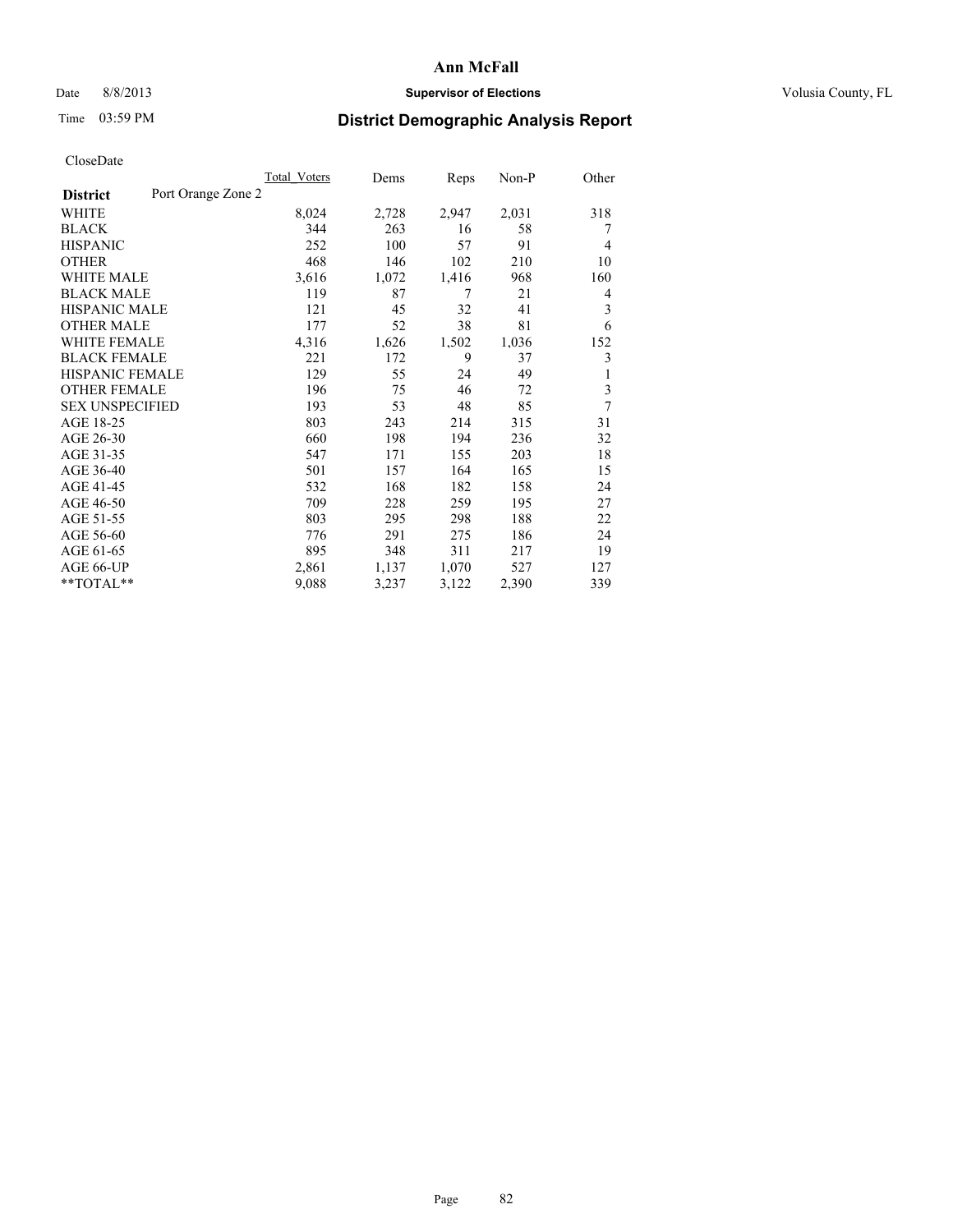#### Date 8/8/2013 **Supervisor of Elections Supervisor of Elections** Volusia County, FL

## Time 03:59 PM **District Demographic Analysis Report**

|                                       | Total Voters | Dems  | Reps  | Non-P | Other |
|---------------------------------------|--------------|-------|-------|-------|-------|
| Port Orange Zone 3<br><b>District</b> |              |       |       |       |       |
| WHITE                                 | 9,061        | 2,753 | 3,749 | 2,214 | 345   |
| <b>BLACK</b>                          | 278          | 224   | 13    | 33    | 8     |
| <b>HISPANIC</b>                       | 251          | 97    | 52    | 93    | 9     |
| <b>OTHER</b>                          | 492          | 133   | 135   | 204   | 20    |
| <b>WHITE MALE</b>                     | 4,075        | 1,086 | 1,760 | 1,039 | 190   |
| <b>BLACK MALE</b>                     | 128          | 97    | 7     | 20    | 4     |
| <b>HISPANIC MALE</b>                  | 107          | 40    | 20    | 43    | 4     |
| <b>OTHER MALE</b>                     | 180          | 51    | 50    | 66    | 13    |
| <b>WHITE FEMALE</b>                   | 4,897        | 1,646 | 1,954 | 1,147 | 150   |
| <b>BLACK FEMALE</b>                   | 147          | 124   | 6     | 13    | 4     |
| <b>HISPANIC FEMALE</b>                | 138          | 55    | 31    | 47    | 5     |
| <b>OTHER FEMALE</b>                   | 204          | 61    | 58    | 80    | 5     |
| <b>SEX UNSPECIFIED</b>                | 206          | 47    | 63    | 89    | 7     |
| AGE 18-25                             | 794          | 237   | 257   | 275   | 25    |
| AGE 26-30                             | 650          | 193   | 200   | 239   | 18    |
| AGE 31-35                             | 604          | 183   | 194   | 207   | 20    |
| AGE 36-40                             | 568          | 161   | 219   | 160   | 28    |
| AGE 41-45                             | 671          | 216   | 257   | 187   | 11    |
| AGE 46-50                             | 780          | 212   | 335   | 209   | 24    |
| AGE 51-55                             | 834          | 234   | 374   | 202   | 24    |
| AGE 56-60                             | 860          | 325   | 315   | 187   | 33    |
| AGE 61-65                             | 911          | 315   | 345   | 212   | 39    |
| AGE 66-UP                             | 3,410        | 1,131 | 1,453 | 666   | 160   |
| **TOTAL**                             | 10,082       | 3,207 | 3,949 | 2,544 | 382   |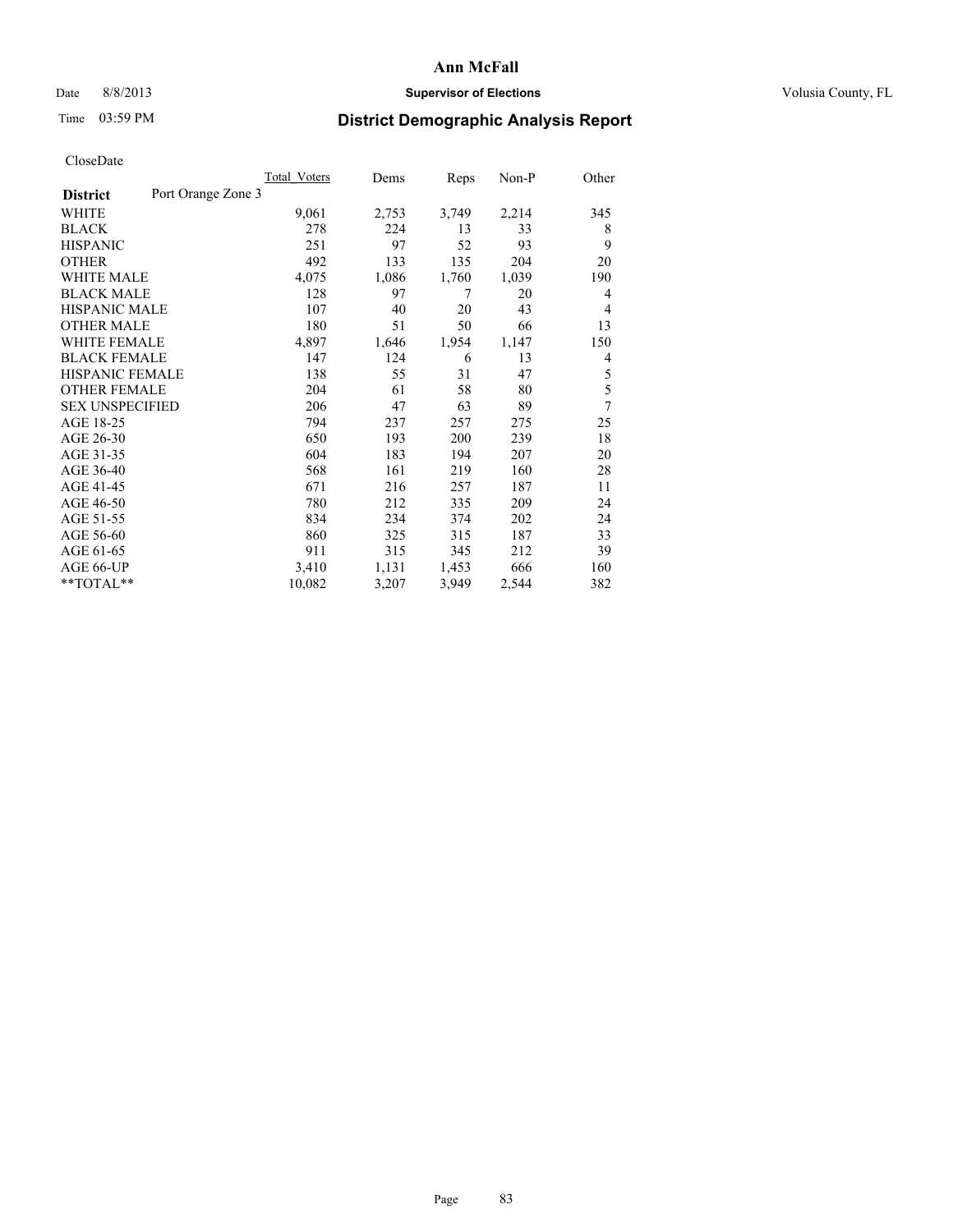## Date 8/8/2013 **Supervisor of Elections Supervisor of Elections** Volusia County, FL

## Time 03:59 PM **District Demographic Analysis Report**

|                                       | Total Voters | Dems  | Reps  | Non-P | Other          |
|---------------------------------------|--------------|-------|-------|-------|----------------|
| Port Orange Zone 4<br><b>District</b> |              |       |       |       |                |
| WHITE                                 | 9,110        | 2,784 | 3,945 | 2,091 | 290            |
| <b>BLACK</b>                          | 246          | 187   | 21    | 38    | $\overline{0}$ |
| <b>HISPANIC</b>                       | 248          | 89    | 74    | 81    | $\overline{4}$ |
| <b>OTHER</b>                          | 521          | 171   | 111   | 227   | 12             |
| <b>WHITE MALE</b>                     | 4,297        | 1,159 | 1,948 | 1,032 | 158            |
| <b>BLACK MALE</b>                     | 120          | 83    | 16    | 21    | $\overline{0}$ |
| <b>HISPANIC MALE</b>                  | 117          | 38    | 33    | 43    | 3              |
| <b>OTHER MALE</b>                     | 205          | 67    | 47    | 83    | 8              |
| <b>WHITE FEMALE</b>                   | 4,722        | 1,604 | 1,959 | 1,031 | 128            |
| <b>BLACK FEMALE</b>                   | 123          | 102   | 4     | 17    | $\overline{0}$ |
| <b>HISPANIC FEMALE</b>                | 129          | 51    | 39    | 38    | 1              |
| <b>OTHER FEMALE</b>                   | 219          | 83    | 48    | 84    | $\overline{4}$ |
| <b>SEX UNSPECIFIED</b>                | 193          | 44    | 57    | 88    | $\overline{4}$ |
| AGE 18-25                             | 969          | 267   | 311   | 353   | 38             |
| AGE 26-30                             | 526          | 170   | 158   | 181   | 17             |
| AGE 31-35                             | 563          | 162   | 183   | 201   | 17             |
| AGE 36-40                             | 633          | 185   | 223   | 199   | 26             |
| AGE 41-45                             | 894          | 253   | 381   | 243   | 17             |
| AGE 46-50                             | 939          | 257   | 412   | 237   | 33             |
| AGE 51-55                             | 1,067        | 320   | 509   | 211   | 27             |
| AGE 56-60                             | 1,051        | 363   | 476   | 187   | 25             |
| AGE 61-65                             | 1,021        | 397   | 404   | 190   | 30             |
| AGE 66-UP                             | 2,462        | 857   | 1,094 | 435   | 76             |
| **TOTAL**                             | 10,125       | 3,231 | 4,151 | 2,437 | 306            |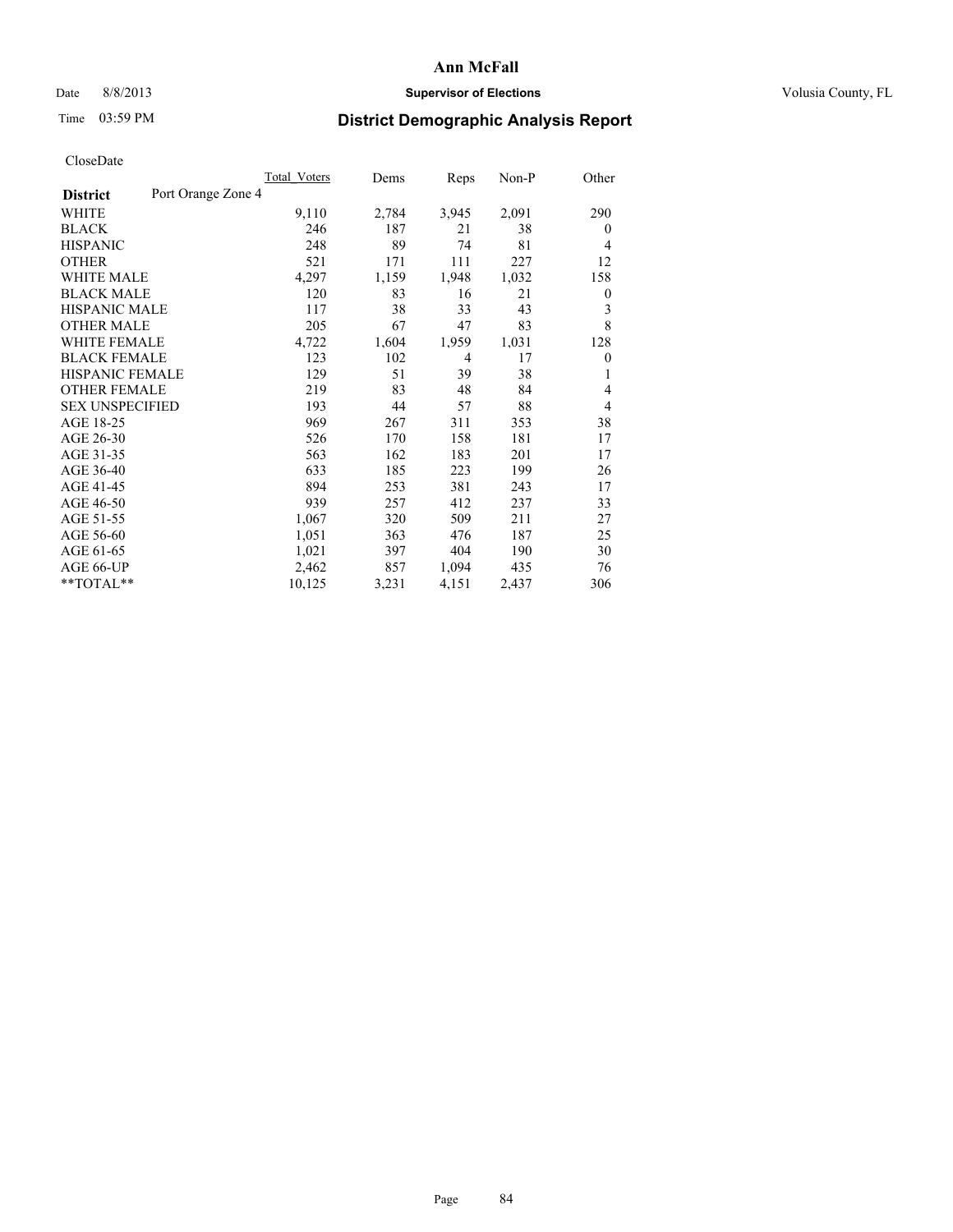## Date 8/8/2013 **Supervisor of Elections Supervisor of Elections** Volusia County, FL

# Time 03:59 PM **District Demographic Analysis Report**

|                        |               | Total Voters | Dems  | Reps  | $Non-P$ | Other          |
|------------------------|---------------|--------------|-------|-------|---------|----------------|
| <b>District</b>        | South Daytona |              |       |       |         |                |
| WHITE                  |               | 6,458        | 2,473 | 2,225 | 1,550   | 210            |
| <b>BLACK</b>           |               | 618          | 503   | 17    | 92      | 6              |
| <b>HISPANIC</b>        |               | 177          | 87    | 31    | 55      | $\overline{4}$ |
| <b>OTHER</b>           |               | 365          | 136   | 64    | 162     | 3              |
| <b>WHITE MALE</b>      |               | 2,939        | 971   | 1,099 | 741     | 128            |
| <b>BLACK MALE</b>      |               | 241          | 187   | 5     | 45      | 4              |
| <b>HISPANIC MALE</b>   |               | 85           | 37    | 17    | 28      | 3              |
| <b>OTHER MALE</b>      |               | 103          | 39    | 19    | 44      | 1              |
| <b>WHITE FEMALE</b>    |               | 3,472        | 1,482 | 1,113 | 795     | 82             |
| <b>BLACK FEMALE</b>    |               | 364          | 307   | 11    | 44      | $\overline{2}$ |
| <b>HISPANIC FEMALE</b> |               | 88           | 47    | 14    | 26      | 1              |
| <b>OTHER FEMALE</b>    |               | 165          | 72    | 34    | 57      | $\overline{2}$ |
| <b>SEX UNSPECIFIED</b> |               | 161          | 57    | 25    | 79      | $\mathbf{0}$   |
| AGE 18-25              |               | 692          | 268   | 156   | 251     | 17             |
| AGE 26-30              |               | 570          | 238   | 133   | 181     | 18             |
| AGE 31-35              |               | 466          | 182   | 99    | 164     | 21             |
| AGE 36-40              |               | 425          | 149   | 131   | 132     | 13             |
| AGE 41-45              |               | 586          | 249   | 163   | 161     | 13             |
| AGE 46-50              |               | 654          | 226   | 240   | 174     | 14             |
| AGE 51-55              |               | 773          | 323   | 257   | 171     | 22             |
| AGE 56-60              |               | 760          | 328   | 253   | 155     | 24             |
| AGE 61-65              |               | 751          | 325   | 233   | 165     | 28             |
| AGE 66-UP              |               | 1,941        | 911   | 672   | 305     | 53             |
| **TOTAL**              |               | 7,618        | 3,199 | 2,337 | 1,859   | 223            |